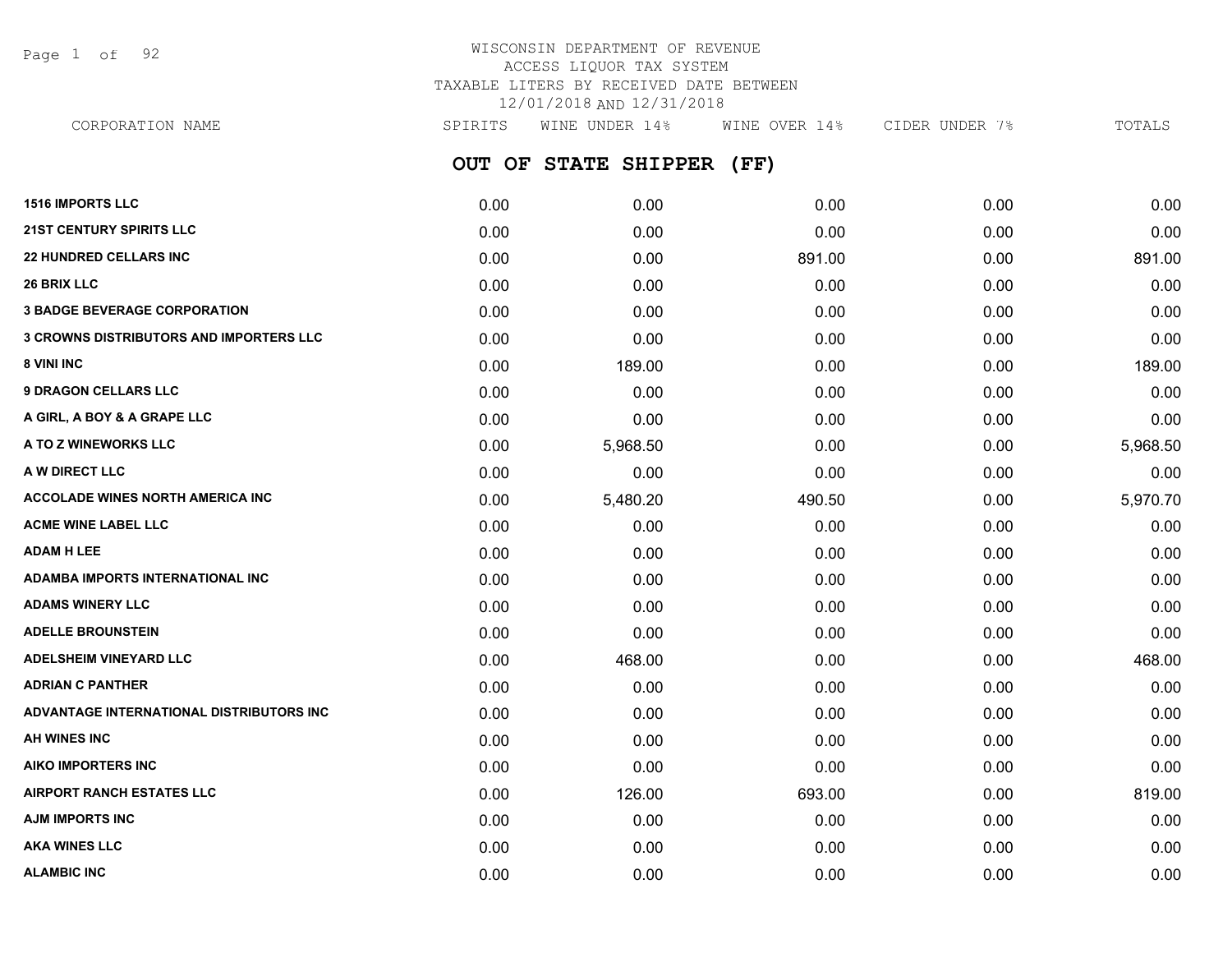Page 2 of 92

| CORPORATION NAME                       | SPIRITS | WINE UNDER 14% | WINE OVER 14% | CIDER UNDER 7% | TOTALS    |
|----------------------------------------|---------|----------------|---------------|----------------|-----------|
| ALEJANDRO BULGHERONI ESTATE LLC        | 0.00    | 0.00           | 0.00          | 0.00           | 0.00      |
| ALEXANDRIA NICOLE CELLARS LLC          | 0.00    | 0.00           | 0.00          | 0.00           | 0.00      |
| ALFRED G PALMATEER JR                  | 0.00    | 594.00         | 0.00          | 0.00           | 594.00    |
| <b>ALLIED IMPORTERS USA LTD</b>        | 0.00    | 378.00         | 0.00          | 0.00           | 378.00    |
| <b>ALLORO VINEYARD INC</b>             | 0.00    | 0.00           | 0.00          | 0.00           | 0.00      |
| <b>ALLTECH'S BEVERAGE DIVISION LLC</b> | 67.50   | 0.00           | 0.00          | 0.00           | 67.50     |
| <b>ALPHA &amp; OMEGA WINERY LLC</b>    | 0.00    | 0.00           | 45.00         | 0.00           | 45.00     |
| <b>ALPHA MARKETING NETWORK INC</b>     | 0.00    | 0.00           | 0.00          | 0.00           | 0.00      |
| <b>ALTAMAR BRANDS LLC</b>              | 24.00   | 0.00           | 0.00          | 0.00           | 24.00     |
| <b>ALTAMURA WINERY INC</b>             | 0.00    | 0.00           | 0.00          | 0.00           | 0.00      |
| <b>AMAVI CELLARS LLC</b>               | 0.00    | 0.00           | 0.00          | 0.00           | 0.00      |
| <b>AMBRABEV LLC</b>                    | 0.00    | 0.00           | 0.00          | 0.00           | 0.00      |
| <b>AMERICAN BEVERAGE CORP</b>          | 0.00    | 11,605.00      | 0.00          | 0.00           | 11,605.00 |
| <b>AMERICAN ESTATES WINES INC</b>      | 0.00    | 0.00           | 0.00          | 0.00           | 0.00      |
| AMERICAN NORTHWEST DISTRIBUTORS INC    | 0.00    | 180.00         | 0.00          | 0.00           | 180.00    |
| AMERICAN VINTAGE BEVERAGE INC.         | 0.00    | 0.00           | 0.00          | 0.00           | 0.00      |
| <b>AMERICAN VINTNERS LLC</b>           | 0.00    | 288.42         | 802.42        | 0.00           | 1,090.84  |
| <b>AMERICAN WINE TRADE INC</b>         | 0.00    | 0.00           | 0.00          | 0.00           | 0.00      |
| <b>AMICUS CELLARS LLC</b>              | 0.00    | 0.00           | 0.00          | 0.00           | 0.00      |
| <b>AMIR PEAY</b>                       | 0.00    | 0.00           | 0.00          | 0.00           | 0.00      |
| AMRUSS, INC.                           | 0.00    | 0.00           | 0.00          | 0.00           | 0.00      |
| <b>AMUSE BOUCHE LLC</b>                | 0.00    | 0.00           | 40.50         | 0.00           | 40.50     |
| ANCHOR DISTILLING COMPANY LLC          | 0.00    | 0.00           | 0.00          | 0.00           | 0.00      |
| <b>ANCIEN WINES INC</b>                | 0.00    | 0.00           | 0.00          | 0.00           | 0.00      |
| <b>ANCIENT PEAK INC</b>                | 0.00    | 0.00           | 0.00          | 0.00           | 0.00      |
| ANDERSONS CONN VALLEY WINERY INC       | 0.00    | 0.00           | 0.00          | 0.00           | 0.00      |
| <b>ANDIS WINES LLC</b>                 | 0.00    | 18.00          | 36.00         | 0.00           | 54.00     |
| <b>ANDREW J CARINI</b>                 | 0.00    | 0.00           | 0.00          | 0.00           | 0.00      |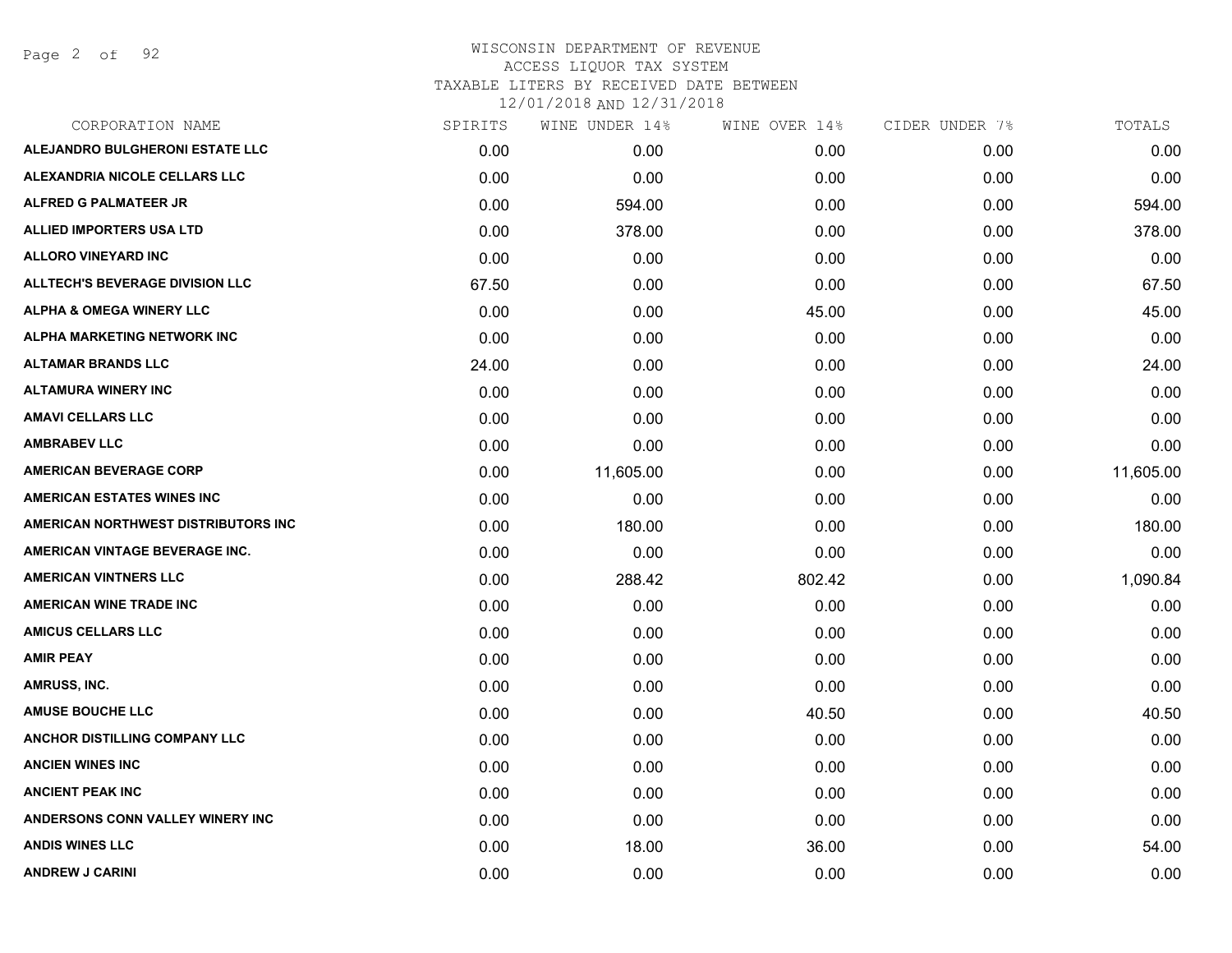Page 3 of 92

| CORPORATION NAME                       | SPIRITS  | WINE UNDER 14% | WINE OVER 14% | CIDER UNDER 7% | TOTALS    |
|----------------------------------------|----------|----------------|---------------|----------------|-----------|
| <b>ANDREW T BECKSTOFFER</b>            | 0.00     | 0.00           | 0.00          | 0.00           | 0.00      |
| <b>ANGELA OSBORNE</b>                  | 0.00     | 0.00           | 0.00          | 0.00           | 0.00      |
| <b>ANHEUSER-BUSCH COMPANIES LLC</b>    | 0.00     | 0.00           | 0.00          | 16,396.81      | 16,396.81 |
| <b>ANNE HUBATCH</b>                    | 0.00     | 0.00           | 0.00          | 0.00           | 0.00      |
| <b>ANTHONY BOZZANO</b>                 | 0.00     | 0.00           | 0.00          | 0.00           | 0.00      |
| <b>ANTHONY M TRUCHARD</b>              | 0.00     | 0.00           | 189.00        | 0.00           | 189.00    |
| <b>ANTIPODEAN WINES LLC</b>            | 0.00     | 0.00           | 0.00          | 0.00           | 0.00      |
| <b>APOLOGUE LLC</b>                    | 0.00     | 0.00           | 0.00          | 0.00           | 0.00      |
| <b>APOSTROPHE BRANDS LLC</b>           | 1,029.00 | 0.00           | 0.00          | 0.00           | 1,029.00  |
| <b>APPELLATION TRADING COMPANY LLC</b> | 0.00     | 0.00           | 0.00          | 0.00           | 0.00      |
| <b>APPELLATIONS LP</b>                 | 0.00     | 0.00           | 0.00          | 0.00           | 0.00      |
| <b>AQUA PUMPKIN INC</b>                | 0.00     | 0.00           | 0.00          | 0.00           | 0.00      |
| <b>ARANO LLC</b>                       | 0.00     | 0.00           | 0.00          | 0.00           | 0.00      |
| <b>ARCHANA A DAVE</b>                  | 0.00     | 0.00           | 0.00          | 0.00           | 0.00      |
| <b>ARCHER ROOSE INC</b>                | 0.00     | 0.00           | 0.00          | 0.00           | 0.00      |
| AREL GROUP WINE & SPIRITS INC          | 0.00     | 2,038.50       | 0.00          | 0.00           | 2,038.50  |
| <b>ARETE WINES LLC</b>                 | 0.00     | 0.00           | 0.00          | 0.00           | 0.00      |
| <b>ARGI HOSPITALITY LLC</b>            | 0.00     | 0.00           | 0.00          | 0.00           | 0.00      |
| <b>ARIETTA INC</b>                     | 0.00     | 0.00           | 0.00          | 0.00           | 0.00      |
| <b>ARNOT-ROBERTS LLC</b>               | 0.00     | 0.00           | 0.00          | 0.00           | 0.00      |
| <b>ARPENT LLC</b>                      | 0.00     | 0.00           | 0.00          | 0.00           | 0.00      |
| ARTISANAL DISTILLATES INC.             | 0.00     | 0.00           | 0.00          | 0.00           | 0.00      |
| <b>ARTISANAL IMPORTS INC</b>           | 0.00     | 0.00           | 0.00          | 0.00           | 0.00      |
| <b>ARTISANS &amp; VINES LLC</b>        | 0.00     | 0.00           | 0.00          | 0.00           | 0.00      |
| <b>ASAP IMPORTS CO.</b>                | 0.00     | 0.00           | 0.00          | 0.00           | 0.00      |
| <b>ASCENT WINES INC</b>                | 0.00     | 0.00           | 0.00          | 0.00           | 0.00      |
| <b>ASSOCIATED BREWING COMPANY</b>      | 0.00     | 0.00           | 0.00          | 0.00           | 0.00      |
| <b>ASV WINES INC</b>                   | 0.00     | 684.00         | 0.00          | 0.00           | 684.00    |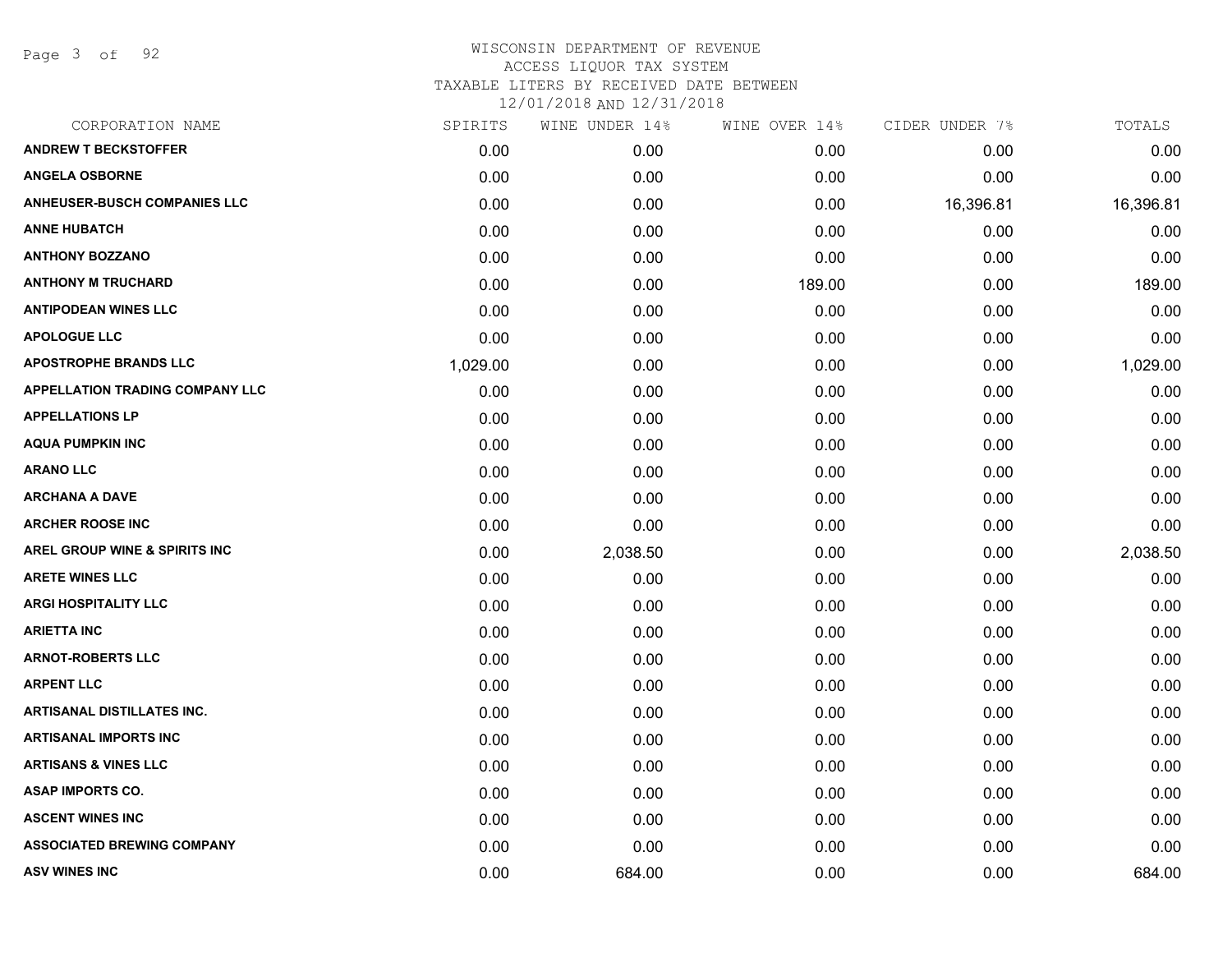Page 4 of 92

| CORPORATION NAME                           | SPIRITS    | WINE UNDER 14% | WINE OVER 14% | CIDER UNDER 7% | TOTALS     |
|--------------------------------------------|------------|----------------|---------------|----------------|------------|
| ATHENEE IMPORTERS & DISTRIBUTORS LTD       | 0.00       | 0.00           | 0.00          | 0.00           | 0.00       |
| <b>ATLAS WINE COMPANY LLC</b>              | 0.00       | 226.00         | 0.00          | 0.00           | 226.00     |
| <b>ATOMIC BRANDS INC</b>                   | 12,401.02  | 0.00           | 0.00          | 0.00           | 12,401.02  |
| <b>AUGUST WINE GROUP LLC</b>               | 0.00       | 0.00           | 0.00          | 0.00           | 0.00       |
| <b>AUSTRAL WINES LLC</b>                   | 0.00       | 0.00           | 0.00          | 0.00           | 0.00       |
| AV BRANDS INC                              | 0.00       | 0.00           | 0.00          | 0.00           | 0.00       |
| AVV WINERY CO LLC                          | 0.00       | 252.00         | 675.00        | 0.00           | 927.00     |
| <b>AXIOS INC</b>                           | 0.00       | 0.00           | 0.00          | 0.00           | 0.00       |
| <b>B &amp; I OVERSEAS TRADING INC</b>      | 0.00       | 0.00           | 0.00          | 0.00           | 0.00       |
| <b>B UNITED INTERNATIONAL INC</b>          | 0.00       | 3.58           | 225.40        | 0.00           | 228.98     |
| <b>B. NEKTAR LLC</b>                       | 0.00       | 340.00         | 0.00          | 650.00         | 990.00     |
| <b>BACARDI U.S.A., INC.</b>                | 253,986.30 | 1,453.21       | 898.50        | 0.00           | 256,338.01 |
| <b>BACCHUS TECHNOLOGIES LLC</b>            | 0.00       | 1,449.00       | 63.00         | 0.00           | 1,512.00   |
| <b>BACIO DIVINO CELLARS LLC</b>            | 0.00       | 0.00           | 0.00          | 0.00           | 0.00       |
| <b>BADGER MOUNTAIN INC</b>                 | 0.00       | 468.00         | 0.00          | 0.00           | 468.00     |
| <b>BADLANDS DISTILLERY LLC</b>             | 0.00       | 0.00           | 0.00          | 0.00           | 0.00       |
| <b>BALCONES DISTILLING LLC</b>             | 0.00       | 0.00           | 0.00          | 0.00           | 0.00       |
| <b>BANFI PRODUCTS CORPORATION</b>          | 13.50      | 7,717.03       | 0.00          | 0.00           | 7,730.53   |
| <b>BANSHEE WINES LLC</b>                   | 0.00       | 607.50         | 252.00        | 0.00           | 859.50     |
| <b>BANVILLE &amp; JONES WINE MERCHANTS</b> | 9.00       | 1,536.00       | 9.00          | 0.00           | 1,554.00   |
| <b>BANZAI BEVERAGE CORPORATION</b>         | 0.00       | 0.00           | 0.00          | 302.80         | 302.80     |
| <b>BARGETTOS SANTA CRUZ WINERY INC</b>     | 0.00       | 0.00           | 0.00          | 0.00           | 0.00       |
| <b>BARLOW VINEYARDS LLC</b>                | 0.00       | 0.00           | 126.00        | 0.00           | 126.00     |
| <b>BARNARD GRIFFIN INC</b>                 | 0.00       | 0.00           | 0.00          | 0.00           | 0.00       |
| <b>BARNETT VINEYARDS LP</b>                | 0.00       | 0.00           | 0.00          | 0.00           | 0.00       |
| <b>BATTAGLIA DISTRIBUTING CORP INC</b>     | 0.00       | 0.00           | 0.00          | 0.00           | 0.00       |
| <b>BAUM WINE IMPORTS INC</b>               | 153.75     | 10,567.50      | 621.75        | 0.00           | 11,343.00  |
| <b>BEATBOX BEVERAGES LLC</b>               | 0.00       | 0.00           | 0.00          | 0.00           | 0.00       |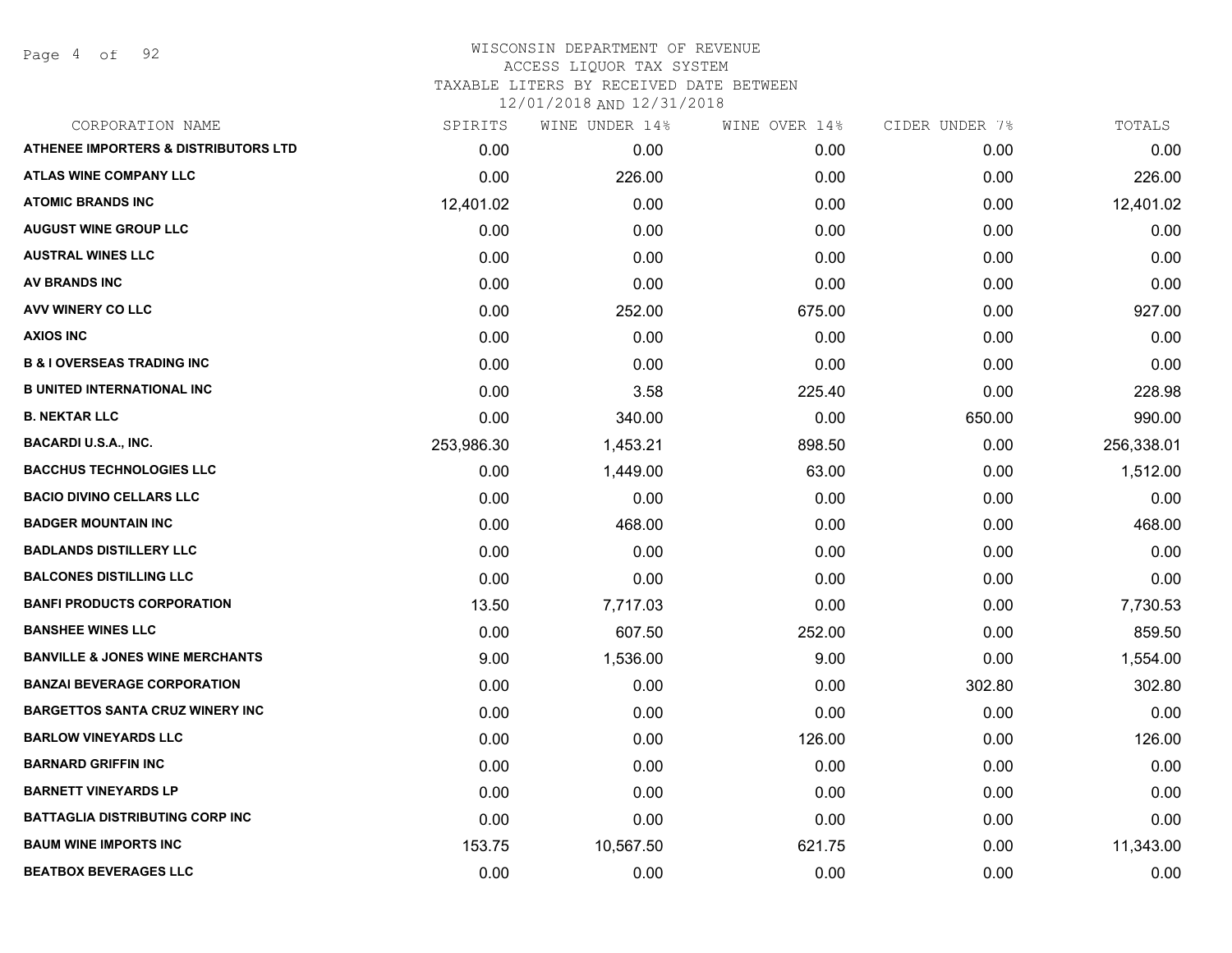Page 5 of 92

|        | WINE UNDER 14% |        | CIDER UNDER 7% | TOTALS   |
|--------|----------------|--------|----------------|----------|
| 0.00   | 0.00           | 0.00   | 0.00           | 0.00     |
| 0.00   | 0.00           | 0.00   | 0.00           | 0.00     |
| 0.00   | 33.28          | 40.42  | 0.00           | 73.70    |
| 0.00   | 0.00           | 0.00   | 0.00           | 0.00     |
| 0.00   | 0.00           | 0.00   | 0.00           | 0.00     |
| 0.00   | 0.00           | 0.00   | 0.00           | 0.00     |
| 0.00   | 0.00           | 0.00   | 0.00           | 0.00     |
| 0.00   | 18.00          | 0.00   | 0.00           | 18.00    |
| 0.00   | 0.00           | 0.00   | 0.00           | 0.00     |
| 0.00   | 0.00           | 0.00   | 0.00           | 0.00     |
| 0.00   | 766.50         | 58.50  | 0.00           | 825.00   |
| 0.00   | 0.00           | 0.00   | 0.00           | 0.00     |
| 0.00   | 0.00           | 0.00   | 0.00           | 0.00     |
| 0.00   | 121.50         | 0.00   | 0.00           | 121.50   |
| 0.00   | 0.00           | 0.00   | 0.00           | 0.00     |
| 0.00   | 0.00           | 0.00   | 0.00           | 0.00     |
| 0.00   | 0.00           | 0.00   | 0.00           | 0.00     |
| 0.00   | 0.00           | 0.00   | 0.00           | 0.00     |
| 0.00   | 0.00           | 0.00   | 0.00           | 0.00     |
| 0.00   | 0.00           | 0.00   | 0.00           | 0.00     |
| 0.00   | 0.00           | 0.00   | 0.00           | 0.00     |
| 0.00   | 126.00         | 630.00 | 0.00           | 756.00   |
| 0.00   | 1,056.10       | 0.00   | 6,215.00       | 7,271.10 |
| 225.00 | 0.00           | 0.00   | 0.00           | 225.00   |
| 0.00   | 0.00           | 0.00   | 0.00           | 0.00     |
| 0.00   | 0.00           | 0.00   | 0.00           | 0.00     |
| 0.00   | 0.00           | 0.00   | 0.00           | 0.00     |
|        | SPIRITS        |        | WINE OVER 14%  |          |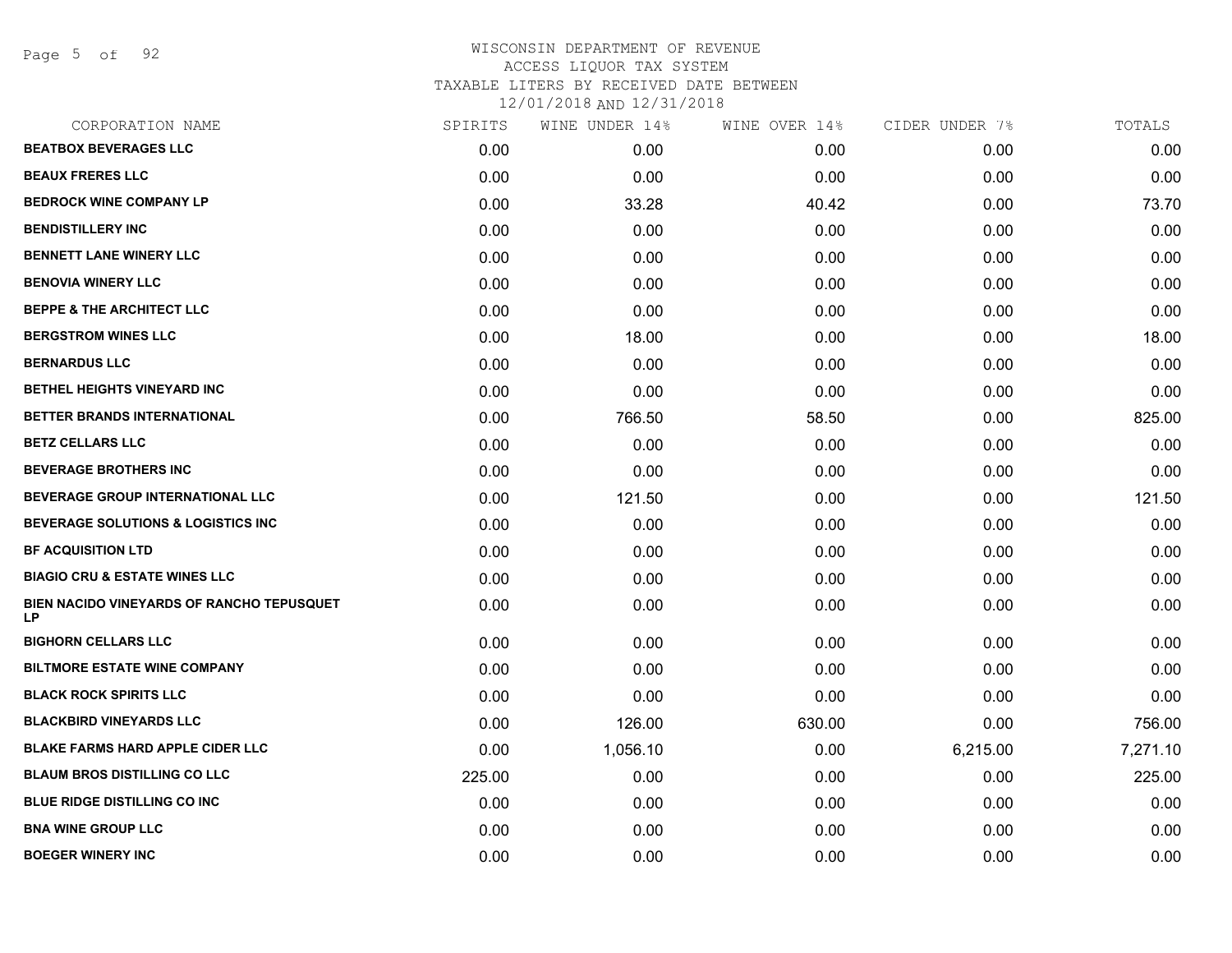Page 6 of 92

#### WISCONSIN DEPARTMENT OF REVENUE ACCESS LIQUOR TAX SYSTEM

TAXABLE LITERS BY RECEIVED DATE BETWEEN

| CORPORATION NAME                               | SPIRITS    | WINE UNDER 14% | WINE OVER 14% | CIDER UNDER 7% | TOTALS     |
|------------------------------------------------|------------|----------------|---------------|----------------|------------|
| <b>BOGLE VINEYARDS INC</b>                     | 0.00       | 27,750.00      | 4,032.00      | 0.00           | 31,782.00  |
| <b>BONANNO VINTNERS LLC</b>                    | 0.00       | 0.00           | 0.00          | 0.00           | 0.00       |
| <b>BONNY DOON WINERY INC</b>                   | 0.00       | 0.00           | 0.00          | 0.00           | 0.00       |
| <b>BOOKER VINEYARD &amp; WINERY</b>            | 0.00       | 0.00           | 0.00          | 0.00           | 0.00       |
| <b>BOSTON BEER CORPORATION</b>                 | 0.00       | 0.00           | 0.00          | 136,031.61     | 136,031.61 |
| <b>BOUCHAINE VINEYARDS INC</b>                 | 0.00       | 0.00           | 0.00          | 0.00           | 0.00       |
| <b>BOUNDARY BREAKS LLC</b>                     | 0.00       | 0.00           | 0.00          | 0.00           | 0.00       |
| <b>BOUTINOT USA INC</b>                        | 0.00       | 0.00           | 0.00          | 0.00           | 0.00       |
| <b>BRASSFIELD ESTATE WINERY LLC</b>            | 0.00       | 0.00           | 567.00        | 0.00           | 567.00     |
| <b>BRAZOS WINE IMPORTS LLC</b>                 | 0.00       | 909.00         | 189.00        | 0.00           | 1,098.00   |
| <b>BRIAN CARTER CELLARS LLC</b>                | 0.00       | 0.00           | 0.00          | 0.00           | 0.00       |
| <b>BRICKELL WINES LLC</b>                      | 0.00       | 0.00           | 0.00          | 0.00           | 0.00       |
| <b>BRIDGEVIEW VINEYARDS INC</b>                | 0.00       | 252.00         | 0.00          | 0.00           | 252.00     |
| <b>BRIGHT CELLARS INC</b>                      | 0.00       | 2,205.00       | 0.00          | 0.00           | 2,205.00   |
| <b>BROADBENT SELECTIONS INC</b>                | 0.00       | 840.00         | 108.00        | 0.00           | 948.00     |
| <b>BRONCO WINE COMPANY</b>                     | 0.00       | 94,464.63      | 1,831.50      | 0.00           | 96,296.13  |
| <b>BROTHERS INTERNATIONAL FOOD CORPORATION</b> | 0.00       | 0.00           | 0.00          | 0.00           | 0.00       |
| <b>BROVO SPIRITS LLC</b>                       | 0.00       | 0.00           | 0.00          | 0.00           | 0.00       |
| <b>BROWNE FAMILY WINES LLC</b>                 | 0.00       | 0.00           | 0.00          | 0.00           | 0.00       |
| <b>BROWN-FORMAN CORPORATION</b>                | 262,269.00 | 30,963.85      | 1,039.50      | 0.00           | 294,272.35 |
| <b>BRUTOCAO CELLARS LP</b>                     | 0.00       | 0.00           | 0.00          | 0.00           | 0.00       |
| <b>BRYN MAWR VINEYARDS INC</b>                 | 0.00       | 0.00           | 0.00          | 0.00           | 0.00       |
| <b>BUEHLER VINEYARDS INC</b>                   | 0.00       | 378.00         | 0.00          | 0.00           | 378.00     |
| <b>BULGARIAN MASTER VINTNERS LLC</b>           | 0.00       | 0.00           | 0.00          | 0.00           | 0.00       |
| <b>BULLY HILL VINEYARDS INC</b>                | 0.00       | 0.00           | 0.00          | 0.00           | 0.00       |
| <b>BUONCRISTIANI WINE CO LLC</b>               | 0.00       | 0.00           | 0.00          | 0.00           | 0.00       |
| <b>BURGESS CELLARS INC</b>                     | 0.00       | 0.00           | 202.50        | 0.00           | 202.50     |
| <b>BUZZBALLZ LLC</b>                           | 0.00       | 0.00           | 0.00          | 0.00           | 0.00       |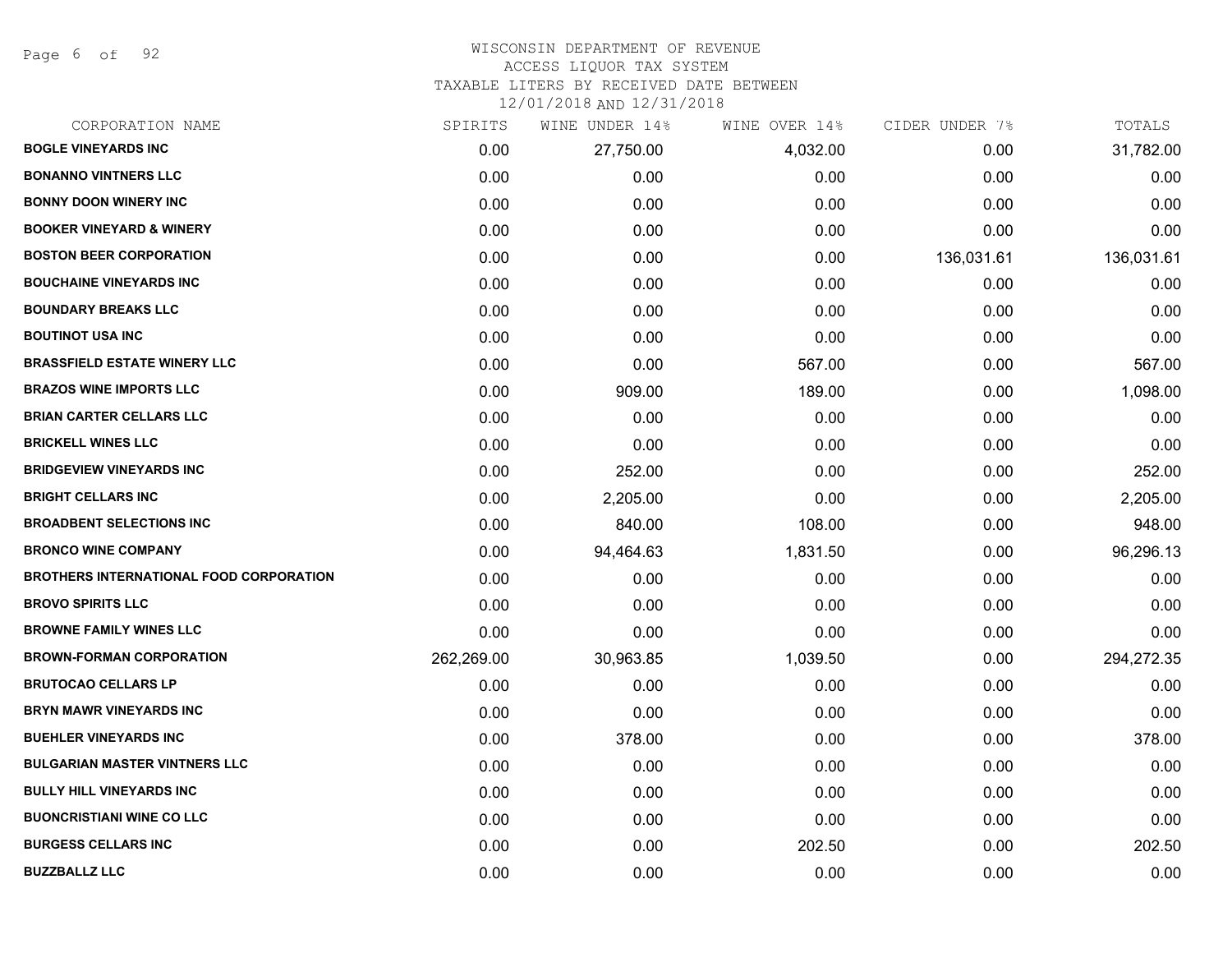Page 7 of 92

| CORPORATION NAME                       | SPIRITS   | WINE UNDER 14% | WINE OVER 14% | CIDER UNDER 7% | TOTALS    |
|----------------------------------------|-----------|----------------|---------------|----------------|-----------|
| <b>BUZZBOX BEVERAGES INC</b>           | 0.00      | 0.00           | 0.00          | 0.00           | 0.00      |
| <b>BYMOFO LLC</b>                      | 0.00      | 0.00           | 0.00          | 0.00           | 0.00      |
| <b>C &amp; C WINE SERVICES INC</b>     | 0.00      | 0.00           | 0.00          | 0.00           | 0.00      |
| <b>C MONDAVI &amp; SONS</b>            | 0.00      | 19,728.00      | 396.00        | 0.00           | 20,124.00 |
| <b>CABERNET CORP</b>                   | 0.00      | 1,323.00       | 0.00          | 0.00           | 1,323.00  |
| <b>CAFFO BEVERAGES INC</b>             | 0.00      | 0.00           | 0.00          | 0.00           | 0.00      |
| <b>CAIN CELLARS INC</b>                | 0.00      | 0.00           | 0.00          | 0.00           | 0.00      |
| <b>CAL VIN ENTERPRISES CORPORATION</b> | 0.00      | 0.00           | 0.00          | 0.00           | 0.00      |
| <b>CALCAREOUS VINEYARD LLC</b>         | 0.00      | 0.00           | 0.00          | 0.00           | 0.00      |
| <b>CALIFORNIA CIDER COMPANY</b>        | 0.00      | 0.00           | 0.00          | 7,532.95       | 7,532.95  |
| <b>CALIFORNIA NATURAL PRODUCTS INC</b> | 0.00      | 0.00           | 0.00          | 0.00           | 0.00      |
| <b>CALIFORNIA VINEYARDS INC</b>        | 144.00    | 0.00           | 0.00          | 0.00           | 144.00    |
| <b>CALLUNA VINEYARDS LLC</b>           | 0.00      | 0.00           | 0.00          | 0.00           | 0.00      |
| <b>CAMARDA CORP</b>                    | 0.00      | 0.00           | 0.00          | 0.00           | 0.00      |
| <b>CAMPARI AMERICA LLC</b>             | 58,929.30 | 0.00           | 0.00          | 0.00           | 58,929.30 |
| <b>CANNON RIVER WINERY LLC</b>         | 0.00      | 0.00           | 0.00          | 0.00           | 0.00      |
| <b>CAPE CLASSICS INC</b>               | 0.00      | 1,404.00       | 18.00         | 0.00           | 1,422.00  |
| <b>CARDINAL SPIRITS LLC</b>            | 2,726.40  | 0.00           | 0.00          | 0.00           | 2,726.40  |
| <b>CARDINAL WINE GROUP LLC</b>         | 0.00      | 0.00           | 0.00          | 0.00           | 0.00      |
| <b>CARDWELL HILL CELLARS LLC</b>       | 0.00      | 378.00         | 0.00          | 0.00           | 378.00    |
| <b>CARIBBEAN DISTILLERS LLC</b>        | 76.44     | 0.00           | 5.93          | 0.00           | 82.37     |
| <b>CARL THOMA</b>                      | 0.00      | 504.00         | 0.00          | 0.00           | 504.00    |
| <b>CARLOS HUBNER-ARTETA</b>            | 0.00      | 0.00           | 0.00          | 0.00           | 0.00      |
| <b>CARLSON VINEYARDS INC</b>           | 0.00      | 504.00         | 0.00          | 0.00           | 504.00    |
| <b>CAROLINA DISTRIBUTION LLC</b>       | 0.00      | 0.00           | 0.00          | 0.00           | 0.00      |
| <b>CARRIAGE HOUSE IMPORTS, LTD.</b>    | 292.50    | 0.00           | 0.00          | 0.00           | 292.50    |
| <b>CASTLE BRANDS USA CORP</b>          | 1,415.50  | 0.00           | 0.00          | 0.00           | 1,415.50  |
| <b>CASTORO CELLARS</b>                 | 0.00      | 0.00           | 0.00          | 0.00           | 0.00      |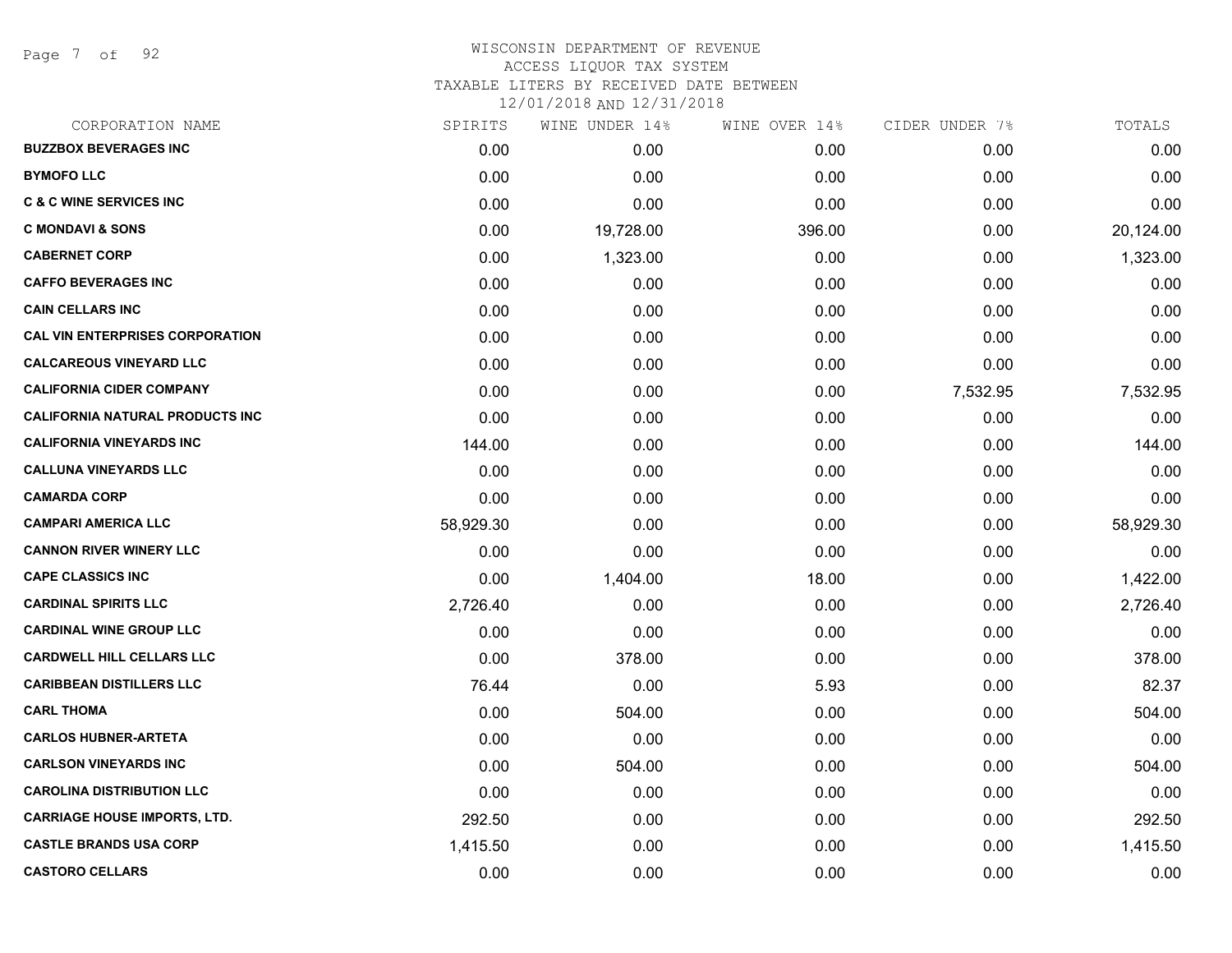| SPIRITS   | WINE UNDER 14% | WINE OVER 14% |          | TOTALS         |
|-----------|----------------|---------------|----------|----------------|
| 0.00      | 0.00           | 0.00          | 0.00     | 0.00           |
| 0.00      | 0.00           | 0.00          | 0.00     | 0.00           |
| 0.00      | 0.00           | 0.00          | 0.00     | 0.00           |
| 0.00      | 0.00           | 0.00          | 0.00     | 0.00           |
| 0.00      | 0.00           | 0.00          | 0.00     | 0.00           |
| 0.00      | 0.00           | 0.00          | 0.00     | 0.00           |
| 0.00      | 0.00           | 0.00          | 0.00     | 0.00           |
| 0.00      | 0.00           | 0.00          | 0.00     | 0.00           |
| 0.00      | 0.00           | 0.00          | 0.00     | 0.00           |
| 0.00      | 0.00           | 315.00        | 0.00     | 315.00         |
| 0.00      | 0.00           | 0.00          | 0.00     | 0.00           |
| 0.00      | 0.00           | 0.00          | 0.00     | 0.00           |
| 28,137.88 | 0.00           | 400.66        | 0.00     | 28,538.54      |
| 0.00      | 925.00         | 0.00          | 0.00     | 925.00         |
| 0.00      | 0.00           | 0.00          | 0.00     | 0.00           |
| 0.00      | 171.00         | 0.00          | 0.00     | 171.00         |
| 0.00      | 0.00           | 0.00          | 0.00     | 0.00           |
| 645.00    | 0.00           | 0.00          | 0.00     | 645.00         |
| 0.00      | 0.00           | 0.00          | 0.00     | 0.00           |
| 0.00      | 0.00           | 0.00          | 0.00     | 0.00           |
| 0.00      | 0.00           | 0.00          | 0.00     | 0.00           |
| 0.00      | 45.00          | 132.00        | 0.00     | 177.00         |
| 0.00      | 0.00           | 0.00          | 7,972.08 | 7,972.08       |
| 0.00      | 117.00         | 0.00          | 0.00     | 117.00         |
| 0.00      | 0.00           | 0.00          | 0.00     | 0.00           |
| 0.00      | 0.00           | 0.00          | 0.00     | 0.00           |
| 0.00      | 0.00           | 0.00          | 0.00     | 0.00           |
| 0.00      | 0.00           | 0.00          | 0.00     | 0.00           |
|           |                |               |          | CIDER UNDER 7% |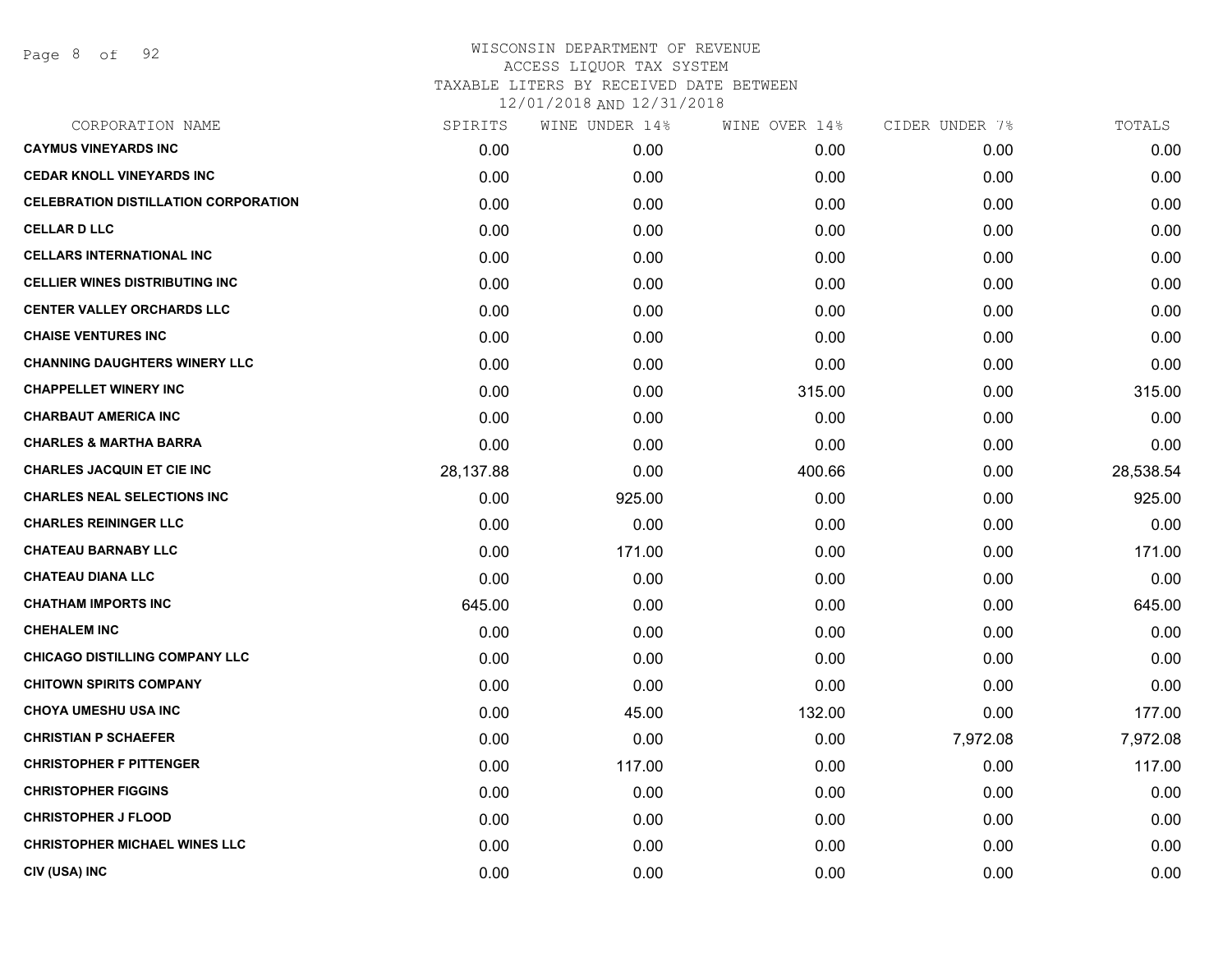Page 9 of 92

## WISCONSIN DEPARTMENT OF REVENUE ACCESS LIQUOR TAX SYSTEM TAXABLE LITERS BY RECEIVED DATE BETWEEN

| CORPORATION NAME                             | SPIRITS   | WINE UNDER 14% | WINE OVER 14% | CIDER UNDER 7% | TOTALS     |
|----------------------------------------------|-----------|----------------|---------------|----------------|------------|
| <b>CLAAR CELLARS LLC</b>                     | 0.00      | 0.00           | 0.00          | 0.00           | 0.00       |
| <b>CLASSIC WINES INC</b>                     | 0.00      | 0.00           | 0.00          | 0.00           | 0.00       |
| <b>CLENDENENLINDQUIST VINTNERS</b>           | 0.00      | 0.00           | 0.00          | 0.00           | 0.00       |
| <b>CLINE CELLARS INC</b>                     | 0.00      | 2,898.00       | 2,646.00      | 0.00           | 5,544.00   |
| <b>CLINE SISTERS IMPORTS LLC</b>             | 0.00      | 0.00           | 0.00          | 0.00           | 0.00       |
| <b>CLINT PROPERTIES INC</b>                  | 0.00      | 0.00           | 0.00          | 0.00           | 0.00       |
| <b>CLOS LACHANCE WINES LLC</b>               | 0.00      | 126.00         | 0.00          | 0.00           | 126.00     |
| <b>COCKERELL WINE CONSULTING LLC</b>         | 0.00      | 0.00           | 0.00          | 0.00           | 0.00       |
| <b>CODY T WRIGHT</b>                         | 0.00      | 0.00           | 0.00          | 0.00           | 0.00       |
| <b>COHO WINES LLC</b>                        | 0.00      | 0.00           | 0.00          | 0.00           | 0.00       |
| <b>COLORADO GOLD DISTILLERY LLC</b>          | 0.00      | 0.00           | 0.00          | 0.00           | 0.00       |
| <b>CONSTELLATION BRANDS INC</b>              | 61,121.40 | 406,171.94     | 25,266.00     | 0.00           | 492,559.34 |
| <b>COOL HAND VINEYARDS LLC</b>               | 0.00      | 0.00           | 0.00          | 0.00           | 0.00       |
| <b>COPA FINA WINE IMPORTS LLC</b>            | 0.00      | 504.00         | 0.00          | 0.00           | 504.00     |
| <b>COPPER &amp; KINGS AMERICAN BRANDY CO</b> | 0.00      | 0.00           | 0.00          | 0.00           | 0.00       |
| <b>COPPER CANE LLC</b>                       | 0.00      | 225.00         | 1,800.00      | 0.00           | 2,025.00   |
| <b>CORA IMPORTS LTD</b>                      | 0.00      | 0.00           | 0.00          | 0.00           | 0.00       |
| <b>CORDELINA WINE COMPANY LLC</b>            | 0.00      | 0.00           | 0.00          | 0.00           | 0.00       |
| <b>CORK ALLIANCE INC</b>                     | 0.00      | 1,395.00       | 0.00          | 0.00           | 1,395.00   |
| <b>CORNERSTONE CELLARS LLC</b>               | 0.00      | 0.00           | 0.00          | 0.00           | 0.00       |
| <b>CORNERSTONE U.S. WINE IMPORTS INC</b>     | 0.00      | 0.00           | 0.00          | 0.00           | 0.00       |
| <b>COUP DE FOUDRE LLC</b>                    | 0.00      | 0.00           | 18.00         | 0.00           | 18.00      |
| <b>COURAGEOUS INC</b>                        | 0.00      | 0.00           | 0.00          | 0.00           | 0.00       |
| <b>CRACOVIA BRANDS INC</b>                   | 148.50    | 81.00          | 27.00         | 0.00           | 256.50     |
| <b>CRAFTED ARTISAN MEADERY LLC</b>           | 0.00      | 1,122.65       | 0.00          | 0.00           | 1,122.65   |
| <b>CRAIG S HANDLY</b>                        | 0.00      | 0.00           | 0.00          | 0.00           | 0.00       |
| <b>CREATIVE WINE CONCEPTS INC</b>            | 0.00      | 0.00           | 0.00          | 0.00           | 0.00       |
| <b>CREW WINE COMPANY LLC</b>                 | 0.00      | 4,384.00       | 504.00        | 0.00           | 4,888.00   |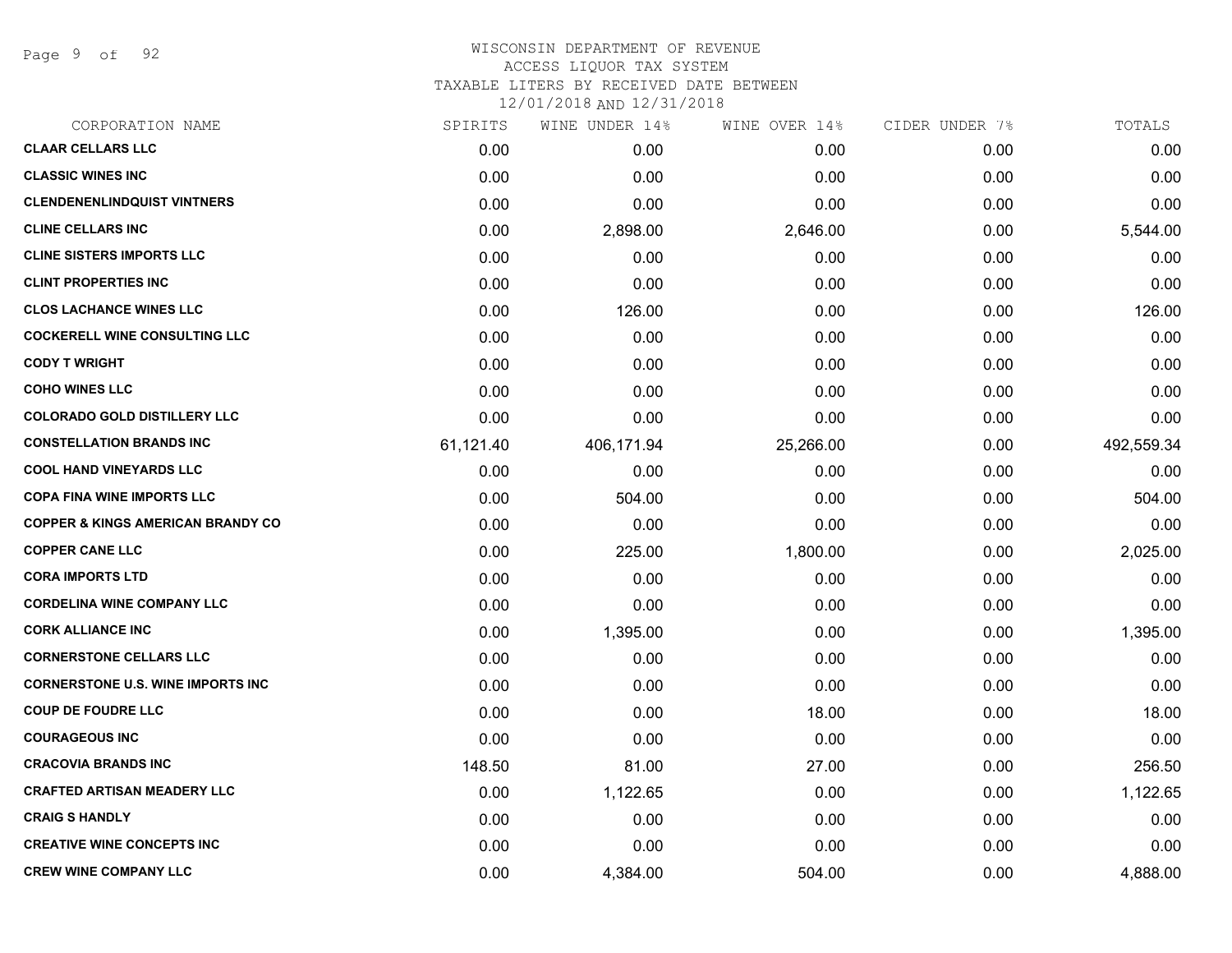Page 10 of 92

#### WISCONSIN DEPARTMENT OF REVENUE ACCESS LIQUOR TAX SYSTEM

TAXABLE LITERS BY RECEIVED DATE BETWEEN

| CORPORATION NAME                        | SPIRITS  | WINE UNDER 14% | WINE OVER 14% | CIDER UNDER 7% | TOTALS   |
|-----------------------------------------|----------|----------------|---------------|----------------|----------|
| <b>CRIBARI VINEYARDS INC</b>            | 0.00     | 6,904.59       | 0.00          | 0.00           | 6,904.59 |
| <b>CRIMSON WINE GROUP LTD</b>           | 0.00     | 0.00           | 0.00          | 0.00           | 0.00     |
| <b>CRISPIN CIDER COMPANY</b>            | 0.00     | 0.00           | 0.00          | 0.00           | 0.00     |
| <b>CRISTOM VINEYARDS INC</b>            | 0.00     | 0.00           | 0.00          | 0.00           | 0.00     |
| <b>CROWN POINT WINERY LLC</b>           | 0.00     | 0.00           | 0.00          | 0.00           | 0.00     |
| <b>CROWN VALLEY WINERY INC</b>          | 0.00     | 0.00           | 0.00          | 0.00           | 0.00     |
| <b>CRUSE WINE COMPANY, LLC</b>          | 0.00     | 180.00         | 0.00          | 0.00           | 180.00   |
| <b>CULT OF 8</b>                        | 0.00     | 1,584.00       | 972.00        | 0.00           | 2,556.00 |
| <b>CULTIVATE WINES LLC</b>              | 0.00     | 0.00           | 0.00          | 0.00           | 0.00     |
| <b>CUSHMAN WINERY CORPORATION</b>       | 0.00     | 0.00           | 45.00         | 0.00           | 45.00    |
| <b>CUTWATER SPIRITS LLC</b>             | 2,556.00 | 0.00           | 0.00          | 0.00           | 2,556.00 |
| <b>CUVAISON INC</b>                     | 0.00     | 0.00           | 0.00          | 0.00           | 0.00     |
| <b>D &amp; D VINEYARDS INC</b>          | 0.00     | 0.00           | 0.00          | 0.00           | 0.00     |
| <b>D &amp; J F CELLARS INC</b>          | 0.00     | 0.00           | 0.00          | 0.00           | 0.00     |
| <b>D.G.L. DISTRIBUTORS, INC.</b>        | 0.00     | 0.00           | 0.00          | 0.00           | 0.00     |
| <b>DAEDALUS CELLARS CO</b>              | 0.00     | 0.00           | 0.00          | 0.00           | 0.00     |
| <b>DAN CAREY</b>                        | 0.00     | 0.00           | 0.00          | 0.00           | 0.00     |
| <b>DANCING COYOTE WINES</b>             | 0.00     | 63.00          | 63.00         | 0.00           | 126.00   |
| <b>DANICA PATRICK</b>                   | 0.00     | 0.00           | 0.00          | 0.00           | 0.00     |
| <b>DANIEL A LASNER</b>                  | 301.50   | 0.00           | 0.00          | 0.00           | 301.50   |
| <b>DANNY RAKOVIC</b>                    | 9.00     | 0.00           | 0.00          | 0.00           | 9.00     |
| <b>DAOU VINEYARDS LLC</b>               | 0.00     | 0.00           | 1,012.50      | 0.00           | 1,012.50 |
| <b>DAQUINO ITALIAN IMPORTING CO INC</b> | 0.00     | 0.00           | 0.00          | 0.00           | 0.00     |
| <b>DARIOUSH KHALEDI WINERY LLC</b>      | 0.00     | 0.00           | 0.00          | 0.00           | 0.00     |
| <b>DAVID ARTHUR VINEYARDS LLC</b>       | 0.00     | 0.00           | 0.00          | 0.00           | 0.00     |
| <b>DAVID B POTTER</b>                   | 0.00     | 99.00          | 36.00         | 0.00           | 135.00   |
| <b>DAVID L DENNIGMANN</b>               | 0.00     | 0.00           | 0.00          | 0.00           | 0.00     |
| <b>DAVID MEIER</b>                      | 135.00   | 0.00           | 0.00          | 0.00           | 135.00   |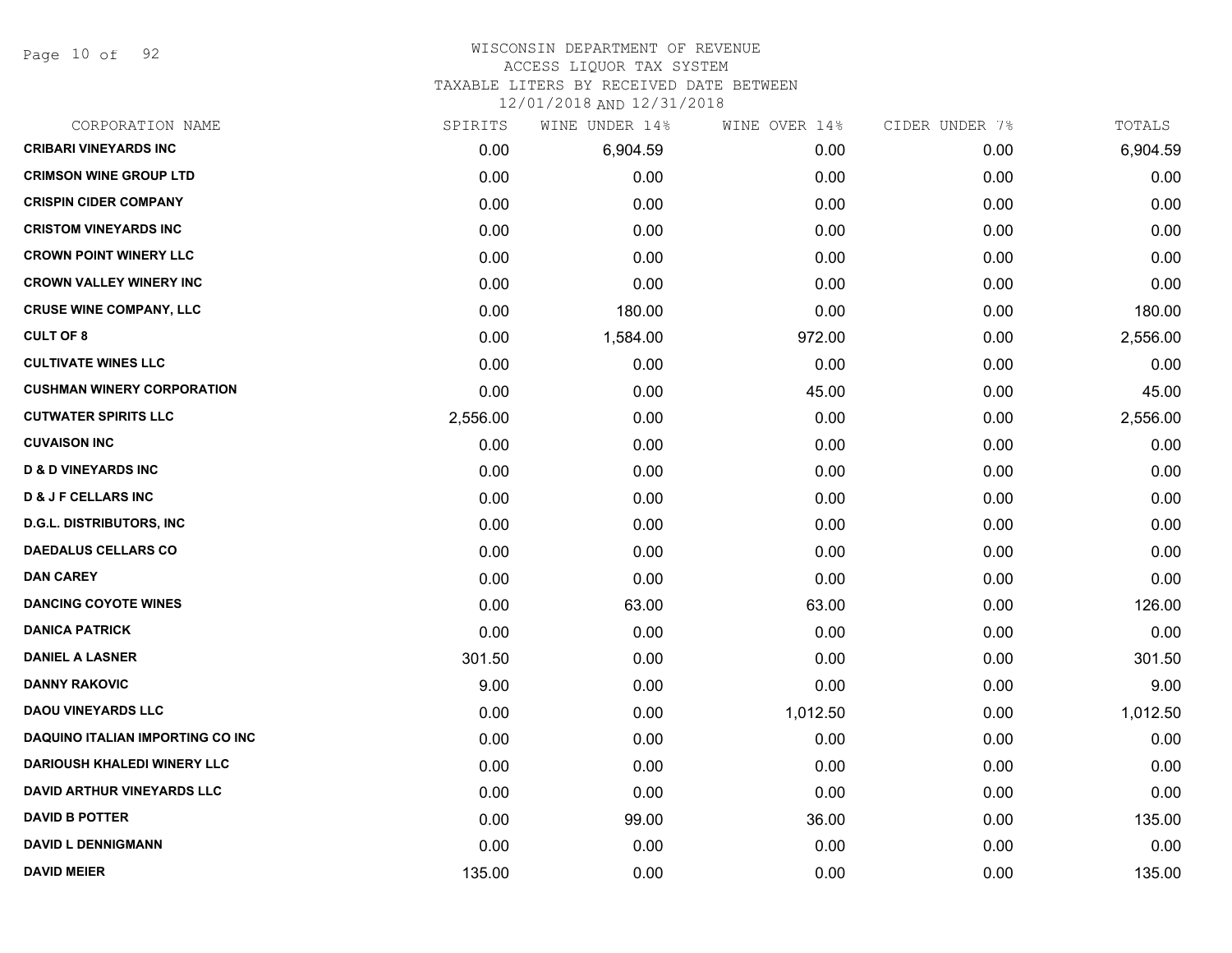Page 11 of 92

# WISCONSIN DEPARTMENT OF REVENUE

# ACCESS LIQUOR TAX SYSTEM

TAXABLE LITERS BY RECEIVED DATE BETWEEN

| CORPORATION NAME                                              | SPIRITS  | WINE UNDER 14% | WINE OVER 14% | CIDER UNDER 7% | TOTALS     |
|---------------------------------------------------------------|----------|----------------|---------------|----------------|------------|
| <b>DAVID N RAYNE</b>                                          | 2,372.54 | 54,234.07      | 11,067.77     | 0.00           | 67,674.38  |
| <b>DAVID R BARNES</b>                                         | 0.00     | 0.00           | 0.00          | 0.00           | 0.00       |
| <b>DAVIDS PINOT VINEYARDS INC</b>                             | 0.00     | 0.00           | 0.00          | 0.00           | 0.00       |
| <b>DAVOS BRANDS LLC</b>                                       | 585.00   | 42.48          | 116.64        | 0.00           | 744.12     |
| DAYLIGHT WINE COMPANY LLC                                     | 0.00     | 0.00           | 0.00          | 0.00           | 0.00       |
| DE MAISON SELECTIONS INC                                      | 0.00     | 1,167.00       | 114.50        | 45.00          | 1,326.50   |
| <b>DEANNA BASTIANICH</b>                                      | 0.00     | 0.00           | 0.00          | 0.00           | 0.00       |
| <b>DEL RIO VINEYARDS LLC</b>                                  | 0.00     | 252.00         | 0.00          | 0.00           | 252.00     |
| <b>DELEGAT USA INC</b>                                        | 0.00     | 63.00          | 0.00          | 0.00           | 63.00      |
| <b>DELICATO VINEYARDS INC</b>                                 | 0.00     | 200,136.00     | 21,231.00     | 0.00           | 221,367.00 |
| <b>DELILLE CELLARS LLC</b>                                    | 0.00     | 0.00           | 0.00          | 0.00           | 0.00       |
| <b>DEMERARA DISTILLERS (USA) INC</b>                          | 0.00     | 0.00           | 0.00          | 0.00           | 0.00       |
| <b>DEMON SPIRITS LLC</b>                                      | 0.00     | 0.00           | 0.00          | 0.00           | 0.00       |
| <b>DEROSE WINERY INC</b>                                      | 0.00     | 0.00           | 0.00          | 0.00           | 0.00       |
| <b>DERRICK C MANCINI</b>                                      | 0.00     | 0.00           | 0.00          | 0.00           | 0.00       |
| <b>DIAGEO AMERICAS, INC.</b>                                  | 0.00     | 0.00           | 0.00          | 0.00           | 0.00       |
| <b>DIAMOND IMPORTERS INC</b>                                  | 0.00     | 351.00         | 0.00          | 0.00           | 351.00     |
| <b>DIRTY IMPORTS LLC</b>                                      | 0.00     | 0.00           | 0.00          | 0.00           | 0.00       |
| <b>DISARONNO INTERNATIONAL LLC</b>                            | 3,682.50 | 1,485.00       | 0.00          | 0.00           | 5,167.50   |
| <b>DIVOT ENTERPRISES LLC</b>                                  | 0.00     | 0.00           | 63.00         | 0.00           | 63.00      |
| DOMAINE DE LA TERRE ROUGE LTD                                 | 0.00     | 0.00           | 0.00          | 0.00           | 0.00       |
| <b>DOMAINE DE MARIA SOTER LLC</b>                             | 0.00     | 126.00         | 0.00          | 0.00           | 126.00     |
| <b>DOMAINE SELECT WINE &amp; SPIRITS LLC</b>                  | 0.00     | 0.00           | 0.00          | 0.00           | 0.00       |
| <b>DOMAINE SERENE VINEYARDS &amp; WINERY INC</b>              | 0.00     | 27.00          | 0.00          | 0.00           | 27.00      |
| <b>DOMAINE ST GEORGE</b>                                      | 0.00     | 0.00           | 0.00          | 0.00           | 0.00       |
| DON SEBASTIANI & SONS INTERNATIONAL WINE<br><b>NEGOCIANTS</b> | 0.00     | 11,820.00      | 1,008.00      | 0.00           | 12,828.00  |
| DOUBLE DIAMOND DISTILLERY LLC                                 | 0.00     | 0.00           | 0.00          | 0.00           | 0.00       |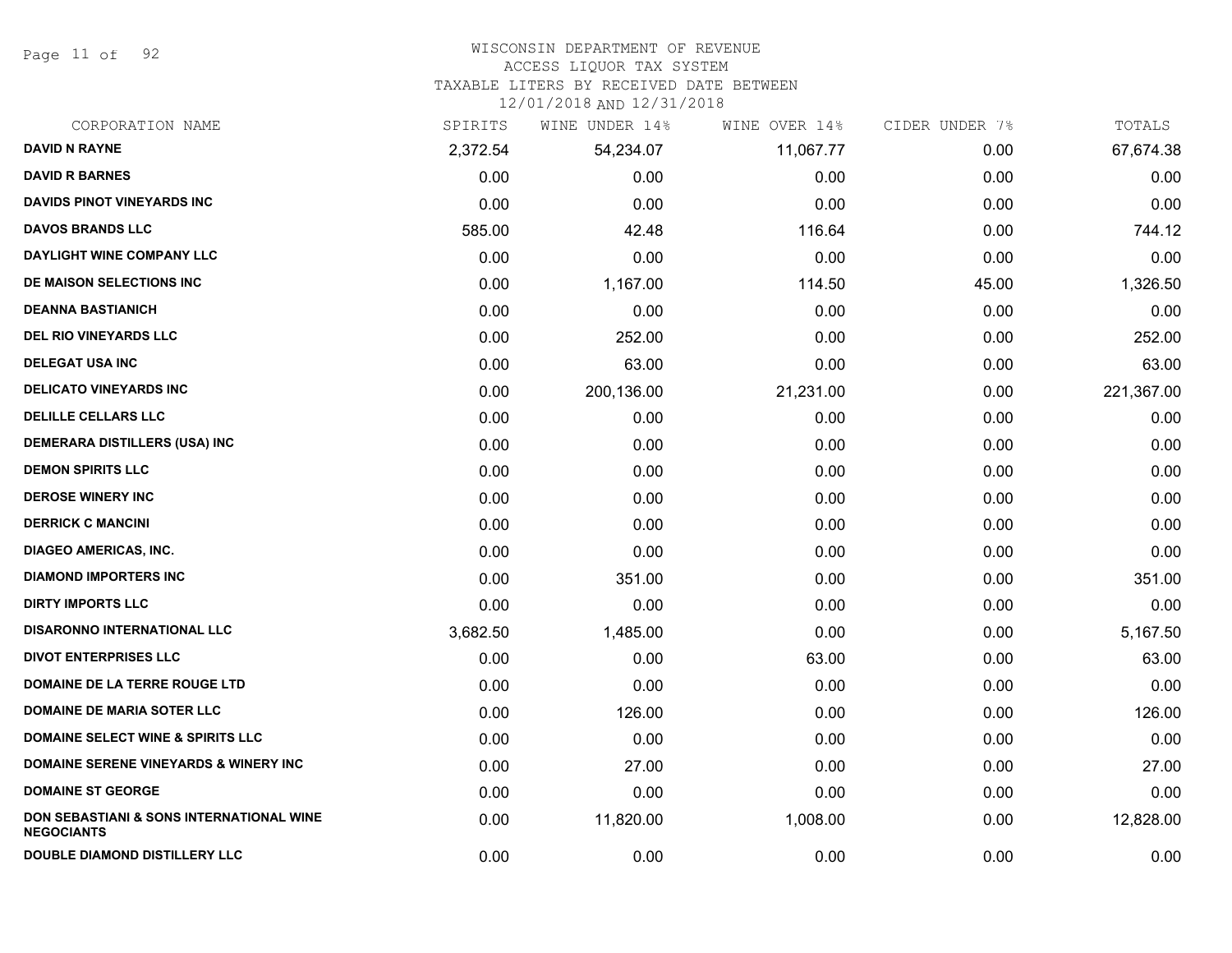Page 12 of 92

#### WISCONSIN DEPARTMENT OF REVENUE ACCESS LIQUOR TAX SYSTEM TAXABLE LITERS BY RECEIVED DATE BETWEEN

| CORPORATION NAME                               | SPIRITS    | WINE UNDER 14% | WINE OVER 14% | CIDER UNDER 7% | TOTALS       |
|------------------------------------------------|------------|----------------|---------------|----------------|--------------|
| <b>DOUBLE DOWN SPIRITS LLC</b>                 | 58.50      | 0.00           | 0.00          | 0.00           | 58.50        |
| <b>DOYNA LTD</b>                               | 735.00     | 0.00           | 0.00          | 0.00           | 735.00       |
| DRAKE MAKES WINE, INC.                         | 0.00       | 0.00           | 0.00          | 0.00           | 0.00         |
| <b>DREYER WINE LLC</b>                         | 0.00       | 90.00          | 0.00          | 0.00           | 90.00        |
| <b>DREYFUS ASHBY INC</b>                       | 0.00       | 0.00           | 0.00          | 0.00           | 0.00         |
| <b>DRG IMPORTS LLC</b>                         | 0.00       | 0.00           | 0.00          | 0.00           | 0.00         |
| DRY CREEK VINEYARD INC                         | 0.00       | 252.00         | 1,701.00      | 0.00           | 1,953.00     |
| <b>DUCKHORN WINE COMPANY</b>                   | 0.00       | 8,064.00       | 3,162.00      | 0.00           | 11,226.00    |
| <b>DUGGANS DISTILLERS PRODUCTS CORPORATION</b> | 126.00     | 0.00           | 0.00          | 0.00           | 126.00       |
| <b>DUMOL WINERY LLC</b>                        | 0.00       | 0.00           | 0.00          | 0.00           | 0.00         |
| <b>DUNHAM CELLARS LLC</b>                      | 0.00       | 0.00           | 0.00          | 0.00           | 0.00         |
| <b>DUNN VINEYARDS LLC</b>                      | 0.00       | 0.00           | 0.00          | 0.00           | 0.00         |
| <b>DV SPIRITS LLC</b>                          | 1,008.00   | 0.00           | 0.00          | 0.00           | 1,008.00     |
| <b>E &amp; J GALLO WINERY</b>                  | 184,333.80 | 1,034,090.50   | 41,984.50     | 0.00           | 1,260,408.80 |
| <b>EAGLE EYE IMPORTS LLC</b>                   | 0.00       | 927.00         | 0.00          | 0.00           | 927.00       |
| <b>EAGLE ROCK INVESTMENTS INC.</b>             | 0.00       | 0.00           | 0.00          | 0.00           | 0.00         |
| <b>EAGLES LANDING WINERY LLC</b>               | 0.00       | 856.50         | 0.00          | 0.00           | 856.50       |
| <b>EASTERN LIQUORS USA INC</b>                 | 0.00       | 0.00           | 0.00          | 0.00           | 0.00         |
| <b>EBERLE WINERY LP</b>                        | 0.00       | 0.00           | 63.00         | 0.00           | 63.00        |
| <b>ECLIPSE ASSETS LLC</b>                      | 0.00       | 0.00           | 0.00          | 0.00           | 0.00         |
| <b>ECOSUR GROUP LLC</b>                        | 0.00       | 0.00           | 0.00          | 0.00           | 0.00         |
| EHREN JORDAN WINE CELLARS LLC                  | 0.00       | 450.00         | 0.00          | 0.00           | 450.00       |
| <b>EIGHT BOTTLES LLC</b>                       | 0.00       | 0.00           | 0.00          | 0.00           | 0.00         |
| ELK COVE VINEYARDS INC                         | 0.00       | 0.00           | 0.00          | 0.00           | 0.00         |
| <b>ELV-OREGON LLC</b>                          | 0.00       | 0.00           | 0.00          | 0.00           | 0.00         |
| <b>ELYSE WINERY LLC</b>                        | 0.00       | 0.00           | 0.00          | 0.00           | 0.00         |
| <b>EMCO CHEMICAL DISTRIBUTORS, INC.</b>        | 0.00       | 0.00           | 0.00          | 0.00           | 0.00         |
| <b>EMILIO GUGLIELMO WINERY INC</b>             | 0.00       | 0.00           | 0.00          | 0.00           | 0.00         |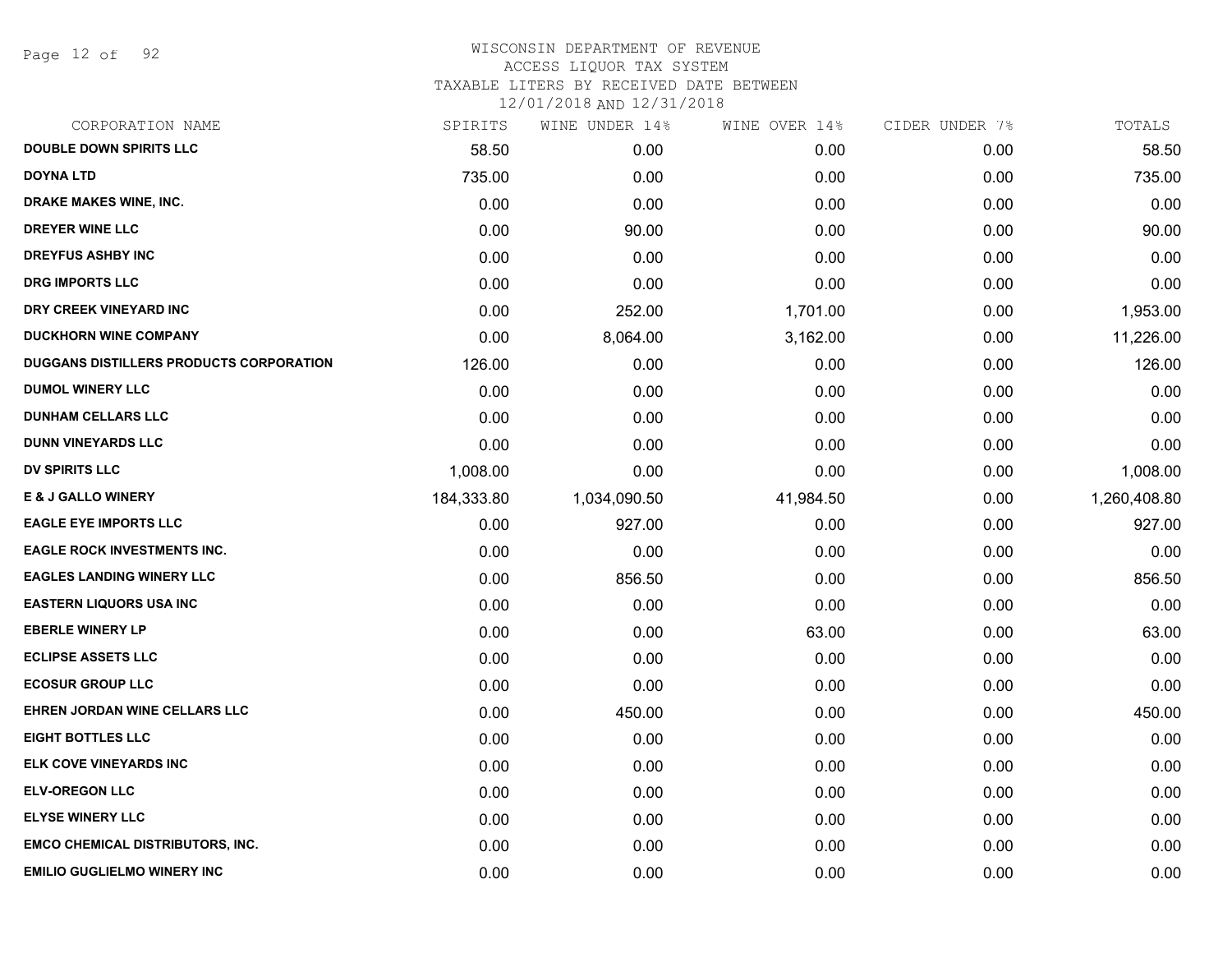Page 13 of 92

# WISCONSIN DEPARTMENT OF REVENUE

#### ACCESS LIQUOR TAX SYSTEM

TAXABLE LITERS BY RECEIVED DATE BETWEEN

| CORPORATION NAME                                 | SPIRITS   | WINE UNDER 14% | WINE OVER 14% | CIDER UNDER 7% | TOTALS    |
|--------------------------------------------------|-----------|----------------|---------------|----------------|-----------|
| <b>EMPSON USA INC</b>                            | 0.00      | 1,774.98       | -265.50       | 0.00           | 1,509.48  |
| <b>ENOS VINEYARDS INC</b>                        | 0.00      | 0.00           | 0.00          | 0.00           | 0.00      |
| <b>ENOTEC IMPORTS INC</b>                        | 0.00      | 1,782.00       | 0.00          | 0.00           | 1,782.00  |
| <b>ENOVATION BRANDS INC</b>                      | 0.00      | 256.50         | 0.00          | 0.00           | 256.50    |
| <b>ENTENTE SPIRITS LLC</b>                       | 0.00      | 66.75          | 0.00          | 0.00           | 66.75     |
| <b>EPICUREAN WINES LLC</b>                       | 0.00      | 0.00           | 0.00          | 0.00           | 0.00      |
| <b>ERIC FLANAGAN</b>                             | 0.00      | 0.00           | 0.00          | 0.00           | 0.00      |
| <b>ERIC TRUMP WINE MANUFACTURING LLC</b>         | 0.00      | 0.00           | 0.00          | 0.00           | 0.00      |
| <b>ERNST A STORM</b>                             | 0.00      | 0.00           | 0.00          | 0.00           | 0.00      |
| <b>EUROPEAN IMPORTS &amp; EXPORTS LLC</b>        | 0.00      | 0.00           | 0.00          | 0.00           | 0.00      |
| <b>EVAKI INC</b>                                 | 0.00      | 0.00           | 0.00          | 0.00           | 0.00      |
| EVESHAM WOOD VINEYARD AND WINERY LLC             | 0.00      | 0.00           | 0.00          | 0.00           | 0.00      |
| <b>EXCELSIOR WINE COMPANY LLC</b>                | 0.00      | 0.00           | 0.00          | 0.00           | 0.00      |
| <b>EXPERIENCE WINES LLC</b>                      | 0.00      | 378.00         | 0.00          | 0.00           | 378.00    |
| <b>F KORBEL &amp; BROS INC</b>                   | 0.00      | 0.00           | 0.00          | 0.00           | 0.00      |
| <b>FL NAVARRO LIMITED</b>                        | 0.00      | 0.00           | 0.00          | 0.00           | 0.00      |
| <b>F&amp;F FINE WINES INTERNATIONAL INC</b>      | 0.00      | 0.00           | 0.00          | 0.00           | 0.00      |
| <b>FAMILY &amp; FARMERS LLC</b>                  | 0.00      | 189.00         | 0.00          | 0.00           | 189.00    |
| <b>FAMOUS BRANDS LLC</b>                         | 225.00    | 0.00           | 0.00          | 0.00           | 225.00    |
| <b>FANTIS IMPORTS INC</b>                        | 0.00      | 0.00           | 0.00          | 0.00           | 0.00      |
| <b>FAR NORTH SPIRITS INC</b>                     | 418.60    | 0.00           | 0.00          | 0.00           | 418.60    |
| <b>FASEL SHENSTONE LLC</b>                       | 0.00      | 0.00           | 366.00        | 0.00           | 366.00    |
| <b>FERRARI CARANO VINEYARDS &amp; WINERY LLC</b> | 0.00      | 0.00           | 54.00         | 0.00           | 54.00     |
| <b>FETZER VINEYARDS</b>                          | 0.00      | 25,412.96      | 828.00        | 0.00           | 26,240.96 |
| <b>FIDDLEHEAD CELLARS LP</b>                     | 0.00      | 0.00           | 0.00          | 0.00           | 0.00      |
| <b>FIFTH GENERATION INC</b>                      | 69,548.40 | 0.00           | 0.00          | 0.00           | 69,548.40 |
| FIFTY FOURTH STREET ENTERPRISES LLC              | 0.00      | 0.00           | 0.00          | 0.00           | 0.00      |
| <b>FIRESTEED CORPORATION</b>                     | 0.00      | 0.00           | 0.00          | 0.00           | 0.00      |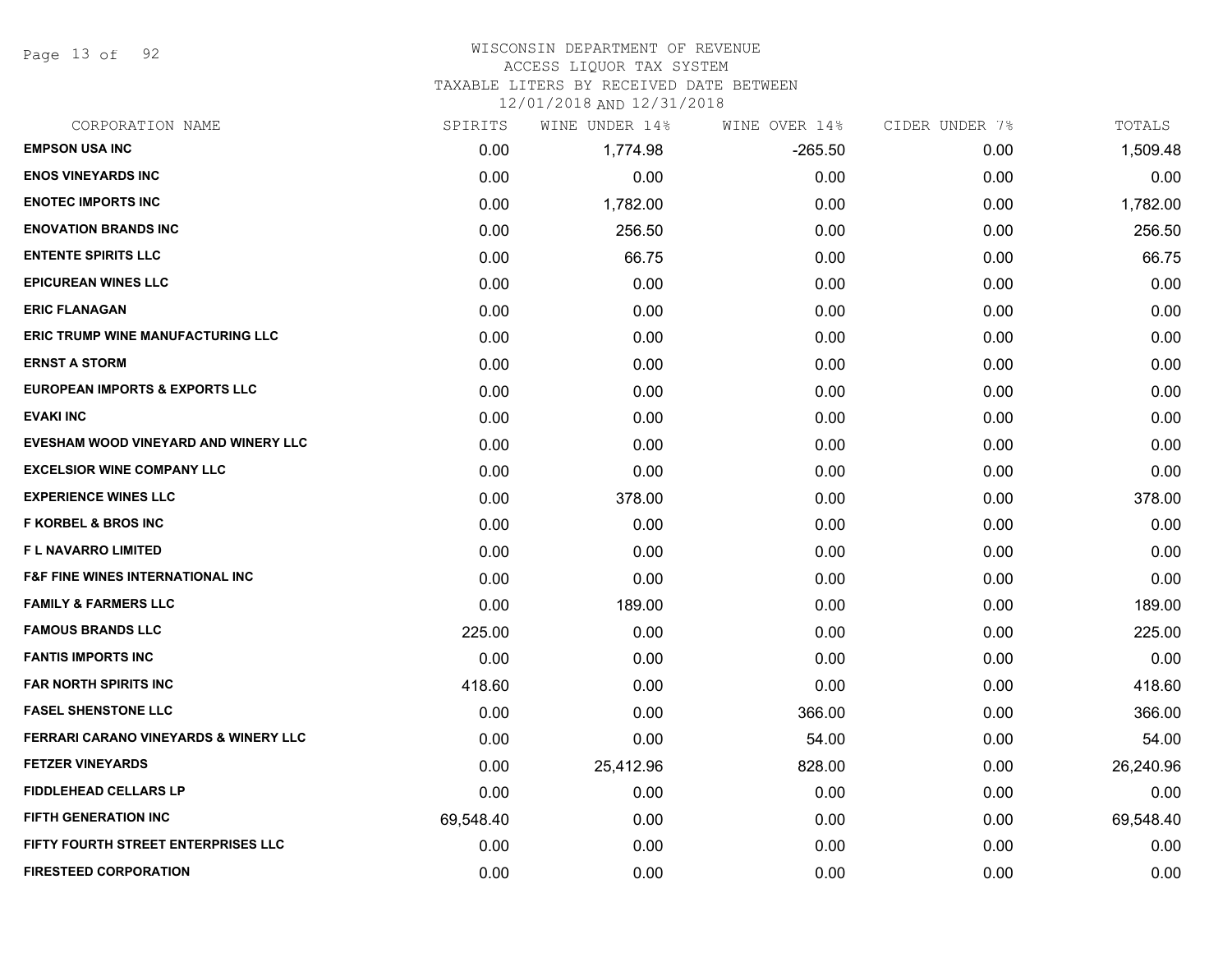Page 14 of 92

## WISCONSIN DEPARTMENT OF REVENUE ACCESS LIQUOR TAX SYSTEM TAXABLE LITERS BY RECEIVED DATE BETWEEN

| CORPORATION NAME                         | SPIRITS  | WINE UNDER 14% | WINE OVER 14% | CIDER UNDER 7% | TOTALS    |
|------------------------------------------|----------|----------------|---------------|----------------|-----------|
| <b>FISHER VINEYARDS</b>                  | 0.00     | 0.00           | 0.00          | 0.00           | 0.00      |
| <b>FITVINE LLC</b>                       | 0.00     | 0.00           | 1,638.00      | 0.00           | 1,638.00  |
| <b>FIVE GRAPES LLC</b>                   | 0.00     | 0.00           | 0.00          | 0.00           | 0.00      |
| <b>FJN FINE WINES LLC</b>                | 0.00     | 0.00           | 0.00          | 0.00           | 0.00      |
| <b>FLORA SPRINGS WINE COMPANY</b>        | 0.00     | 126.00         | 0.00          | 0.00           | 126.00    |
| <b>FLORIDA ORANGE GROVES INC</b>         | 0.00     | 0.00           | 0.00          | 0.00           | 0.00      |
| <b>FN CELLARS LLC</b>                    | 0.00     | 6.75           | 351.00        | 0.00           | 357.75    |
| <b>FOLEY FAMILY WINES INC</b>            | 0.00     | 16,186.50      | 927.00        | 0.00           | 17,113.50 |
| <b>FOLIO WINE COMPANY LLC</b>            | 0.00     | 0.00           | 0.00          | 0.00           | 0.00      |
| FORT ROSS VINEYARD & WINERY LLC          | 0.00     | 0.00           | 63.00         | 0.00           | 63.00     |
| <b>FOUR BEARS WINERY LLC</b>             | 0.00     | 0.00           | 0.00          | 0.00           | 0.00      |
| FOUR DAUGHTERS VINEYARD AND WINERY LLC   | 0.00     | 0.00           | 0.00          | 8,629.93       | 8,629.93  |
| <b>FOUR ROSES DISTILLERY LLC</b>         | 9,007.50 | 0.00           | 0.00          | 0.00           | 9,007.50  |
| <b>FOWLES WINE USA INC</b>               | 0.00     | 270.00         | 189.00        | 0.00           | 459.00    |
| <b>FOXEN VINEYARD INC</b>                | 0.00     | 0.00           | 0.00          | 0.00           | 0.00      |
| <b>FRANCIS COPPOLA WINERY LLC</b>        | 0.00     | 21,514.38      | 3,312.00      | 0.00           | 24,826.38 |
| <b>FRANK FAMILY VINEYARDS LLC</b>        | 0.00     | 0.00           | 0.00          | 0.00           | 0.00      |
| <b>FRANK LIN DISTILLERS PRODUCTS LTD</b> | 9,025.45 | 0.00           | 0.00          | 0.00           | 9,025.45  |
| <b>FRED C SCHERRER</b>                   | 0.00     | 0.00           | 0.00          | 0.00           | 0.00      |
| <b>FREDERICK WILDMAN &amp; SONS LTD</b>  | 0.00     | 0.00           | 0.00          | 0.00           | 0.00      |
| <b>FREELANCE WINES LLC</b>               | 0.00     | 0.00           | 0.00          | 0.00           | 0.00      |
| <b>FREIXENET USA INC</b>                 | 0.00     | 0.00           | 0.00          | 0.00           | 0.00      |
| <b>FREY VINEYARDS LTD</b>                | 0.00     | 2,016.00       | 0.00          | 0.00           | 2,016.00  |
| <b>FRITZ CELLARS INC</b>                 | 0.00     | 0.00           | 0.00          | 0.00           | 0.00      |
| <b>FROGS LEAP WINERY</b>                 | 0.00     | 256.50         | 0.00          | 0.00           | 256.50    |
| <b>FRONTIER CORPORATION</b>              | 0.00     | 0.00           | 0.00          | 0.00           | 0.00      |
| <b>FRUIT OF THE VINES INC</b>            | 0.00     | 783.09         | 0.00          | 0.00           | 783.09    |
| FULL THROTTLE SLOON SHINE LLC            | 1,462.50 | 0.00           | 0.00          | 0.00           | 1,462.50  |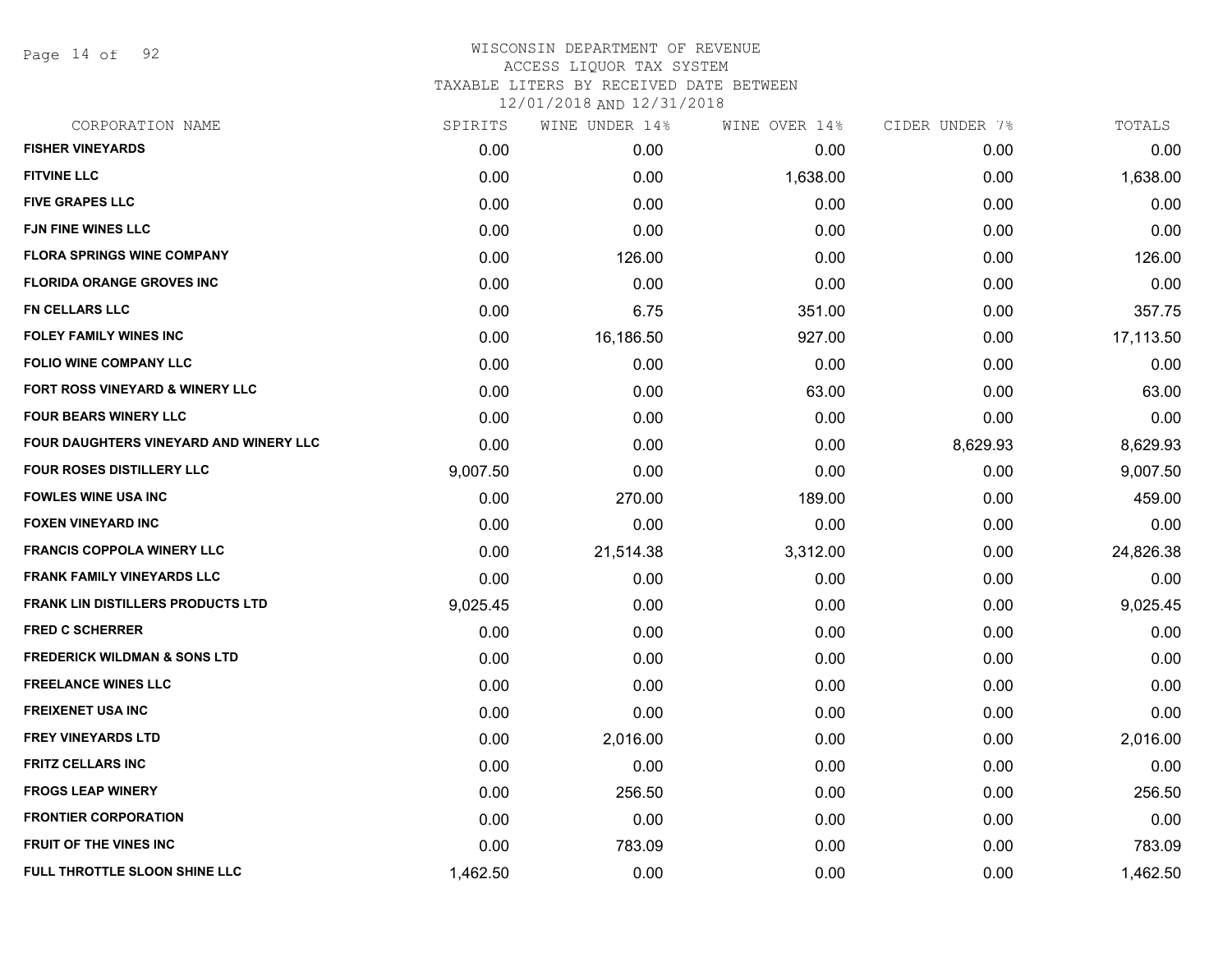# WISCONSIN DEPARTMENT OF REVENUE ACCESS LIQUOR TAX SYSTEM

TAXABLE LITERS BY RECEIVED DATE BETWEEN

| CORPORATION NAME                                    | SPIRITS | WINE UNDER 14% | WINE OVER 14% | CIDER UNDER 7% | TOTALS   |
|-----------------------------------------------------|---------|----------------|---------------|----------------|----------|
| <b>FULTON STREET BREWERY LLC</b>                    | 0.00    | 0.00           | 0.00          | 0.00           | 0.00     |
| <b>FUSED WINES LP</b>                               | 0.00    | 0.00           | 0.00          | 0.00           | 0.00     |
| <b>G K SKAGGS INC</b>                               | 0.00    | 1,464.57       | 0.00          | 0.00           | 1,464.57 |
| G.S.W.C. INC.                                       | 0.00    | 0.00           | 0.00          | 0.00           | 0.00     |
| <b>GAMBA VINEYARDS AND WINERY LLC</b>               | 0.00    | 0.00           | 0.00          | 0.00           | 0.00     |
| <b>GAMBLE FAMILY VINEYARDS LLC</b>                  | 0.00    | 0.00           | 0.00          | 0.00           | 0.00     |
| <b>GARBER &amp; COMPANY INC</b>                     | 0.00    | 0.00           | 0.00          | 0.00           | 0.00     |
| <b>GENERATIONS OF SONOMA LLC</b>                    | 0.00    | 0.00           | 0.00          | 0.00           | 0.00     |
| <b>GENESEO PARTNERS LP</b>                          | 0.00    | 0.00           | 81.00         | 0.00           | 81.00    |
| <b>GEORGE BOZIC JR</b>                              | 0.00    | 0.00           | 0.00          | 0.00           | 0.00     |
| <b>GEORGIAN ROYAL COLLECTION, INC.</b>              | 0.00    | 0.00           | 0.00          | 0.00           | 0.00     |
| <b>GERBER, GERBER &amp; GERBER DISCLAIMER TRUST</b> | 0.00    | 585.00         | 0.00          | 0.00           | 585.00   |
| <b>GF WINES LLC</b>                                 | 0.00    | 256.50         | 0.00          | 0.00           | 256.50   |
| <b>GH HOLDINGS LP</b>                               | 0.00    | 0.00           | 0.00          | 0.00           | 0.00     |
| <b>GIBSON WINE COMPANY</b>                          | 0.00    | 0.00           | 405.00        | 0.00           | 405.00   |
| <b>GILBERT CELLARS LLC</b>                          | 0.00    | 0.00           | 0.00          | 0.00           | 0.00     |
| <b>GLOBAL SPIRITS USA LLC</b>                       | 629.70  | 0.00           | 0.00          | 0.00           | 629.70   |
| <b>GLOBAL VINEYARD IMPORTERS INC.</b>               | 0.00    | 252.00         | 0.00          | 0.00           | 252.00   |
| <b>GLUNZ FAMILY WINERY &amp; CELLARS INC</b>        | 0.00    | 1,344.00       | 0.00          | 0.00           | 1,344.00 |
| <b>GNEKOW FAMILY WINERY LLC</b>                     | 0.00    | 252.00         | 0.00          | 0.00           | 252.00   |
| <b>GOAMERICAGO BEVERAGES LLC</b>                    | 0.00    | 0.00           | 0.00          | 0.00           | 0.00     |
| <b>GOLDSCHMIDT VINEYARDS LLC</b>                    | 0.00    | 693.00         | 738.00        | 0.00           | 1,431.00 |
| <b>GOOSE RIDGE LLC</b>                              | 0.00    | 135.00         | 54.00         | 0.00           | 189.00   |
| <b>GORDON BROTHERS CELLARS INC</b>                  | 0.00    | 0.00           | 0.00          | 0.00           | 0.00     |
| <b>GRAPE EXPECTATIONS, INC</b>                      | 0.00    | 0.00           | 0.00          | 0.00           | 0.00     |
| <b>GRAPE VISIONS LLC</b>                            | 0.00    | 0.00           | 0.00          | 0.00           | 0.00     |
| <b>GRAPES &amp; BARLEY LLC</b>                      | 0.00    | 252.00         | 0.00          | 0.00           | 252.00   |
| <b>GRAPES OF SPAIN INC</b>                          | 0.00    | 0.00           | 0.00          | 0.00           | 0.00     |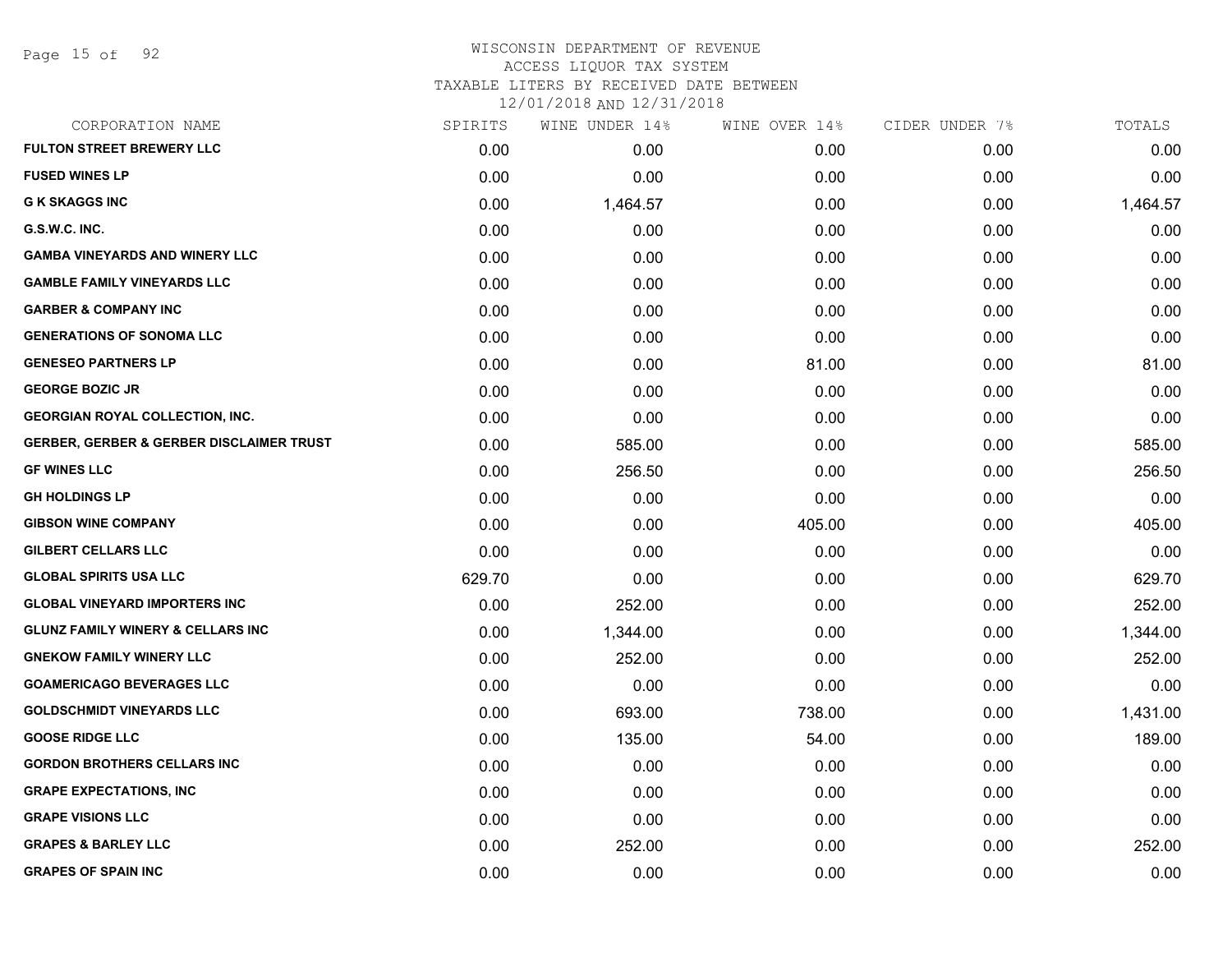| CORPORATION NAME                           | SPIRITS | WINE UNDER 14% | WINE OVER 14% | CIDER UNDER 7% | TOTALS   |
|--------------------------------------------|---------|----------------|---------------|----------------|----------|
| <b>GRATON SPIRITS COMPANY LLC</b>          | 0.00    | 0.00           | 0.00          | 0.00           | 0.00     |
| <b>GREAT SMOKY MTS DISTILLERY, INC</b>     | 0.00    | 0.00           | 0.00          | 0.00           | 0.00     |
| <b>GREENFIELD GLOBAL USA INC</b>           | 0.00    | 0.00           | 0.00          | 0.00           | 0.00     |
| <b>GREG &amp; GREG INC</b>                 | 0.00    | 0.00           | 0.00          | 0.00           | 0.00     |
| <b>GREG &amp; PAM HARRINGTON WINES LLC</b> | 0.00    | 0.00           | 126.00        | 0.00           | 126.00   |
| <b>GREG SANDERS</b>                        | 0.00    | 0.00           | 0.00          | 0.00           | 0.00     |
| <b>GREGORY F BUONOCORE</b>                 | 0.00    | 315.00         | 63.00         | 0.00           | 378.00   |
| <b>GREGORY GRAZIANO</b>                    | 0.00    | 0.00           | 0.00          | 0.00           | 0.00     |
| <b>GRGICH HILLS CELLAR</b>                 | 0.00    | 243.00         | 477.00        | 0.00           | 720.00   |
| <b>GRIEB OPTIMAL WINECRAFTING LLC</b>      | 0.00    | 0.00           | 0.00          | 0.00           | 0.00     |
| <b>GROTH VINEYARDS &amp; WINERY LLC</b>    | 0.00    | 0.00           | 0.00          | 0.00           | 0.00     |
| <b>GUARACHI WINE PARTNERS INC</b>          | 0.00    | 1,107.00       | 0.00          | 0.00           | 1,107.00 |
| <b>H ERIK ZETTERSTROM</b>                  | 0.00    | 2,158.50       | 0.00          | 0.00           | 2,158.50 |
| <b>H2 VINO LLC</b>                         | 0.00    | 0.00           | 0.00          | 0.00           | 0.00     |
| <b>HAAS BROTHERS INC</b>                   | 205.50  | 0.00           | 0.00          | 0.00           | 205.50   |
| <b>HAHN ESTATE</b>                         | 0.00    | 0.00           | 0.00          | 0.00           | 0.00     |
| <b>HALBY MARKETING INC</b>                 | 0.00    | 252.00         | 0.00          | 0.00           | 252.00   |
| <b>HALCYON SYNDICATE LTD LLC</b>           | 0.00    | 0.00           | 0.00          | 0.00           | 0.00     |
| <b>HALCYON WINES LLC</b>                   | 0.00    | 0.00           | 0.00          | 0.00           | 0.00     |
| <b>HALL WINES LLC</b>                      | 0.00    | 0.00           | 198.00        | 0.00           | 198.00   |
| <b>HAMEL FAMILY WINES LLC</b>              | 0.00    | 0.00           | 0.00          | 0.00           | 0.00     |
| <b>HAND PICKED SELECTIONS INC</b>          | 0.00    | 1,719.00       | 0.00          | 0.00           | 1,719.00 |
| <b>HARDY USA LTD</b>                       | 0.00    | 0.00           | 0.00          | 0.00           | 0.00     |
| <b>HARLAN ESTATE WINERY INC</b>            | 0.00    | 0.00           | 0.00          | 0.00           | 0.00     |
| <b>HARRIS &amp; HARRIS</b>                 | 0.00    | 0.00           | 0.00          | 0.00           | 0.00     |
| <b>HAUS WINE &amp; SPIRITS INC</b>         | 0.00    | 0.00           | 0.00          | 0.00           | 0.00     |
| <b>HAWAII SEA SPIRITS LLC</b>              | 0.00    | 0.00           | 0.00          | 0.00           | 0.00     |
| <b>HDD LLC</b>                             | 0.00    | 0.00           | 0.00          | 0.00           | 0.00     |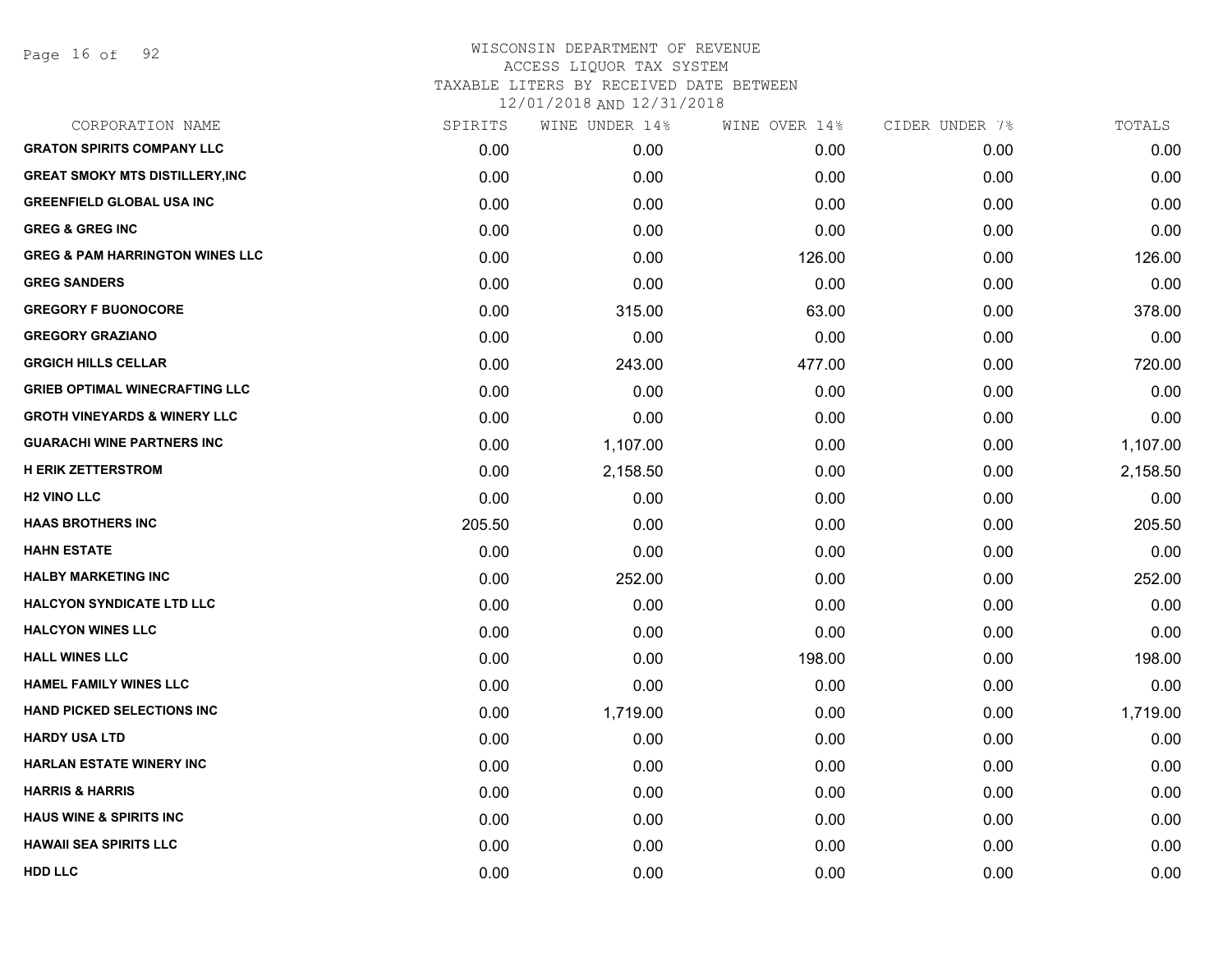Page 17 of 92

## WISCONSIN DEPARTMENT OF REVENUE ACCESS LIQUOR TAX SYSTEM TAXABLE LITERS BY RECEIVED DATE BETWEEN

| CORPORATION NAME                       | SPIRITS    | WINE UNDER 14% | WINE OVER 14% | CIDER UNDER 7% | TOTALS     |
|----------------------------------------|------------|----------------|---------------|----------------|------------|
| <b>HEADFRAME SPIRITS INC</b>           | 0.00       | 0.00           | 0.00          | 0.00           | 0.00       |
| <b>HEAVEN HILL SALES CO.</b>           | 232,285.50 | 1,782.00       | 1,359.00      | 0.00           | 235,426.50 |
| <b>HEINEKEN USA INCORPORATED</b>       | 0.00       | 0.00           | 0.00          | 7,254.00       | 7,254.00   |
| <b>HEITZ WINE CELLARS</b>              | 0.00       | 0.00           | 0.00          | 0.00           | 0.00       |
| <b>HEMINGWAY RUM COMPANY LLC</b>       | 0.00       | 0.00           | 0.00          | 0.00           | 0.00       |
| <b>HEMISPHERE WINE COMPANY INC</b>     | 0.00       | 0.00           | 0.00          | 0.00           | 0.00       |
| <b>HEMISPHERES LLC</b>                 | 0.00       | 0.00           | 0.00          | 0.00           | 0.00       |
| <b>HENDRY PREMIUM IMPORTS INC</b>      | 0.00       | 0.00           | 0.00          | 0.00           | 0.00       |
| <b>HENRIOT INC</b>                     | 0.00       | 1,444.50       | 0.00          | 0.00           | 1,444.50   |
| HENRY STEELE IMPORTS LLC               | 0.00       | 0.00           | 0.00          | 0.00           | 0.00       |
| <b>HERITAGE DISTILLING COMPANY INC</b> | 0.00       | 0.00           | 0.00          | 0.00           | 0.00       |
| <b>HERITAGE WINE CELLARS LTD</b>       | 0.00       | 1,854.00       | 0.00          | 0.00           | 1,854.00   |
| <b>HERMAN STORY WINES INC</b>          | 0.00       | 0.00           | 0.00          | 0.00           | 0.00       |
| <b>HERON WINES INC</b>                 | 0.00       | 0.00           | 0.00          | 0.00           | 0.00       |
| <b>HEYDAY CORPORATION</b>              | 0.00       | 0.00           | 0.00          | 0.00           | 0.00       |
| <b>HIDALGO IMPORTS LLC</b>             | 0.00       | 0.00           | 0.00          | 0.00           | 0.00       |
| <b>HILL ESTATES INC</b>                | 0.00       | 0.00           | 0.00          | 0.00           | 0.00       |
| <b>HIRSCH WINERY LLC</b>               | 0.00       | 0.00           | 0.00          | 0.00           | 0.00       |
| <b>HIWWS INC</b>                       | 0.00       | 0.00           | 0.00          | 0.00           | 0.00       |
| HONEOYE FALLS DISTILLERY LLC           | 0.00       | 0.00           | 0.00          | 0.00           | 0.00       |
| <b>HONEYWOOD INC</b>                   | 0.00       | 0.00           | 0.00          | 0.00           | 0.00       |
| HONIG VINEYARD AND WINERY LLC          | 0.00       | 135.00         | 126.00        | 0.00           | 261.00     |
| <b>HOOD RIVER DISTILLERS INC</b>       | 0.00       | 0.00           | 0.00          | 0.00           | 0.00       |
| <b>HOPE WINE LLC</b>                   | 0.00       | 0.00           | 0.00          | 0.00           | 0.00       |
| <b>HORN ENTERPRISES INC</b>            | 0.00       | 0.00           | 0.00          | 0.00           | 0.00       |
| <b>HOTCOOP LLC</b>                     | 0.00       | 0.00           | 0.00          | 0.00           | 0.00       |
| <b>HOURGLASS WINE COMPANY INC</b>      | 0.00       | 0.00           | 90.00         | 0.00           | 90.00      |
| <b>HPS EPICUREAN</b>                   | 0.00       | 0.00           | 0.00          | 0.00           | 0.00       |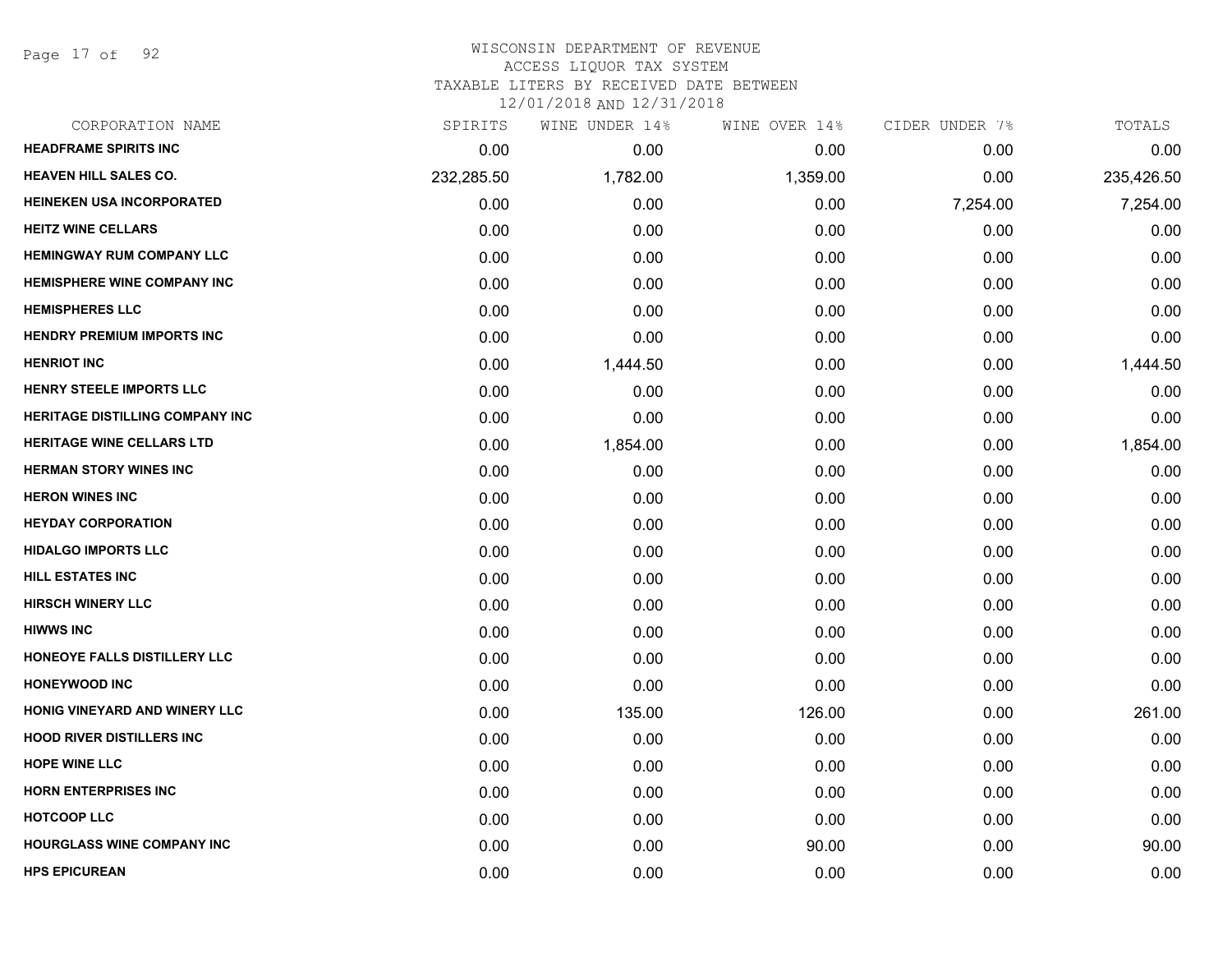Page 18 of 92

| CORPORATION NAME                                  | SPIRITS   | WINE UNDER 14% | WINE OVER 14% | CIDER UNDER 7% | TOTALS    |
|---------------------------------------------------|-----------|----------------|---------------|----------------|-----------|
| <b>HUA YUAN</b>                                   | 0.00      | 0.00           | 0.00          | 0.00           | 0.00      |
| <b>HUBER ORCHARDS INC</b>                         | 0.00      | 0.00           | 0.00          | 0.00           | 0.00      |
| <b>HUDSON WINE BROKERS LLC</b>                    | 0.00      | 0.00           | 0.00          | 0.00           | 0.00      |
| <b>HUNEEUS VINTNERS LLC</b>                       | 0.00      | 504.00         | 252.00        | 0.00           | 756.00    |
| <b>HUSCH VINEYARDS INC</b>                        | 0.00      | 306.00         | 0.00          | 0.00           | 306.00    |
| <b>HYATT FARM PARTNERSHIP</b>                     | 0.00      | 0.00           | 90.02         | 0.00           | 90.02     |
| <b>IAN BRAND</b>                                  | 0.00      | 0.00           | 0.00          | 0.00           | 0.00      |
| <b>IDEAL WINE &amp; SPIRITS CO INC</b>            | 180.00    | 337.50         | 0.00          | 0.00           | 517.50    |
| <b>ILLAHE VINEYARDS AND WINERY INC</b>            | 0.00      | 0.00           | 0.00          | 0.00           | 0.00      |
| <b>ILLYRIAN IMPORT INC</b>                        | 0.00      | 0.00           | 0.00          | 0.00           | 0.00      |
| <b>IMPERIAL BRANDS INC</b>                        | 6,310.50  | 0.00           | 0.00          | 0.00           | 6,310.50  |
| <b>IMPEX BEVERAGES INC</b>                        | 294.00    | 0.00           | 0.00          | 0.00           | 294.00    |
| IN AGAVE WE TRUST LLC                             | 138.50    | 0.00           | 0.00          | 0.00           | 138.50    |
| <b>INDIGENOUS SELECTIONS LLC</b>                  | 0.00      | 841.50         | 99.00         | 0.00           | 940.50    |
| <b>INDIGO WINE GROUP LLC</b>                      | 0.00      | 1,147.50       | 31.50         | 0.00           | 1,179.00  |
| <b>INFINIUM SPIRITS INC.</b>                      | 14,884.65 | 0.00           | 1,698.00      | 0.00           | 16,582.65 |
| <b>INNO VINO INTERNATIONAL INC</b>                | 0.00      | 0.00           | 0.00          | 0.00           | 0.00      |
| <b>INTERNATIONAL DISTILLERS &amp; VINTERS LTD</b> | 0.00      | 0.00           | 0.00          | 0.00           | 0.00      |
| <b>INTERNATIONAL VINES INC</b>                    | 0.00      | 1,008.00       | 0.00          | 0.00           | 1,008.00  |
| <b>INTERSECT BEVERAGE LLC</b>                     | 0.00      | 0.00           | 0.00          | 0.00           | 0.00      |
| <b>INTERTRADE USA COMPANY</b>                     | 17.83     | 22.59          | 11.89         | 0.00           | 52.31     |
| <b>INVESTOR'S OF AMERICA LP</b>                   | 0.00      | 0.00           | 0.00          | 0.00           | 0.00      |
| <b>IRON HORSE VINEYARDS LP</b>                    | 0.00      | 72.00          | 0.00          | 0.00           | 72.00     |
| <b>ISANTI SPIRITS LLC</b>                         | 0.00      | 0.00           | 0.00          | 0.00           | 0.00      |
| <b>IWK USA IMPORTERS LLC</b>                      | 0.00      | 0.00           | 0.00          | 0.00           | 0.00      |
| <b>J &amp; D WINES INC</b>                        | 162.00    | 0.00           | 0.00          | 0.00           | 162.00    |
| <b>J LOHR WINERY CORP</b>                         | 0.00      | 6,174.00       | 9.00          | 0.00           | 6,183.00  |
| <b>J PEDRONCELLI WINERY</b>                       | 0.00      | 0.00           | 33.29         | 0.00           | 33.29     |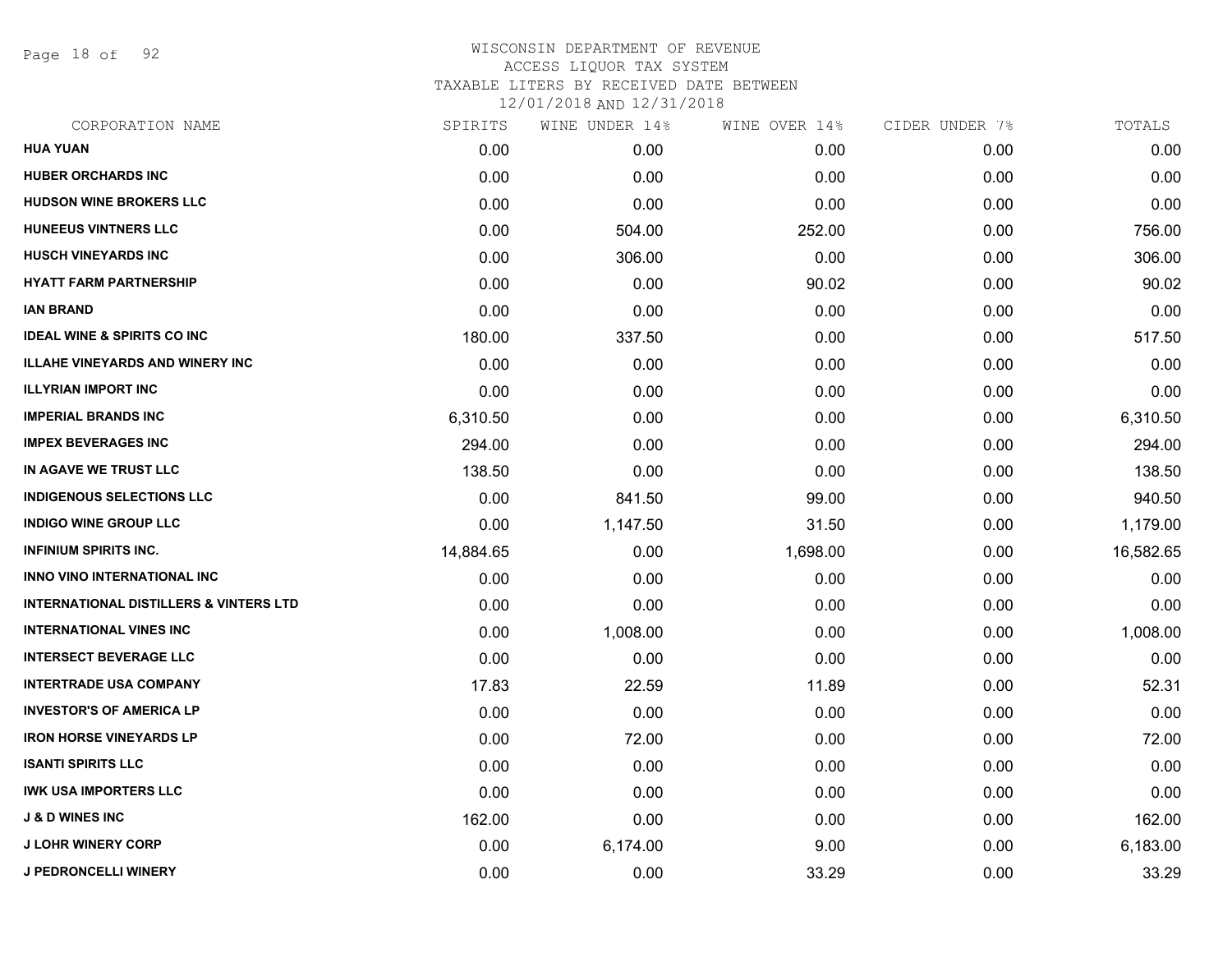Page 19 of 92

#### WISCONSIN DEPARTMENT OF REVENUE ACCESS LIQUOR TAX SYSTEM TAXABLE LITERS BY RECEIVED DATE BETWEEN

| CORPORATION NAME                      | SPIRITS    | WINE UNDER 14% | WINE OVER 14% | CIDER UNDER 7% | TOTALS     |
|---------------------------------------|------------|----------------|---------------|----------------|------------|
| <b>J WILLETT COMPANIES</b>            | 0.00       | 0.00           | 0.00          | 0.00           | 0.00       |
| <b>JACK POUST &amp; COMPANY INC</b>   | 0.00       | 1,512.00       | 22.50         | 0.00           | 1,534.50   |
| <b>JACKSON FAMILY ENTERPRISES INC</b> | 0.00       | 41,391.00      | 12,674.25     | 0.00           | 54,065.25  |
| <b>JACUZZI FAMILY VINEYARDS LLC</b>   | 0.00       | 0.00           | 0.00          | 0.00           | 0.00       |
| <b>JAM CELLARS INC</b>                | 0.00       | 396.00         | 12,564.00     | 0.00           | 12,960.00  |
| <b>JAMES E COSMA</b>                  | 0.00       | 661.60         | 0.00          | 0.00           | 661.60     |
| <b>JAMES L LAMBERT</b>                | 0.00       | 144.00         | 162.00        | 0.00           | 306.00     |
| <b>JAMES MORONEY INC</b>              | 0.00       | 0.00           | 0.00          | 0.00           | 0.00       |
| <b>JAMES RICKER</b>                   | 305.10     | 18,943.50      | 72.00         | 0.00           | 19,320.60  |
| JAPAN PRESTIGE SAKE INTERNATIONAL INC | 0.00       | 0.00           | 0.00          | 0.00           | 0.00       |
| <b>JARVIS</b>                         | 0.00       | 0.00           | 0.00          | 0.00           | 0.00       |
| <b>JASON DRISCOLL</b>                 | 0.00       | 0.00           | 0.00          | 0.00           | 0.00       |
| <b>JAX VINEYARDS LLC</b>              | 0.00       | 0.00           | 35.67         | 0.00           | 35.67      |
| <b>JAY J HEMINWAY</b>                 | 0.00       | 0.00           | 0.00          | 0.00           | 0.00       |
| <b>JAY MIDWEST INC</b>                | 0.00       | 0.00           | 0.00          | 0.00           | 0.00       |
| <b>JB GEORGE LLC</b>                  | 0.00       | 0.00           | 252.00        | 0.00           | 252.00     |
| <b>JC CELLARS INC</b>                 | 0.00       | 0.00           | 0.00          | 0.00           | 0.00       |
| JEAN CLAUDE BOISSET WINES USA INC     | 0.00       | 2,565.00       | 1,237.50      | 0.00           | 3,802.50   |
| <b>JEFF QUINT</b>                     | 0.00       | 0.00           | 0.00          | 0.00           | 0.00       |
| <b>JEM BEVERAGE COMPANY</b>           | 101.00     | 0.00           | 0.00          | 0.00           | 101.00     |
| JFC INTERNATIONAL INC                 | 0.00       | 1,455.10       | 3,070.35      | 0.00           | 4,525.45   |
| <b>JIM BEAM BRANDS CO</b>             | 505,689.81 | 135.00         | 0.00          | 0.00           | 505,824.81 |
| <b>J-NH WINE GROUP LLC</b>            | 0.00       | 0.00           | 0.00          | 0.00           | 0.00       |
| <b>JNJ INTERNATIONAL INC</b>          | 0.00       | 0.00           | 0.00          | 0.00           | 0.00       |
| <b>JOHAN VINEYARDS LLC</b>            | 0.00       | 256.50         | 0.00          | 0.00           | 256.50     |
| JOHN ANTHONY VINEYARDS LLC            | 0.00       | 0.00           | 0.00          | 0.00           | 0.00       |
| <b>JOHN MONROE LINTVET</b>            | 0.00       | 0.00           | 0.00          | 0.00           | 0.00       |
| <b>JOHN R LUCAS</b>                   | 0.00       | 0.00           | 0.00          | 0.00           | 0.00       |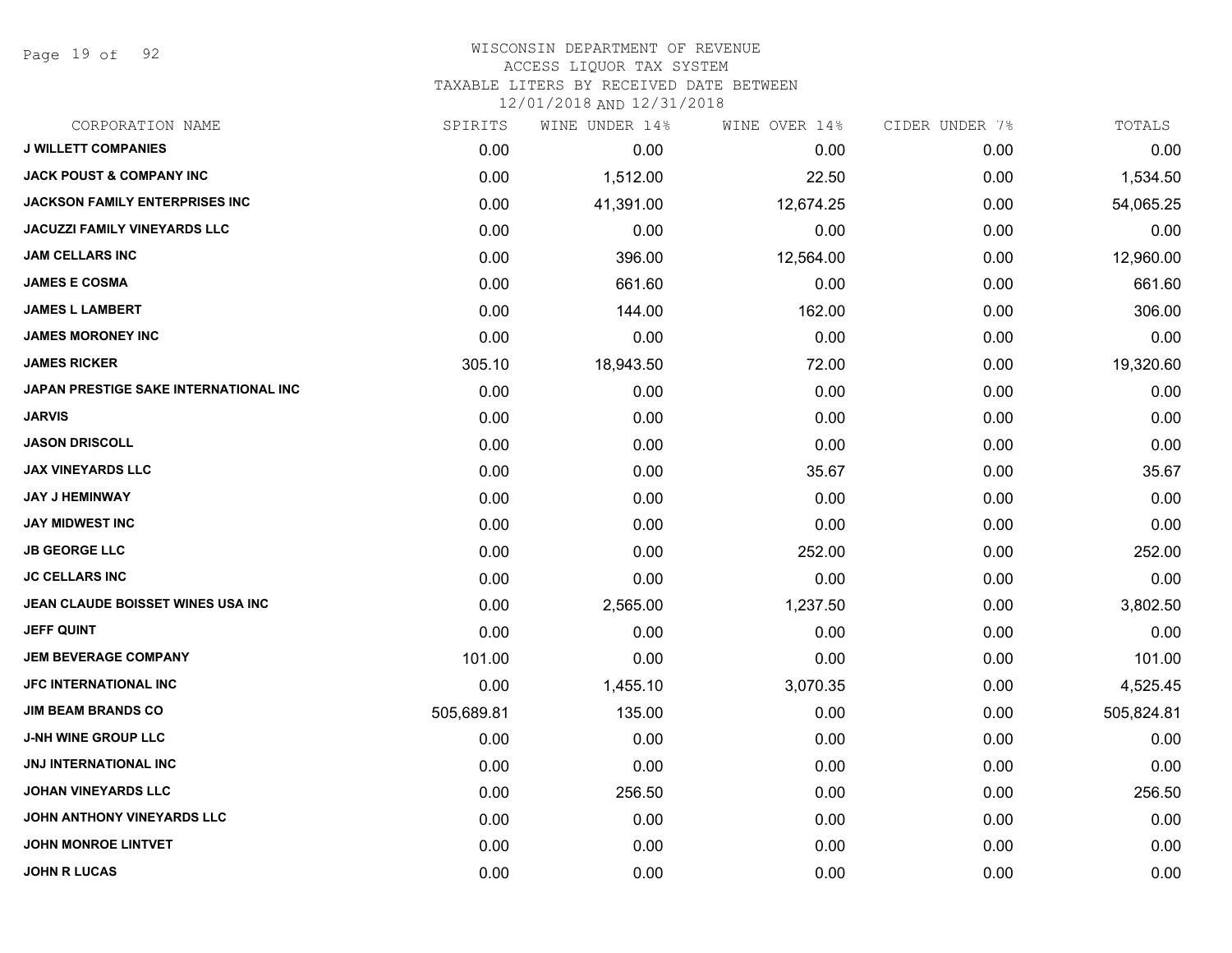Page 20 of 92

| CORPORATION NAME                         | SPIRITS   | WINE UNDER 14% | WINE OVER 14% | CIDER UNDER 7% | TOTALS    |
|------------------------------------------|-----------|----------------|---------------|----------------|-----------|
| <b>JOSE PASTOR</b>                       | 0.00      | 0.00           | 0.00          | 0.00           | 0.00      |
| <b>JOSEPH DEHNER</b>                     | 12,861.00 | 0.00           | 0.00          | 0.00           | 12,861.00 |
| <b>JOSEPH PHELPS VINEYARDS LLC</b>       | 0.00      | 0.00           | 0.00          | 0.00           | 0.00      |
| JOSEPH VICTORI WINES, INC.               | 0.00      | 0.00           | 0.00          | 0.00           | 0.00      |
| <b>JOSU GALDOS</b>                       | 0.00      | 0.00           | 0.00          | 0.00           | 0.00      |
| JOURNEYMAN DISTILLERY LLC                | 0.00      | 0.00           | 0.00          | 0.00           | 0.00      |
| <b>JUSTIN VINEYARDS &amp; WINERY LLC</b> | 0.00      | 7,789.50       | 0.00          | 0.00           | 7,789.50  |
| <b>JVS WINES IMPORTS IL CORP</b>         | 0.00      | 0.00           | 0.00          | 0.00           | 0.00      |
| <b>JVW CORPORATION</b>                   | 0.00      | 0.00           | 0.00          | 0.00           | 0.00      |
| <b>JZ WINE COMPANY</b>                   | 0.00      | 252.00         | 0.00          | 0.00           | 252.00    |
| <b>K VINTNERS LLC</b>                    | 0.00      | 27.00          | 585.00        | 0.00           | 612.00    |
| <b>KAITRIN N COOPER</b>                  | 300.00    | 0.00           | 0.00          | 0.00           | 300.00    |
| <b>KALIN CELLARS INC</b>                 | 0.00      | 0.00           | 0.00          | 0.00           | 0.00      |
| <b>KATELL PLEVEN</b>                     | 0.00      | 0.00           | 0.00          | 0.00           | 0.00      |
| <b>KAY OLSEN</b>                         | 0.00      | 0.00           | 0.00          | 0.00           | 0.00      |
| <b>KB WINES LLC</b>                      | 0.00      | 0.00           | 27.00         | 0.00           | 27.00     |
| <b>KEEPER'S QUEST INC</b>                | 0.00      | 0.00           | 0.00          | 0.00           | 0.00      |
| <b>KEN WRIGHT CELLARS CO</b>             | 0.00      | 367.50         | 0.00          | 0.00           | 367.50    |
| <b>KENNETH S LIKITPRAKONG</b>            | 0.00      | 567.00         | 0.00          | 0.00           | 567.00    |
| <b>KENT HUMPHREY</b>                     | 0.00      | 0.00           | 0.00          | 0.00           | 0.00      |
| <b>KENT RASMUSSEN WINERY</b>             | 0.00      | 126.00         | 0.00          | 0.00           | 126.00    |
| <b>KENTUCKY BOURBON DISTILLERS LTD</b>   | 1,387.50  | 0.00           | 0.00          | 0.00           | 1,387.50  |
| <b>KERMIT LYNCH WINE MERCHANTS</b>       | 0.00      | 2,041.50       | 198.00        | 0.00           | 2,239.50  |
| <b>KERWIN ESTATE LLC</b>                 | 0.00      | 0.00           | 0.00          | 0.00           | 0.00      |
| <b>KIMBERTON WINES LLC</b>               | 0.00      | 0.00           | 0.00          | 0.00           | 0.00      |
| <b>KINDRED SPIRITS NORTH AMERICA INC</b> | 0.00      | 0.00           | 0.00          | 0.00           | 0.00      |
| <b>KINDRED VINES IMPORT CO LLC</b>       | 0.00      | 0.00           | 0.00          | 0.00           | 0.00      |
| <b>KING ESTATE WINERY LP</b>             | 0.00      | 1,053.00       | 0.00          | 0.00           | 1,053.00  |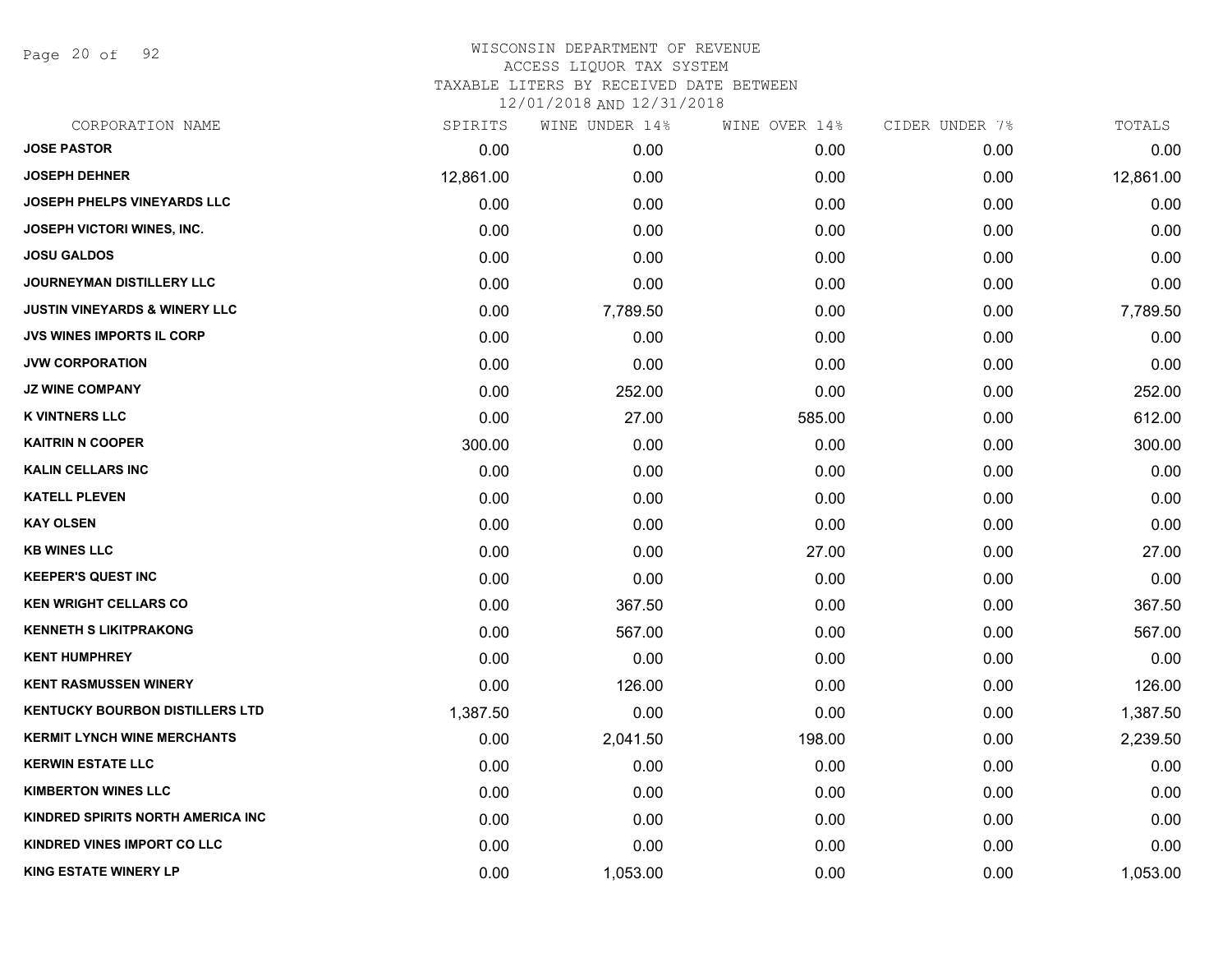Page 21 of 92

# WISCONSIN DEPARTMENT OF REVENUE ACCESS LIQUOR TAX SYSTEM TAXABLE LITERS BY RECEIVED DATE BETWEEN

| CORPORATION NAME                           | SPIRITS | WINE UNDER 14% | WINE OVER 14% | CIDER UNDER 7% | TOTALS    |
|--------------------------------------------|---------|----------------|---------------|----------------|-----------|
| <b>KINGS COUNTY DISTILLERY LLC</b>         | 22.50   | 0.00           | 0.00          | 0.00           | 22.50     |
| <b>KIONA VINEYARDS LLC</b>                 | 0.00    | 0.00           | 0.00          | 0.00           | 0.00      |
| KISMET WINE, INC.                          | 0.00    | 0.00           | 0.00          | 0.00           | 0.00      |
| KISTLER VINEYARDS, LLC                     | 0.00    | 0.00           | 0.00          | 0.00           | 0.00      |
| <b>KITFOX VINEYARDS LLC</b>                | 0.00    | 0.00           | 0.00          | 0.00           | 0.00      |
| <b>KLEIN FOODS INC</b>                     | 0.00    | 5,544.00       | 9,396.00      | 0.00           | 14,940.00 |
| <b>KLIN SPIRITS LLC</b>                    | 589.50  | 0.00           | 0.00          | 0.00           | 589.50    |
| <b>KLINKER BRICK WINERY INC</b>            | 0.00    | 0.00           | 1,080.00      | 0.00           | 1,080.00  |
| <b>KOBRAND CORPORATION</b>                 | 471.00  | 6,850.80       | 3,155.82      | 0.00           | 10,477.62 |
| KOJIMA & INTERNATIONAL ASSOCIATES INC      | 0.00    | 0.00           | 0.00          | 0.00           | 0.00      |
| <b>KONGSGAARD WINE LLC</b>                 | 0.00    | 864.00         | 0.00          | 0.00           | 864.00    |
| <b>KONSTANTIN D FRANK &amp; SONS</b>       | 0.00    | 126.00         | 0.00          | 0.00           | 126.00    |
| <b>KOPRI INC</b>                           | 0.00    | 90.00          | 0.00          | 0.00           | 90.00     |
| <b>KOVAL INC</b>                           | 315.00  | 0.00           | 0.00          | 0.00           | 315.00    |
| <b>KRA-ZE LLC</b>                          | 0.00    | 0.00           | 0.00          | 0.00           | 0.00      |
| <b>KRUPP BROTHERS LLC</b>                  | 0.00    | 0.00           | 0.00          | 0.00           | 0.00      |
| <b>KYSELA PERE ET FILS LTD</b>             | 0.00    | 0.00           | 0.00          | 0.00           | 0.00      |
| <b>L &amp; F BRANDS INC</b>                | 0.00    | 0.00           | 0.00          | 0.00           | 0.00      |
| <b>LCWINE</b>                              | 0.00    | 0.00           | 0.00          | 0.00           | 0.00      |
| L FOPPIANO WINE CO INC                     | 0.00    | 0.00           | 0.00          | 0.00           | 0.00      |
| <b>L&amp;C WINE COUNTRY OPERATIONS LLC</b> | 0.00    | 0.00           | 0.00          | 0.00           | 0.00      |
| <b>LADERA WINERY LLC</b>                   | 0.00    | 0.00           | 0.00          | 0.00           | 0.00      |
| <b>LADY HILL LLC</b>                       | 0.00    | 0.00           | 0.00          | 0.00           | 0.00      |
| <b>LAETITIA VINEYARD &amp; WINERY INC</b>  | 0.00    | 0.00           | 0.00          | 0.00           | 0.00      |
| <b>LAIRD &amp; COMPANY</b>                 | 252.00  | 0.00           | 3.75          | 0.00           | 255.75    |
| <b>LAIRD FAMILY ESTATE LLC</b>             | 0.00    | 0.00           | 0.00          | 0.00           | 0.00      |
| LAKE COUNTRY LIBARE DISTILLING LLC         | 157.50  | 0.00           | 0.00          | 0.00           | 157.50    |
| <b>LANCE C RANDOLPH</b>                    | 0.00    | 0.00           | 0.00          | 0.00           | 0.00      |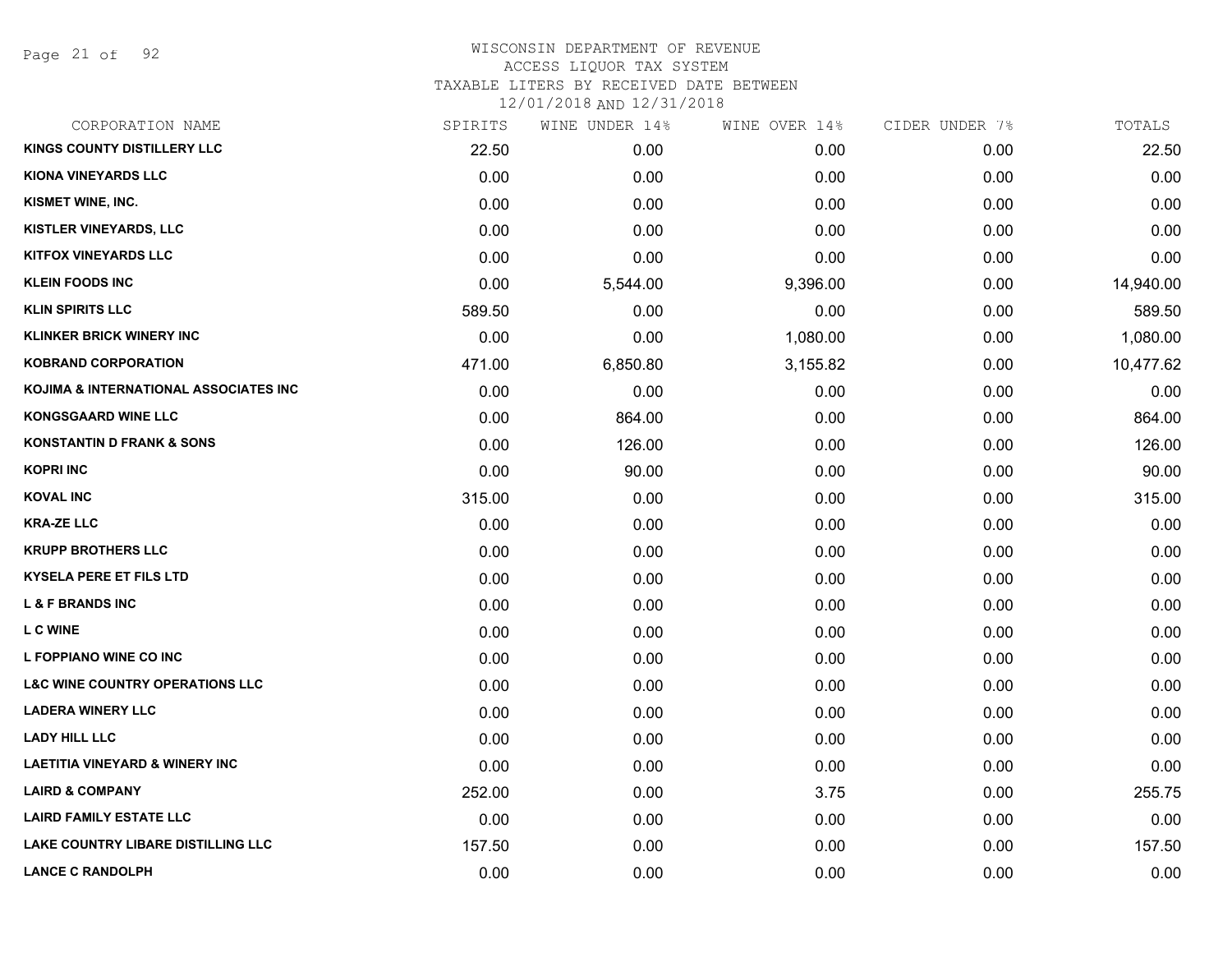Page 22 of 92

| CORPORATION NAME                         | SPIRITS   | WINE UNDER 14% | WINE OVER 14% | CIDER UNDER 7% | TOTALS    |
|------------------------------------------|-----------|----------------|---------------|----------------|-----------|
| <b>LANGDON SHIVERICK INC</b>             | 0.00      | 255.75         | 0.00          | 0.00           | 255.75    |
| <b>LANGE WINERY LLC</b>                  | 0.00      | 0.00           | 0.00          | 0.00           | 0.00      |
| <b>LAPHAM SALES &amp; MARKETING INC</b>  | 0.00      | 0.00           | 0.00          | 0.00           | 0.00      |
| <b>LATITUDE BEVERAGE COMPANY</b>         | 0.00      | 0.00           | 0.00          | 0.00           | 0.00      |
| <b>LAUREATE IMPORTS COMPANY INC</b>      | 0.00      | 0.00           | 0.00          | 0.00           | 0.00      |
| <b>LAVA SPRINGS INC</b>                  | 0.00      | 0.00           | 0.00          | 0.00           | 0.00      |
| <b>LAWER FAMILY WINERY INC</b>           | 0.00      | 0.00           | 0.00          | 0.00           | 0.00      |
| <b>LAWLESS DISTILLING COMPANY LLC</b>    | 0.00      | 0.00           | 0.00          | 0.00           | 0.00      |
| <b>LCF WINE COMPANY LLC</b>              | 0.00      | 0.00           | 0.00          | 0.00           | 0.00      |
| LE CEP II INC                            | 0.00      | 0.00           | 0.00          | 0.00           | 0.00      |
| LE GRAND COURTAGE LLC                    | 0.00      | 0.00           | 0.00          | 0.00           | 0.00      |
| LE RAISIN IMPORTS LLC                    | 0.00      | 0.00           | 0.00          | 0.00           | 0.00      |
| LE VIGNE WINERY INC                      | 0.00      | 0.00           | 0.00          | 0.00           | 0.00      |
| LEFT COAST CELLARS LLC                   | 0.00      | 0.00           | 0.00          | 0.00           | 0.00      |
| <b>LEMELSON WINERY LLC</b>               | 0.00      | 0.00           | 0.00          | 0.00           | 0.00      |
| <b>LEONARD KREUSCH INC</b>               | 0.00      | 0.00           | 0.00          | 0.00           | 0.00      |
| <b>LEONARDINI FAMILY WINERY LLC</b>      | 0.00      | 0.00           | 252.00        | 0.00           | 252.00    |
| <b>LEONETTI CELLAR LLC</b>               | 0.00      | 0.00           | 0.00          | 0.00           | 0.00      |
| <b>LEVECKE CORPORATION</b>               | 80,904.00 | 0.00           | 0.00          | 0.00           | 80,904.00 |
| <b>LIDESTRI BEVERAGES LLC</b>            | 0.00      | 0.00           | 0.00          | 0.00           | 0.00      |
| LINCOLN SQUARE WINE COMPANY LLC          | 0.00      | 0.00           | 0.00          | 0.00           | 0.00      |
| LINGUA FRANCA-LS VINEYARDS HOLDINGS, LLC | 0.00      | 0.00           | 0.00          | 0.00           | 0.00      |
| <b>LIOCO WINE COMPANY LLC</b>            | 0.00      | 0.00           | 0.00          | 0.00           | 0.00      |
| <b>LION NATHAN USA INC</b>               | 0.00      | 2,272.50       | 576.00        | 0.00           | 2,848.50  |
| <b>LISA CHASE</b>                        | 0.00      | 0.00           | 0.00          | 0.00           | 0.00      |
| <b>LISA LISA INCORPORATED</b>            | 0.00      | 0.00           | 0.00          | 0.00           | 0.00      |
| <b>LISA MARLOW</b>                       | 0.00      | 0.00           | 0.00          | 0.00           | 0.00      |
| LITTLE CREEK VINEYARD, LLC               | 0.00      | 0.00           | 0.00          | 0.00           | 0.00      |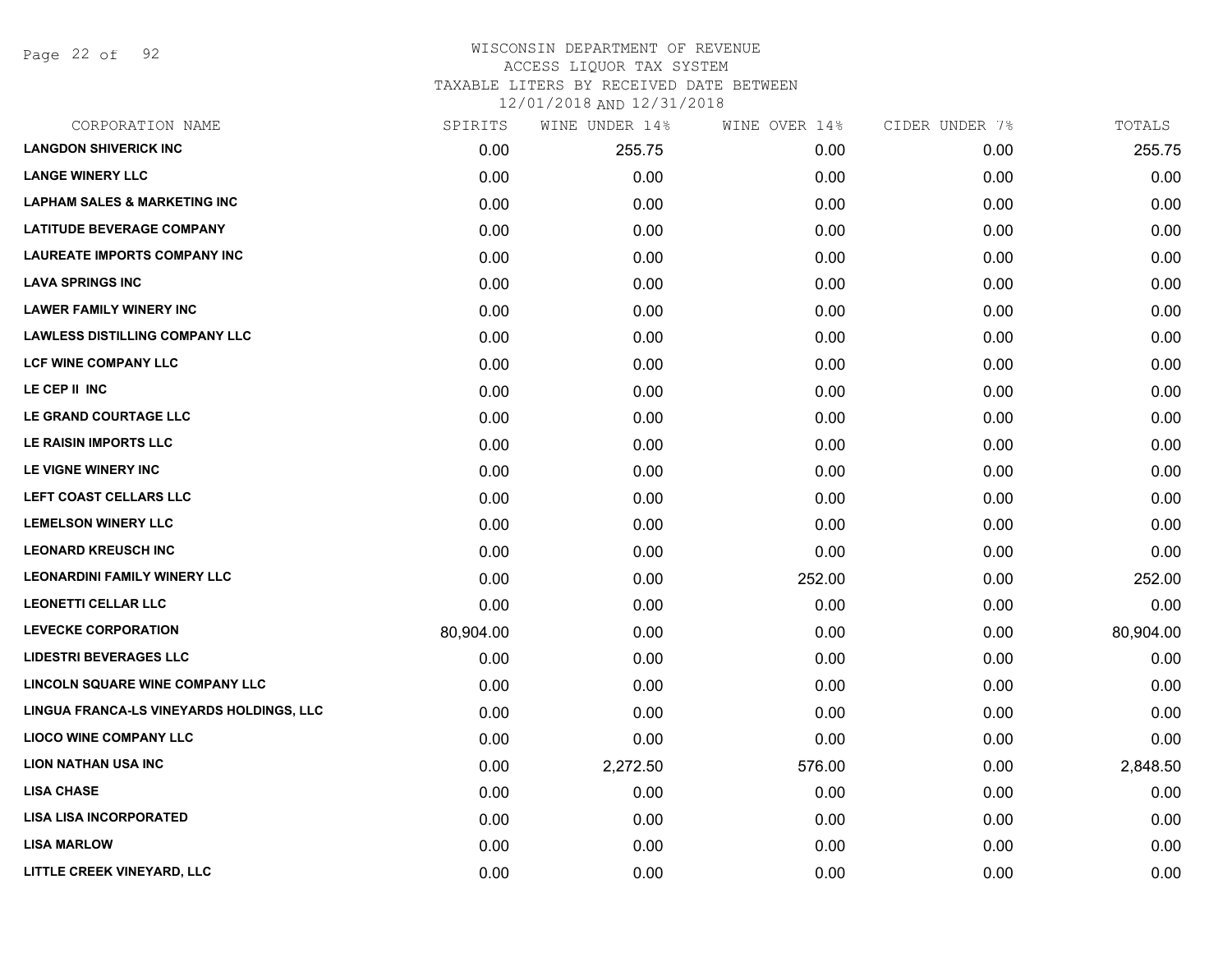Page 23 of 92

# WISCONSIN DEPARTMENT OF REVENUE ACCESS LIQUOR TAX SYSTEM TAXABLE LITERS BY RECEIVED DATE BETWEEN

| CORPORATION NAME                              | SPIRITS   | WINE UNDER 14% | WINE OVER 14% | CIDER UNDER 7% | TOTALS    |
|-----------------------------------------------|-----------|----------------|---------------|----------------|-----------|
| <b>LLOYD CARUSO LLC</b>                       | 0.00      | 0.00           | 0.00          | 0.00           | 0.00      |
| <b>LLOYD CELLARS INC</b>                      | 0.00      | 0.00           | 63.00         | 0.00           | 63.00     |
| <b>LOCAL DISTILLING INC</b>                   | 3,060.00  | 0.00           | 0.00          | 0.00           | 3,060.00  |
| <b>LOEST &amp; MCNAMEE INC</b>                | 0.00      | 0.00           | 0.00          | 0.00           | 0.00      |
| <b>LONG MEADOW RANCH WINERY INC</b>           | 0.00      | 252.00         | 0.00          | 0.00           | 252.00    |
| <b>LONG SHADOWS VINTNERS LLC</b>              | 0.00      | 36.00          | 0.00          | 0.00           | 36.00     |
| <b>LONZ WINERY INC</b>                        | 0.00      | 0.00           | 0.00          | 0.00           | 0.00      |
| <b>LOOSEN BROS USA LTD</b>                    | 0.00      | 756.00         | 0.00          | 0.00           | 756.00    |
| <b>LORING WINE COMPANY LLC</b>                | 0.00      | 0.00           | 54.00         | 0.00           | 54.00     |
| <b>LOUIS GLUNZ BEER INC</b>                   | 0.00      | 0.00           | 0.00          | 469.59         | 469.59    |
| <b>LOUIS LATOUR INC</b>                       | 0.00      | 315.00         | 0.00          | 0.00           | 315.00    |
| <b>LOWDEN SCHOOLHOUSE CORPORATION</b>         | 0.00      | 252.00         | 0.00          | 0.00           | 252.00    |
| LR IMPORTS LLC                                | 0.00      | 0.00           | 0.00          | 0.00           | 0.00      |
| <b>LUNA VINEYARDS INC</b>                     | 0.00      | 0.00           | 0.00          | 0.00           | 0.00      |
| <b>LUNEAU USA INC</b>                         | 0.00      | 5,745.00       | 0.00          | 0.00           | 5,745.00  |
| <b>LUXCO INC</b>                              | 83,382.90 | 234.00         | 1,413.00      | 0.00           | 85,029.90 |
| <b>LYNMAR WINERY LLC</b>                      | 0.00      | 0.00           | 0.00          | 0.00           | 0.00      |
| M.A.C. WINES, LLC                             | 0.00      | 0.00           | 0.00          | 0.00           | 0.00      |
| <b>MACH FLYNT INC</b>                         | 3,312.00  | 11,268.00      | 9,756.00      | 0.00           | 24,336.00 |
| <b>MAD CAR WINE CO LLC</b>                    | 0.00      | 0.00           | 0.00          | 0.00           | 0.00      |
| <b>MADRIGAL FAMILY WINERY LLC</b>             | 0.00      | 0.00           | 0.00          | 0.00           | 0.00      |
| <b>MAGAVE TEQUILA INC</b>                     | 0.00      | 0.00           | 0.00          | 0.00           | 0.00      |
| <b>MAISONS MARQUES &amp; DOMAINES USA INC</b> | 0.00      | 1,255.50       | 166.50        | 0.00           | 1,422.00  |
| <b>MAMMOTH DISTILLING LLC</b>                 | 0.00      | 0.00           | 0.00          | 0.00           | 0.00      |
| <b>MANCAN WINE LLC</b>                        | 0.00      | 0.00           | 0.00          | 0.00           | 0.00      |
| <b>MANO'S INC</b>                             | 0.00      | 0.00           | 0.00          | 0.00           | 0.00      |
| <b>MANUEL PULIDO</b>                          | 0.00      | 0.00           | 0.00          | 0.00           | 0.00      |
| <b>MARIETTA CELLARS INC</b>                   | 0.00      | 1,197.00       | 63.00         | 0.00           | 1,260.00  |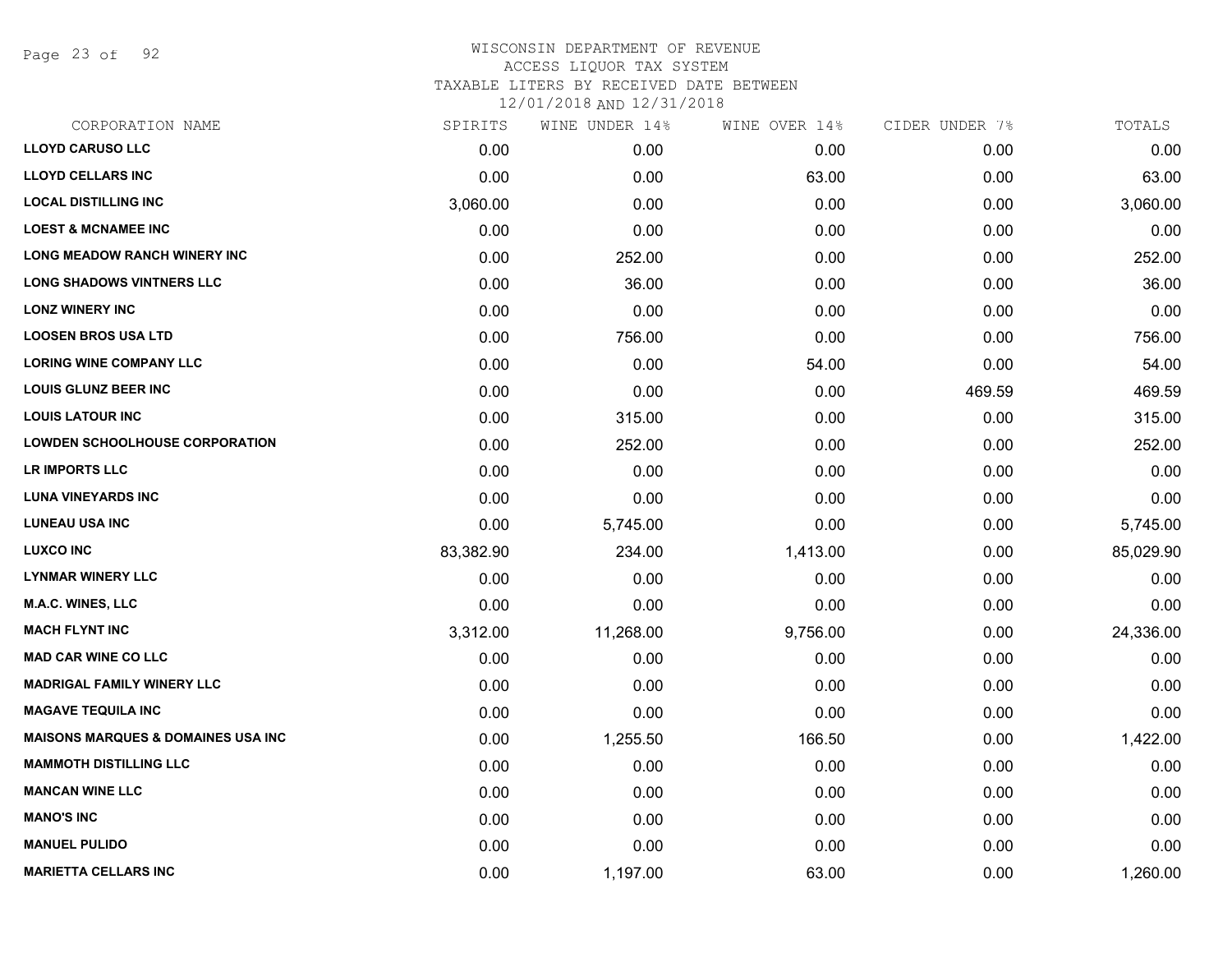| CORPORATION NAME                        | SPIRITS   | WINE UNDER 14% | WINE OVER 14% | CIDER UNDER 7% | TOTALS    |
|-----------------------------------------|-----------|----------------|---------------|----------------|-----------|
| <b>MARIPOSA WINE COMPANY LLC</b>        | 0.00      | 0.00           | 0.00          | 0.00           | 0.00      |
| <b>MARK ANDERSON</b>                    | 0.00      | 0.00           | 0.00          | 0.00           | 0.00      |
| <b>MARK ANTHONY BRANDS INC</b>          | 0.00      | 0.00           | 0.00          | 0.00           | 0.00      |
| <b>MARK SZUMOWSKI</b>                   | 0.00      | 0.00           | 0.00          | 0.00           | 0.00      |
| <b>MARKETING GLOBAL BRANDS CORP</b>     | 0.00      | 0.00           | 0.00          | 0.00           | 0.00      |
| <b>MARKO J KARAKASEVIC</b>              | 0.00      | 0.00           | 0.00          | 0.00           | 0.00      |
| <b>MARTELLOTTO INC.</b>                 | 0.00      | 0.00           | 0.00          | 0.00           | 0.00      |
| <b>MARTIN RAY WINERY INC</b>            | 0.00      | 0.00           | 0.00          | 0.00           | 0.00      |
| <b>MARTINELLI WINERY INC</b>            | 0.00      | 0.00           | 0.00          | 0.00           | 0.00      |
| <b>MARTINEZ DISTRIBUTING CO INC</b>     | 0.00      | 0.00           | 0.00          | 0.00           | 0.00      |
| <b>MASSANOIS LLC</b>                    | 0.00      | 1,069.50       | 459.00        | 0.00           | 1,528.50  |
| <b>MAST-JAEGERMEISTER US INC</b>        | 0.00      | 0.00           | 0.00          | 0.00           | 0.00      |
| <b>MATCHVINO LLC</b>                    | 0.00      | 0.00           | 0.00          | 0.00           | 0.00      |
| <b>MATHY WINERY LLC</b>                 | 0.00      | 0.00           | 0.00          | 0.00           | 0.00      |
| <b>MATRICK HOLDINGS CORPORATION</b>     | 0.00      | 0.00           | 0.00          | 0.00           | 0.00      |
| <b>MATT PREIS</b>                       | 0.00      | 0.00           | 0.00          | 0.00           | 0.00      |
| <b>MATTHEW C VILLARD</b>                | 0.00      | 0.00           | 0.00          | 0.00           | 0.00      |
| <b>MATTHIASSON FAMILY VINEYARDS LLC</b> | 0.00      | 0.00           | 9.00          | 0.00           | 9.00      |
| <b>MAURITSON FAMILY WINERY</b>          | 0.00      | 0.00           | 0.00          | 0.00           | 0.00      |
| <b>MAYACAMAS VINEYARDS INC</b>          | 0.00      | 0.00           | 0.00          | 0.00           | 0.00      |
| <b>MAYNARD J KEENAN</b>                 | 0.00      | 0.00           | 0.00          | 0.00           | 0.00      |
| <b>MC CORMICK DISTILLING CO INC</b>     | 24,684.00 | 0.00           | 0.00          | 0.00           | 24,684.00 |
| <b>MCKENZIE'S BEVERAGES INC</b>         | 0.00      | 0.00           | 0.00          | 0.00           | 0.00      |
| <b>MCNAB RIDGE WINERY LLC</b>           | 0.00      | 63.00          | 63.00         | 0.00           | 126.00    |
| <b>MEDCO ATLANTIC INC</b>               | 0.00      | 0.00           | 0.00          | 0.00           | 0.00      |
| <b>MEIERS WINE CELLARS INC</b>          | 0.00      | 0.00           | 0.00          | 0.00           | 0.00      |
| <b>MENDOCINO WINE GROUP LLC</b>         | 0.00      | 621.00         | 1,044.00      | 0.00           | 1,665.00  |
| <b>MERCER WINE ESTATES LLC</b>          | 0.00      | 0.00           | 0.00          | 0.00           | 0.00      |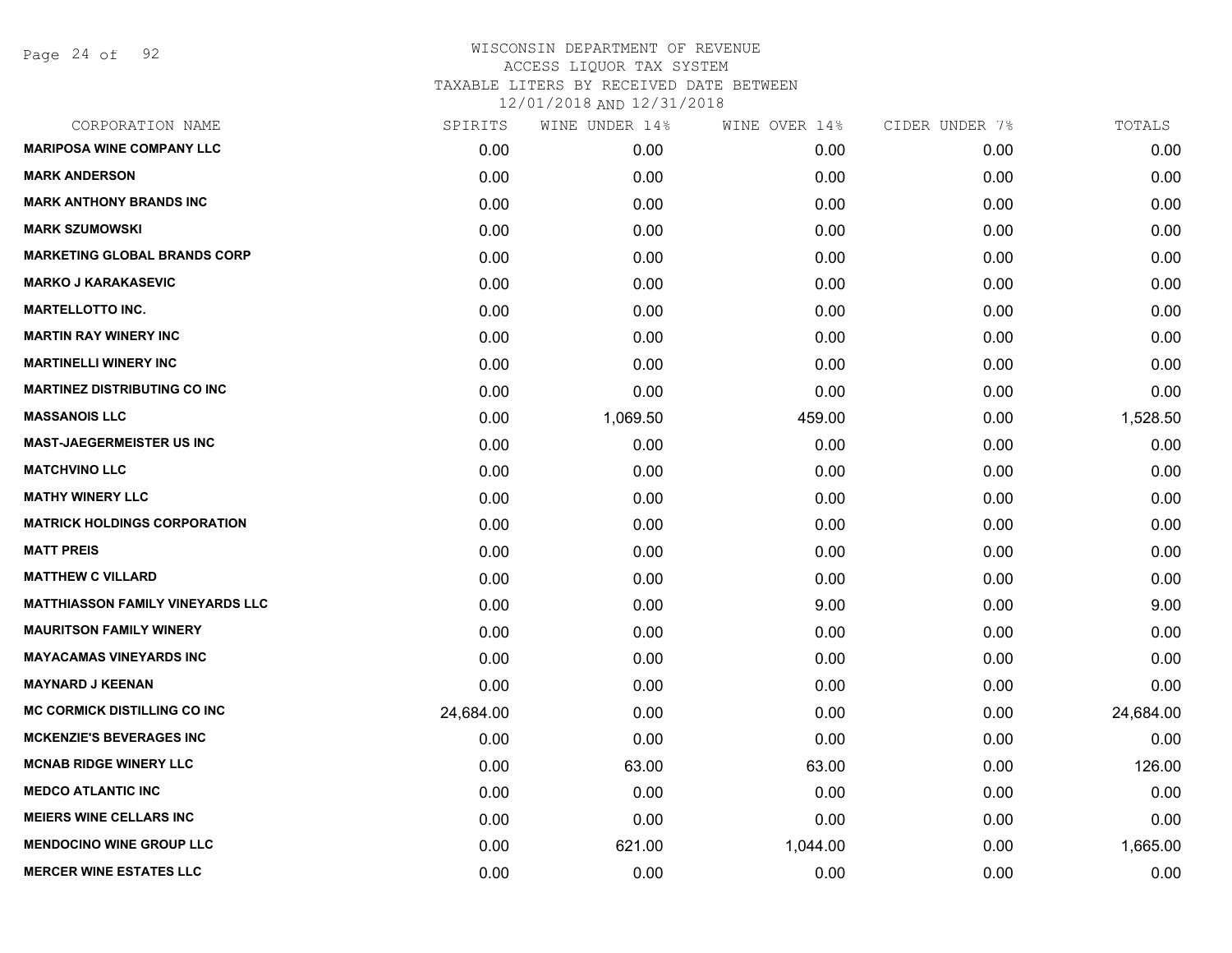Page 25 of 92

| CORPORATION NAME                                  | SPIRITS | WINE UNDER 14% | WINE OVER 14% | CIDER UNDER 7% | TOTALS     |
|---------------------------------------------------|---------|----------------|---------------|----------------|------------|
| <b>MERCHANT DU VIN CORPORATION</b>                | 0.00    | 0.00           | 0.00          | 438.16         | 438.16     |
| <b>MEREDITH VINEYARD ESTATE INC</b>               | 0.00    | 0.00           | 0.00          | 0.00           | 0.00       |
| <b>METEOR VINEYARD LLC</b>                        | 0.00    | 0.00           | 0.00          | 0.00           | 0.00       |
| <b>METROWINE DISTRIBUTION CO INC</b>              | 0.00    | 0.00           | 0.00          | 0.00           | 0.00       |
| <b>METTLER WINES LLC</b>                          | 0.00    | 0.00           | 279.00        | 0.00           | 279.00     |
| <b>MEV CORPORATION</b>                            | 0.00    | 0.00           | 0.00          | 0.00           | 0.00       |
| <b>MEXCOR INC</b>                                 | 0.00    | 0.00           | 0.00          | 0.00           | 0.00       |
| <b>MEYER CELLARS LLC</b>                          | 0.00    | 0.00           | 0.00          | 0.00           | 0.00       |
| <b>MHW LTD</b>                                    | 0.00    | 0.00           | 0.00          | 0.00           | 0.00       |
| <b>MICHAEL HOUGH</b>                              | 0.00    | 3,424.50       | 382.50        | 0.00           | 3,807.00   |
| <b>MICHAEL SKURNIK WINES INC</b>                  | 0.00    | 1,863.00       | 0.00          | 0.00           | 1,863.00   |
| <b>MICHEAL DASHE</b>                              | 0.00    | 0.00           | 0.00          | 0.00           | 0.00       |
| <b>MIDDLETON FAMILY WINES LLC</b>                 | 0.00    | 0.00           | 0.00          | 0.00           | 0.00       |
| <b>MIDNIGHT CELLARS INC</b>                       | 0.00    | 0.00           | 0.00          | 0.00           | 0.00       |
| <b>MID-OAK DISTILLERY INC</b>                     | 0.00    | 0.00           | 0.00          | 0.00           | 0.00       |
| MIGHTY SWELL COCKTAIL COMPANY LLC                 | 0.00    | 0.00           | 0.00          | 0.00           | 0.00       |
| <b>MILBRANDT FAMILY WINES LLC</b>                 | 0.00    | 189.00         | 0.00          | 0.00           | 189.00     |
| <b>MILE HIGH SPIRITS LLC</b>                      | 0.00    | 0.00           | 0.00          | 0.00           | 0.00       |
| <b>MILLER SQUARED INC</b>                         | 0.00    | 2,019.58       | 0.00          | 0.00           | 2,019.58   |
| <b>MILLERCOORS LLC</b>                            | 0.00    | 0.00           | 0.00          | 509,011.02     | 509,011.02 |
| <b>MILTONS DISTRIBUTING CO INC</b>                | 0.00    | 904.48         | 18.00         | 0.00           | 922.48     |
| <b>MINER FAMILY WINERY LLC</b>                    | 0.00    | 0.00           | 144.00        | 0.00           | 144.00     |
| <b>MINNESOTAS FINEST FERMENTED PRODUCTS</b>       | 0.00    | 0.00           | 0.00          | 508.31         | 508.31     |
| <b>MIONETTO USA INC</b>                           | 0.00    | 1,236.99       | 0.00          | 0.00           | 1,236.99   |
| <b>MIRA WINERY LLC</b>                            | 0.00    | 0.00           | 0.00          | 0.00           | 0.00       |
| <b>MIRAMONT ESTATE VINEYARDS &amp; WINERY INC</b> | 0.00    | 0.00           | 0.00          | 0.00           | 0.00       |
| <b>MIRASOL WINE LLC</b>                           | 0.00    | 72.00          | 18.00         | 0.00           | 90.00      |
| <b>MIRER MANAGEMENT COMPANY LLC</b>               | 0.00    | 0.00           | 0.00          | 0.00           | 0.00       |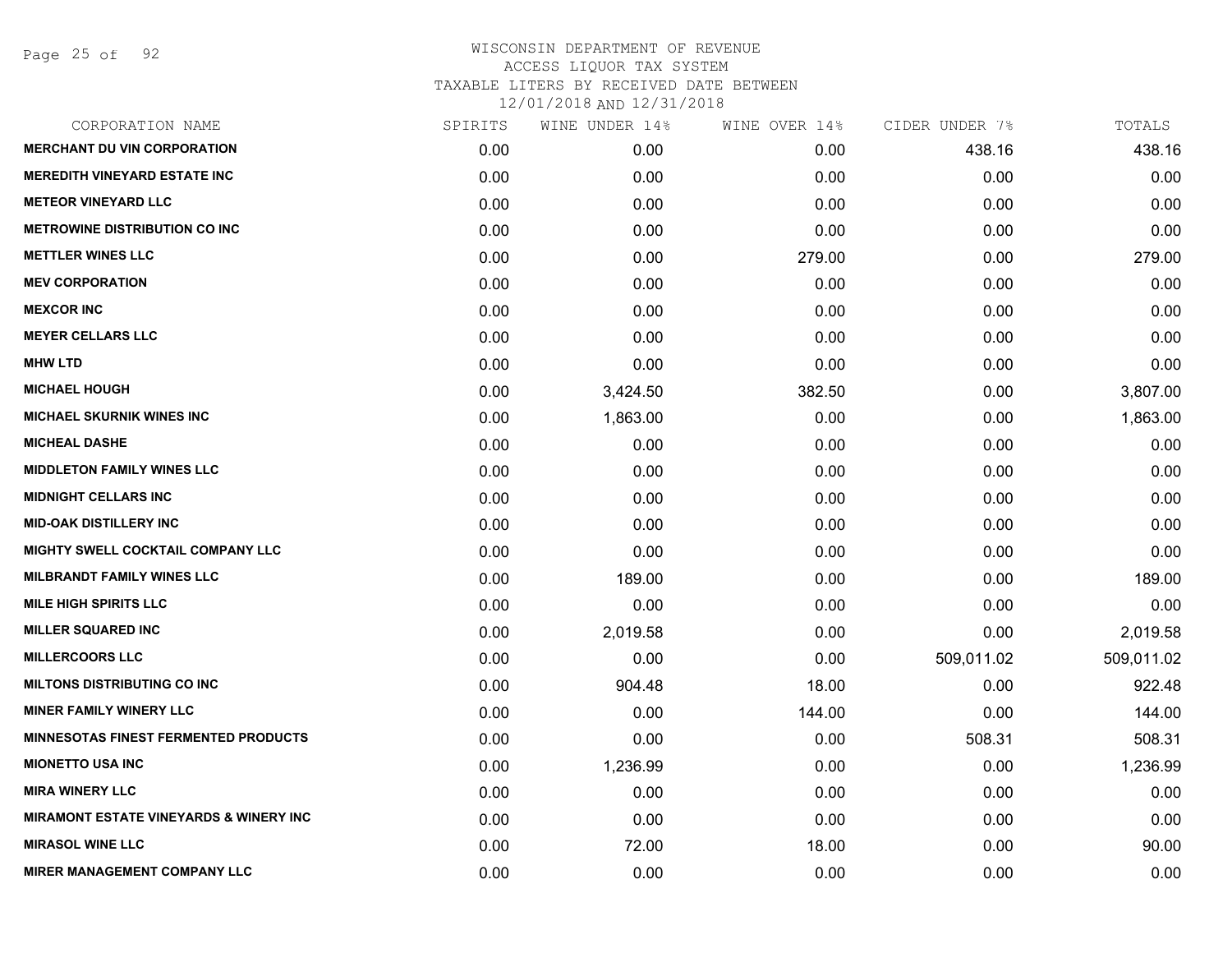| CORPORATION NAME                                                            | SPIRITS   | WINE UNDER 14% | WINE OVER 14% | CIDER UNDER 7% | TOTALS    |
|-----------------------------------------------------------------------------|-----------|----------------|---------------|----------------|-----------|
| <b>MIROSLAV IVANOV TCHOLAKOV</b>                                            | 0.00      | 0.00           | 0.00          | 0.00           | 0.00      |
| <b>MISA IMPORTS INC</b>                                                     | 24,429.00 | 0.00           | 0.00          | 0.00           | 24,429.00 |
| <b>MISSISSIPPI RIVER DISTILLING COMPANY</b>                                 | 0.00      | 0.00           | 0.00          | 0.00           | 0.00      |
| <b>MISTARR WINE IMPORTERS</b>                                               | 0.00      | 0.00           | 0.00          | 0.00           | 0.00      |
| <b>MODERN DEVELOPMENT COMPANY</b>                                           | 0.00      | 0.00           | 0.00          | 0.00           | 0.00      |
| <b>MODERN SPIRITS LLC</b>                                                   | 36.00     | 0.00           | 36.00         | 0.00           | 72.00     |
| <b>MOET HENNESSY USA, INC.</b>                                              | 31,373.70 | 11,005.50      | 378.00        | 0.00           | 42,757.20 |
| <b>MOLLYDOOKER INTERNATIONAL LLC</b>                                        | 0.00      | 0.00           | 1,039.50      | 0.00           | 1,039.50  |
| <b>MOLLY'S WINERY INC</b>                                                   | 0.00      | 36.00          | 0.00          | 0.00           | 36.00     |
| <b>MONICA NOGUES</b>                                                        | 0.00      | 549.00         | 18.00         | 0.00           | 567.00    |
| <b>MONSIEUR TOUTON SELECTION LTD / ORIGIN USA</b>                           | 0.00      | 0.00           | 0.00          | 0.00           | 0.00      |
| <b>MONTANERO MEZCAL LLC</b>                                                 | 0.00      | 0.00           | 0.00          | 0.00           | 0.00      |
| <b>MONTE CRISTO BLOCK IV LLC</b>                                            | 0.00      | 0.00           | 0.00          | 0.00           | 0.00      |
| <b>MONTEREY WINE COMPANY LLC</b>                                            | 0.00      | 882.00         | 0.00          | 0.00           | 882.00    |
| <b>MONTICELLO CELLARS INC</b>                                               | 0.00      | 0.00           | 0.00          | 0.00           | 0.00      |
| <b>MONTINORE VINEYARDS LIMITED</b>                                          | 0.00      | 252.00         | 0.00          | 0.00           | 252.00    |
| <b>MOONRISE DISTILLERY INC</b>                                              | 0.00      | 0.00           | 0.00          | 0.00           | 0.00      |
| <b>MORE THAN GRAPES, LLC</b>                                                | 0.00      | 0.00           | 0.00          | 0.00           | 0.00      |
| <b>MORGADO CELLARS LLC</b>                                                  | 0.00      | 0.00           | 0.00          | 0.00           | 0.00      |
| <b>MORGAN WINERY INC</b>                                                    | 0.00      | 0.00           | 252.00        | 0.00           | 252.00    |
| <b>MOUNT VEEDER FARMS LLC</b>                                               | 0.00      | 0.00           | 0.00          | 0.00           | 0.00      |
| <b>MOUNTAIN VIEW VINTNERS LLC</b>                                           | 0.00      | 0.00           | 0.00          | 0.00           | 0.00      |
| <b>MS WALKER INC</b>                                                        | 669.00    | 0.00           | 0.00          | 0.00           | 669.00    |
| MUTUAL WHOLESALE LIQUOR INC                                                 | 0.00      | 0.00           | 0.00          | 0.00           | 0.00      |
| <b>NAKED WINES LLC</b>                                                      | 0.00      | 0.00           | 0.00          | 0.00           | 0.00      |
| <b>NAPA VALLEY SPECIALTY WINES INC</b>                                      | 0.00      | 2,205.00       | 684.00        | 0.00           | 2,889.00  |
| NATIONAL CONSUMER CREDIT GUARANTEE<br><b>ASSOCIATION OF CONNECTICUT INC</b> | 200.25    | 0.00           | 0.00          | 0.00           | 200.25    |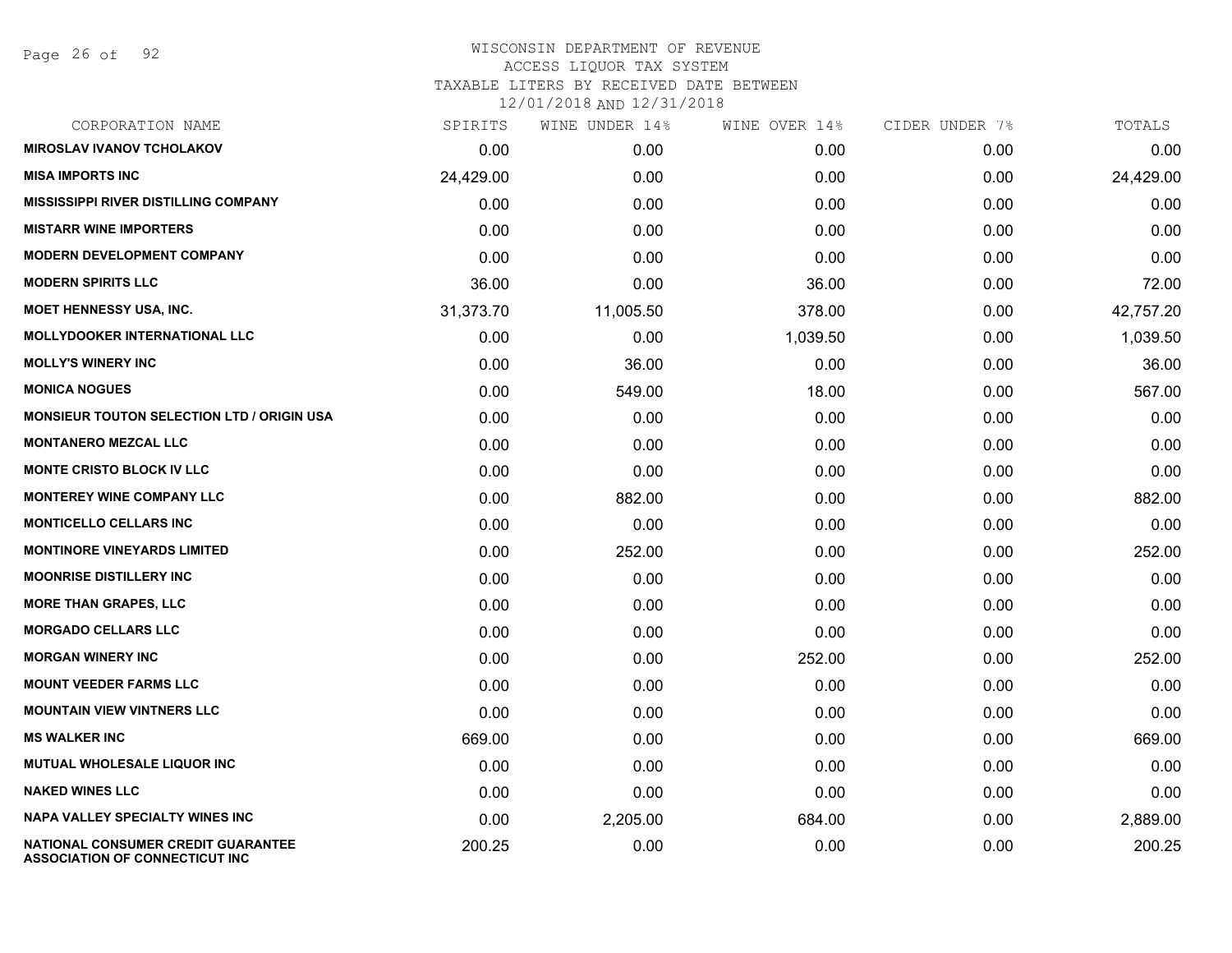Page 27 of 92

### WISCONSIN DEPARTMENT OF REVENUE ACCESS LIQUOR TAX SYSTEM

TAXABLE LITERS BY RECEIVED DATE BETWEEN

| CORPORATION NAME                      | SPIRITS  | WINE UNDER 14% | WINE OVER 14% | CIDER UNDER 7% | TOTALS    |
|---------------------------------------|----------|----------------|---------------|----------------|-----------|
| <b>NATURAL BEVERAGE INFUSIONS LLC</b> | 0.00     | 0.00           | 0.00          | 0.00           | 0.00      |
| <b>NATURAL MERCHANTS INC</b>          | 0.00     | 1,386.00       | 0.00          | 0.00           | 1,386.00  |
| <b>NATUREL WEST CORP</b>              | 0.00     | 0.00           | 0.00          | 0.00           | 0.00      |
| <b>NAVARRO VINEYARDS, LLC</b>         | 0.00     | 0.00           | 0.00          | 0.00           | 0.00      |
| <b>NBI ACQUISITION LLC</b>            | 0.00     | 0.00           | 0.00          | 0.00           | 0.00      |
| <b>NDC SYSTEMS LP</b>                 | 3,945.00 | 69,505.50      | 5,053.50      | 0.00           | 78,504.00 |
| <b>NEGOCIANTS USA INC</b>             | 0.00     | 0.00           | 0.00          | 0.00           | 0.00      |
| <b>NESTOR IMPORTS INC</b>             | 0.00     | 54.00          | 126.00        | 0.00           | 180.00    |
| <b>NEW HOLLAND BREWING CO LLC</b>     | 616.50   | 0.00           | 0.00          | 0.00           | 616.50    |
| <b>NEW MEXICO WINERIES INC</b>        | 0.00     | 0.00           | 0.00          | 0.00           | 0.00      |
| <b>NEW PARROTT &amp; CO</b>           | 0.00     | 6,804.00       | 1,008.00      | 0.00           | 7,812.00  |
| <b>NEW VAVIN INC</b>                  | 0.00     | 0.00           | 0.00          | 0.00           | 0.00      |
| <b>NEW YORK MUTUAL TRADING CO INC</b> | 0.00     | 0.00           | 240.00        | 0.00           | 240.00    |
| <b>NEXUS BRANDS LLC</b>               | 0.00     | 0.00           | 324.00        | 0.00           | 324.00    |
| <b>NICHE IMPORT CO</b>                | 715.50   | 0.00           | 0.00          | 0.00           | 715.50    |
| <b>NICHOLAS KARAVIDAS</b>             | 0.00     | 0.00           | 0.00          | 0.00           | 0.00      |
| NIEBAUM-COPPOLA ESTATE WINERY LP      | 0.00     | 0.00           | 0.00          | 0.00           | 0.00      |
| <b>NLV TEQUILA BOTTLING LLC</b>       | 0.00     | 0.00           | 0.00          | 0.00           | 0.00      |
| <b>NO. 12 CIDER HOUSE LLC</b>         | 0.00     | 0.00           | 0.00          | 0.00           | 0.00      |
| <b>NOLET SPIRITS USA INC</b>          | 0.00     | 0.00           | 0.00          | 0.00           | 0.00      |
| <b>NORTH SHORE DISTILLERY LLC</b>     | 0.00     | 0.00           | 0.00          | 0.00           | 0.00      |
| <b>NORTHERN EMPIRE LLC</b>            | 0.00     | 0.00           | 0.00          | 0.00           | 0.00      |
| <b>NOVA WINES, INC.</b>               | 0.00     | 27.00          | 63.00         | 0.00           | 90.00     |
| <b>NOW WINE IMPORTS INC</b>           | 0.00     | 0.00           | 0.00          | 0.00           | 0.00      |
| <b>NUCCIO &amp; WISE</b>              | 0.00     | 0.00           | 62.99         | 0.00           | 62.99     |
| <b>NV AWG LTD</b>                     | 0.00     | 0.00           | 7.50          | 0.00           | 7.50      |
| <b>NW WINE COMPANY LLC</b>            | 0.00     | 252.00         | 0.00          | 0.00           | 252.00    |
| OAK RIDGE WINERY LLC                  | 0.00     | 1,008.00       | 2,551.50      | 0.00           | 3,559.50  |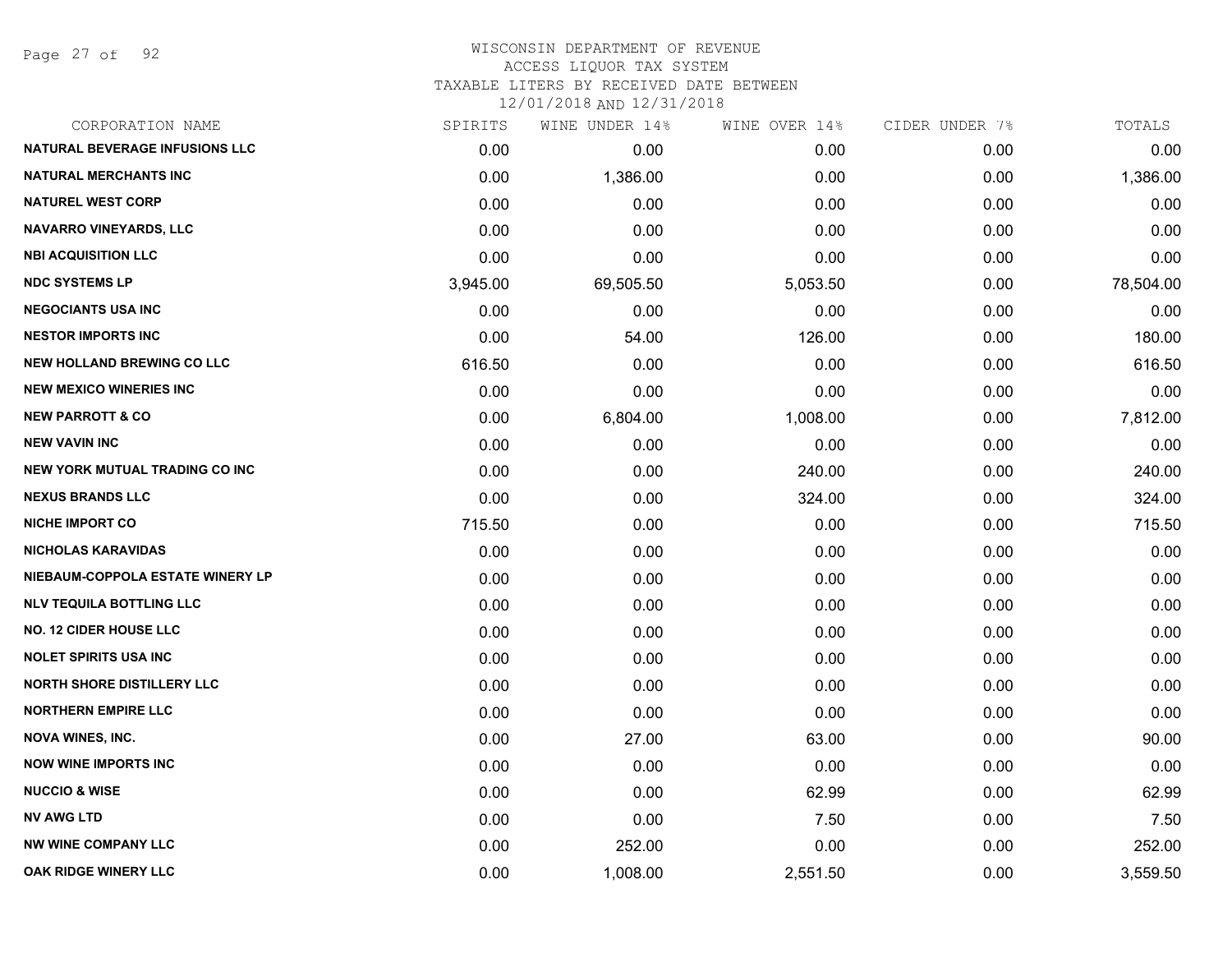Page 28 of 92

# WISCONSIN DEPARTMENT OF REVENUE

#### ACCESS LIQUOR TAX SYSTEM

TAXABLE LITERS BY RECEIVED DATE BETWEEN

| CORPORATION NAME                        | SPIRITS  | WINE UNDER 14% | WINE OVER 14% | CIDER UNDER 7% | TOTALS    |
|-----------------------------------------|----------|----------------|---------------|----------------|-----------|
| <b>OLD BRIDGE CELLARS</b>               | 0.00     | 1,941.90       | 607.50        | 0.00           | 2,549.40  |
| <b>OLD ELK HOLDINGS LLC</b>             | 0.00     | 0.00           | 0.00          | 0.00           | 0.00      |
| <b>OLDE WORLD IMPORTS INC</b>           | 0.00     | 0.00           | 0.00          | 0.00           | 0.00      |
| OLE SMOKY DISTILLERY LLC                | 4,615.54 | 0.00           | 0.00          | 0.00           | 4,615.54  |
| OLIVER WINE COMPANY INC                 | 0.00     | 5,355.00       | 0.00          | 0.00           | 5,355.00  |
| ONE TRUE VINE LLC                       | 0.00     | 0.00           | 0.00          | 0.00           | 0.00      |
| O'NEILL BEVERAGES CO LLC                | 0.00     | 7,038.00       | 126.00        | 0.00           | 7,164.00  |
| <b>OPICI IMPORT COMPANY</b>             | 193.50   | 468.00         | 0.00          | 0.00           | 661.50    |
| <b>OPOLO WINES LP</b>                   | 0.00     | 0.00           | 0.00          | 0.00           | 0.00      |
| <b>OPUS ONE WINERY LLC</b>              | 0.00     | 0.00           | 0.00          | 0.00           | 0.00      |
| ORCA PROPERTIES LLC                     | 0.00     | 0.00           | 0.00          | 0.00           | 0.00      |
| <b>OREGON BREWING COMPANY INC</b>       | 0.00     | 0.00           | 0.00          | 0.00           | 0.00      |
| ORVINO IMPORTS & DISTRIBUTING INC       | 0.00     | 0.00           | 0.00          | 0.00           | 0.00      |
| <b>O'SHAUGHNESSY DEL OSO LLC</b>        | 0.00     | 0.00           | 90.00         | 0.00           | 90.00     |
| <b>OSKAR BLUES BREWERY, LLC</b>         | 0.00     | 0.00           | 0.00          | 0.00           | 0.00      |
| <b>OWEN ROE LLC</b>                     | 0.00     | 378.00         | 171.00        | 0.00           | 549.00    |
| <b>PABST HOLDINGS LLC</b>               | 0.00     | 0.00           | 0.00          | 0.00           | 0.00      |
| <b>PACIFIC EDGE MARKETING GROUP INC</b> | 709.50   | 0.00           | 0.00          | 0.00           | 709.50    |
| PACIFIC INTERNATIONAL LIQUOR INC        | 0.00     | 110.88         | 75.60         | 0.00           | 186.48    |
| <b>PAHLMEYER LLC</b>                    | 0.00     | 0.00           | 0.00          | 0.00           | 0.00      |
| <b>PALI WINE COMPANY LP</b>             | 0.00     | 763.50         | 684.00        | 0.00           | 1,447.50  |
| PALM BAY INTERNATIONAL INC              | 202.50   | 10,752.49      | 933.00        | 0.00           | 11,887.99 |
| <b>PAMELA FRYE</b>                      | 0.00     | 756.00         | 0.00          | 0.00           | 756.00    |
| <b>PAMPA BEVERAGES LLC</b>              | 0.00     | 2,029.00       | 0.00          | 0.00           | 2,029.00  |
| <b>PANTHER CREEK CELLARS LLC</b>        | 0.00     | 0.00           | 0.00          | 0.00           | 0.00      |
| <b>PARAGON VINEYARD CO INC</b>          | 0.00     | 0.00           | 0.00          | 0.00           | 0.00      |
| PARK STREET IMPORTS LLC                 | 5,353.50 | 1,477.50       | 0.00          | 30.00          | 6,861.00  |
| PARK WINE COMPANY INC                   | 0.00     | 315.00         | 189.00        | 0.00           | 504.00    |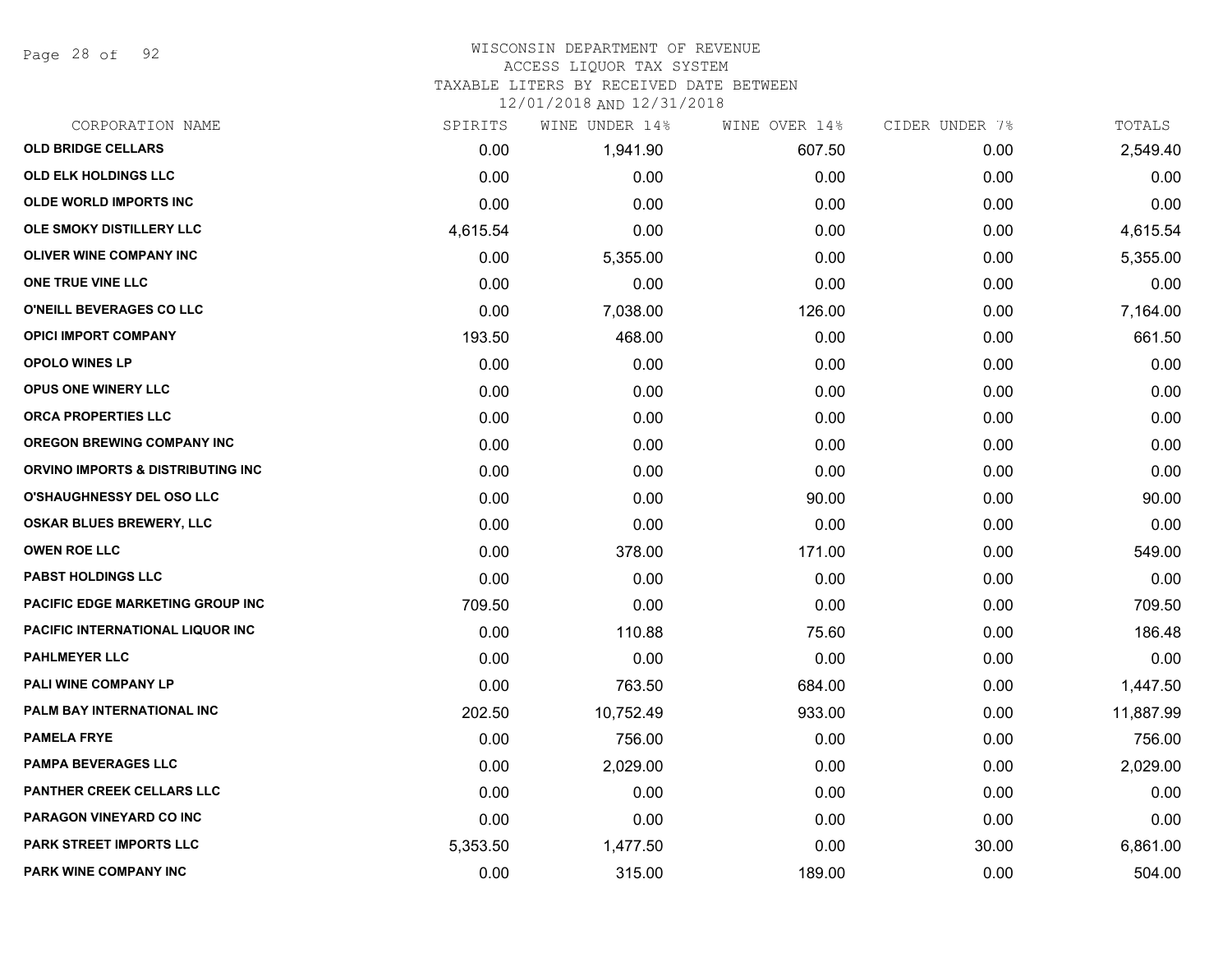Page 29 of 92

# WISCONSIN DEPARTMENT OF REVENUE ACCESS LIQUOR TAX SYSTEM

TAXABLE LITERS BY RECEIVED DATE BETWEEN

| CORPORATION NAME                     | SPIRITS   | WINE UNDER 14% | WINE OVER 14% | CIDER UNDER 7% | TOTALS    |
|--------------------------------------|-----------|----------------|---------------|----------------|-----------|
| <b>PARKER STATION INC</b>            | 0.00      | 0.00           | 481.50        | 0.00           | 481.50    |
| PASEK CELLARS WINERY INC             | 0.00      | 0.00           | 0.00          | 0.00           | 0.00      |
| <b>PAT WINES LLC</b>                 | 0.00      | 0.00           | 0.00          | 0.00           | 0.00      |
| <b>PATERNO IMPORTS LTD</b>           | 333.00    | 15,651.00      | 4,473.60      | 0.00           | 20,457.60 |
| <b>PATRICIO C MATA</b>               | 0.00      | 549.00         | 31.50         | 0.00           | 580.50    |
| <b>PATRON SPIRITS COMPANY</b>        | 23,015.25 | 0.00           | 0.00          | 0.00           | 23,015.25 |
| PAUL HOBBS IMPORTS INC               | 0.00      | 0.00           | 0.00          | 0.00           | 0.00      |
| <b>PAUL HOBBS WINERY LP</b>          | 0.00      | 0.00           | 0.00          | 0.00           | 0.00      |
| <b>PAVI WINES LLC</b>                | 0.00      | 0.00           | 0.00          | 0.00           | 0.00      |
| <b>PAWEL LATO</b>                    | 0.00      | 0.00           | 0.00          | 0.00           | 0.00      |
| PEACHY CANYON WINERY                 | 0.00      | 0.00           | 0.00          | 0.00           | 0.00      |
| PEJU FAMILY OPERATING PARTNERSHIP LP | 0.00      | 63.00          | 0.00          | 0.00           | 63.00     |
| PENROSE HILL, LIMITED                | 0.00      | 0.00           | 0.00          | 0.00           | 0.00      |
| PEPPER BRIDGE WINERY LLC             | 0.00      | 0.00           | 0.00          | 0.00           | 0.00      |
| PERNOD RICARD USA LLC                | 0.00      | 0.00           | 0.00          | 0.00           | 0.00      |
| PETER ANDREW LLC                     | 0.00      | 0.00           | 0.00          | 0.00           | 0.00      |
| <b>PETER ROSBACK</b>                 | 0.00      | 90.00          | 63.00         | 0.00           | 153.00    |
| <b>PETERSON WINERY LLC</b>           | 0.00      | 0.00           | 126.00        | 0.00           | 126.00    |
| PETIT HAMEAU LLC                     | 0.00      | 63.00          | 0.00          | 0.00           | 63.00     |
| <b>PHILIP LAROCCA</b>                | 0.00      | 0.00           | 0.00          | 0.00           | 0.00      |
| PHILIP TOGNI VINEYARD LP             | 0.00      | 0.00           | 0.00          | 0.00           | 0.00      |
| PHILLIP STEINSCHREIBER               | 0.00      | 0.00           | 252.00        | 0.00           | 252.00    |
| PHILLIPS FARMS LLC                   | 0.00      | 126.00         | 3,690.00      | 0.00           | 3,816.00  |
| PHUSION PROJECTS LLC                 | 0.00      | 0.00           | 0.00          | 0.00           | 0.00      |
| PICNIC WINE COMPANY LLC              | 0.00      | 0.00           | 0.00          | 0.00           | 0.00      |
| PIEDMONT DISTILLERS INC              | 1,899.00  | 0.00           | 0.00          | 0.00           | 1,899.00  |
| <b>PINA CELLARS LP</b>               | 0.00      | 0.00           | 0.00          | 0.00           | 0.00      |
| PINE RIDGE WINERY LLC                | 0.00      | 283.50         | 1,975.50      | 0.00           | 2,259.00  |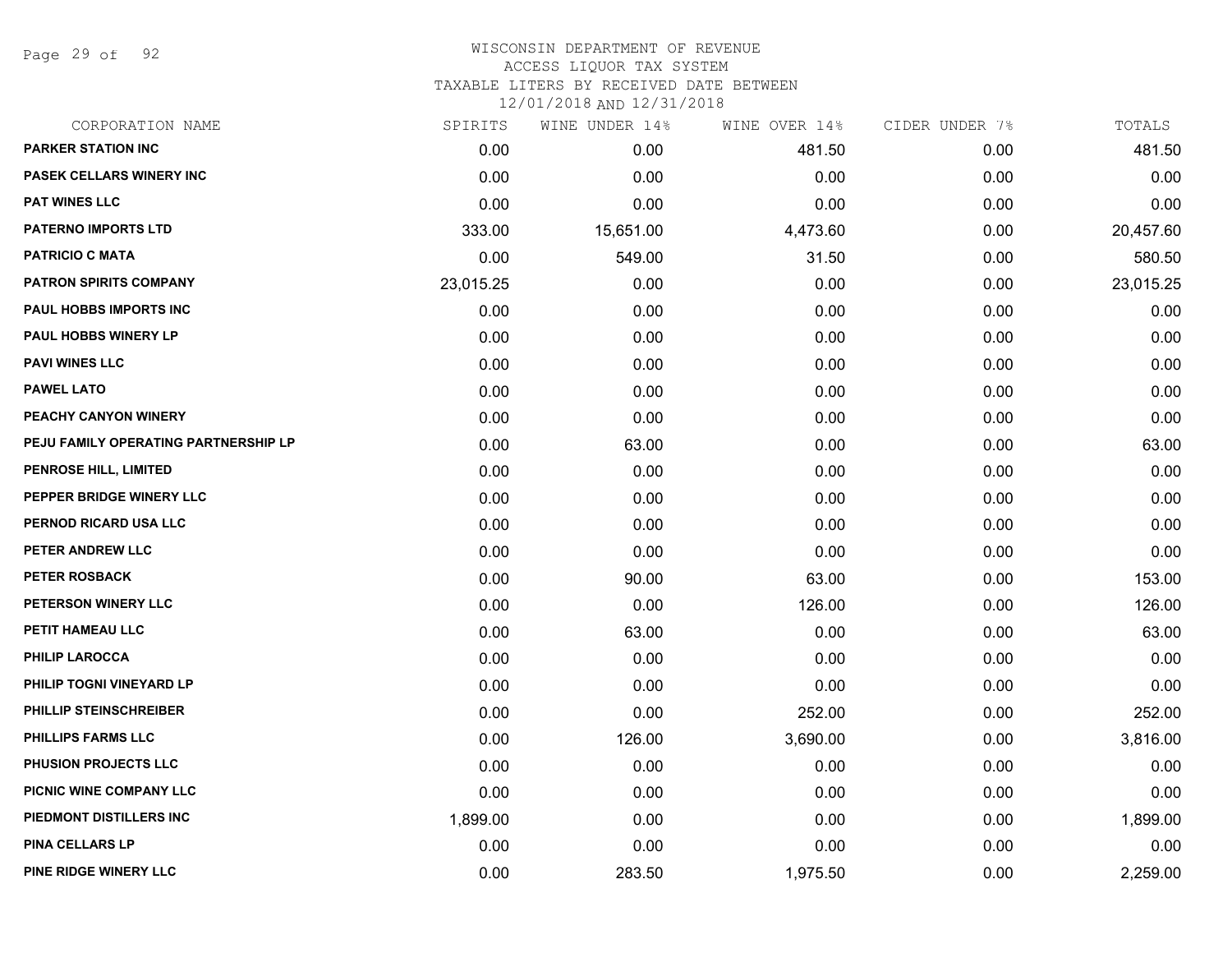Page 30 of 92

| CORPORATION NAME                            | SPIRITS    | WINE UNDER 14% | WINE OVER 14% | CIDER UNDER 7% | TOTALS     |
|---------------------------------------------|------------|----------------|---------------|----------------|------------|
| PLATA WINE PARTNERS LLC                     | 0.00       | 0.00           | 126.00        | 0.00           | 126.00     |
| PLUME RIDGE IRREVOCABLE TRUST               | 0.00       | 414.00         | 0.00          | 0.00           | 414.00     |
| <b>POPCORN DESIGN LLC</b>                   | 0.00       | 0.00           | 0.00          | 0.00           | 0.00       |
| <b>POPCORN SUTTON DISTILLING LLC</b>        | 0.00       | 0.00           | 0.00          | 0.00           | 0.00       |
| PORT WASHINGTON IMPORTS LLC                 | 0.00       | 252.00         | 0.00          | 0.00           | 252.00     |
| PORTOVINO LLC                               | 0.00       | 0.00           | 0.00          | 0.00           | 0.00       |
| <b>POST WINERY INC</b>                      | 0.00       | 0.00           | 0.00          | 0.00           | 0.00       |
| <b>POUR MANAGEMENT LLC</b>                  | 0.00       | 126.00         | 0.00          | 0.00           | 126.00     |
| <b>PRAGER WINERY &amp; PORT WORKS, INC.</b> | 0.00       | 0.00           | 0.00          | 0.00           | 0.00       |
| <b>PRAIRIE CREEK BEVERAGES LLC</b>          | 0.00       | 0.00           | 0.00          | 0.00           | 0.00       |
| <b>PRECEPT BRANDS LLC</b>                   | 0.00       | 17,347.50      | 1,372.50      | 0.00           | 18,720.00  |
| PREMIER WINE GROUP, LLC                     | 0.00       | 0.00           | 0.00          | 0.00           | 0.00       |
| PREMIERE DISTILLERY LLC                     | 0.00       | 0.00           | 0.00          | 0.00           | 0.00       |
| PREMIUM PORT WINES INC                      | 0.00       | 324.00         | 2,439.00      | 0.00           | 2,763.00   |
| PRESQU'ILE WINERY                           | 0.00       | 0.00           | 0.00          | 0.00           | 0.00       |
| PRESTIGE IMPORTS LLC                        | 0.00       | 0.00           | 0.00          | 0.00           | 0.00       |
| PRESTIGE WINE IMPORTS CORP                  | 0.00       | 17,061.00      | 63.00         | 0.00           | 17,124.00  |
| PRICHARDS DISTILLERY INC                    | 0.00       | 0.00           | 0.00          | 0.00           | 0.00       |
| PRIDE MOUNTAIN VINEYARDS LLC                | 0.00       | 0.00           | 0.00          | 0.00           | 0.00       |
| PROLETARIAT WINE COMPANY, LLC               | 0.00       | 0.00           | 0.00          | 0.00           | 0.00       |
| <b>PRO-LIQUITECH LLC</b>                    | 0.00       | 0.00           | 0.00          | 0.00           | 0.00       |
| PROOF ARTISAN DISTILLERS, LLC               | 0.00       | 0.00           | 0.00          | 0.00           | 0.00       |
| PROST BEVERAGE COMPANY LLC                  | 450.00     | 0.00           | 0.00          | 0.00           | 450.00     |
| <b>PROXIMO SPIRITS INC</b>                  | 134,680.80 | 0.00           | 0.00          | 0.00           | 134,680.80 |
| PUENTE-INTERNACIONAL INC                    | 0.00       | 0.00           | 0.00          | 0.00           | 0.00       |
| PURPLE WINE COMPANY LLC                     | 0.00       | 2,088.00       | 378.00        | 0.00           | 2,466.00   |
| <b>QUADY SOUTH WINERY LLC</b>               | 0.00       | 2,520.00       | 18.00         | 0.00           | 2,538.00   |
| <b>QUATERNA LLC</b>                         | 0.00       | 1,287.00       | 0.00          | 0.00           | 1,287.00   |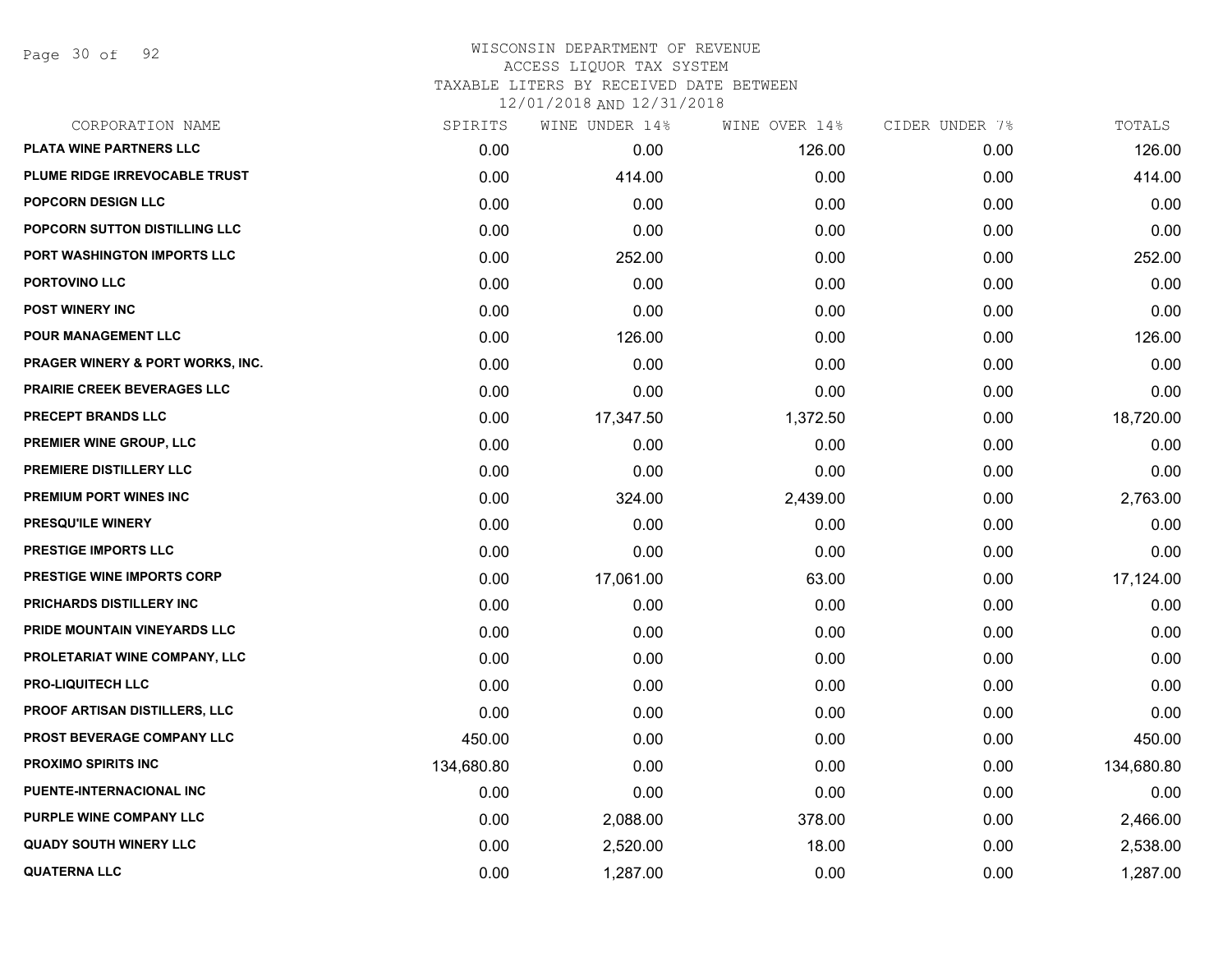Page 31 of 92

#### WISCONSIN DEPARTMENT OF REVENUE ACCESS LIQUOR TAX SYSTEM TAXABLE LITERS BY RECEIVED DATE BETWEEN

| CORPORATION NAME                            | SPIRITS   | WINE UNDER 14% | WINE OVER 14% | CIDER UNDER 7% | TOTALS    |
|---------------------------------------------|-----------|----------------|---------------|----------------|-----------|
| QUILCEDA CREEK VINTNERS INC                 | 0.00      | 0.00           | 0.00          | 0.00           | 0.00      |
| <b>QUINTESSENTIAL LLC</b>                   | 0.00      | 24,435.00      | 738.00        | 0.00           | 25,173.00 |
| <b>R &amp; G SCHATZ FARMS INC</b>           | 0.00      | 126.00         | 126.00        | 0.00           | 252.00    |
| <b>R &amp; M BRANDS INC</b>                 | 1,507.50  | 45.00          | 13.50         | 0.00           | 1,566.00  |
| <b>RH KEENAN CO</b>                         | 0.00      | 0.00           | 0.00          | 0.00           | 0.00      |
| <b>RABBIT HOLE SPIRITS LLC</b>              | 441.72    | 0.00           | 0.00          | 0.00           | 441.72    |
| <b>RACINE WINE CO LLC</b>                   | 0.00      | 157.50         | 0.00          | 0.00           | 157.50    |
| <b>RADIO-COTEAU WINE CELLARS LLC</b>        | 0.00      | 0.00           | 0.00          | 0.00           | 0.00      |
| <b>RAMEY WINE CELLARS INC</b>               | 0.00      | 0.00           | 63.00         | 0.00           | 63.00     |
| <b>RANSOM SPIRITS LLC</b>                   | 117.14    | 0.00           | 9.02          | 0.00           | 126.16    |
| <b>RAYMOND SIGNORELLO</b>                   | 0.00      | 0.00           | 31.50         | 0.00           | 31.50     |
| <b>RB WINE ASSOCIATES LLC</b>               | 0.00      | 0.00           | 0.00          | 0.00           | 0.00      |
| <b>RBZ VINEYARDS LLC</b>                    | 0.00      | 0.00           | 0.00          | 0.00           | 0.00      |
| <b>RED CAR WINE COMPANY LLC</b>             | 0.00      | 0.00           | 0.00          | 0.00           | 0.00      |
| <b>RED TAIL RIDGE INC</b>                   | 0.00      | 504.00         | 0.00          | 0.00           | 504.00    |
| <b>REDEMPTION SPIRITS LLC</b>               | 1,800.00  | 0.00           | 0.00          | 0.00           | 1,800.00  |
| <b>REDWOOD SPIRITS INC</b>                  | 0.00      | 0.00           | 0.00          | 0.00           | 0.00      |
| <b>REGAL WINE IMPORTS INC</b>               | 0.00      | 558.00         | 0.00          | 0.00           | 558.00    |
| <b>REMY COINTREAU AMERIQUE USA</b>          | 17,310.50 | 0.00           | 0.00          | 0.00           | 17,310.50 |
| <b>REN ACQUISITION INC</b>                  | 0.00      | 0.00           | 42.00         | 0.00           | 42.00     |
| <b>RENO G FARINELLI &amp; JOSEF H SHEBL</b> | 0.00      | 0.00           | 126.00        | 0.00           | 126.00    |
| <b>RENT A BBQ</b>                           | 0.00      | 0.00           | 0.00          | 0.00           | 0.00      |
| <b>RESERVA WINES LLC</b>                    | 0.00      | 0.00           | 0.00          | 0.00           | 0.00      |
| <b>REVELRY VINTNERS LLC</b>                 | 0.00      | 0.00           | 0.00          | 0.00           | 0.00      |
| <b>REYNOLDS CREATIVE PRODUCTS INC.</b>      | 0.00      | 0.00           | 0.00          | 0.00           | 0.00      |
| <b>RGI BRANDS LLC</b>                       | 346.50    | 0.00           | 0.00          | 0.00           | 346.50    |
| <b>RHYS VINEYARDS LLC</b>                   | 0.00      | 0.00           | 0.00          | 0.00           | 0.00      |
| <b>RICHARD STELTZNER</b>                    | 0.00      | 0.00           | 0.00          | 0.00           | 0.00      |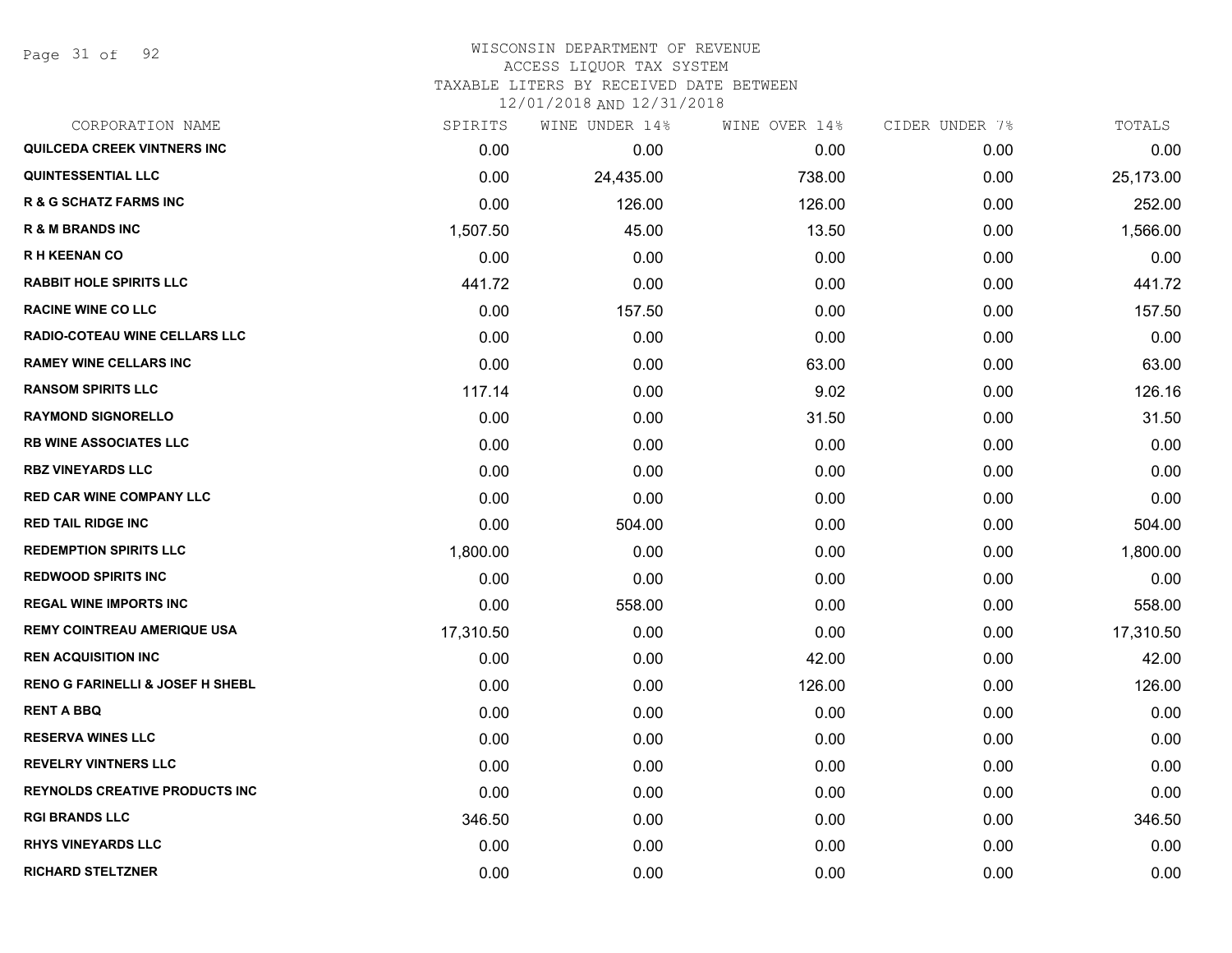Page 32 of 92

#### WISCONSIN DEPARTMENT OF REVENUE ACCESS LIQUOR TAX SYSTEM TAXABLE LITERS BY RECEIVED DATE BETWEEN

| CORPORATION NAME                                 | SPIRITS | WINE UNDER 14% | WINE OVER 14% | CIDER UNDER 7% | TOTALS    |
|--------------------------------------------------|---------|----------------|---------------|----------------|-----------|
| <b>RIDGE VINEYARDS INC</b>                       | 0.00    | 0.00           | 477.00        | 0.00           | 477.00    |
| <b>RIGHT BEE LLC</b>                             | 0.00    | 0.00           | 0.00          | 0.00           | 0.00      |
| <b>RO SALES &amp; DISTRIBUTION SERVICES INC</b>  | 0.00    | 0.00           | 0.00          | 0.00           | 0.00      |
| <b>RO SALES &amp; DISTRIBUTION SERVICES INC.</b> | 0.00    | 1,665.00       | 0.00          | 0.00           | 1,665.00  |
| <b>ROBERT A CUTTER</b>                           | 0.00    | 742.50         | 0.00          | 0.00           | 742.50    |
| <b>ROBERT J GROSS</b>                            | 0.00    | 0.00           | 0.00          | 0.00           | 0.00      |
| <b>ROBERT L HUDSON</b>                           | 0.00    | 0.00           | 0.00          | 0.00           | 0.00      |
| ROBERT YOUNG ESTATE WINERY LLC                   | 0.00    | 0.00           | 27.75         | 0.00           | 27.75     |
| <b>ROCK SAKE LLC</b>                             | 0.00    | 0.00           | 0.00          | 0.00           | 0.00      |
| <b>ROCK WALL WINE COMPANY INC</b>                | 0.00    | 0.00           | 0.00          | 0.00           | 0.00      |
| ROMBAUER VINEYARDS INC                           | 0.00    | 0.00           | 1,030.50      | 0.00           | 1,030.50  |
| <b>RONALD J WICKER</b>                           | 0.00    | 0.00           | 0.00          | 0.00           | 0.00      |
| <b>RONALD T RUBIN</b>                            | 0.00    | 0.00           | 0.00          | 0.00           | 0.00      |
| <b>ROOTS RUN DEEP LLC</b>                        | 0.00    | 0.00           | 837.00        | 0.00           | 837.00    |
| <b>ROSE CITY DISTILLING CO.</b>                  | 0.00    | 0.00           | 0.00          | 0.00           | 0.00      |
| <b>ROSE IMPORTING &amp; DISTRIBUTING LLC</b>     | 0.00    | 261.00         | 0.00          | 0.00           | 261.00    |
| ROSENTHAL WINE MERCHANT NY LTD                   | 0.00    | 633.00         | 27.00         | 0.00           | 660.00    |
| <b>ROSS PANGERE</b>                              | 0.00    | 0.00           | 0.00          | 0.00           | 0.00      |
| <b>ROTTA WINERY LLC</b>                          | 0.00    | 0.00           | 0.00          | 0.00           | 0.00      |
| <b>ROUND HILL CELLARS</b>                        | 0.00    | 1,287.00       | 756.00        | 0.00           | 2,043.00  |
| <b>ROUND POND ESTATE LLC</b>                     | 0.00    | 0.00           | 126.00        | 0.00           | 126.00    |
| <b>ROYAL WINE CORPORATION</b>                    | 36.00   | 4,009.30       | 0.00          | 0.00           | 4,045.30  |
| <b>RUBISSOW FAMILY WINES LLC</b>                 | 0.00    | 0.00           | 0.00          | 0.00           | 0.00      |
| RUSH CREEK DISTILLING, LLC                       | 0.00    | 0.00           | 0.00          | 0.00           | 0.00      |
| RUSSIAN STANDARD VODKA (USA) INC                 | 0.00    | 0.00           | 0.00          | 0.00           | 0.00      |
| <b>RWG USA LLC</b>                               | 0.00    | 0.00           | 0.00          | 0.00           | 0.00      |
| <b>RYAN E ROARK</b>                              | 0.00    | 0.00           | 0.00          | 0.00           | 0.00      |
| <b>SLJ GROUP INC</b>                             | 0.00    | 12,740.75      | 6,784.00      | 0.00           | 19,524.75 |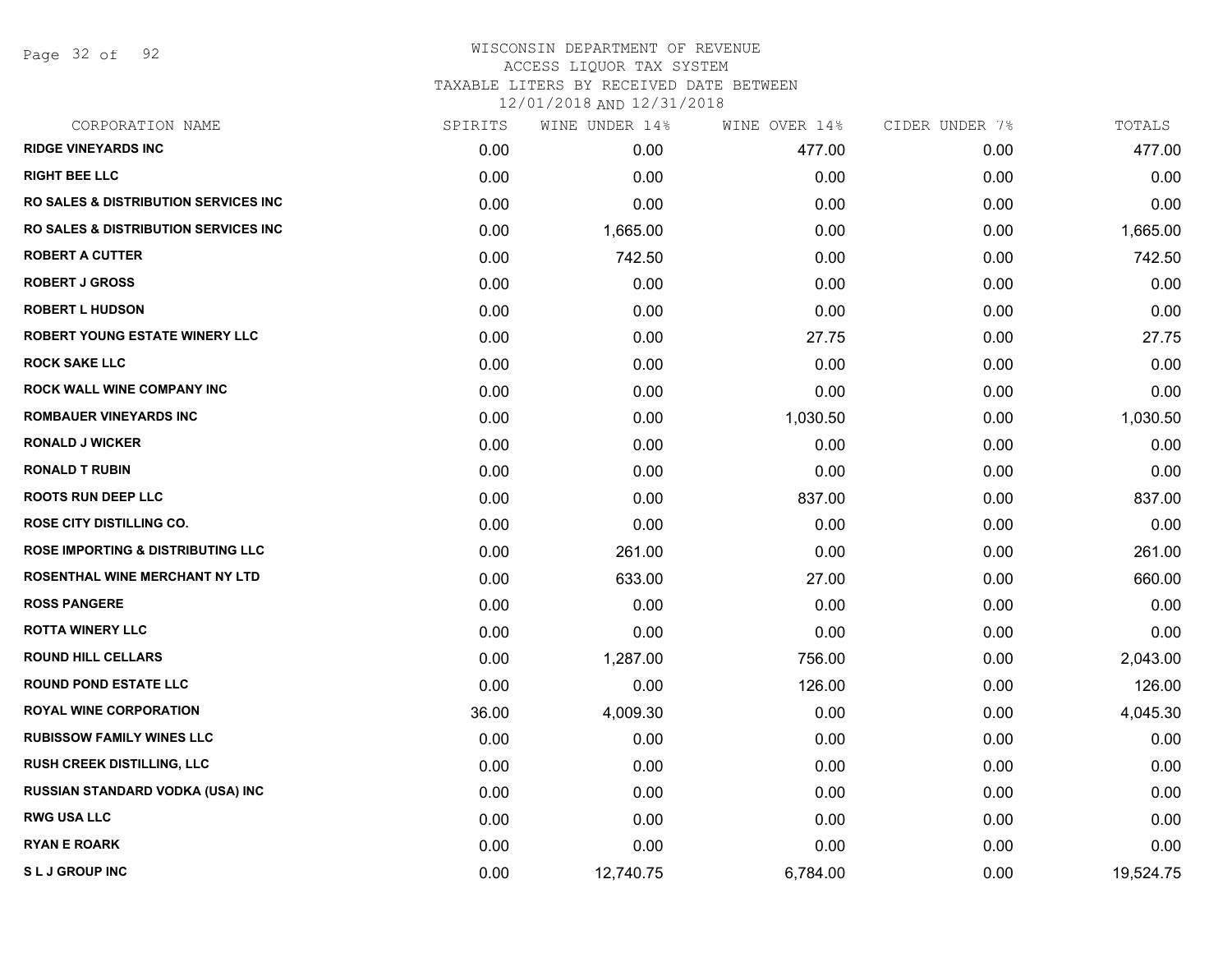Page 33 of 92

#### WISCONSIN DEPARTMENT OF REVENUE ACCESS LIQUOR TAX SYSTEM

TAXABLE LITERS BY RECEIVED DATE BETWEEN

| CORPORATION NAME                            | SPIRITS    | WINE UNDER 14% | WINE OVER 14% | CIDER UNDER 7% | TOTALS     |
|---------------------------------------------|------------|----------------|---------------|----------------|------------|
| <b>SAGAMORE WHISKEY LLC</b>                 | 0.00       | 0.00           | 0.00          | 0.00           | 0.00       |
| <b>SAKEONE CORPORATION</b>                  | 0.00       | 161.04         | 271.08        | 0.00           | 432.12     |
| <b>SALOON SPIRITS LLC</b>                   | 450.00     | 0.00           | 0.00          | 0.00           | 450.00     |
| <b>SALVESTRIN WINE CO LLC</b>               | 0.00       | 0.00           | 0.00          | 0.00           | 0.00       |
| <b>SAMUEL P BAXTER</b>                      | 0.00       | 0.00           | 0.00          | 0.00           | 0.00       |
| <b>SAN ANTONIO WINERY INC</b>               | 0.00       | 10,947.00      | 348.00        | 0.00           | 11,295.00  |
| <b>SAN FRANCISCO WINE EXCHANGE INC.</b>     | 0.00       | 0.00           | 0.00          | 0.00           | 0.00       |
| SAN GABRIEL VALLEY WAREHOUSE & STORAGE INC  | 0.00       | 0.00           | 276.00        | 0.00           | 276.00     |
| <b>SAN JOAQUIN WINE COMPANY INC</b>         | 0.00       | 1,638.00       | 0.00          | 0.00           | 1,638.00   |
| SAN LUIS SPIRITS DISTILLING CO LLC          | 0.00       | 0.00           | 0.00          | 0.00           | 0.00       |
| <b>SAN MARTINO IMPORTS INC</b>              | 0.00       | 0.00           | 0.00          | 0.00           | 0.00       |
| <b>SANGLIER SELECTIONS LLC</b>              | 40.50      | 618.75         | 0.00          | 0.00           | 659.25     |
| <b>SANS LIEGE INC</b>                       | 0.00       | 81.00          | 99.00         | 0.00           | 180.00     |
| <b>SANS WINE &amp; SPIRITS CO</b>           | 417.00     | 0.00           | 0.00          | 0.00           | 417.00     |
| <b>SANTA CROCE LLC</b>                      | 0.00       | 0.00           | 0.00          | 0.00           | 0.00       |
| <b>SANTA FE DISTILLERY LLC</b>              | 0.00       | 0.00           | 0.00          | 0.00           | 0.00       |
| <b>SANTA MARGHERITA USA INC</b>             | 0.00       | 121.50         | 0.00          | 0.00           | 121.50     |
| <b>SANTA RITA USA CORPORATION</b>           | 0.00       | 0.00           | 0.00          | 0.00           | 0.00       |
| <b>SAPSUCKER FARMS LLC</b>                  | 0.00       | 0.00           | 0.00          | 0.00           | 0.00       |
| <b>SARACINA VINEYARDS LLC</b>               | 0.00       | 0.00           | 0.00          | 0.00           | 0.00       |
| <b>SARMENTO'S IMPORTS &amp; EXPORTS INC</b> | 0.00       | 0.00           | 0.00          | 0.00           | 0.00       |
| <b>SAVIAH ROSE WINERY LLC</b>               | 0.00       | 0.00           | 0.00          | 0.00           | 0.00       |
| <b>SAZERAC COMPANY INC</b>                  | 419,557.80 | 0.00           | 0.00          | 0.00           | 419,557.80 |
| <b>SAZERAC NORTH AMERICA INC</b>            | 542,993.40 | 0.00           | 0.00          | 0.00           | 542,993.40 |
| <b>SB WINE CO LLC</b>                       | 0.00       | 0.00           | 0.00          | 0.00           | 0.00       |
| <b>SBRAGIA FAMILY VINEYARDS LLC</b>         | 0.00       | 0.00           | 189.00        | 0.00           | 189.00     |
| <b>SCENIC ROOT WINEGROWERS LLC</b>          | 0.00       | 504.00         | 0.00          | 0.00           | 504.00     |
| <b>SCHEID VINEYARDS CALIFORNIA INC</b>      | 0.00       | 8,983.00       | 18.00         | 0.00           | 9,001.00   |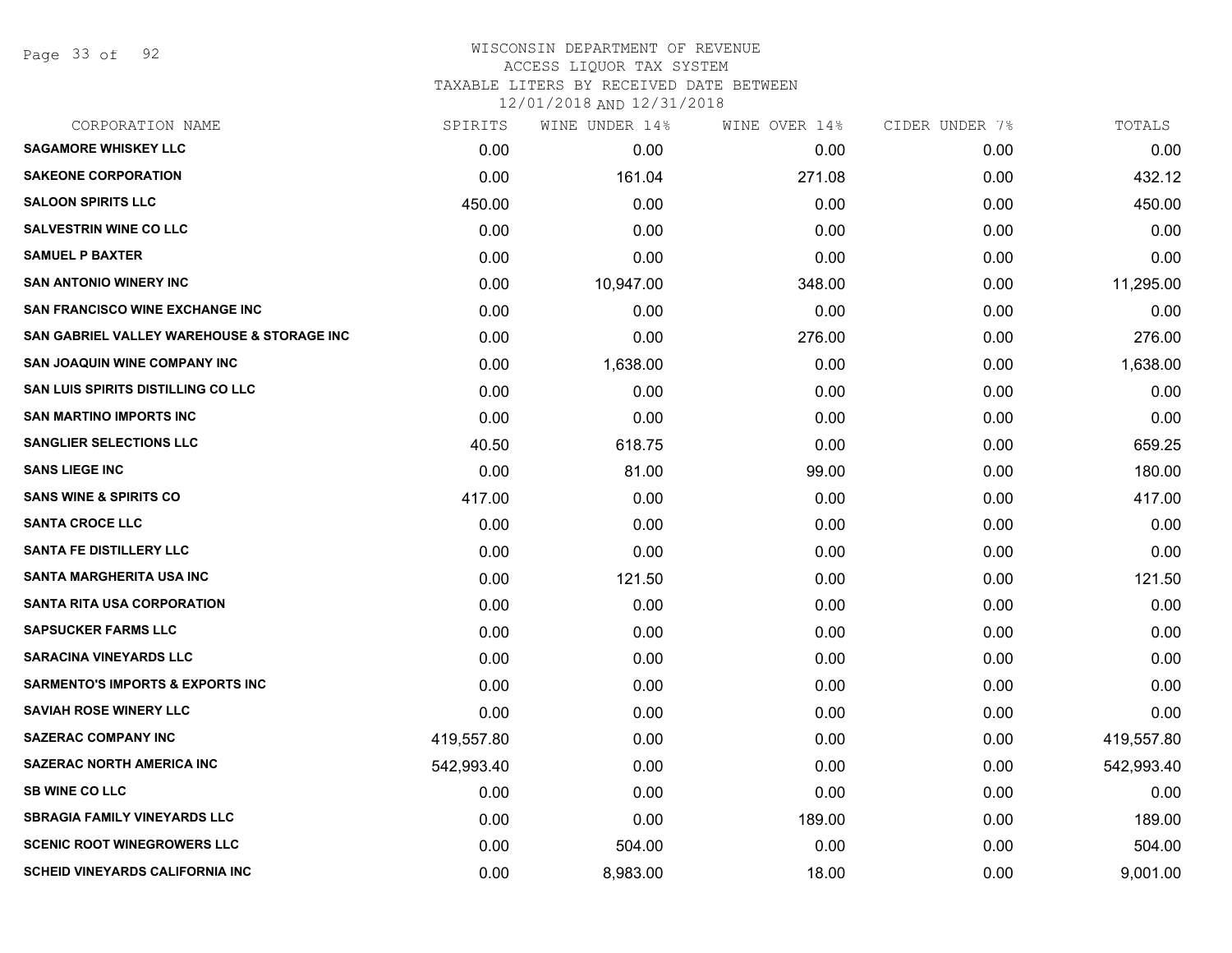Page 34 of 92

| CORPORATION NAME                   | SPIRITS  | WINE UNDER 14% | WINE OVER 14% | CIDER UNDER 7% | TOTALS    |
|------------------------------------|----------|----------------|---------------|----------------|-----------|
| <b>SCHILLING CIDER LLC</b>         | 0.00     | 0.00           | 0.00          | 1,712.00       | 1,712.00  |
| <b>SCHMITT SOHNE INC</b>           | 0.00     | 0.00           | 0.00          | 0.00           | 0.00      |
| <b>SCHUG WINERY LLC</b>            | 0.00     | 126.00         | 0.00          | 0.00           | 126.00    |
| <b>SCHWEIGER VINEYARDS INC</b>     | 0.00     | 0.00           | 0.00          | 0.00           | 0.00      |
| <b>SCOPERTA IMPORTING CO INC</b>   | 0.00     | 2,803.50       | 0.00          | 0.00           | 2,803.50  |
| <b>SCOTT PAUL WINES OREGON LLC</b> | 0.00     | 0.00           | 0.00          | 0.00           | 0.00      |
| SEATTLE CIDER COMPANY LLC          | 0.00     | 0.00           | 0.00          | 19,310.65      | 19,310.65 |
| <b>SEAVEY VINEYARD LP</b>          | 0.00     | 0.00           | 0.00          | 0.00           | 0.00      |
| <b>SELBY ENTERPRISES INC</b>       | 0.00     | 0.00           | 0.00          | 0.00           | 0.00      |
| <b>SELECTIVE WINE ESTATES INC</b>  | 0.00     | 0.00           | 0.00          | 0.00           | 0.00      |
| <b>SERGEY CHISTOV</b>              | 0.00     | 0.00           | 0.00          | 0.00           | 0.00      |
| <b>SERRALLES USA LLC</b>           | 733.50   | 0.00           | 0.00          | 0.00           | 733.50    |
| <b>SHAFER VINEYARDS INC</b>        | 0.00     | 0.00           | 0.00          | 0.00           | 0.00      |
| <b>SHANNON RIDGE INC</b>           | 0.00     | 1,449.00       | 63.00         | 0.00           | 1,512.00  |
| <b>SHAW-ROSS HOLDING CO LLC</b>    | 403.50   | 7,084.55       | 1,440.00      | 0.00           | 8,928.05  |
| SHEA WINE CELLARS LLC              | 0.00     | 0.00           | 0.00          | 0.00           | 0.00      |
| SHELTON-MACKENZIE WINE COMPANY     | 0.00     | 0.00           | 0.00          | 0.00           | 0.00      |
| <b>SHORTS BREWING COMPANY</b>      | 0.00     | 0.00           | 0.00          | 469.40         | 469.40    |
| SILVER OAK WINE CELLARS LLC        | 0.00     | 126.00         | 0.00          | 0.00           | 126.00    |
| SILVER TRIDENT WINERY LLC          | 0.00     | 0.00           | 108.00        | 0.00           | 108.00    |
| <b>SIMIONI IMPORTS LLC</b>         | 0.00     | 0.00           | 0.00          | 0.00           | 0.00      |
| <b>SINSKEY VINEYARDS INC</b>       | 0.00     | 126.00         | 0.00          | 0.00           | 126.00    |
| <b>SKINNER-DAVENA LLC</b>          | 0.00     | 0.00           | 0.00          | 0.00           | 0.00      |
| <b>SLO DOWN WINES LLC</b>          | 0.00     | 0.00           | 0.00          | 0.00           | 0.00      |
| <b>SMALL LOT IMPORTS INC</b>       | 0.00     | 0.00           | 0.00          | 0.00           | 0.00      |
| <b>SMALL VINES WINES INC</b>       | 0.00     | 1.50           | 0.00          | 0.00           | 1.50      |
| <b>SMART VENDING LLC</b>           | 2,173.00 | 0.00           | 0.00          | 0.00           | 2,173.00  |
| <b>SMT ACQUISITIONS LLC</b>        | 0.00     | 1,281.25       | 351.00        | 0.00           | 1,632.25  |
|                                    |          |                |               |                |           |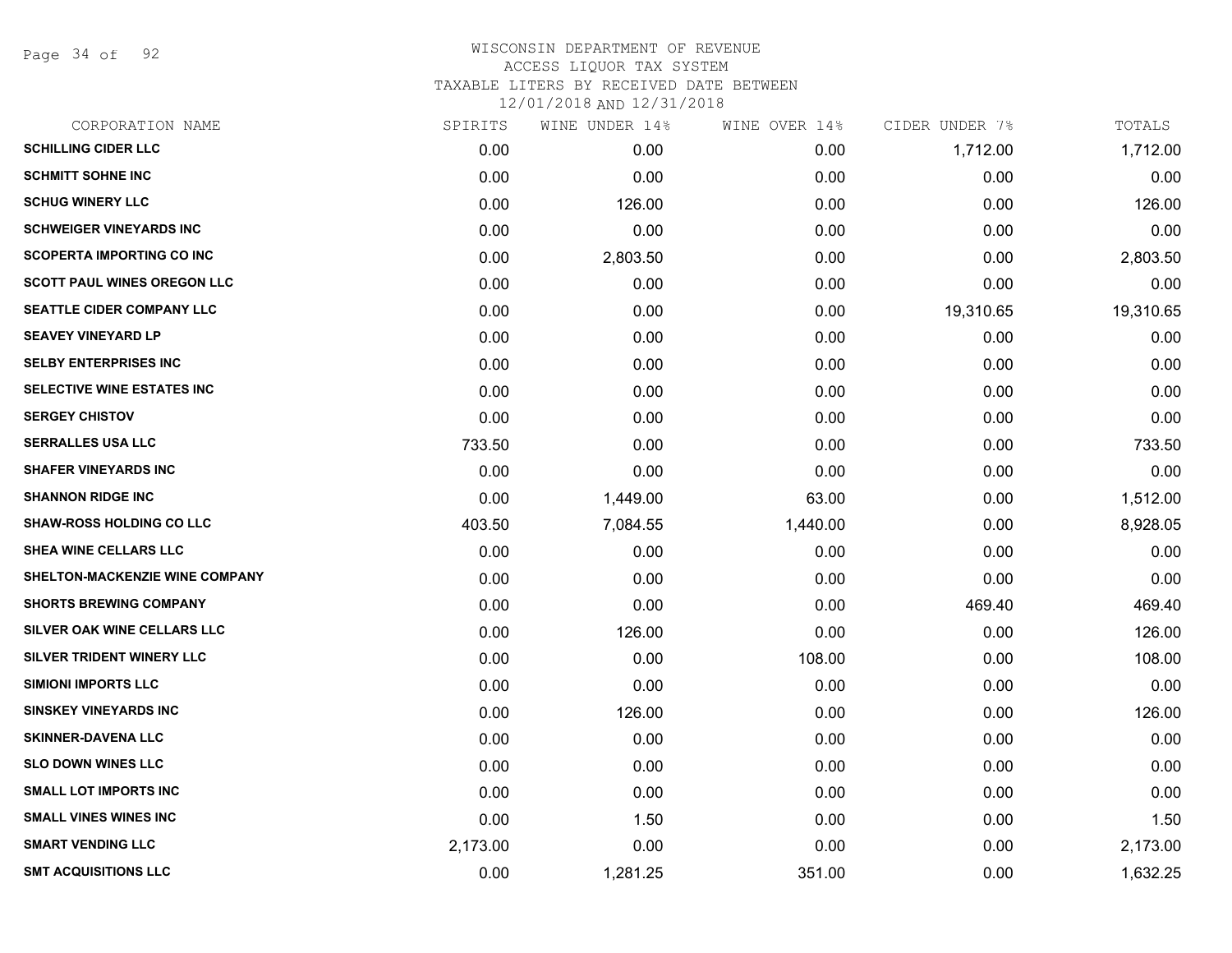Page 35 of 92

#### WISCONSIN DEPARTMENT OF REVENUE ACCESS LIQUOR TAX SYSTEM TAXABLE LITERS BY RECEIVED DATE BETWEEN

| CORPORATION NAME                        | SPIRITS  | WINE UNDER 14% | WINE OVER 14% | CIDER UNDER 7% | TOTALS   |
|-----------------------------------------|----------|----------------|---------------|----------------|----------|
| <b>SOCIAL ENJOYMENTS LLC</b>            | 0.00     | 0.00           | 0.00          | 0.00           | 0.00     |
| <b>SOKOL BLOSSER LTD</b>                | 0.00     | 1,953.00       | 0.00          | 0.00           | 1,953.00 |
| <b>SOLBERG DISTILLING LLC</b>           | 0.00     | 0.00           | 0.00          | 0.00           | 0.00     |
| <b>SOLENA CELLARS LLC</b>               | 0.00     | 252.00         | 0.00          | 0.00           | 252.00   |
| <b>SOMERSTON WINE COMPANY, LLC</b>      | 0.00     | 0.00           | 252.00        | 0.00           | 252.00   |
| SOURCE CODE BEVERAGE LLC                | 0.00     | 0.00           | 0.00          | 0.00           | 0.00     |
| SOUTH BAY WINE GROUP LLC                | 0.00     | 3,024.00       | 0.00          | 0.00           | 3,024.00 |
| <b>SOUTHERN STARZ INC</b>               | 0.00     | 149.79         | 83.22         | 0.00           | 233.01   |
| SOUTHERN WINE GROUP LLC                 | 0.00     | 297.00         | 162.00        | 0.00           | 459.00   |
| <b>SOUTHWEST SPIRITS &amp; WINE LLC</b> | 7,423.50 | 0.00           | 0.00          | 0.00           | 7,423.50 |
| <b>SOVEREIGN BRANDS LLC</b>             | 0.00     | 3,600.00       | 0.00          | 0.00           | 3,600.00 |
| <b>SPA GIRL COCKTAILS LLC</b>           | 0.00     | 0.00           | 0.00          | 0.00           | 0.00     |
| <b>SPANN VINEYARDS INC</b>              | 0.00     | 0.00           | 4.50          | 0.00           | 4.50     |
| <b>SPARKLING OREGON LLC</b>             | 0.00     | 0.00           | 0.00          | 0.00           | 0.00     |
| <b>SPEAKEASY SPIRITS LLC</b>            | 0.00     | 0.00           | 0.00          | 0.00           | 0.00     |
| <b>SPENCER HOOPES</b>                   | 0.00     | 0.00           | 0.00          | 0.00           | 0.00     |
| <b>SPLINTER GROUP NAPA LLC</b>          | 0.00     | 0.00           | 0.00          | 0.00           | 0.00     |
| <b>SPOTTSWOODE WINERY INC</b>           | 0.00     | 0.00           | 0.00          | 0.00           | 0.00     |
| <b>SPRING MOUNTAIN VINEYARD INC</b>     | 0.00     | 0.00           | 180.00        | 0.00           | 180.00   |
| <b>SQUARE ONE ORGANIC SPIRITS LLC</b>   | 0.00     | 0.00           | 0.00          | 0.00           | 0.00     |
| <b>SQUARE ONE ORGANIC SPIRITS LLC</b>   | 0.00     | 0.00           | 0.00          | 0.00           | 0.00     |
| <b>SQZ BEVS LLC</b>                     | 0.00     | 0.00           | 0.00          | 0.00           | 0.00     |
| ST GEORGE SPIRITS INC                   | 749.10   | 0.00           | 0.00          | 0.00           | 749.10   |
| <b>ST HELENA ESTATE LLC</b>             | 0.00     | 0.00           | 0.00          | 0.00           | 0.00     |
| <b>ST INNOCENT LTD</b>                  | 0.00     | 0.00           | 0.00          | 0.00           | 0.00     |
| ST JULIAN WINE COMPANY INC              | 0.00     | 459.00         | 0.00          | 0.00           | 459.00   |
| ST KILLIAN IMPORTING CO INC             | 751.50   | 0.00           | 0.00          | 477.00         | 1,228.50 |
| <b>ST SUPERY INC</b>                    | 0.00     | 342.00         | 22.50         | 0.00           | 364.50   |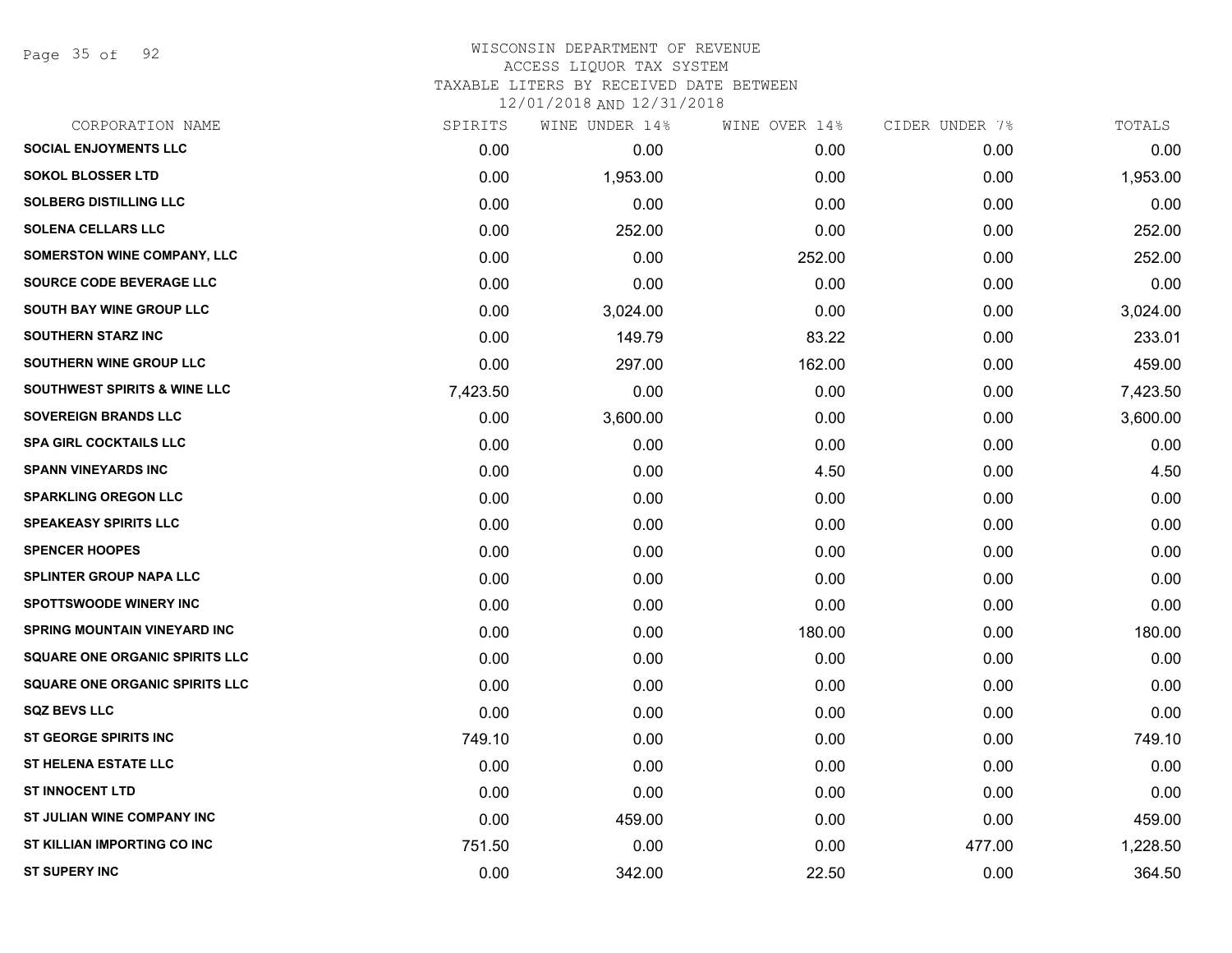Page 36 of 92

#### WISCONSIN DEPARTMENT OF REVENUE ACCESS LIQUOR TAX SYSTEM TAXABLE LITERS BY RECEIVED DATE BETWEEN

| CORPORATION NAME                             | SPIRITS | WINE UNDER 14% | WINE OVER 14% | CIDER UNDER 7% | TOTALS     |
|----------------------------------------------|---------|----------------|---------------|----------------|------------|
| <b>STACKED WINES LLC</b>                     | 0.00    | 0.00           | 0.00          | 0.00           | 0.00       |
| <b>STAGLIN FAMILY VINEYARD LLC</b>           | 0.00    | 0.00           | 0.00          | 0.00           | 0.00       |
| <b>STANLEY STAWSKI DIST CO INC</b>           | 0.00    | 0.00           | 0.00          | 0.00           | 0.00       |
| <b>STAR INDUSTRIES INC</b>                   | 0.00    | 0.00           | 0.00          | 0.00           | 0.00       |
| <b>STARRY NIGHT WINERY LLC</b>               | 0.00    | 0.00           | 0.00          | 0.00           | 0.00       |
| STE MICHELLE WINE ESTATES LTD                | 715.50  | 134,662.50     | 17,811.00     | 0.00           | 153,189.00 |
| <b>STEELE WINES INC</b>                      | 0.00    | 0.00           | 279.00        | 0.00           | 279.00     |
| <b>STELLAR IMPORTING COMPANY LLC</b>         | 0.00    | 0.00           | 0.00          | 0.00           | 0.00       |
| <b>STEM CIDERS LLC</b>                       | 0.00    | 0.00           | 0.00          | 0.00           | 0.00       |
| <b>STEPHAN VINEYARD INC</b>                  | 0.00    | 0.00           | 0.00          | 0.00           | 0.00       |
| STEPHEN DOOLEY WINE CO INC                   | 0.00    | 0.00           | 0.00          | 0.00           | 0.00       |
| <b>STEVE MILES SELECTIONS INC</b>            | 0.00    | 0.00           | 0.00          | 0.00           | 0.00       |
| <b>STEVEN EDMUNDS &amp; CORNELIA ST JOHN</b> | 0.00    | 234.00         | 0.00          | 0.00           | 234.00     |
| <b>STEWART CELLARS, LLC</b>                  | 0.00    | 0.00           | 0.00          | 0.00           | 0.00       |
| <b>STEZ &amp; BOWER</b>                      | 0.00    | 135.00         | 0.00          | 0.00           | 135.00     |
| <b>STOLI GROUP (USA) LLC</b>                 | 0.00    | 0.00           | 0.00          | 0.00           | 0.00       |
| <b>STOLLER IMPORTS INC</b>                   | 643.48  | 0.00           | 0.00          | 0.00           | 643.48     |
| <b>STOLLER VINEYARDS INC</b>                 | 0.00    | 252.00         | 0.00          | 0.00           | 252.00     |
| <b>STOLPMAN VINEYARDS LLC</b>                | 0.00    | 0.00           | 0.00          | 0.00           | 0.00       |
| <b>STONEBRAKER-SOLES INC</b>                 | 0.00    | 0.00           | 0.00          | 0.00           | 0.00       |
| SUGARLANDS DISTILLING COMPANY LLC            | 900.00  | 0.00           | 0.00          | 0.00           | 900.00     |
| <b>SURVILLE ENTERPRISES CORP</b>             | 90.00   | 10,125.00      | 0.00          | 0.00           | 10,215.00  |
| <b>SUTTER HOME WINERY INC</b>                | 594.00  | 450,225.39     | 3,793.50      | 0.00           | 454,612.89 |
| <b>SVENSKA FOOD &amp; BEVERAGE LLC</b>       | 0.00    | 0.00           | 0.00          | 0.00           | 0.00       |
| <b>SVP WINERY LLC</b>                        | 0.00    | 567.00         | 0.00          | 0.00           | 567.00     |
| <b>T ELENTENY HOLDINGS LLC</b>               | 0.00    | 243.00         | 0.00          | 0.00           | 243.00     |
| T. EDWARD WINES, LTD                         | 0.00    | 0.00           | 0.00          | 0.00           | 0.00       |
| <b>TAFT STREET INC</b>                       | 0.00    | 0.00           | 0.00          | 0.00           | 0.00       |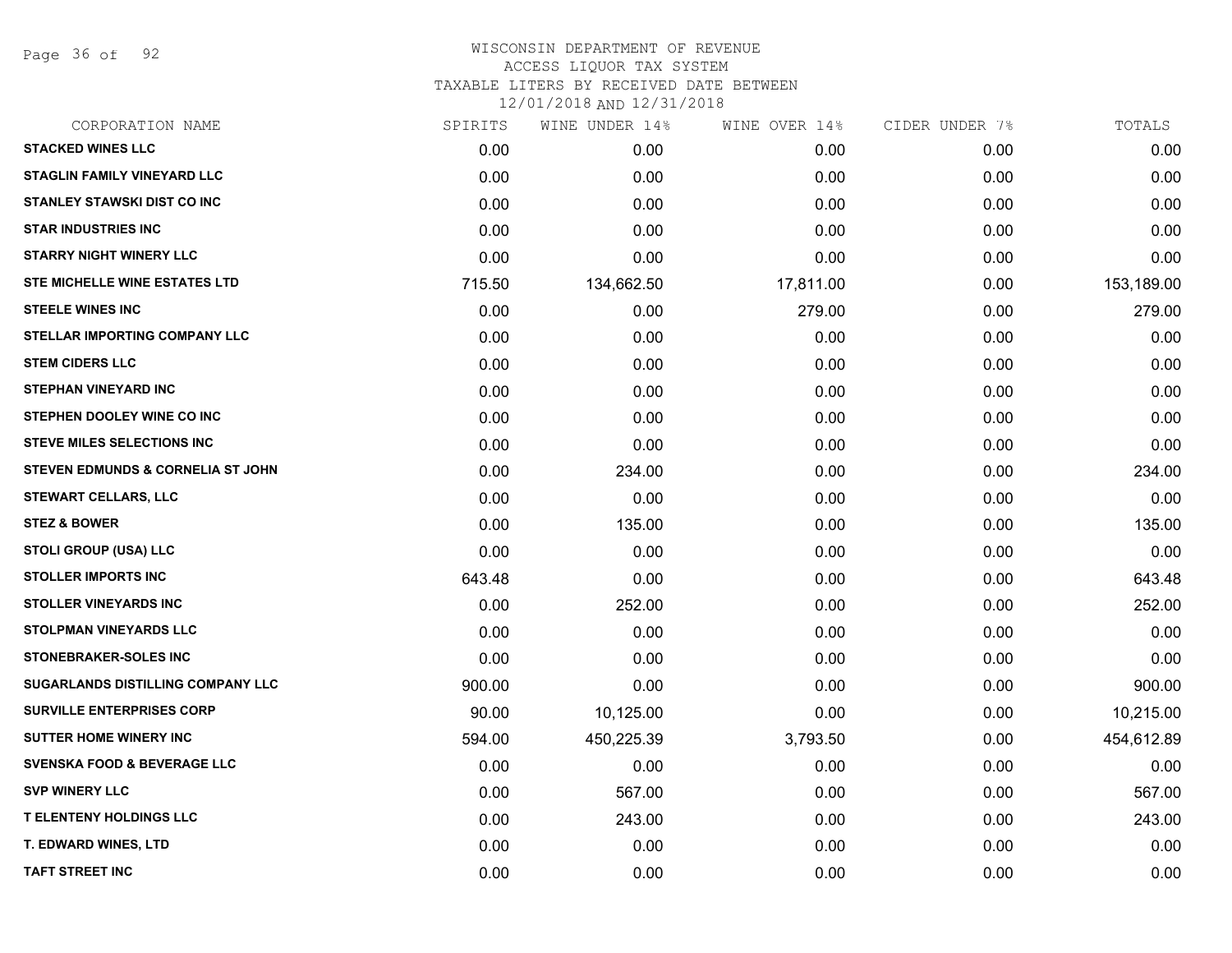Page 37 of 92

# WISCONSIN DEPARTMENT OF REVENUE

# ACCESS LIQUOR TAX SYSTEM

TAXABLE LITERS BY RECEIVED DATE BETWEEN

| CORPORATION NAME                   | SPIRITS  | WINE UNDER 14% | WINE OVER 14% | CIDER UNDER 7% | TOTALS    |
|------------------------------------|----------|----------------|---------------|----------------|-----------|
| <b>TAKARA SAKE USA INC</b>         | 0.00     | 2,268.30       | 770.40        | 61.20          | 3,099.90  |
| <b>TALLEY VINEYARDS INC</b>        | 0.00     | 63.00          | 0.00          | 0.00           | 63.00     |
| <b>TAMBER BEY VINEYARDS LLC</b>    | 0.00     | 0.00           | 0.00          | 0.00           | 0.00      |
| <b>TATOMER INC</b>                 | 0.00     | 0.00           | 0.00          | 0.00           | 0.00      |
| <b>TATTERSALL COMPANIES LLC</b>    | 177.76   | 0.00           | 0.00          | 0.00           | 177.76    |
| TERRA SANCTA TRADING COMPANY LLC   | 0.00     | 0.00           | 0.00          | 0.00           | 0.00      |
| <b>TERRANEO MERCHANTS INC</b>      | 54.00    | 72.00          | 0.00          | 0.00           | 126.00    |
| <b>TERRAVANT WINE COMPANY LLC</b>  | 0.00     | 1,296.00       | 0.00          | 0.00           | 1,296.00  |
| <b>TERRESSENTIA CORPORATION</b>    | 0.00     | 0.00           | 0.00          | 0.00           | 0.00      |
| <b>TERRIZZI VINO INC</b>           | 0.00     | 0.00           | 0.00          | 0.00           | 0.00      |
| <b>TERROIR CSS, LLC</b>            | 0.00     | 0.00           | 0.00          | 0.00           | 0.00      |
| <b>TGE LLC</b>                     | 0.00     | 1,606.50       | 0.00          | 0.00           | 1,606.50  |
| THE 11 WELLS SPIRITS COMPANY LLC   | 0.00     | 0.00           | 0.00          | 0.00           | 0.00      |
| THE AUSTRALIAN WINE CONNECTION INC | 0.00     | 0.00           | 0.00          | 0.00           | 0.00      |
| THE BIALE ESTATE                   | 0.00     | 0.00           | 0.00          | 0.00           | 0.00      |
| THE BRANDER VINEYARD               | 0.00     | 0.00           | 0.00          | 0.00           | 0.00      |
| THE EDRINGTON GROUP USA LLC        | 3,997.50 | 0.00           | 0.00          | 0.00           | 3,997.50  |
| THE GIRLS IN THE VINEYARD          | 0.00     | 0.00           | 0.00          | 0.00           | 0.00      |
| THE HARVEST IMPORTING              | 0.00     | 4,476.51       | 0.00          | 0.00           | 4,476.51  |
| THE HESS COLLECTION WINERY         | 0.00     | 8,610.00       | 2,344.50      | 0.00           | 10,954.50 |
| THE INFINITE MONKEY THEOREM INC    | 0.00     | 0.00           | 0.00          | 0.00           | 0.00      |
| THE MEEKER VINEYARD                | 0.00     | 0.00           | 0.00          | 0.00           | 0.00      |
| THE MORLET SELECTION INC           | 0.00     | 0.00           | 0.00          | 0.00           | 0.00      |
| THE MORNE WINE COMPANY             | 0.00     | 0.00           | 0.00          | 0.00           | 0.00      |
| THE R.S. LIPMAN COMPANY            | 0.00     | 0.00           | 0.00          | 0.00           | 0.00      |
| THE SILVERADO VINEYARDS            | 0.00     | 0.00           | 171.00        | 0.00           | 171.00    |
| THE SORTING TABLE LLC              | 0.00     | 415.50         | 297.00        | 0.00           | 712.50    |
| THE TRITON COLLECTION INC          | 0.00     | 489.00         | 0.00          | 0.00           | 489.00    |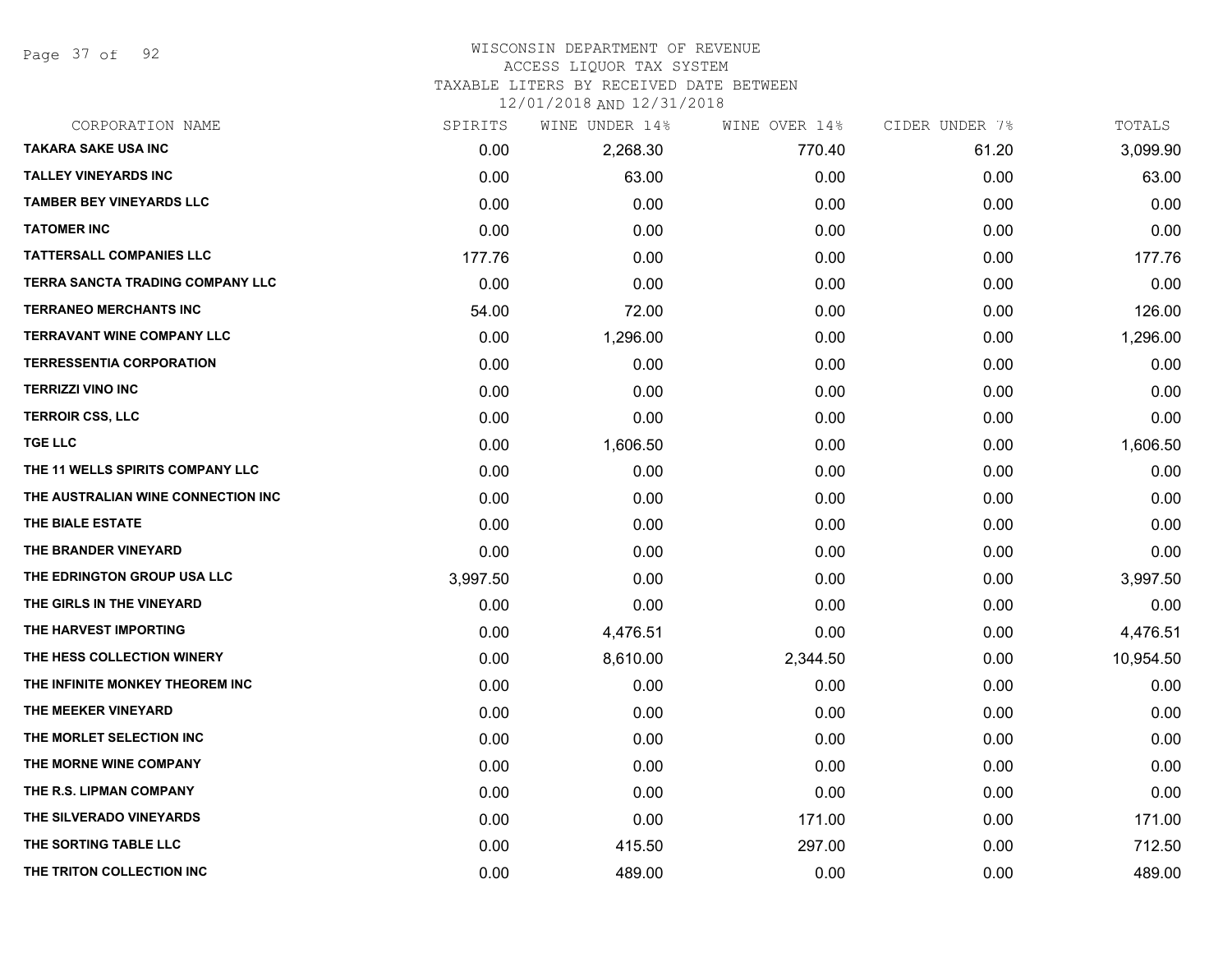Page 38 of 92

#### WISCONSIN DEPARTMENT OF REVENUE

#### ACCESS LIQUOR TAX SYSTEM

TAXABLE LITERS BY RECEIVED DATE BETWEEN

| CORPORATION NAME                              | SPIRITS | WINE UNDER 14% | WINE OVER 14% | CIDER UNDER 7% | TOTALS     |
|-----------------------------------------------|---------|----------------|---------------|----------------|------------|
| THE WINE GROUP INC                            | 0.00    | 709,647.97     | 35,520.00     | 0.00           | 745,167.97 |
| THE WINE SOURCE INC                           | 0.00    | 0.00           | 0.00          | 0.00           | 0.00       |
| THE WOODMAR GROUP LLC                         | 0.00    | 1,512.00       | 0.00          | 0.00           | 1,512.00   |
| THIRD LEAF WINES LLC                          | 0.00    | 0.00           | 0.00          | 0.00           | 0.00       |
| THOMAS ALLEN VINEYARDS & WINERY, LLC          | 0.00    | 0.00           | 0.00          | 0.00           | 0.00       |
| <b>THOMAS WILLIAM INC</b>                     | 0.00    | 0.00           | 0.00          | 0.00           | 0.00       |
| THREE RING PRODUCTIONS LLC                    | 0.00    | 0.00           | 0.00          | 0.00           | 0.00       |
| TI BEVERAGE GROUP LTD                         | 0.00    | 0.00           | 0.00          | 0.00           | 0.00       |
| <b>TITUS &amp; TITUS</b>                      | 0.00    | 0.00           | 0.00          | 0.00           | 0.00       |
| TMR WINE COMPANY LLC                          | 0.00    | 0.00           | 0.00          | 0.00           | 0.00       |
| TOAD HOLLOW VINEYARDS INC                     | 0.00    | 351.00         | 63.00         | 0.00           | 414.00     |
| <b>TOBIN JAMES CELLARS</b>                    | 0.00    | 0.00           | 0.00          | 0.00           | 0.00       |
| <b>TOBY BEALL</b>                             | 0.00    | 0.00           | 0.00          | 0.00           | 0.00       |
| <b>TOLLIVER RANCH BRANDS LLC</b>              | 0.00    | 0.00           | 0.00          | 0.00           | 0.00       |
| <b>TOM MEADOWCROFT</b>                        | 0.00    | 0.00           | 0.00          | 0.00           | 0.00       |
| <b>TREANA WINERY LLC</b>                      | 0.00    | 126.00         | 2,209.50      | 0.00           | 2,335.50   |
| <b>TREASURY WINE ESTATES AMERICAS COMPANY</b> | 0.00    | 95,945.13      | 18,729.00     | 0.00           | 114,674.13 |
| TREFETHEN VINEYARDS WINERY INC                | 0.00    | 189.00         | 342.00        | 0.00           | 531.00     |
| <b>TREMAINE ATKINSON</b>                      | 0.00    | 0.00           | 0.00          | 0.00           | 0.00       |
| <b>TRENTADUE WINERY LLC</b>                   | 0.00    | 126.00         | 0.00          | 0.00           | 126.00     |
| TRI VIN IMPORTS INC                           | 0.00    | 8,703.00       | 0.00          | 0.00           | 8,703.00   |
| <b>TRIM WINES LLC</b>                         | 0.00    | 126.00         | 252.00        | 0.00           | 378.00     |
| <b>TRINITAS CELLARS LLC</b>                   | 0.00    | 0.00           | 0.00          | 0.00           | 0.00       |
| <b>TRIONE VINEYARDS LLC</b>                   | 0.00    | 0.00           | 0.00          | 0.00           | 0.00       |
| <b>TRI-STAR MARKETING INC</b>                 | 0.00    | 2,574.00       | 0.00          | 0.00           | 2,574.00   |
| <b>TRUJILLO WINES, LLC</b>                    | 0.00    | 0.00           | 0.00          | 0.00           | 0.00       |
| <b>TRUVINO INC</b>                            | 0.00    | 1,161.00       | 0.00          | 0.00           | 1,161.00   |
| <b>TURLEY WINE CELLARS INC</b>                | 0.00    | 0.00           | 0.00          | 0.00           | 0.00       |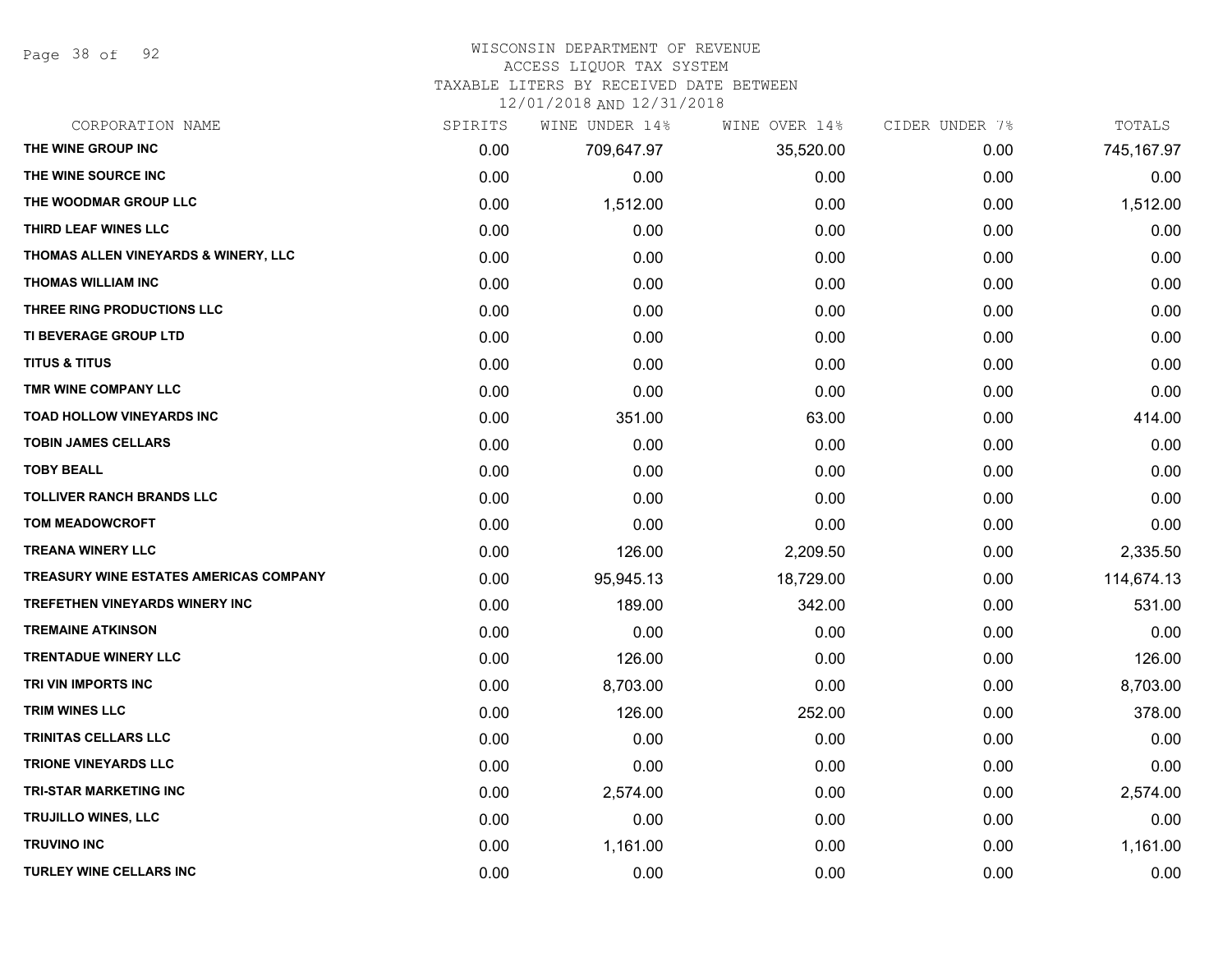Page 39 of 92

## WISCONSIN DEPARTMENT OF REVENUE ACCESS LIQUOR TAX SYSTEM

TAXABLE LITERS BY RECEIVED DATE BETWEEN

| CORPORATION NAME                          | SPIRITS    | WINE UNDER 14% | WINE OVER 14% | CIDER UNDER 7% | TOTALS     |
|-------------------------------------------|------------|----------------|---------------|----------------|------------|
| <b>TURN KEY WINE BRANDS LLC</b>           | 0.00       | 189.00         | 315.00        | 0.00           | 504.00     |
| <b>TURNBULL WINE CELLARS</b>              | 0.00       | 0.00           | 0.00          | 0.00           | 0.00       |
| <b>TWIN PEAKS WINERY INC</b>              | 0.00       | 18.00          | 45.00         | 0.00           | 63.00      |
| <b>TWO SONS IMPORTS LLC</b>               | 0.00       | 0.00           | 0.00          | 0.00           | 0.00       |
| <b>UMPQUA WINE WORKS LLC</b>              | 0.00       | 0.00           | 0.00          | 0.00           | 0.00       |
| UN SOGNO LLC                              | 0.00       | 0.00           | 0.00          | 0.00           | 0.00       |
| UNCLE JOHN'S FRUIT HOUSE WINERY LLC       | 0.00       | 0.00           | 0.00          | 0.00           | 0.00       |
| UNDERGROUND WINE PROJECT LLC              | 0.00       | 0.00           | 0.00          | 0.00           | 0.00       |
| <b>UNION WINE COMPANY</b>                 | 0.00       | 0.00           | 0.00          | 0.00           | 0.00       |
| UNITED SPIRITS INC                        | 0.00       | 0.00           | 0.00          | 0.00           | 0.00       |
| UNITED STATES DISTILLED PRODUCTS CO.      | 238,483.20 | 63,552.30      | 3,591.00      | 0.00           | 305,626.50 |
| UNTI WINE CO LLC                          | 0.00       | 0.00           | 0.00          | 0.00           | 0.00       |
| <b>UPCHURCH VINEYARD LLC</b>              | 0.00       | 0.00           | 0.00          | 0.00           | 0.00       |
| <b>USA WINE IMPORTS INC</b>               | 45.00      | 0.00           | 0.00          | 0.00           | 45.00      |
| <b>USA WINE WEST LLC</b>                  | 594.00     | 4,243.50       | 202.50        | 0.00           | 5,040.00   |
| <b>UVE ENTERPRISES INC</b>                | 0.00       | 499.50         | 0.00          | 0.00           | 499.50     |
| V & C LLC                                 | 0.00       | 0.00           | 0.00          | 0.00           | 0.00       |
| <b>V2 WINE GROUP LLC</b>                  | 0.00       | 855.00         | 58.50         | 0.00           | 913.50     |
| <b>VALCKENBERG INTERNATIONAL INC</b>      | 0.00       | 0.00           | 0.00          | 0.00           | 0.00       |
| <b>VALIANT VINEYARDS INC</b>              | 0.00       | 0.00           | 0.00          | 0.00           | 0.00       |
| <b>VALOR WINE CO LLC</b>                  | 0.00       | 0.00           | 0.00          | 0.00           | 0.00       |
| VAN RUITEN FAMILY WINERY LLC              | 0.00       | 0.00           | 0.00          | 0.00           | 0.00       |
| <b>VANDER MILL LLC</b>                    | 0.00       | 0.00           | 0.00          | 2,640.32       | 2,640.32   |
| <b>VELOCITY DISTRIBUTION COMPANY, LLC</b> | 0.00       | 0.00           | 0.00          | 0.00           | 0.00       |
| <b>VEN CAL RANCHES LLC</b>                | 0.00       | 0.00           | 0.00          | 0.00           | 0.00       |
| <b>VENGE VINEYARDS INC</b>                | 0.00       | 0.00           | 477.00        | 0.00           | 477.00     |
| <b>VERITY WINES LLC</b>                   | 0.00       | 0.00           | 0.00          | 0.00           | 0.00       |
| <b>VERMEIL WINE GROUP LLC</b>             | 0.00       | 0.00           | 0.00          | 0.00           | 0.00       |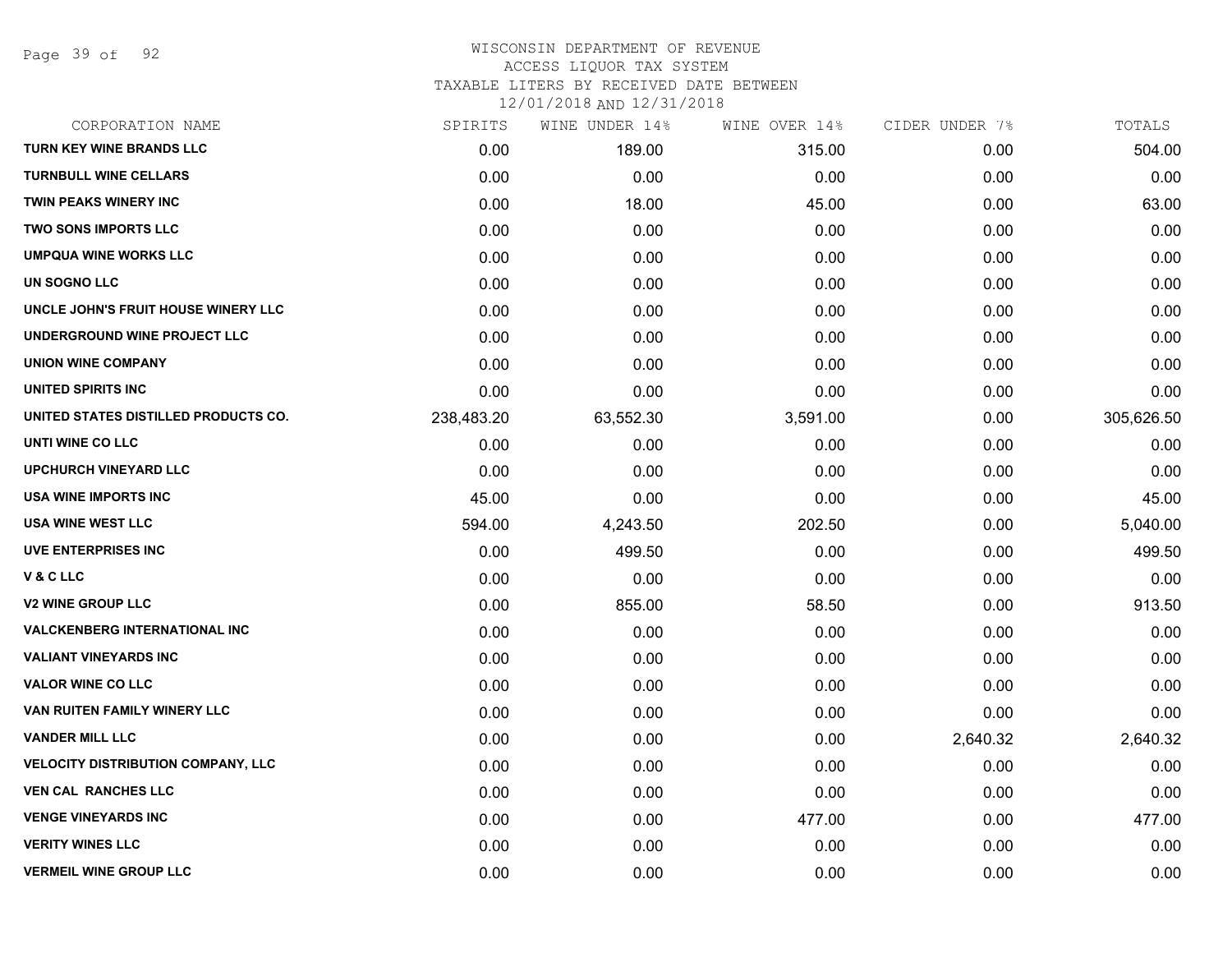Page 40 of 92

| CORPORATION NAME                      | SPIRITS  | WINE UNDER 14% | WINE OVER 14% | CIDER UNDER 7% | TOTALS    |
|---------------------------------------|----------|----------------|---------------|----------------|-----------|
| <b>VERMONT HARD CIDER COMPANY LLC</b> | 0.00     | 0.00           | 0.00          | 18,373.00      | 18,373.00 |
| VI. SCO. INC                          | 0.00     | 0.00           | 0.00          | 0.00           | 0.00      |
| <b>VIAS IMPORTS LTD</b>               | 0.00     | 0.00           | 0.00          | 0.00           | 0.00      |
| <b>VICENTE GANDIA USA INC</b>         | 0.00     | 0.00           | 0.00          | 0.00           | 0.00      |
| <b>VIEUX VINS INC</b>                 | 0.00     | 508.50         | 135.75        | 0.00           | 644.25    |
| <b>VIGNAIOLI LTD</b>                  | 0.00     | 0.00           | 0.00          | 0.00           | 0.00      |
| <b>VIKRE DISTILLERY LLC</b>           | 1,059.75 | 0.00           | 0.00          | 0.00           | 1,059.75  |
| <b>VILLA CREEK INC</b>                | 0.00     | 0.00           | 0.00          | 0.00           | 0.00      |
| <b>VILLA ENCINAL PARTNERS LP</b>      | 0.00     | 0.00           | 0.00          | 0.00           | 0.00      |
| <b>VILLA SAN JULIETTE INC</b>         | 0.00     | 0.00           | 0.00          | 0.00           | 0.00      |
| VIN DE ZO LLC                         | 0.00     | 0.00           | 0.00          | 0.00           | 0.00      |
| <b>VIN DIVINO LTD</b>                 | 0.00     | 0.00           | 0.00          | 0.00           | 0.00      |
| <b>VINA ROBLES INC</b>                | 0.00     | 0.00           | 0.00          | 0.00           | 0.00      |
| <b>VINAMERICAS INC</b>                | 0.00     | 0.00           | 0.00          | 0.00           | 0.00      |
| <b>VINCENZO PADULA</b>                | 0.00     | 0.00           | 0.00          | 0.00           | 0.00      |
| <b>VINE CLIFF WINERY INC</b>          | 0.00     | 0.00           | 0.00          | 0.00           | 0.00      |
| <b>VINE CONNECTIONS LLC</b>           | 0.00     | 1,853.64       | 214.02        | 0.00           | 2,067.66  |
| <b>VINEBURG LLC</b>                   | 0.00     | 0.00           | 567.00        | 0.00           | 567.00    |
| <b>VINEYARD 29 LLC</b>                | 0.00     | 0.00           | 0.00          | 0.00           | 0.00      |
| <b>VINEYARD BRANDS LLC</b>            | 0.00     | 4,081.50       | 688.50        | 0.00           | 4,770.00  |
| <b>VINO DEL SOL INC</b>               | 0.00     | 1,260.00       | 126.00        | 0.00           | 1,386.00  |
| <b>VINO LOGICS CORPORATION</b>        | 0.00     | 252.00         | 0.00          | 0.00           | 252.00    |
| <b>VINO.COM LLC</b>                   | 112.50   | 1,827.00       | 765.00        | 2,174.00       | 4,878.50  |
| <b>VINOANDES LLC</b>                  | 0.00     | 0.00           | 0.00          | 0.00           | 0.00      |
| <b>VINOVIA WINE GROUP INC</b>         | 0.00     | 378.00         | 0.00          | 0.00           | 378.00    |
| <b>VINTAGE '59 IMPORTS LLC</b>        | 0.00     | 0.00           | 0.00          | 0.00           | 0.00      |
| <b>VINTAGE POINT LLC</b>              | 0.00     | 355.50         | 0.00          | 0.00           | 355.50    |
| <b>VINTAGE WINE ESTATES, INC.</b>     | 0.00     | 10,386.00      | 3,051.00      | 0.00           | 13,437.00 |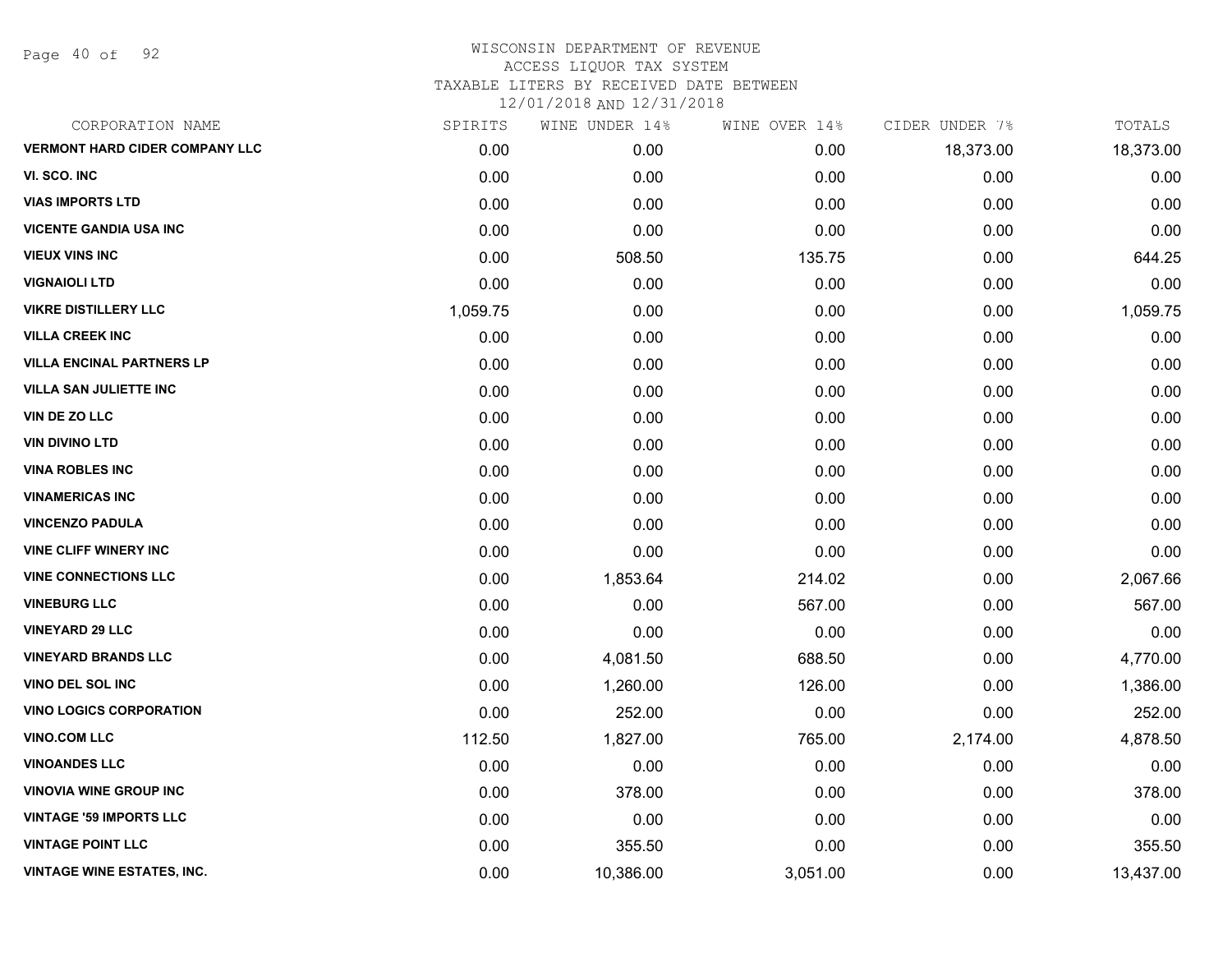Page 41 of 92

# WISCONSIN DEPARTMENT OF REVENUE ACCESS LIQUOR TAX SYSTEM TAXABLE LITERS BY RECEIVED DATE BETWEEN

| CORPORATION NAME                            | SPIRITS   | WINE UNDER 14% | WINE OVER 14% | CIDER UNDER 7% | TOTALS    |
|---------------------------------------------|-----------|----------------|---------------|----------------|-----------|
| <b>VINTURE WINE COMPANY LLC</b>             | 0.00      | 0.00           | 0.00          | 0.00           | 0.00      |
| <b>VINTUS LLC</b>                           | 0.00      | 0.00           | 0.00          | 0.00           | 0.00      |
| <b>VISION WINE &amp; SPIRITS LLC</b>        | 0.00      | 27.00          | 0.00          | 0.00           | 27.00     |
| <b>VITANI SPIRITS LLC</b>                   | 0.00      | 0.00           | 0.00          | 0.00           | 0.00      |
| <b>VOTTO VINES IMPORTING INC</b>            | 0.00      | 0.00           | 0.00          | 0.00           | 0.00      |
| <b>W J DEUTSCH &amp; SONS LTD</b>           | 14,969.55 | 71,667.89      | 7,693.89      | 0.00           | 94,331.33 |
| <b>WAGNER WINE COMPANY LLC</b>              | 0.00      | 1,260.00       | 7,794.00      | 0.00           | 9,054.00  |
| <b>WAGNER WINERY LLC</b>                    | 0.00      | 0.00           | 0.00          | 0.00           | 0.00      |
| <b>WALTER NOVOSEL</b>                       | 0.00      | 0.00           | 0.00          | 0.00           | 0.00      |
| <b>WARWICK VALLEY WINE CO INC</b>           | 0.00      | 0.00           | 0.00          | 0.00           | 0.00      |
| <b>WEBSTER BARNES LLC</b>                   | 0.00      | 0.00           | 0.00          | 0.00           | 0.00      |
| <b>WEIBEL INCORPORATED</b>                  | 0.00      | 1,980.00       | 0.00          | 0.00           | 1,980.00  |
| <b>WEIN BAUER INC</b>                       | 60.01     | 14,883.11      | 0.00          | 0.00           | 14,943.12 |
| WELL OILED WINE COMPANY LLC                 | 0.00      | 252.00         | 0.00          | 0.00           | 252.00    |
| <b>WEST COAST WINE PARTNERS LLC</b>         | 0.00      | 0.00           | 0.00          | 0.00           | 0.00      |
| <b>WESTERN SPIRITS BEVERAGE CO LLC</b>      | 1,714.50  | 0.00           | 0.00          | 0.00           | 1,714.50  |
| <b>WEYGANDT-METZLER IMPORTING LTD</b>       | 0.00      | 1,134.00       | 0.00          | 0.00           | 1,134.00  |
| <b>WHITE OAK VINEYARDS &amp; WINERY LLC</b> | 0.00      | 0.00           | 0.00          | 0.00           | 0.00      |
| WHYTE AND MACKAY (AMERICAS) LIMITED LLC     | 0.00      | 0.00           | 0.00          | 0.00           | 0.00      |
| <b>WI INC</b>                               | 0.00      | 0.00           | 0.00          | 0.00           | 0.00      |
| <b>WILLAMETTE VALLEY VINEYARDS INC</b>      | 0.00      | 531.00         | 0.00          | 0.00           | 531.00    |
| <b>WILLIAM GRANT &amp; SONS INC</b>         | 46,658.25 | 0.00           | 0.00          | 0.00           | 46,658.25 |
| <b>WILLIAM P KNUTTEL</b>                    | 0.00      | 0.00           | 0.00          | 0.00           | 0.00      |
| <b>WILLIAM PRICE III</b>                    | 0.00      | 0.00           | 0.00          | 0.00           | 0.00      |
| <b>WILLIAM T HOLLORAN</b>                   | 0.00      | 0.00           | 0.00          | 0.00           | 0.00      |
| <b>WILLIAM TIMOTHY EDWARDS</b>              | 0.00      | 0.00           | 0.00          | 0.00           | 0.00      |
| <b>WILLIAM WOLF BRAND LLC</b>               | 202.50    | 0.00           | 0.00          | 0.00           | 202.50    |
| <b>WILLIAM WOODRUFF</b>                     | 0.00      | 0.00           | 0.00          | 0.00           | 0.00      |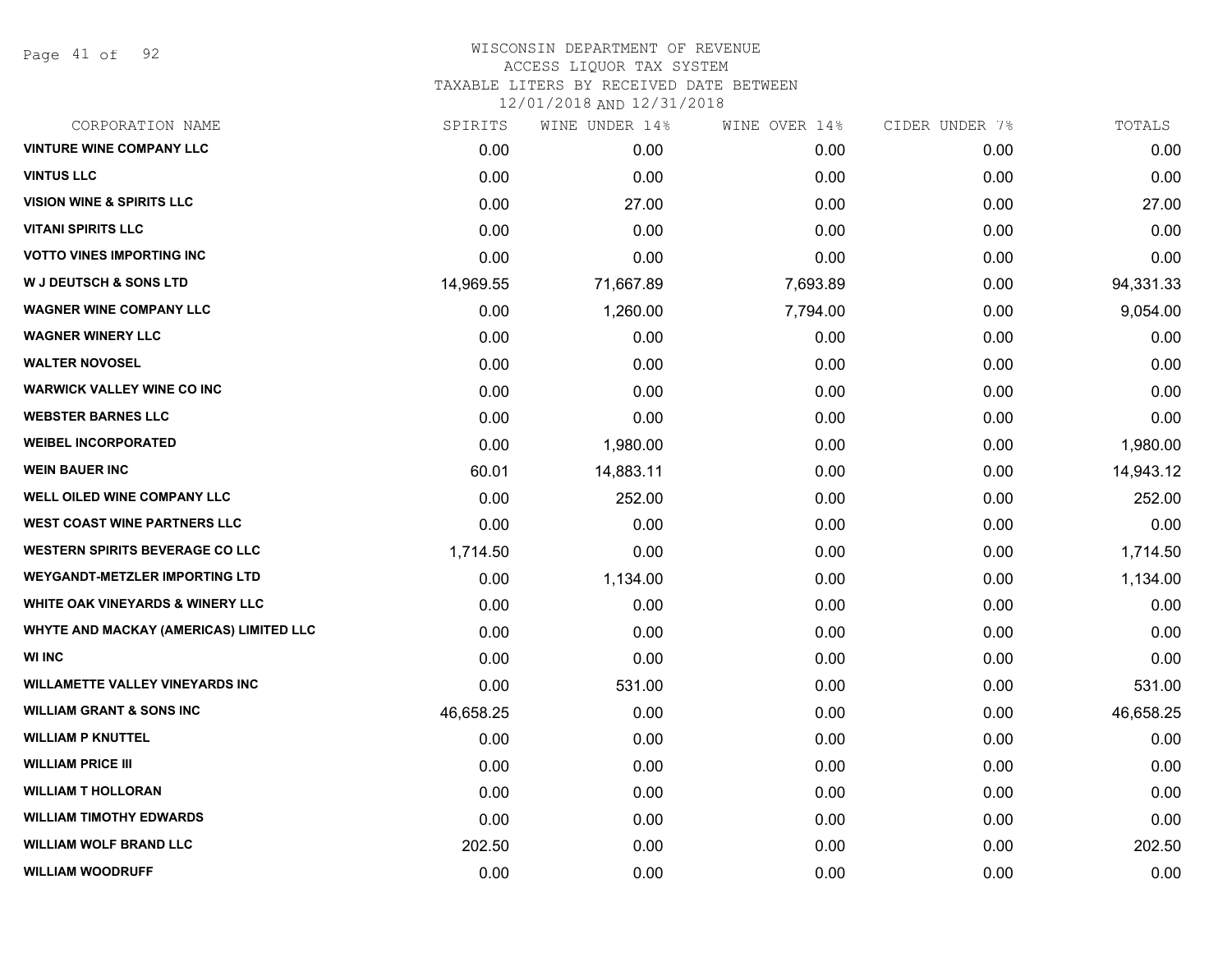Page 42 of 92

# WISCONSIN DEPARTMENT OF REVENUE ACCESS LIQUOR TAX SYSTEM TAXABLE LITERS BY RECEIVED DATE BETWEEN

| CORPORATION NAME                               | SPIRITS | WINE UNDER 14% | WINE OVER 14% | CIDER UNDER 7% | TOTALS   |
|------------------------------------------------|---------|----------------|---------------|----------------|----------|
| <b>WILLIAMS &amp; SELYEM LLC</b>               | 0.00    | 0.00           | 0.00          | 0.00           | 0.00     |
| <b>WILSON CREEK WINERY &amp; VINEYARDS INC</b> | 0.00    | 0.00           | 0.00          | 0.00           | 0.00     |
| <b>WILSON DANIELS LLC</b>                      | 0.00    | 5,386.50       | 414.00        | 0.00           | 5,800.50 |
| <b>WINDY CITY DISTILLING INC</b>               | 0.00    | 0.00           | 0.00          | 0.00           | 0.00     |
| <b>WINE BRIDGE IMPORTS INC</b>                 | 0.00    | 567.00         | 0.00          | 0.00           | 567.00   |
| WINE COUNTRY INTERNATIONAL INC                 | 0.00    | 0.00           | 0.00          | 0.00           | 0.00     |
| <b>WINE CREEK LLC</b>                          | 0.00    | 0.00           | 0.00          | 0.00           | 0.00     |
| <b>WINE HOOLIGANS LLC</b>                      | 0.00    | 0.00           | 0.00          | 0.00           | 0.00     |
| <b>WINE WINE SITUATION LLC</b>                 | 0.00    | 0.00           | 0.00          | 0.00           | 0.00     |
| <b>WINEPLAYGROUND.COM INC</b>                  | 0.00    | 0.00           | 0.00          | 0.00           | 0.00     |
| <b>WINERIES &amp; SELECT PRODUCTS LLC</b>      | 0.00    | 342.00         | 207.00        | 0.00           | 549.00   |
| <b>WINERY EXCHANGE, INC.</b>                   | 0.00    | 0.00           | 0.00          | 0.00           | 0.00     |
| <b>WINES OF FRANCE INC</b>                     | 0.00    | 603.00         | 0.00          | 0.00           | 603.00   |
| <b>WINES UNLIMITED INC</b>                     | 0.00    | 6,577.50       | 0.00          | 0.00           | 6,577.50 |
| <b>WINESELLERS LTD</b>                         | 0.00    | 9,467.50       | 205.50        | 0.00           | 9,673.00 |
| <b>WINNESHIEK WILDBERRY WINERY LLC</b>         | 0.00    | 100.00         | 0.00          | 0.00           | 100.00   |
| <b>WISD LLC</b>                                | 0.00    | 63.00          | 27.00         | 0.00           | 90.00    |
| <b>WOLFFER ESTATE VINEYARDS INC</b>            | 0.00    | 0.00           | 0.00          | 3,940.82       | 3,940.82 |
| <b>WOODSON WINES LLC</b>                       | 0.00    | 0.00           | 0.00          | 0.00           | 0.00     |
| <b>WORLD TRAVELER IMPORTS LLC</b>              | 0.00    | 1,076.00       | 0.00          | 0.00           | 1,076.00 |
| <b>WORLDWIDE CELLARS INC</b>                   | 0.00    | 1,323.00       | 0.00          | 0.00           | 1,323.00 |
| <b>WYOMING WHISKEY INC</b>                     | 0.00    | 0.00           | 0.00          | 0.00           | 0.00     |
| YAEGAKI CORPORATION OF USA                     | 0.00    | 45.00          | 277.20        | 0.00           | 322.20   |
| YELLOW ROSE DISTILLING LLC                     | 0.00    | 0.00           | 0.00          | 0.00           | 0.00     |
| YORKVILLE CELLARS INC                          | 0.00    | 0.00           | 0.00          | 0.00           | 0.00     |
| YOUNTVILLE WINE IMPORTS LLC                    | 0.00    | 0.00           | 0.00          | 0.00           | 0.00     |
| <b>ZACH HOLLINGSWORTH</b>                      | 0.00    | 0.00           | 0.00          | 0.00           | 0.00     |
| <b>ZD WINES LLC</b>                            | 0.00    | 162.00         | 0.00          | 0.00           | 162.00   |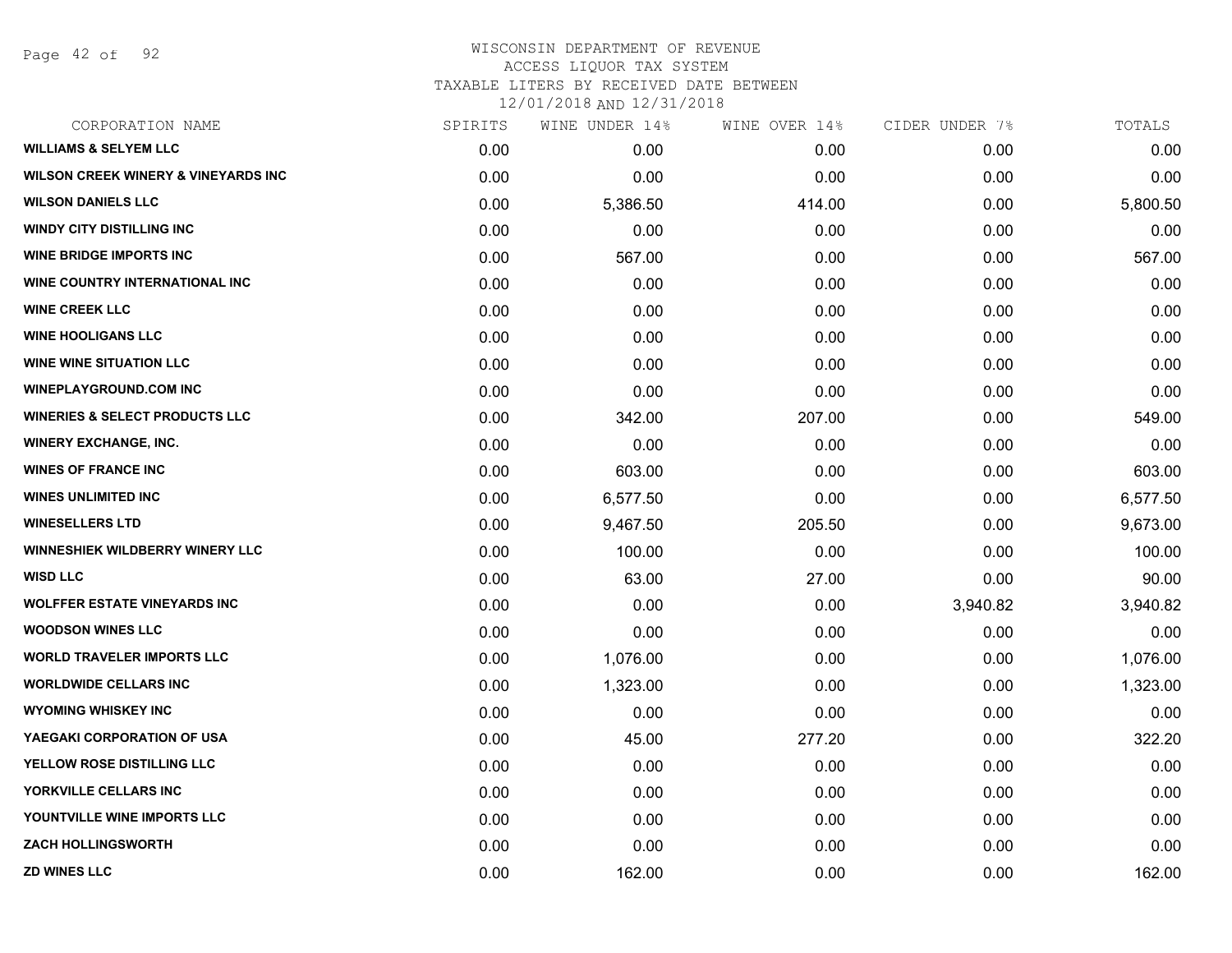| TOTAL LITERS FOR 12/31/2018 | 3,484,069.47                                                | 4,134,978.11                                                         | 356,509.05    | 750.645.65     | 8,726,202.28 |  |  |
|-----------------------------|-------------------------------------------------------------|----------------------------------------------------------------------|---------------|----------------|--------------|--|--|
| <b>ZONIN USA INC</b>        | 0.00                                                        | 10.251.77                                                            | 156.00        | 0.00           | 10,407.77    |  |  |
| <b>ZEILER SPIRITS LLC</b>   | 0.00                                                        | 0.00                                                                 | 0.00          | 0.00           | 0.00         |  |  |
| CORPORATION NAME            | SPIRITS                                                     | WINE UNDER 14%                                                       | WINE OVER 14% | CIDER UNDER 7% | TOTALS       |  |  |
|                             |                                                             | TAXABLE LITERS BY RECEIVED DATE BETWEEN<br>12/01/2018 AND 12/31/2018 |               |                |              |  |  |
| Page 43 of 92               | WISCONSIN DEPARTMENT OF REVENUE<br>ACCESS LIQUOR TAX SYSTEM |                                                                      |               |                |              |  |  |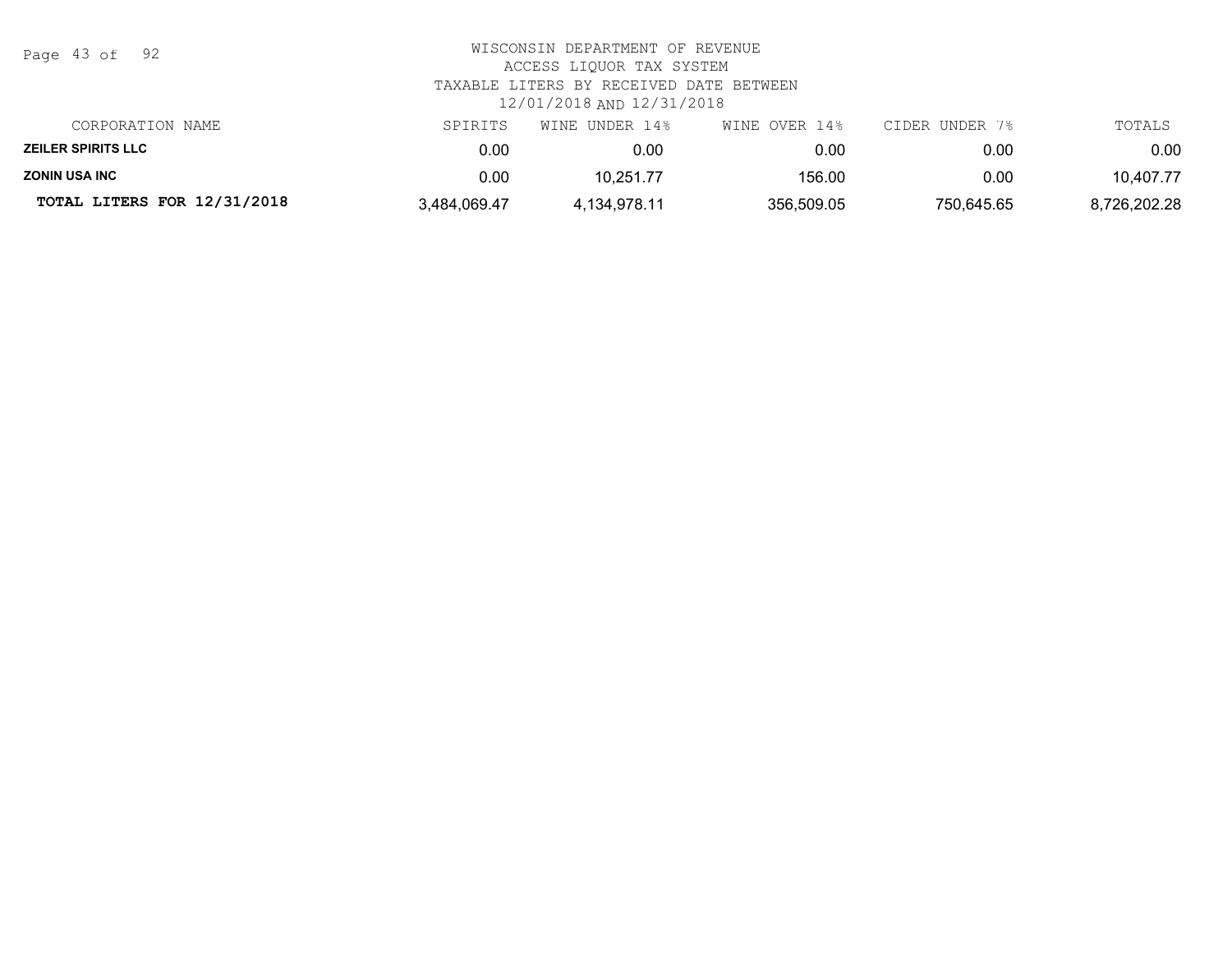Page 44 of 92

## WISCONSIN DEPARTMENT OF REVENUE ACCESS LIQUOR TAX SYSTEM TAXABLE LITERS BY RECEIVED DATE BETWEEN 12/01/2018 AND 12/31/2018

**IN STATE WHOLESALER (W) ALLSTATE LIQUOR & WINE COMPANY, INC.** 0.00 0.00 0.00 0.00 0.00 **AVA WINE & SPIRITS LLC** 0.00 0.00 0.00 0.00 0.00 CORPORATION NAME SPIRITS WINE UNDER 14% WINE OVER 14% CIDER UNDER 7% TOTALS

| <b>BADGER DISTRIBUTING OF MILWAUKEE LLC</b> | 0.00       | 0.00      | 0.00     | 0.00 | 0.00       |
|---------------------------------------------|------------|-----------|----------|------|------------|
| <b>BADGER LIQUOR CO. INC.</b>               | 110,614.40 | 77,143.20 | 6,747.00 | 0.00 | 194,504.60 |
| <b>BADGER STATE WINERY COOPERATIVE</b>      | 0.00       | 0.00      | 0.00     | 0.00 | 0.00       |
| <b>BADGER WINE &amp; SPIRITS LLC</b>        | 0.00       | 0.00      | 0.00     | 0.00 | 0.00       |
| BEECHWOOD DISTRIBUTORS, INC.                | 0.00       | 0.00      | 0.00     | 0.00 | 0.00       |
| BEER CAPITOL DISTRIBUTING LLC               | 0.00       | 0.00      | 0.00     | 0.00 | 0.00       |
| <b>BILJANA KLATT</b>                        | 0.00       | 0.00      | 0.00     | 0.00 | 0.00       |
| BILL'S DISTRIBUTING, LTD.                   | 0.00       | 0.00      | 0.00     | 0.00 | 0.00       |
| <b>BRANT T NEHMER</b>                       | 0.00       | 2,300.25  | 90.00    | 0.00 | 2,390.25   |
| <b>BREAKTHRU BEVERAGE GROUP LLC</b>         | 0.00       | 0.00      | 0.00     | 0.00 | 0.00       |
| <b>BREAKTHRU BEVERAGE GROUP LLC</b>         | 64,660.71  | 21,676.82 | 2,821.52 | 0.00 | 89,159.05  |
| BREAKTHRU BEVERAGE WISCONSIN NORTH LLC      | 0.00       | 0.00      | 0.00     | 0.00 | 0.00       |
| <b>C.J.W., INC.</b>                         | 0.00       | 0.00      | 0.00     | 0.00 | 0.00       |
| <b>CAPITOL-HUSTING COMPANY, INC.</b>        | 61,420.50  | 38,021.74 | 5,958.00 | 0.00 | 105,400.24 |
| <b>CATHRINE BENNETT</b>                     | 0.00       | 0.00      | 0.00     | 0.00 | 0.00       |
| <b>CHAS A BERNICK INC</b>                   | 0.00       | 0.00      | 0.00     | 0.00 | 0.00       |
| DE PERE LIQUOR CO LLC                       | 0.00       | 0.00      | 0.00     | 0.00 | 0.00       |
| <b>DEAN DISTRIBUTING, INC.</b>              | 0.00       | 0.00      | 0.00     | 0.00 | 0.00       |
| <b>DEAN DISTRIBUTING, INC.</b>              | 0.00       | 0.00      | 0.00     | 0.00 | 0.00       |
| DEWITT CHURCH GOODS, INC.                   | 0.00       | 0.00      | 0.00     | 0.00 | 0.00       |
| <b>FABIANO BROTHERS - WISCONSIN LLC</b>     | 0.00       | 0.00      | 0.00     | 0.00 | 0.00       |
| <b>FAUSTO FIORAVANTI</b>                    | 0.00       | 0.00      | 0.00     | 0.00 | 0.00       |
| FLANIGAN DISTRIBUTING OF DOOR COUNTY, INC.  | 0.00       | 0.00      | 0.00     | 0.00 | 0.00       |
| <b>FOUR SEASONS BEER DISTRIBUTORS INC</b>   | 0.00       | 0.00      | 0.00     | 0.00 | 0.00       |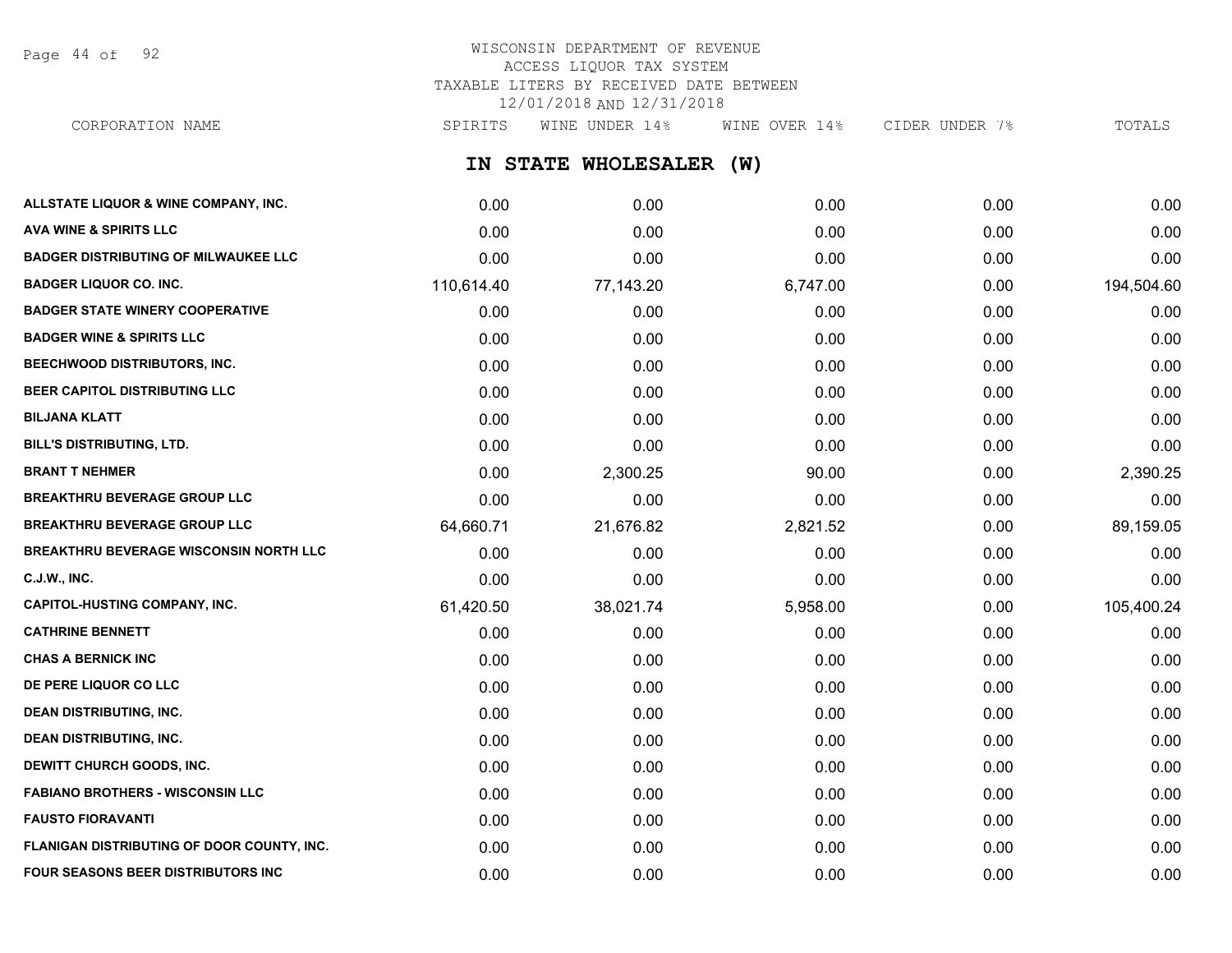| SPIRITS   | WINE UNDER 14% | WINE OVER 14% | CIDER UNDER 7% | TOTALS      |
|-----------|----------------|---------------|----------------|-------------|
| 0.00      | 0.00           | 0.00          | 0.00           | 0.00        |
| 0.00      | 0.00           | 0.00          | 0.00           | 0.00        |
| 42,846.05 | 0.00           | 0.00          | 0.00           | 42,846.05   |
| 0.00      | 0.00           | 0.00          | 0.00           | 0.00        |
| 0.00      | 0.00           | 0.00          | 0.00           | 0.00        |
| 0.00      | 0.00           | 0.00          | 0.00           | 0.00        |
| 0.00      | 0.00           | 0.00          | 0.00           | 0.00        |
| 0.00      | 0.00           | 0.00          | 0.00           | 0.00        |
| 0.00      | 0.00           | 0.00          | 0.00           | 0.00        |
| 0.00      | 0.00           | 0.00          | 0.00           | 0.00        |
| 0.00      | 0.00           | 0.00          | 0.00           | 0.00        |
| 0.00      | 19,899.00      | 0.00          | 0.00           | 19,899.00   |
| 0.00      | 10,152.00      | 0.00          | 0.00           | 10,152.00   |
| 11,028.00 | 50,193.00      | 405.00        | 0.00           | 61,626.00   |
| 0.00      | 0.00           | 0.00          | 0.00           | 0.00        |
| 0.00      | 0.00           | 0.00          | 0.00           | 0.00        |
| 0.00      | 0.00           | 0.00          | 0.00           | 0.00        |
| 0.00      | 0.00           | 0.00          | 0.00           | 0.00        |
| 0.00      | 0.00           | 0.00          | 0.00           | 0.00        |
| 0.00      | 0.00           | 0.00          | 0.00           | 0.00        |
| 0.00      | 0.00           | 0.00          | 0.00           | 0.00        |
| 0.00      | 0.00           | 0.00          | 0.00           | 0.00        |
| 0.00      | $-1,189.00$    | 0.00          | 0.00           | $-1,189.00$ |
| 15,511.35 | 22,580.51      | $-487.47$     | 0.00           | 37,604.39   |
| 0.00      | 0.00           | 0.00          | 0.00           | 0.00        |
| 0.00      | 0.00           | 0.00          | 0.00           | 0.00        |
| 0.00      | 0.00           | 0.00          | 0.00           | 0.00        |
| 0.00      | 0.00           | 0.00          | 0.00           | 0.00        |
|           |                |               |                |             |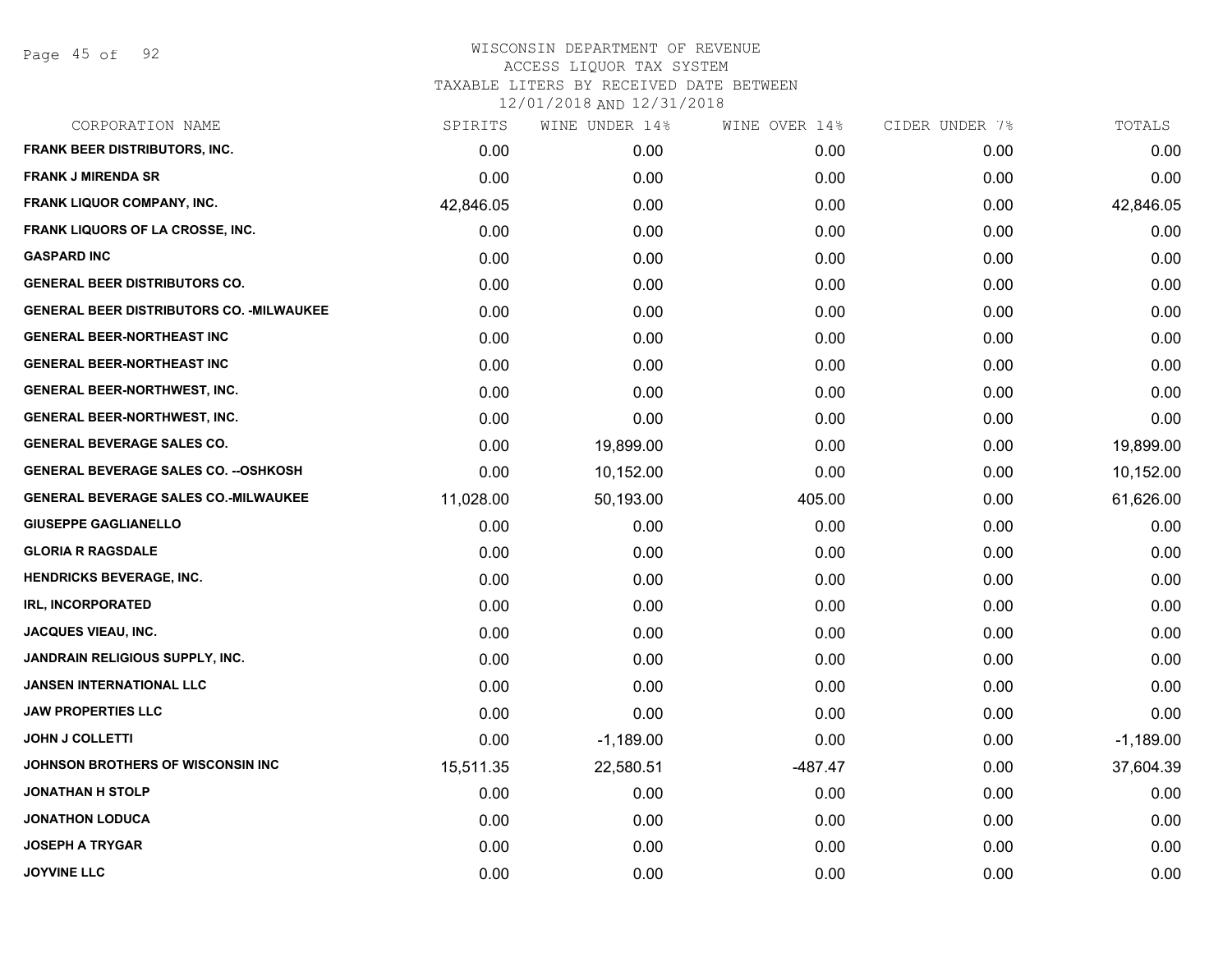Page 46 of 92

# WISCONSIN DEPARTMENT OF REVENUE ACCESS LIQUOR TAX SYSTEM TAXABLE LITERS BY RECEIVED DATE BETWEEN

| CORPORATION NAME                        | SPIRITS   | WINE UNDER 14% | WINE OVER 14% | CIDER UNDER 7% | TOTALS    |
|-----------------------------------------|-----------|----------------|---------------|----------------|-----------|
| <b>KAY BEER DISTRIBUTING, INC.</b>      | 0.00      | 0.00           | 0.00          | 0.00           | 0.00      |
| <b>KRH ENTERPRISES, LLC</b>             | 0.00      | 0.00           | 0.00          | 0.00           | 0.00      |
| LA CROSSE BEVERAGE LLC                  | 0.00      | 0.00           | 0.00          | 0.00           | 0.00      |
| <b>LARRY'S DISTRIBUTING CO., INC.</b>   | 0.00      | 0.00           | 0.00          | 0.00           | 0.00      |
| LEE BEVERAGE OF WISCONSIN LLC           | 0.00      | 0.00           | 0.00          | 0.00           | 0.00      |
| LEE BEVERAGE OF WISCONSIN LLC           | 0.00      | 0.00           | 0.00          | 0.00           | 0.00      |
| LEE BEVERAGE-CIDERS WINES & SPIRITS LLC | 0.00      | 0.00           | 0.00          | 0.00           | 0.00      |
| <b>L'EFT BANK WINE COMPANY LIMITED</b>  | 0.00      | 25,669.40      | 504.00        | 0.00           | 26,173.40 |
| LETRAH INTERNATIONAL CORPORATION        | 0.00      | 0.00           | 0.00          | 0.00           | 0.00      |
| LIB DIB, LLC                            | 0.00      | 0.00           | 0.00          | 0.00           | 0.00      |
| LO DUCA BROS., INC.                     | 0.00      | $-855.00$      | 0.00          | 0.00           | $-855.00$ |
| <b>LORI SCOTT</b>                       | 0.00      | 0.00           | 0.00          | 0.00           | 0.00      |
| LOS ALTOS AGAVE DISTRIBUTOR INC         | 0.00      | 0.00           | 0.00          | 0.00           | 0.00      |
| <b>LOVINO LLC</b>                       | 0.00      | 0.00           | 0.00          | 0.00           | 0.00      |
| <b>LYNDA MALMBERG</b>                   | 0.00      | 0.00           | 0.00          | 0.00           | 0.00      |
| <b>M SHIRAZ LLC</b>                     | 0.00      | 0.00           | 0.00          | 0.00           | 0.00      |
| <b>MICCA HUTCHINS</b>                   | 0.00      | 0.00           | 0.00          | 0.00           | 0.00      |
| <b>MICHAEL G ANSAY</b>                  | 0.00      | 0.00           | 0.00          | 0.00           | 0.00      |
| MIDWEST SALES & SERVICE, INC.           | 0.00      | 0.00           | 0.00          | 0.00           | 0.00      |
| <b>NOELKE DISTRIBUTORS, INC.</b>        | 0.00      | 0.00           | 0.00          | 0.00           | 0.00      |
| <b>NORTHWEST BEVERAGES, INC.</b>        | 0.00      | 0.00           | 0.00          | 0.00           | 0.00      |
| <b>NOUVEAU VENTURES LLC</b>             | $-48.58$  | 5,001.00       | 486.00        | 0.00           | 5,438.42  |
| OTT SCHWEITZER DISTRIBUTORSHIP, INC.    | 0.00      | 0.00           | 0.00          | 0.00           | 0.00      |
| PARK RIDGE DISTRIBUTING, INC.           | 0.00      | 0.00           | 0.00          | 0.00           | 0.00      |
| PEHLER DISTRIBUTING, INC.               | 0.00      | 0.00           | 0.00          | 0.00           | 0.00      |
| PHILLIPS DISTRIBUTING CORPORATION       | 10,563.00 | 0.00           | 0.00          | 0.00           | 10,563.00 |
| PHILLIPS WINE COMPANY                   | 0.00      | 7,216.85       | 2,331.00      | 0.00           | 9,547.85  |
| PURE WINE WISCONSIN INC                 | 0.00      | 0.00           | 0.00          | 0.00           | 0.00      |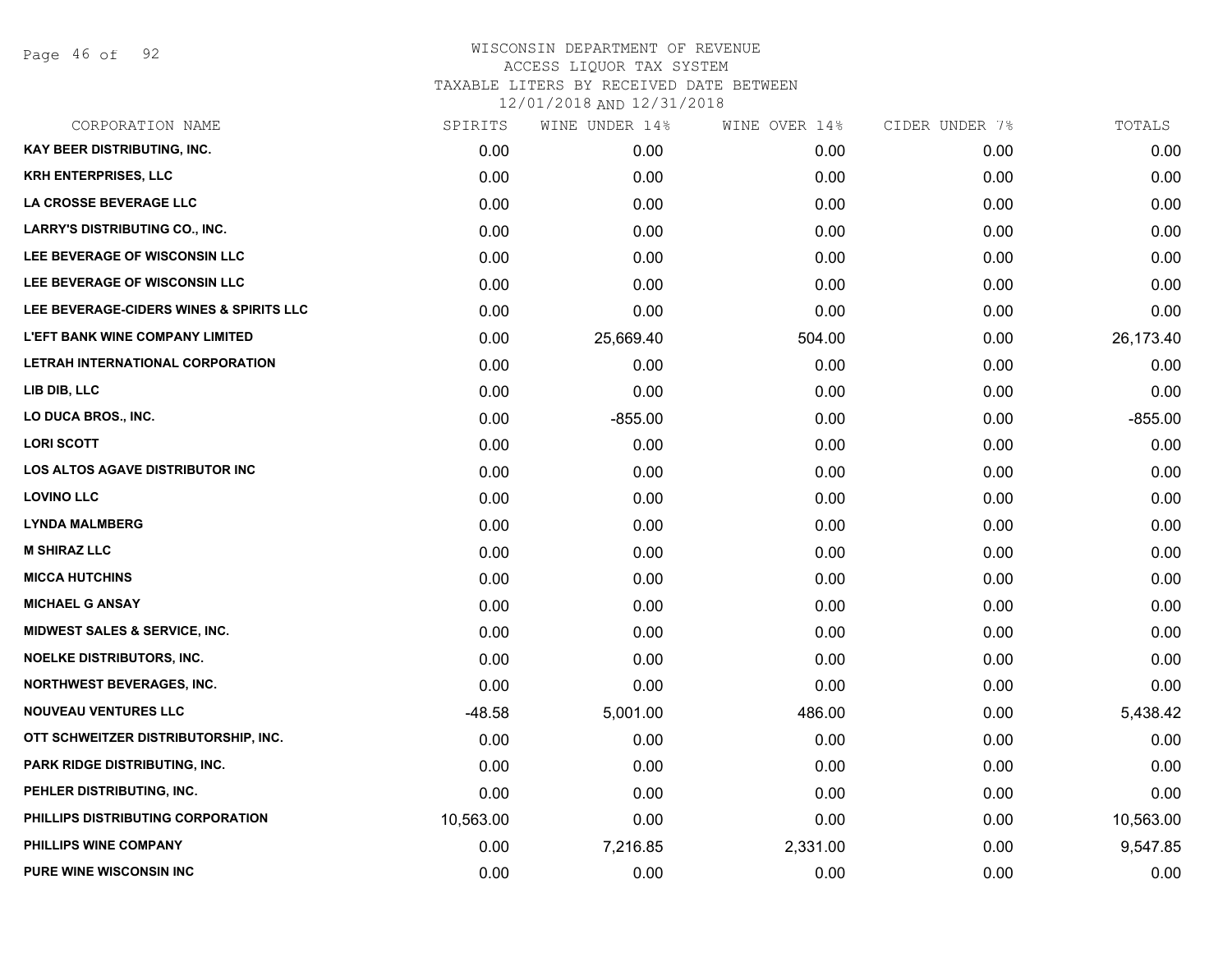Page 47 of 92

| CORPORATION NAME                               | SPIRITS    | WINE UNDER 14% | WINE OVER 14% | CIDER UNDER 7% | TOTALS      |
|------------------------------------------------|------------|----------------|---------------|----------------|-------------|
| PURPLE FEET WINES, LLC                         | 0.00       | 0.00           | 0.00          | 0.00           | 0.00        |
| <b>PVD ENTERPRISES LLC</b>                     | 0.00       | 0.00           | 0.00          | 0.00           | 0.00        |
| <b>RATAS WHOLESALE LIQUOR COMPANY</b>          | 0.00       | 0.00           | 0.00          | 0.00           | 0.00        |
| S. & S. DISTRIBUTING, INC.                     | 0.00       | 0.00           | 0.00          | 0.00           | 0.00        |
| S. & S. DISTRIBUTING, INC.                     | 0.00       | 0.00           | 0.00          | 0.00           | 0.00        |
| <b>SALIM M SHAMMO</b>                          | 0.00       | 0.00           | 0.00          | 0.00           | 0.00        |
| SARATOGA LIQUOR CO., INC.                      | 0.00       | 0.00           | 0.00          | 0.00           | 0.00        |
| <b>SMALL LOT WINE WI, INC.</b>                 | 0.00       | $-9,239.25$    | $-452.25$     | 0.00           | $-9,691.50$ |
| <b>SP3 LLC</b>                                 | 0.00       | 0.00           | 0.00          | 0.00           | 0.00        |
| <b>SUPERIOR BEVERAGES LLC</b>                  | 0.00       | 0.00           | 0.00          | 0.00           | 0.00        |
| <b>THOMAS PROBST</b>                           | 0.00       | 0.00           | 0.00          | 0.00           | 0.00        |
| <b>TIMOTHY REILLY SR</b>                       | 0.00       | 0.00           | 0.00          | 0.00           | 0.00        |
| TJ INTERNATIONAL LTD                           | 0.00       | 0.00           | 0.00          | 0.00           | 0.00        |
| <b>TORI-VERDI GROUP LLC</b>                    | 0.00       | 0.00           | 0.00          | 0.00           | 0.00        |
| <b>TRANSNATIONAL ENTERPRISES, INCORPORATED</b> | 0.00       | 0.00           | 0.00          | 0.00           | 0.00        |
| TRIANGLE DISTRIBUTING COMPANY, INC.            | 0.00       | 0.00           | 0.00          | 0.00           | 0.00        |
| TRI-MART COMPANY LLC                           | 0.00       | 0.00           | 0.00          | 0.00           | 0.00        |
| <b>VINO VERITAS, LTD.</b>                      | 0.00       | 0.00           | 0.00          | 0.00           | 0.00        |
| <b>WDI LLC</b>                                 | 0.00       | 0.00           | 0.00          | 0.00           | 0.00        |
| <b>WDI LLC</b>                                 | 0.00       | 0.00           | 0.00          | 0.00           | 0.00        |
| <b>WISCONSIN DISTRIBUTORS EAST LLC</b>         | 0.00       | 0.00           | 0.00          | 0.00           | 0.00        |
| <b>WISCONSIN DISTRIBUTORS NORTH LLC</b>        | 0.00       | 0.00           | 0.00          | 0.00           | 0.00        |
| <b>WISCONSIN DISTRIBUTORS SOUTH LLC</b>        | 0.00       | 0.00           | 0.00          | 0.00           | 0.00        |
| <b>WISCONSIN WINERY CO-OP</b>                  | 0.00       | 0.00           | 0.00          | 0.00           | 0.00        |
| <b>WOODFIELD DISTRIBUTION LLC</b>              | 0.00       | 0.00           | 0.00          | 0.00           | 0.00        |
| ZASTROW THE BEER MAN, INC.                     | 0.00       | 0.00           | 0.00          | 0.00           | 0.00        |
| TOTAL LITERS FOR 12/31/2018                    | 316,595.43 | 268,570.52     | 18,402.80     | 0.00           | 603,568.75  |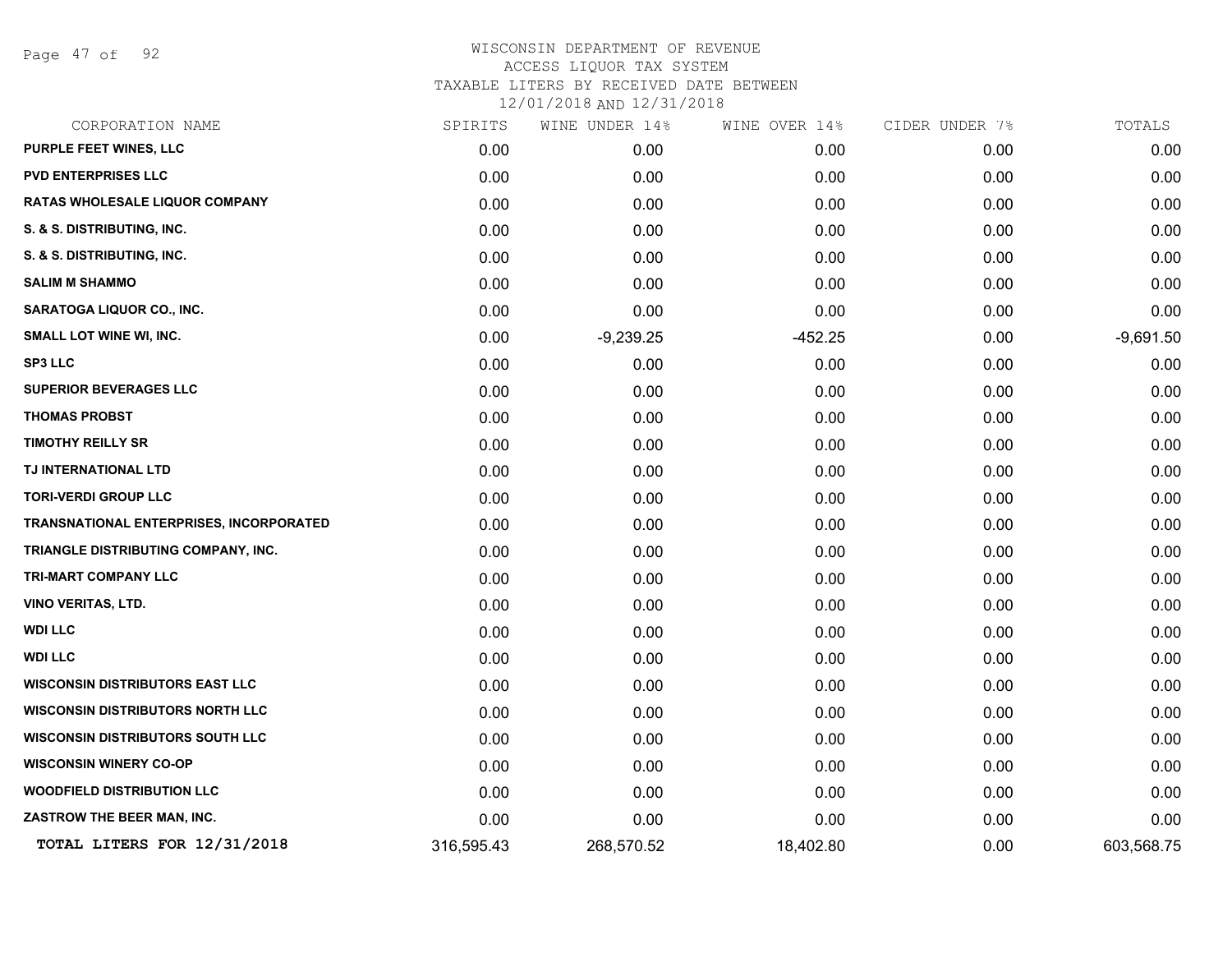Page 48 of 92

## WISCONSIN DEPARTMENT OF REVENUE ACCESS LIQUOR TAX SYSTEM TAXABLE LITERS BY RECEIVED DATE BETWEEN 12/01/2018 AND 12/31/2018

**IN STATE MANUFACTURER (WM) 45TH PARALLEL SPIRITS, LLC** 0.00 0.00 0.00 0.00 0.00 **ACE ETHANOL, LLC** 0.00 0.00 0.00 0.00 0.00 **AEPPELTREOW INC** 0.00 0.00 0.00 0.00 0.00 CORPORATION NAME SPIRITS WINE UNDER 14% WINE OVER 14% CIDER UNDER 7% TOTALS

| ANGRY SPIRITS DISTILLING LLC                     | 0.00     | 0.00 | 0.00 | 0.00 | 0.00     |
|--------------------------------------------------|----------|------|------|------|----------|
| <b>B &amp; E DISTILLERY INC.</b>                 | 0.00     | 0.00 | 0.00 | 0.00 | 0.00     |
| <b>BRIAN SAMMONS</b>                             | 0.00     | 0.00 | 0.00 | 0.00 | 0.00     |
| <b>C &amp; N CORPORATION</b>                     | 1,966.40 | 0.00 | 0.00 | 0.00 | 1,966.40 |
| <b>CENTRAL STANDARD LLC</b>                      | 2,762.01 | 0.00 | 0.00 | 0.00 | 2,762.01 |
| CENTRAL TIME DISTILLERY AND WINERY, INC.         | 416.39   | 0.00 | 0.00 | 0.00 | 416.39   |
| <b>CHIPPEWA RIVER DISTILLERY AND BREWERY LLC</b> | 791.68   | 0.00 | 0.00 | 0.00 | 791.68   |
| <b>CLOVER MEADOW LLC</b>                         | 0.00     | 0.00 | 0.00 | 0.00 | 0.00     |
| <b>COPPER CROW DISTILLERY LLC</b>                | 0.00     | 0.00 | 0.00 | 0.00 | 0.00     |
| <b>DANCING GOAT DISTILLERY, LLC</b>              | 0.00     | 0.00 | 0.00 | 0.00 | 0.00     |
| <b>DEATH'S DOOR DISTILLERY LLC</b>               | 0.00     | 0.00 | 0.00 | 0.00 | 0.00     |
| <b>DENNIS E ERB</b>                              | 0.00     | 0.00 | 0.00 | 0.00 | 0.00     |
| <b>DISTILLERY PARTNERS, LLC</b>                  | 0.00     | 0.00 | 0.00 | 0.00 | 0.00     |
| <b>DRIFTLESS GLEN DISTILLERY LLC</b>             | 1,641.53 | 0.00 | 0.00 | 0.00 | 1,641.53 |
| <b>EMCO CHEMICAL DISTRIBUTORS, INC.</b>          | 0.00     | 0.00 | 0.00 | 0.00 | 0.00     |
| <b>GLOBAL UNIVERSAL SRL</b>                      | 0.00     | 0.00 | 0.00 | 0.00 | 0.00     |
| <b>GRANT J VAN DRIEST</b>                        | 227.12   | 0.00 | 0.00 | 0.00 | 227.12   |
| <b>GREAT LAKES DISTILLERY LLC</b>                | 2,329.50 | 0.00 | 0.00 | 0.00 | 2,329.50 |
| <b>HENDRICKS FAMILY DISTILLERY LLC</b>           | 1,007.98 | 0.00 | 0.00 | 0.00 | 1,007.98 |
| <b>HICKORY VIEW DISTILLERY LLC</b>               | 252.03   | 0.00 | 0.00 | 0.00 | 252.03   |
| <b>ISAAC SHOWAKI</b>                             | 0.00     | 0.00 | 0.00 | 0.00 | 0.00     |
| <b>JAMES PLOETZ</b>                              | 21.77    | 0.00 | 0.00 | 0.00 | 21.77    |
| JKLM DISTILLING PARTNERS LLC                     | 0.00     | 0.00 | 0.00 | 0.00 | 0.00     |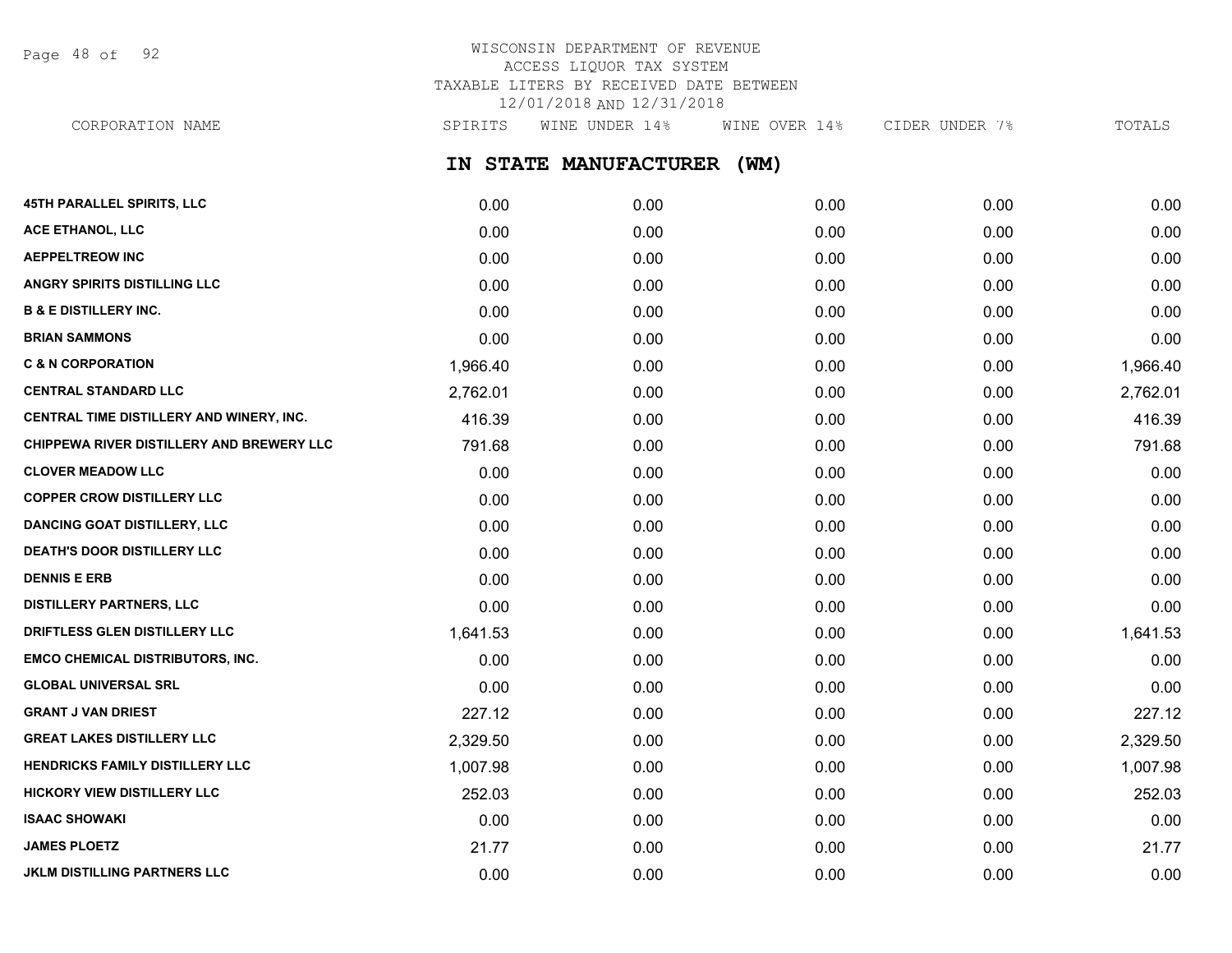Page 49 of 92

## WISCONSIN DEPARTMENT OF REVENUE ACCESS LIQUOR TAX SYSTEM TAXABLE LITERS BY RECEIVED DATE BETWEEN

| CORPORATION NAME                             | SPIRITS   | WINE UNDER 14% | WINE OVER 14% | CIDER UNDER 7% | TOTALS    |
|----------------------------------------------|-----------|----------------|---------------|----------------|-----------|
| <b>JOSEPH RETZER III</b>                     | 220.50    | 0.00           | 0.00          | 0.00           | 220.50    |
| LA CROSSE DISTILLING COMPANY, LLC            | 1,972.50  | 0.00           | 0.00          | 0.00           | 1,972.50  |
| <b>MATTHEW RICK</b>                          | 337.50    | 2,194.24       | 261.00        | 0.00           | 2,792.74  |
| <b>MEISENBURG BREWING AND DISTILLING LLC</b> | 0.00      | 0.00           | 0.00          | 0.00           | 0.00      |
| <b>MILLERCOORS LLC</b>                       | 0.00      | 0.00           | 0.00          | 0.00           | 0.00      |
| <b>NATHAN G GREENAWALT</b>                   | 0.00      | 0.00           | 0.00          | 0.00           | 0.00      |
| <b>NORTHERN WATERS DISTILLERY LLC</b>        | 400.87    | 0.00           | 0.00          | 0.00           | 400.87    |
| PERLICK DISTILLERY, LLC                      | 720.06    | 0.00           | 0.00          | 0.00           | 720.06    |
| <b>RIVER BEND VINEYARD &amp; WINERY LLC</b>  | 129.76    | 0.00           | 0.00          | 0.00           | 129.76    |
| <b>SENSIENT FLAVORS LLC</b>                  | 0.00      | 0.00           | 0.00          | 0.00           | 0.00      |
| <b>ST CROIX SPIRITS LLC</b>                  | 0.00      | 0.00           | 0.00          | 0.00           | 0.00      |
| <b>STATE LINE DISTILLERY, LLC</b>            | 757.50    | 0.00           | 0.00          | 0.00           | 757.50    |
| <b>SUGAR RIVER DISTILLERY INC</b>            | 0.00      | 0.00           | 0.00          | 0.00           | 0.00      |
| THE NORTH WOODS DISTILLERY LLC               | 360.00    | 0.00           | 0.00          | 0.00           | 360.00    |
| <b>TWO TALL GUYS LLC</b>                     | 128.55    | 0.00           | 0.00          | 0.00           | 128.55    |
| <b>WHITE WINTER WINERY INC</b>               | 0.00      | 0.00           | 0.00          | 0.00           | 0.00      |
| <b>WOLLERSHEIM WINERY, INC.</b>              | 1,399.50  | 26.99          | 144.00        | 0.00           | 1,570.49  |
| YAHARA BAY DISTILLERS, INC.                  | 0.00      | 0.00           | 0.00          | 0.00           | 0.00      |
| TOTAL LITERS FOR 12/31/2018                  | 17,843.15 | 2,221.23       | 405.00        | 0.00           | 20,469.38 |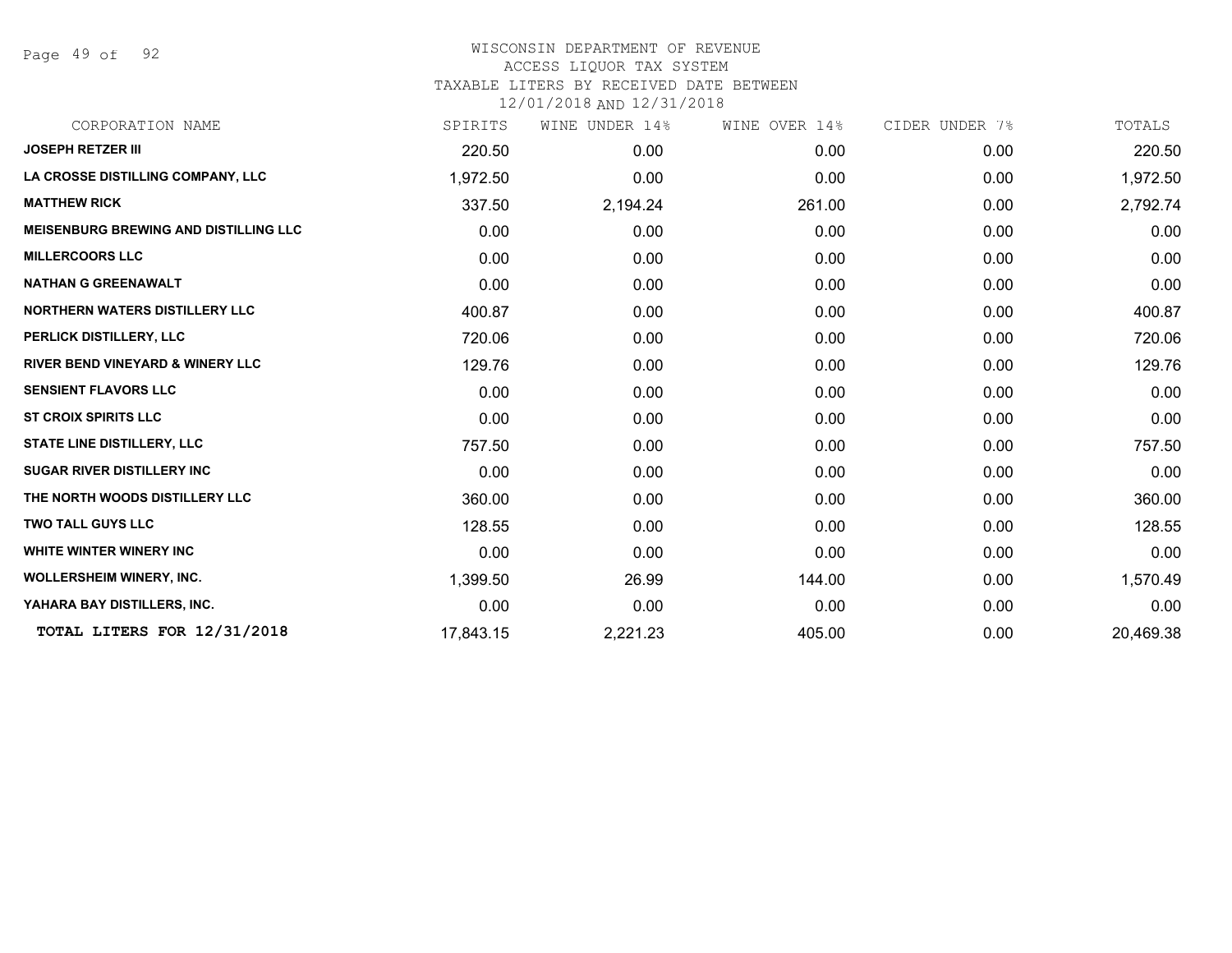Page 50 of 92

# WISCONSIN DEPARTMENT OF REVENUE ACCESS LIQUOR TAX SYSTEM TAXABLE LITERS BY RECEIVED DATE BETWEEN 12/01/2018 AND 12/31/2018

CORPORATION NAME SPIRITS WINE UNDER 14% WINE OVER 14% CIDER UNDER 7% TOTALS

**IN STATE RECTIFIER (WR)**

| <b>45TH PARALLEL SPIRITS, LLC</b>            | 6,483.75  | 0.00      | 0.00 | 0.00 | 6,483.75  |
|----------------------------------------------|-----------|-----------|------|------|-----------|
| <b>ARTYS</b>                                 | 3,338.72  | 0.00      | 0.00 | 0.00 | 3,338.72  |
| CITY BREWING COMPANY, LLC                    | 0.00      | 0.00      | 0.00 | 0.00 | 0.00      |
| <b>DANCING GOAT DISTILLERY, LLC</b>          | 0.00      | 0.00      | 0.00 | 0.00 | 0.00      |
| <b>DISTILLERY PARTNERS, LLC</b>              | 0.00      | 0.00      | 0.00 | 0.00 | 0.00      |
| <b>GALLOWAY COMPANY</b>                      | 0.00      | 0.00      | 0.00 | 0.00 | 0.00      |
| <b>GLOBAL UNIVERSAL SRL</b>                  | 0.00      | 0.00      | 0.00 | 0.00 | 0.00      |
| <b>GREAT LAKES DISTILLERY LLC</b>            | 2,762.24  | 0.00      | 0.00 | 0.00 | 2,762.24  |
| HENRY FARMS PRAIRIE SPIRITS LLC              | $-247.50$ | 0.00      | 0.00 | 0.00 | $-247.50$ |
| <b>KELLY M YOCOM</b>                         | 296.59    | 161.98    | 0.00 | 0.00 | 458.57    |
| <b>MEISENBURG BREWING AND DISTILLING LLC</b> | 0.00      | 0.00      | 0.00 | 0.00 | 0.00      |
| <b>MIDWEST CUSTOM BOTTLING LLC</b>           | 35,423.42 | $-811.45$ | 0.00 | 0.00 | 34,611.97 |
| <b>NATHAN G GREENAWALT</b>                   | 0.00      | 0.00      | 0.00 | 0.00 | 0.00      |
| YAHARA BAY DISTILLERS, INC.                  | 0.00      | 0.00      | 0.00 | 0.00 | 0.00      |
| YAHARA BAY DISTILLERS, INC.                  | 0.00      | 0.00      | 0.00 | 0.00 | 0.00      |
| TOTAL LITERS FOR 12/31/2018                  | 48,057.22 | $-649.47$ | 0.00 | 0.00 | 47,407.75 |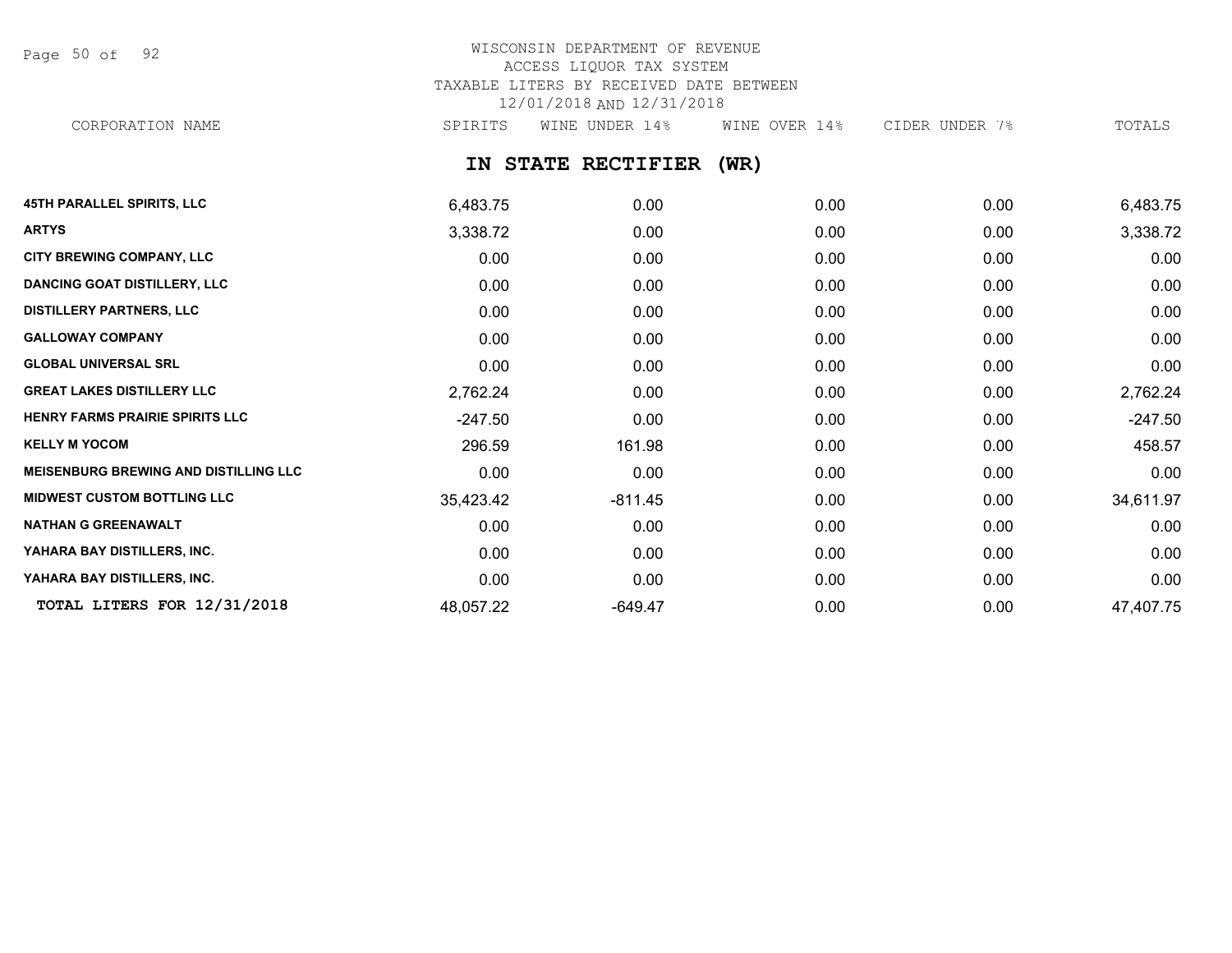Page 51 of 92

# WISCONSIN DEPARTMENT OF REVENUE ACCESS LIQUOR TAX SYSTEM TAXABLE LITERS BY RECEIVED DATE BETWEEN 12/01/2018 AND 12/31/2018

CORPORATION NAME SPIRITS WINE UNDER 14% WINE OVER 14% CIDER UNDER 7% TOTALS

**IN STATE WINERY (WWI)**

| <b>AEPPELTREOW INC</b>                            | 0.00 | 218.04    | 9.08   | $-2,677.10$ | $-2,449.98$ |
|---------------------------------------------------|------|-----------|--------|-------------|-------------|
| <b>AMANDA STEFL</b>                               | 0.00 | 0.00      | 0.00   | 0.00        | 0.00        |
| <b>BADGER STATE BREWING COMPANY LLC</b>           | 0.00 | 0.00      | 0.00   | 0.00        | 0.00        |
| <b>BARABOO BLUFF WINERY, LLC</b>                  | 0.00 | 1,239.34  | 0.00   | 0.00        | 1,239.34    |
| <b>BAYFIELD WINERY, LTD.</b>                      | 0.00 | 0.00      | 0.00   | 0.00        | 0.00        |
| <b>BELLEVINEZ LLC</b>                             | 0.00 | 242.27    | 0.00   | 0.00        | 242.27      |
| <b>BLIND HORSE WINERY LLC</b>                     | 0.00 | 0.00      | 0.00   | 0.00        | 0.00        |
| <b>BOTHAM BRANDS LLC</b>                          | 0.00 | 0.00      | 0.00   | 0.00        | 0.00        |
| <b>BOTHAM VINEYARDS, INC.</b>                     | 0.00 | 4,039.02  | 0.00   | 0.00        | 4,039.02    |
| <b>BRADLEY L ALLEN</b>                            | 0.00 | 0.00      | 0.00   | 0.00        | 0.00        |
| <b>BRANCHES WINERY LLC</b>                        | 0.00 | 0.00      | 0.00   | 0.00        | 0.00        |
| <b>BRIAN C LOKRANTZ</b>                           | 0.00 | 0.00      | 0.00   | 0.00        | 0.00        |
| <b>BRIGADOON FARM &amp; WINERY LLC</b>            | 0.00 | 0.00      | 0.00   | 0.00        | 0.00        |
| <b>BRIX CIDER LLC</b>                             | 0.00 | 0.00      | 0.00   | 0.00        | 0.00        |
| <b>C &amp; N CORPORATION</b>                      | 0.00 | 37,461.39 | 92.98  | 0.00        | 37,554.37   |
| <b>CHATEAU ST CROIX WINERY &amp; VINEYARD LLC</b> | 0.00 | 0.00      | 0.00   | 0.00        | 0.00        |
| <b>CHERYL JOHNSON</b>                             | 0.00 | 0.00      | 0.00   | 0.00        | 0.00        |
| <b>CIDER HOUSE OF WISCONSIN LLC</b>               | 0.00 | 0.00      | 0.00   | 945.85      | 945.85      |
| <b>CLAY JAR HOLDINGS LLC</b>                      | 0.00 | 484.23    | 169.96 | 0.00        | 654.19      |
| <b>CLOVER MEADOW LLC</b>                          | 0.00 | 0.00      | 0.00   | 0.00        | 0.00        |
| <b>COLLEEN M BOS</b>                              | 0.00 | 1,042.09  | 0.00   | 0.00        | 1,042.09    |
| <b>CRAIG FLETCHER</b>                             | 0.00 | 1,367.00  | 0.00   | 0.00        | 1,367.00    |
| <b>DANIEL J KOEPKE</b>                            | 0.00 | 302.83    | 0.00   | 0.00        | 302.83      |
| <b>DANZINGER VINEYARDS LLC</b>                    | 0.00 | 0.00      | 0.00   | 0.00        | 0.00        |
| <b>DAVID F MAHER</b>                              | 0.00 | 0.00      | 0.00   | 0.00        | 0.00        |
| <b>DEAN L BAUMGARTEN</b>                          | 0.00 | 0.00      | 0.00   | 0.00        | 0.00        |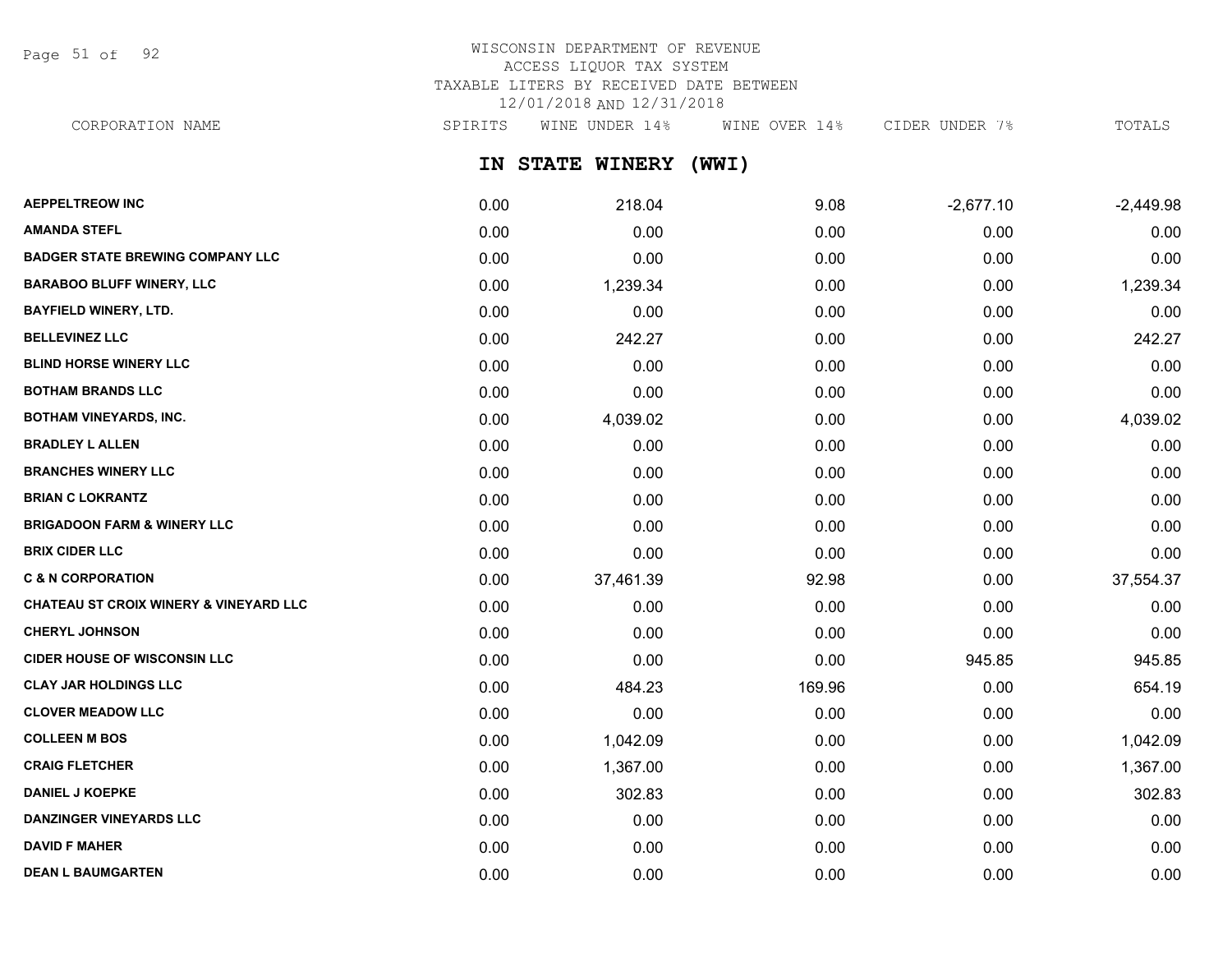Page 52 of 92

| CORPORATION NAME                     | SPIRITS | WINE UNDER 14% | WINE OVER 14% | CIDER UNDER 7% | TOTALS    |
|--------------------------------------|---------|----------------|---------------|----------------|-----------|
| <b>DIANA HOBSON</b>                  | 0.00    | 0.00           | 0.00          | 0.00           | 0.00      |
| DRUMLIN RIDGE WINERY LLC             | 0.00    | 0.00           | 0.00          | 0.00           | 0.00      |
| <b>EASTERN RIDGES VINEYARD, LLC</b>  | 0.00    | 0.00           | 0.00          | 0.00           | 0.00      |
| <b>EDWARD J RINK</b>                 | 0.00    | 97.51          | 200.25        | 0.00           | 297.76    |
| <b>ELISABETH W KLEIN</b>             | 0.00    | 378.54         | 0.00          | 0.00           | 378.54    |
| <b>FAWN CREEK WINERY LLC</b>         | 0.00    | 7,241.98       | 0.00          | 0.00           | 7,241.98  |
| <b>FERMENTING CELLARS LLC</b>        | 0.00    | 268.90         | 8.25          | 0.00           | 277.15    |
| FISHER KING WINERY, LLC              | 0.00    | 0.00           | 0.00          | 0.00           | 0.00      |
| <b>FRESAR INC</b>                    | 0.00    | 85.17          | 0.00          | 0.00           | 85.17     |
| FRUIT OF THE WOODS WINE CELLAR, INC. | 0.00    | 19,523.78      | 102.21        | 0.00           | 19,625.99 |
| <b>HALF KRAKT LLC</b>                | 0.00    | 0.00           | 0.00          | 0.00           | 0.00      |
| <b>HALF MOON HILL LLC</b>            | 0.00    | 53.98          | 0.00          | 33.16          | 87.14     |
| <b>HARALD TOMESCH</b>                | 0.00    | 0.00           | 0.00          | 0.00           | 0.00      |
| <b>HARBOR RIDGE WINERY INC.</b>      | 0.00    | 0.00           | 0.00          | 0.00           | 0.00      |
| HAYWARD LAKES WINERY, LLC            | 0.00    | 0.00           | 0.00          | 0.00           | 0.00      |
| <b>HERDIE BAISDEN</b>                | 0.00    | 0.00           | 0.00          | 0.00           | 0.00      |
| <b>ISLAND ORCHARD CIDER LLC</b>      | 0.00    | 0.00           | 0.00          | 4,284.62       | 4,284.62  |
| <b>JACKSON WINE LLC</b>              | 0.00    | 0.00           | 0.00          | 0.00           | 0.00      |
| <b>JAMES F HAUSER JR</b>             | 0.00    | 0.00           | 0.00          | 0.00           | 0.00      |
| <b>JAMES PLOETZ</b>                  | 0.00    | 0.00           | 0.00          | 0.00           | 0.00      |
| <b>JEFFERY BEMIS</b>                 | 0.00    | 2,176.61       | 0.00          | 0.00           | 2,176.61  |
| <b>JEFFREY L STOEGER</b>             | 0.00    | 0.00           | 0.00          | 0.00           | 0.00      |
| <b>JONATHAN DALE</b>                 | 0.00    | 0.00           | 0.00          | 0.00           | 0.00      |
| <b>JORNY'S END LLC</b>               | 0.00    | 1,162.12       | 0.00          | 0.00           | 1,162.12  |
| <b>JORNY'S END LLC</b>               | 0.00    | 2,846.31       | 0.00          | 0.00           | 2,846.31  |
| <b>JOSEPH CALLOW</b>                 | 0.00    | 564.74         | 0.00          | 0.00           | 564.74    |
| <b>JOSEPH STALLER</b>                | 0.00    | 0.00           | 0.00          | 0.00           | 0.00      |
| <b>JOSEPH WYNIMKO</b>                | 0.00    | 376.46         | 0.00          | 0.00           | 376.46    |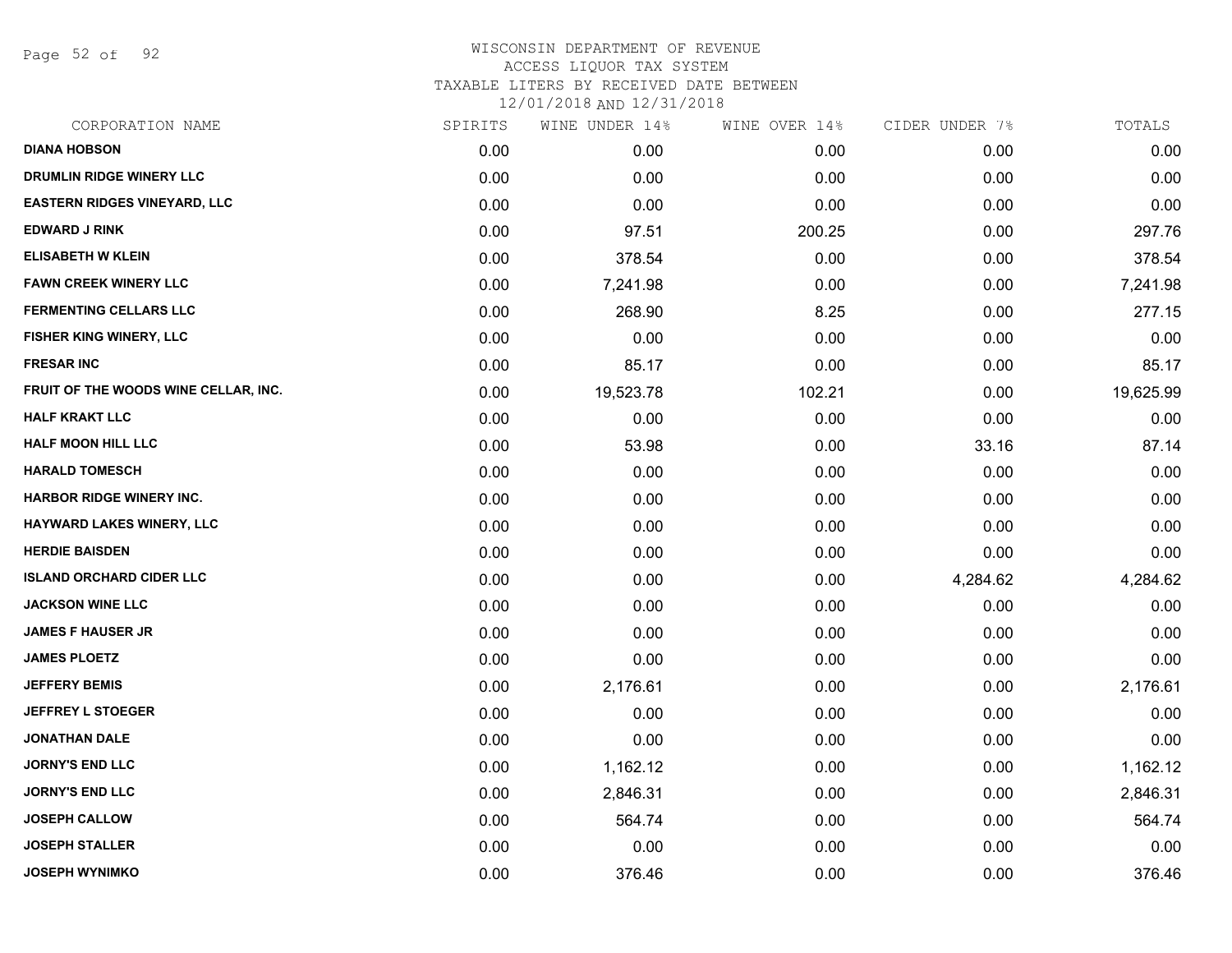Page 53 of 92

### WISCONSIN DEPARTMENT OF REVENUE ACCESS LIQUOR TAX SYSTEM TAXABLE LITERS BY RECEIVED DATE BETWEEN

| CORPORATION NAME                               | SPIRITS | WINE UNDER 14% | WINE OVER 14% | CIDER UNDER 7% | TOTALS   |
|------------------------------------------------|---------|----------------|---------------|----------------|----------|
| JULIE A ANDRZEJCZAK                            | 0.00    | 0.00           | 0.00          | 0.00           | 0.00     |
| <b>KEVIN BEHNKE</b>                            | 0.00    | 206.23         | 392.17        | 0.00           | 598.40   |
| <b>LAKE NOKOMIS CRANBERRIES INC</b>            | 0.00    | 0.00           | 0.00          | 0.00           | 0.00     |
| <b>LANDTA WINES LLC</b>                        | 0.00    | 1,022.06       | 0.00          | 0.00           | 1,022.06 |
| <b>LARSON &amp; LARSON</b>                     | 0.00    | 1,206.22       | 0.00          | 0.00           | 1,206.22 |
| <b>LAUTENBACH'S ORCHARD COUNTRY INC</b>        | 0.00    | 6,263.93       | 0.00          | 0.00           | 6,263.93 |
| <b>LEDGESTONE ESTATE LLC</b>                   | 0.00    | 0.00           | 0.00          | 0.00           | 0.00     |
| <b>LOST ISLAND WINE LLC</b>                    | 0.00    | 446.98         | 0.00          | 66.02          | 513.00   |
| <b>LUCKY DOG WINERY</b>                        | 0.00    | 0.00           | 0.00          | 0.00           | 0.00     |
| <b>LUNCH CREEK VINEYARDS LLC</b>               | 0.00    | 454.25         | 0.00          | 0.00           | 454.25   |
| <b>MARION J WEGLARZ AND MARLYS A BOCK PTRS</b> | 0.00    | 0.00           | 0.00          | 0.00           | 0.00     |
| <b>MARTIN E SELL</b>                           | 0.00    | 0.00           | 0.00          | 0.00           | 0.00     |
| <b>MARY BELLAZZINI</b>                         | 0.00    | 0.00           | 0.00          | 0.00           | 0.00     |
| <b>MATENAER CORPORATION</b>                    | 0.00    | 0.00           | 0.00          | 0.00           | 0.00     |
| <b>MATTHEW RICK</b>                            | 0.00    | 0.00           | 0.00          | 0.00           | 0.00     |
| <b>MCILQUHAM LLC</b>                           | 0.00    | 2,700.01       | 0.00          | 0.00           | 2,700.01 |
| <b>MERSHONIAN CIDERY LLC</b>                   | 0.00    | 0.00           | 0.00          | 0.00           | 0.00     |
| <b>MILLERCOORS LLC</b>                         | 0.00    | 0.00           | 0.00          | 0.00           | 0.00     |
| <b>MILLERCOORS USA LLC</b>                     | 0.00    | 0.00           | 0.00          | 0.00           | 0.00     |
| <b>MOBCRAFT BEER INC</b>                       | 0.00    | 0.00           | 0.00          | 0.00           | 0.00     |
| <b>MOONDANCER LLC</b>                          | 0.00    | 0.00           | 0.00          | 0.00           | 0.00     |
| <b>MUNSON BRIDGE WINERY INC</b>                | 0.00    | 1,900.27       | 140.06        | 0.00           | 2,040.33 |
| <b>MUSETTA WINERY, LLC</b>                     | 0.00    | 829.23         | 0.00          | 0.00           | 829.23   |
| <b>NORTHLEAF WINERY, LLC</b>                   | 0.00    | 1,603.50       | 49.51         | 0.00           | 1,653.01 |
| <b>ODILON FORD WINERY INC</b>                  | 0.00    | 0.00           | 0.00          | 0.00           | 0.00     |
| PARALLEL 44 VINEYARD & WINERY, INC.            | 0.00    | 0.00           | 0.00          | 0.00           | 0.00     |
| PARALLEL 44 VINEYARD & WINERY, INC.            | 0.00    | 5,670.76       | 0.00          | 0.00           | 5,670.76 |
| <b>PATRICK ARNDT</b>                           | 0.00    | 75.71          | 0.00          | 0.00           | 75.71    |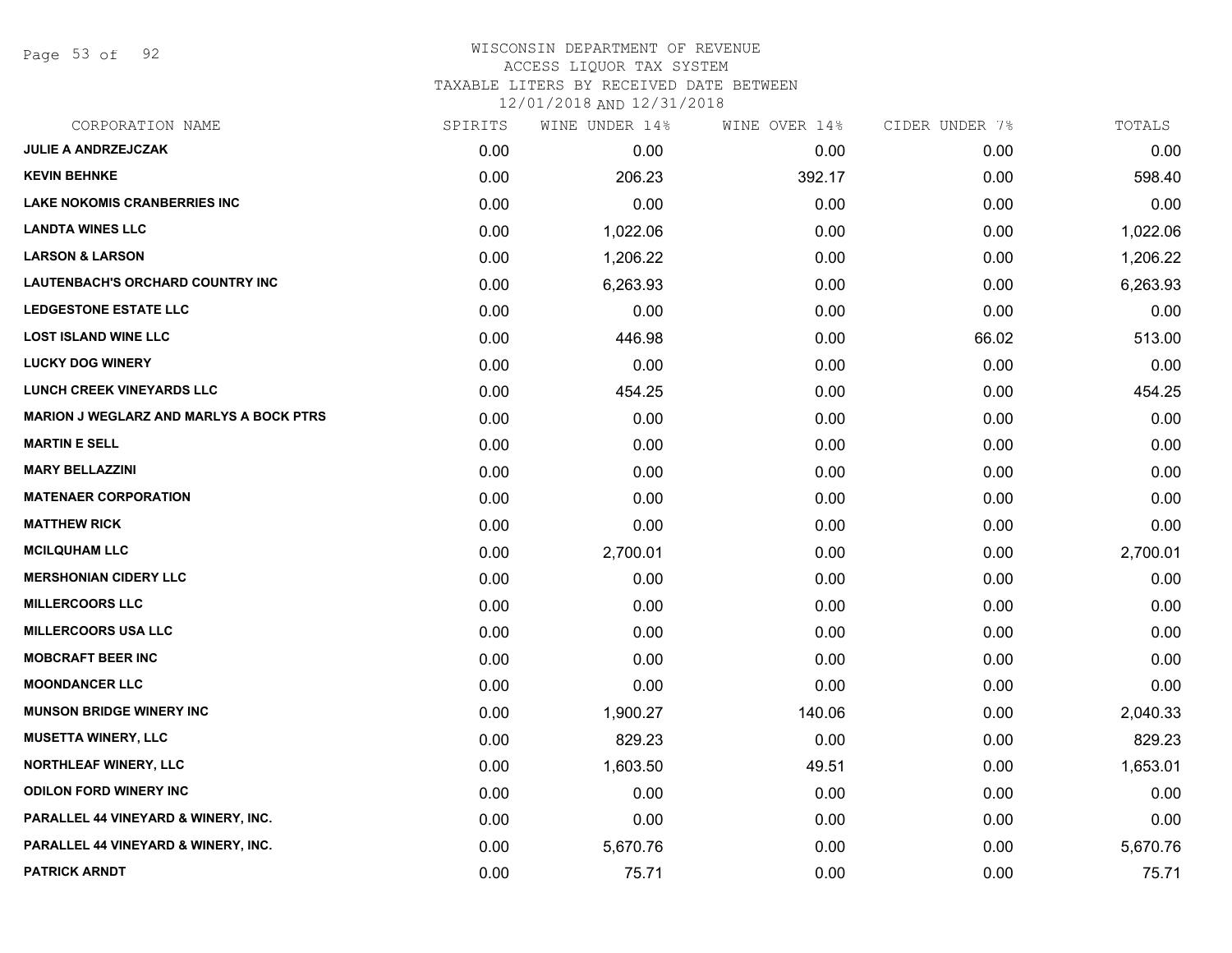Page 54 of 92

# WISCONSIN DEPARTMENT OF REVENUE ACCESS LIQUOR TAX SYSTEM TAXABLE LITERS BY RECEIVED DATE BETWEEN

| CORPORATION NAME                                 | SPIRITS | WINE UNDER 14% | WINE OVER 14% | CIDER UNDER 7% | TOTALS    |
|--------------------------------------------------|---------|----------------|---------------|----------------|-----------|
| <b>PAUL D ASPER</b>                              | 0.00    | 0.00           | 0.00          | 4,898.69       | 4,898.69  |
| <b>PAUL G BLOMMEL</b>                            | 0.00    | 0.00           | 0.00          | 0.00           | 0.00      |
| <b>PAUL HAMMEN</b>                               | 0.00    | 0.00           | 0.00          | 0.00           | 0.00      |
| <b>PAUL J FRANZEN</b>                            | 0.00    | 0.00           | 495.09        | 0.00           | 495.09    |
| <b>PIEPERTK LLC</b>                              | 0.00    | 2,171.23       | 14.61         | 0.00           | 2,185.84  |
| <b>PRAIRIE HAWK WINERY INC</b>                   | 0.00    | 1,451.25       | 0.00          | 158.05         | 1,609.30  |
| <b>RED OAK VINEYARD INC</b>                      | 0.00    | 0.00           | 0.00          | 0.00           | 0.00      |
| <b>RIVER BEND VINEYARD &amp; WINERY LLC</b>      | 0.00    | 6,230.39       | 0.00          | 0.00           | 6,230.39  |
| <b>ROBERT BORUCKI</b>                            | 0.00    | 0.00           | 0.00          | 0.00           | 0.00      |
| <b>ROCK N WOOL WINERY LLC</b>                    | 0.00    | 0.00           | 0.00          | 0.00           | 0.00      |
| <b>RUSHFORD MEADERY AND WINERY LLC</b>           | 0.00    | 0.00           | 0.00          | 0.00           | 0.00      |
| <b>RYAN PRELLWITZ</b>                            | 0.00    | 5,045.94       | 0.00          | 0.00           | 5,045.94  |
| <b>SANDSTONE RIDGE VINEYARD &amp; WINERY LLC</b> | 0.00    | 0.00           | 0.00          | 0.00           | 0.00      |
| <b>SEVEN HAWKS VINEYARDS LLC</b>                 | 0.00    | 0.00           | 0.00          | 0.00           | 0.00      |
| SEVEN HAWKS VINEYARDS LLC                        | 0.00    | 1,265.99       | 108.04        | 0.00           | 1,374.03  |
| <b>SHARON L PINGEL</b>                           | 0.00    | 0.00           | 0.00          | 0.00           | 0.00      |
| <b>SHERRY HARDIE</b>                             | 0.00    | 267.25         | 0.00          | 0.00           | 267.25    |
| SIMON CREEK VINEYARD LLC                         | 0.00    | 1,169.99       | 294.01        | 0.00           | 1,464.00  |
| SINNIPEE VALLEY VINEYARD LLC                     | 0.00    | 549.00         | 0.00          | 0.00           | 549.00    |
| <b>SPB LLC</b>                                   | 0.00    | 0.00           | 0.00          | 30,589.08      | 30,589.08 |
| SPIRITS OF NORWAY VINEYARD LLC                   | 0.00    | 630.75         | 0.00          | 0.00           | 630.75    |
| <b>SPRECHER BREWING COMPANY, INC.</b>            | 0.00    | 0.00           | 0.00          | 0.00           | 0.00      |
| <b>SPURGEON VINEYARDS &amp; WINERY LLC</b>       | 0.00    | 3,212.56       | 35.96         | 0.00           | 3,248.52  |
| <b>STEPHEN M KENNEDY</b>                         | 0.00    | 554.18         | 0.00          | 0.00           | 554.18    |
| <b>STEVEN DEBAKER</b>                            | 0.00    | 208.50         | 59.24         | 0.00           | 267.74    |
| STEVEN M & JUDITH A JACOBSON LLC                 | 0.00    | 0.00           | 0.00          | 0.00           | 0.00      |
| <b>STILLMANK BREWING COMPANY</b>                 | 0.00    | 0.00           | 0.00          | 390.84         | 390.84    |
| <b>STONES THROW WINERY INC</b>                   | 0.00    | 0.00           | 6,268.62      | 0.00           | 6,268.62  |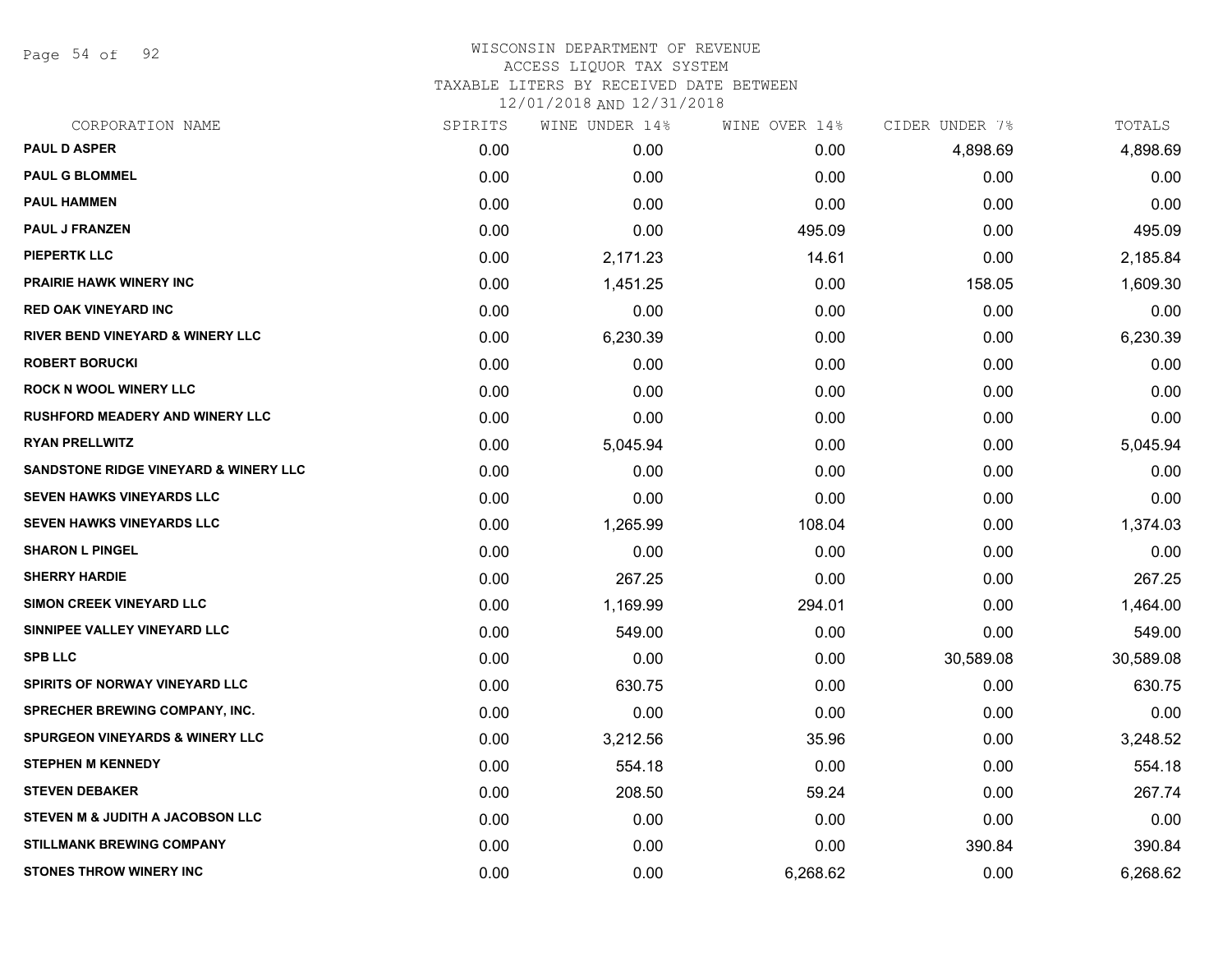#### WISCONSIN DEPARTMENT OF REVENUE

#### ACCESS LIQUOR TAX SYSTEM

TAXABLE LITERS BY RECEIVED DATE BETWEEN

| CORPORATION NAME                                   | SPIRITS | WINE UNDER 14% | WINE OVER 14% | CIDER UNDER 7% | TOTALS    |
|----------------------------------------------------|---------|----------------|---------------|----------------|-----------|
| <b>SUNSET POINT WINERY LLC</b>                     | 0.00    | 1,724.05       | 0.00          | 0.00           | 1,724.05  |
| <b>TENBA RIDGE WINERY LLC</b>                      | 0.00    | 2,171.27       | 77.49         | 0.00           | 2,248.76  |
| THE RUM TREE, INC.                                 | 0.00    | 0.00           | 0.00          | 0.00           | 0.00      |
| THE WINE VINEYARD LLC                              | 0.00    | 369.72         | 0.00          | 0.00           | 369.72    |
| THE WOODLAND TRAIL BEVERAGE COMPANY, INC.          | 0.00    | 0.00           | 0.00          | 0.00           | 0.00      |
| <b>TIMOTHY D GUILD</b>                             | 0.00    | 3,070.60       | 0.00          | 0.00           | 3,070.60  |
| <b>TIMOTHY P MCDONALD</b>                          | 0.00    | 287.99         | 0.00          | 0.00           | 287.99    |
| <b>TODD KUEHL</b>                                  | 0.00    | 810.08         | 0.00          | 0.00           | 810.08    |
| <b>TOMMYS TOO HIGH WINES LLC</b>                   | 0.00    | 0.00           | 0.00          | 0.00           | 0.00      |
| <b>TROY LANDWEHR</b>                               | 0.00    | 825.75         | 99.00         | 0.00           | 924.75    |
| <b>TWO BROTHERS WINES LLC</b>                      | 0.00    | 249.76         | 0.00          | 0.00           | 249.76    |
| <b>UPSTREAM CIDER LLC</b>                          | 0.00    | 0.00           | 0.00          | 0.00           | 0.00      |
| VAN WYCHEN WINES INC.                              | 0.00    | 0.00           | 0.00          | 0.00           | 0.00      |
| <b>VERNON VINEYARDS LTD</b>                        | 0.00    | 876.32         | 0.00          | 0.00           | 876.32    |
| <b>VINES TO CELLAR, INC.</b>                       | 0.00    | 655.90         | 0.00          | 0.00           | 655.90    |
| <b>VON KLAUS WINERY LLC</b>                        | 0.00    | 456.75         | 0.00          | 0.00           | 456.75    |
| VON STIEHL WINERY LTD.                             | 0.00    | 0.00           | 0.00          | 0.00           | 0.00      |
| VON STIEHL WINERY LTD.                             | 0.00    | 5,949.93       | $-165.12$     | $-1.24$        | 5,783.57  |
| VON STIEHL WINERY LTD.                             | 0.00    | 0.00           | 0.00          | 0.00           | 0.00      |
| <b>WEST PRAIRIE WINERY LLC</b>                     | 0.00    | 6,496.50       | 0.00          | 0.00           | 6,496.50  |
| <b>WHISPERING BLUFFS VINEYARD &amp; WINERY LTD</b> | 0.00    | 429.00         | 8.25          | 0.00           | 437.25    |
| <b>WHISPERING WINDS WINERY LLC</b>                 | 0.00    | 0.00           | 0.00          | 0.00           | 0.00      |
| <b>WHITE BEAR SPIRITS LLC</b>                      | 0.00    | 0.00           | 0.00          | 0.00           | 0.00      |
| <b>WHITE WINTER WINERY INC.</b>                    | 0.00    | 774.87         | $-9.00$       | 0.00           | 765.87    |
| <b>WILLIAM F BLUHM</b>                             | 0.00    | 5,024.59       | 42.22         | 0.00           | 5,066.81  |
| <b>WINEMAKER'S DAUGHTER LLC</b>                    | 0.00    | 0.00           | 0.00          | 0.00           | 0.00      |
| <b>WINESITTER BREWHOUSE LLC</b>                    | 0.00    | 0.00           | 0.00          | 0.00           | 0.00      |
| WOLLERSHEIM WINERY, INC.                           | 0.00    | 11,116.33      | 258.61        | 0.00           | 11,374.94 |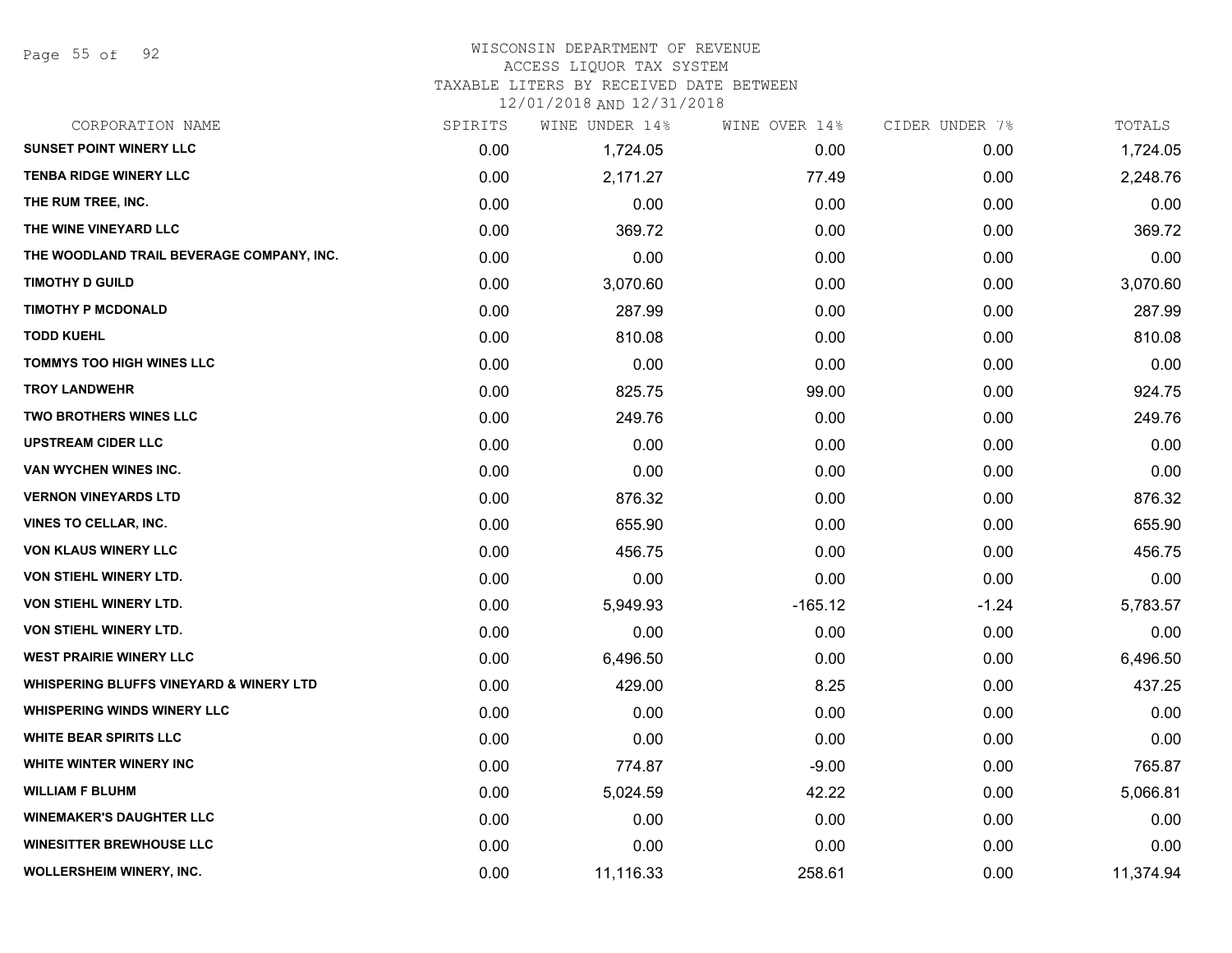Page 56 of 92

| TOTAL LITERS FOR 12/31/2018     | 0.00     | 167,597.90     | 8.751.49      | 38,687.97      | 215,037.36 |
|---------------------------------|----------|----------------|---------------|----------------|------------|
| <b>WOLLERSHEIM WINERY, INC.</b> | $0.00\,$ | 0.00           | 0.00          | 0.00           | 0.00       |
| CORPORATION NAME                | SPIRITS  | WINE UNDER 14% | WINE OVER 14% | CIDER UNDER 7% | TOTALS     |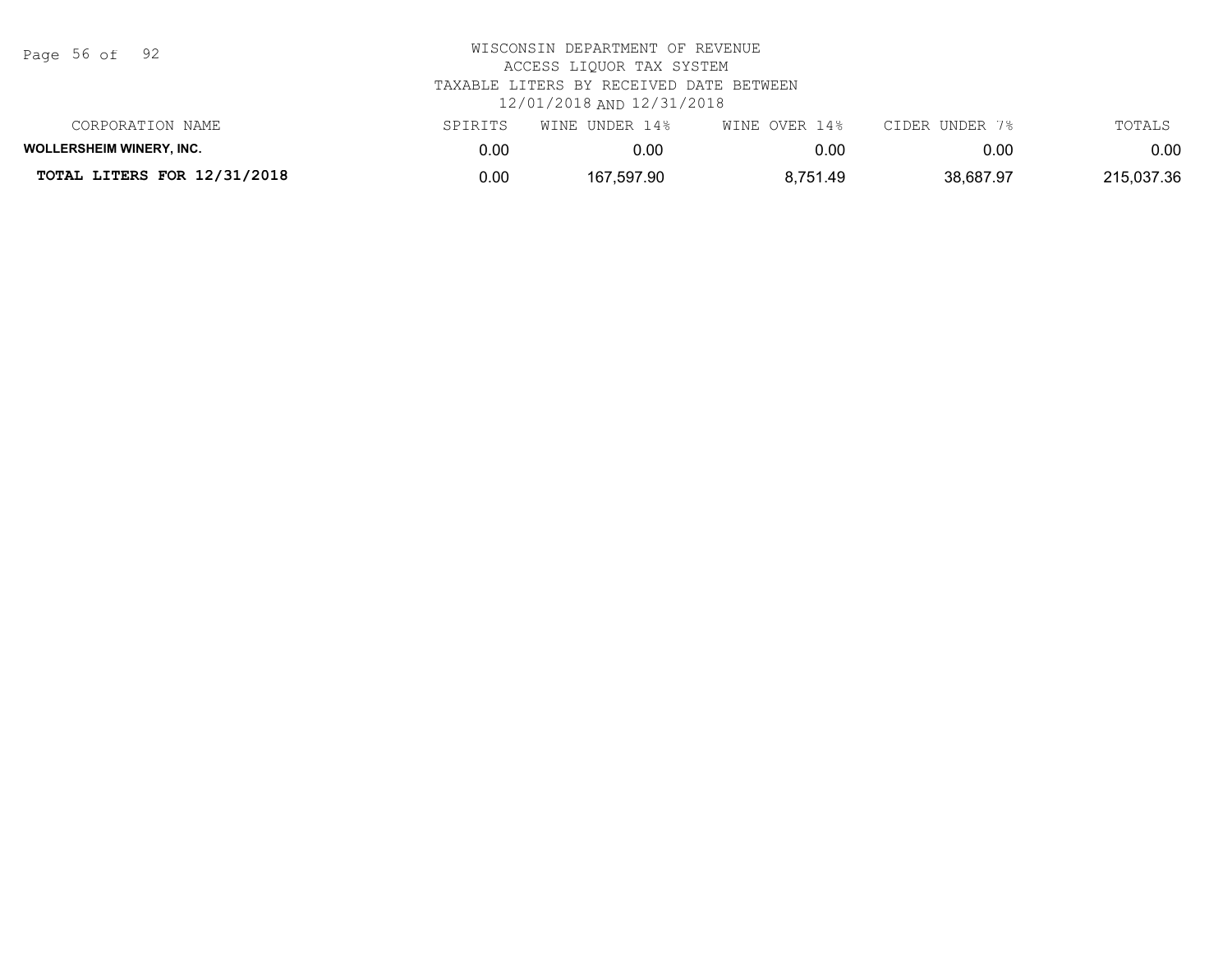Page 57 of 92

## WISCONSIN DEPARTMENT OF REVENUE ACCESS LIQUOR TAX SYSTEM TAXABLE LITERS BY RECEIVED DATE BETWEEN 12/01/2018 AND 12/31/2018

**WINE DIRECT SHIPPER (WDS) 1-800 WINESHOP.COM INC** 0.00 0.00 0.00 0.00 0.00 **2HAWK, LLC** 0.00 0.00 0.00 0.00 0.00 CORPORATION NAME SPIRITS WINE UNDER 14% WINE OVER 14% CIDER UNDER 7% TOTALS

**7 & 8 LLC** 0.00 0.00 0.00 0.00 0.00 **A DONKEY AND GOAT LLC** 0.00 0.00 0.00 0.00 0.00 **A TO Z WINEWORKS LLC** 0.00 0.00 0.00 0.00 0.00 **A W DIRECT LLC** 0.00 0.00 0.00 0.00 0.00 **ABACELA VINEYARDS & WINERY INC** 0.00 0.00 0.00 0.00 0.00 **ABREU VINEYARDS INC** 0.00 0.00 0.00 0.00 0.00 **AC VIN CO LLC** 0.00 0.00 0.00 0.00 0.00 **ACCOLADE WINES NORTH AMERICA INC** 0.00 0.00 0.00 0.00 0.00 **ACORN ALEGRIA WINERY** 0.00 0.00 0.00 0.00 0.00 **ADAM H LEE** 0.00 0.00 0.00 0.00 0.00 **ADAMS WINERY LLC** 0.00 0.00 0.00 0.00 0.00 **ADELAIDA CELLARS INC** 0.00 0.00 0.00 0.00 0.00 **ADELSHEIM VINEYARD LLC** 0.00 0.00 0.00 0.00 0.00 **ADLER DEUTSCH VINEYARD LLC** 0.00 0.00 0.00 0.00 0.00 **AH WINES INC** 0.00 0.00 0.00 0.00 0.00 **AKA WINES LLC** 0.00 0.00 0.00 0.00 0.00 **ALEJANDRO BULGHERONI ESTATE LLC** 0.00 0.00 0.00 0.00 0.00 **ALEXANDER P OXMAN** 0.00 0.00 0.00 0.00 0.00 **ALEXANDRIA NICOLE CELLARS LLC** 0.00 0.00 0.00 0.00 0.00 **ALOFT WINES LLC** 0.00 0.00 0.00 0.00 0.00 **ALPHA & OMEGA WINERY LLC** 0.00 0.00 0.00 0.00 0.00 **ALTAMURA WINERY INC** 0.00 0.00 0.00 0.00 0.00

**ALVAREZ VINEYARDS LLC** 0.00 0.00 0.00 0.00 0.00 **AMANDA STEFL** 0.00 0.00 0.00 0.00 0.00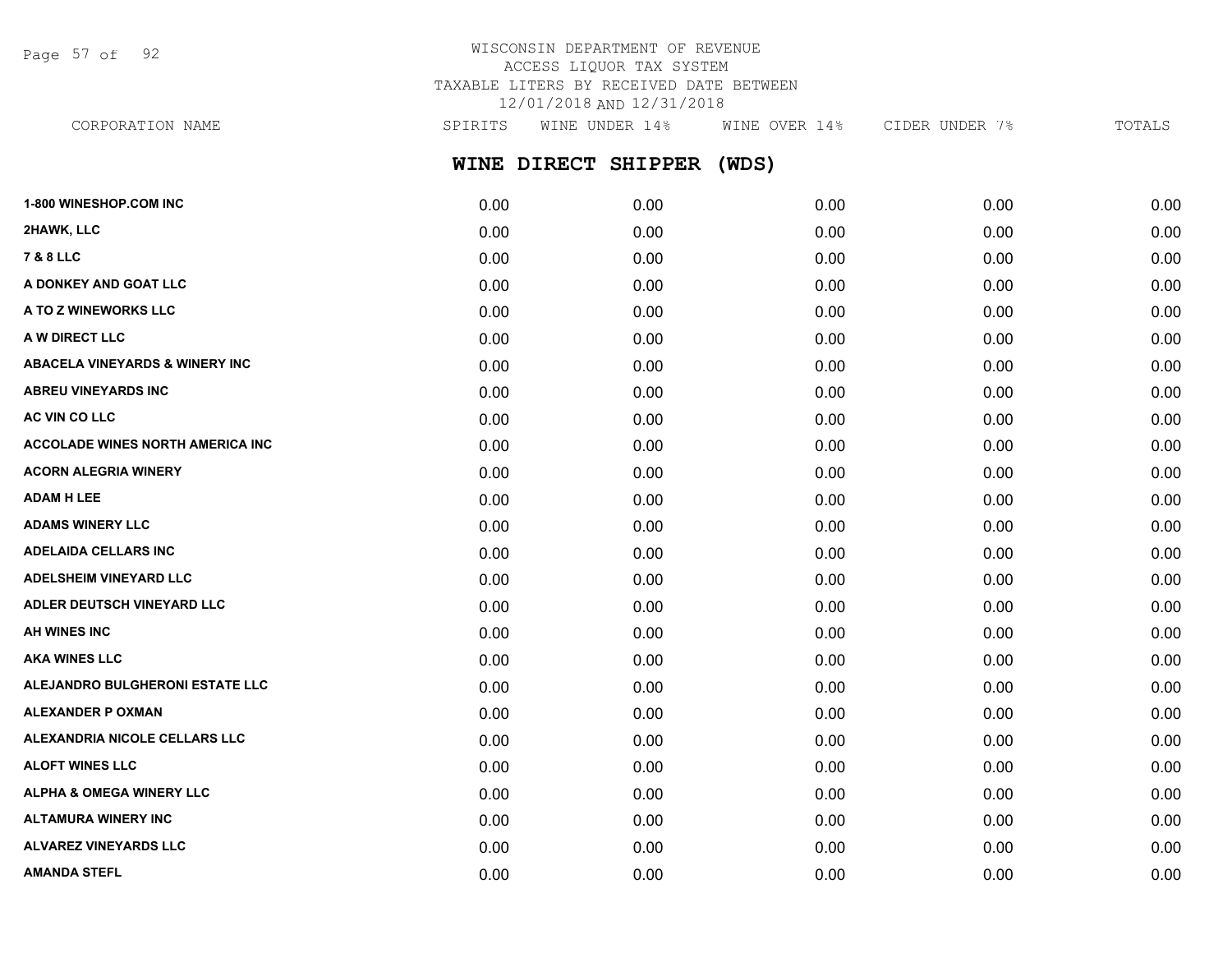Page 58 of 92

| CORPORATION NAME                            | SPIRITS | WINE UNDER 14% | WINE OVER 14% | CIDER UNDER 7% | TOTALS |
|---------------------------------------------|---------|----------------|---------------|----------------|--------|
| <b>AMAPOLA CREEK VINEYARDS &amp; WINERY</b> | 0.00    | 0.00           | 0.00          | 0.00           | 0.00   |
| <b>AMAVI CELLARS LLC</b>                    | 0.00    | 0.00           | 0.00          | 0.00           | 0.00   |
| <b>AMERICAN VINTNERS LLC</b>                | 0.00    | 0.00           | 0.00          | 0.00           | 0.00   |
| <b>AMERICAN WINE TRADE INC</b>              | 0.00    | 0.00           | 0.00          | 0.00           | 0.00   |
| <b>AMICI CELLARS INC</b>                    | 0.00    | 0.00           | 0.00          | 0.00           | 0.00   |
| <b>AMIZETTA VINEYARDS WINERY LLC</b>        | 0.00    | 0.00           | 0.00          | 0.00           | 0.00   |
| <b>AMPELOS CELLARS INC</b>                  | 0.00    | 0.00           | 0.00          | 0.00           | 0.00   |
| <b>AMUSE BOUCHE LLC</b>                     | 0.00    | 0.00           | 0.00          | 0.00           | 0.00   |
| <b>ANCIENT PEAK INC</b>                     | 0.00    | 0.00           | 0.00          | 0.00           | 0.00   |
| ANDERSONS CONN VALLEY WINERY INC            | 0.00    | 0.00           | 0.00          | 0.00           | 0.00   |
| <b>ANDREW J CARINI</b>                      | 0.00    | 0.00           | 0.00          | 0.00           | 0.00   |
| <b>ANDREW TOW</b>                           | 0.00    | 0.00           | 0.00          | 0.00           | 0.00   |
| <b>ANIMOLP</b>                              | 0.00    | 0.00           | 0.00          | 0.00           | 0.00   |
| <b>ANOMALY VINEYARDS LLC</b>                | 0.00    | 0.00           | 0.00          | 0.00           | 0.00   |
| <b>ANTHILL FARMS LLC</b>                    | 0.00    | 0.00           | 0.00          | 0.00           | 0.00   |
| <b>ANTHONY M TRUCHARD</b>                   | 0.00    | 0.00           | 0.00          | 0.00           | 0.00   |
| <b>ANTHONY ROAD WINE CO INC</b>             | 0.00    | 0.00           | 0.00          | 0.00           | 0.00   |
| <b>APPELLATION TRADING COMPANY LLC</b>      | 0.00    | 0.00           | 0.00          | 0.00           | 0.00   |
| <b>AQUA PUMPKIN INC</b>                     | 0.00    | 0.00           | 0.00          | 0.00           | 0.00   |
| <b>ARC WINERY LLC</b>                       | 0.00    | 0.00           | 0.00          | 0.00           | 0.00   |
| <b>ARCHANGEL INVESTMENTS LLC</b>            | 0.00    | 0.00           | 0.00          | 0.00           | 0.00   |
| <b>ARETE WINES LLC</b>                      | 0.00    | 0.00           | 0.00          | 0.00           | 0.00   |
| <b>ARIETTA INC</b>                          | 0.00    | 0.00           | 0.00          | 0.00           | 0.00   |
| <b>ARISTA WINES LLC</b>                     | 0.00    | 0.00           | 0.00          | 0.00           | 0.00   |
| ARIZONA STRONGHOLD VINEYARDS LLC            | 0.00    | 0.00           | 0.00          | 0.00           | 0.00   |
| <b>ARKENSTONE VINEYARDS LLC</b>             | 0.00    | 0.00           | 0.00          | 0.00           | 0.00   |
| <b>ARMIDA WINERY INC</b>                    | 0.00    | 0.00           | 0.00          | 0.00           | 0.00   |
| ARMSTRONG VINEYARDS INC                     | 0.00    | 0.00           | 0.00          | 0.00           | 0.00   |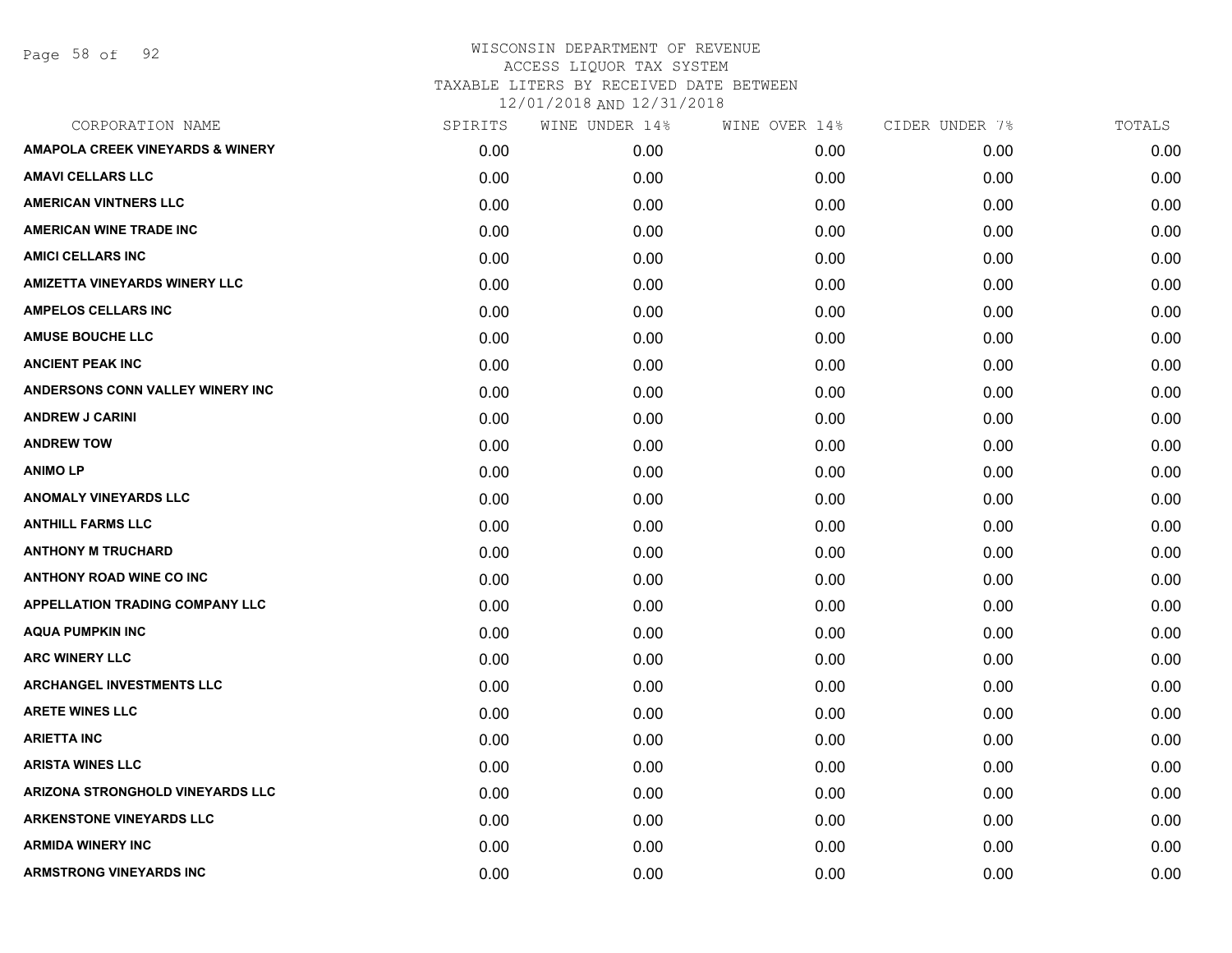Page 59 of 92

| CORPORATION NAME                       | SPIRITS | WINE UNDER 14% | WINE OVER 14% | CIDER UNDER 7% | TOTALS |
|----------------------------------------|---------|----------------|---------------|----------------|--------|
| <b>ARRINGTON VINEYARDS LLC</b>         | 0.00    | 0.00           | 0.00          | 0.00           | 0.00   |
| <b>ARTISTE MANAGEMENT CO LLC</b>       | 0.00    | 0.00           | 0.00          | 0.00           | 0.00   |
| AU BON CLIMAT LLC                      | 0.00    | 0.00           | 0.00          | 0.00           | 0.00   |
| <b>AUBERT WINEGROWING INC</b>          | 0.00    | 0.00           | 0.00          | 0.00           | 0.00   |
| <b>AUGUST BRIGGS JR INC</b>            | 0.00    | 0.00           | 0.00          | 0.00           | 0.00   |
| <b>AUSTIN NICHOLS &amp; CO INC</b>     | 0.00    | 0.00           | 0.00          | 0.00           | 0.00   |
| AVV WINERY CO LLC                      | 0.00    | 0.00           | 0.00          | 0.00           | 0.00   |
| <b>B &amp; B ORGANICS, LLC</b>         | 0.00    | 0.00           | 0.00          | 0.00           | 0.00   |
| <b>B WISE VINEYARDS LLC</b>            | 0.00    | 0.00           | 0.00          | 0.00           | 0.00   |
| <b>BADGER MOUNTAIN INC</b>             | 0.00    | 0.00           | 0.00          | 0.00           | 0.00   |
| <b>BALBOA WINERY LLC</b>               | 0.00    | 0.00           | 0.00          | 0.00           | 0.00   |
| <b>BALLENTINE VINEYARDS INC</b>        | 0.00    | 0.00           | 0.00          | 0.00           | 0.00   |
| <b>BALTIMORE BEND VINEYARD LLC</b>     | 0.00    | 0.00           | 0.00          | 0.00           | 0.00   |
| <b>BANSHEE WINES LLC</b>               | 0.00    | 0.00           | 0.00          | 0.00           | 0.00   |
| <b>BARABOO BLUFF WINERY, LLC</b>       | 0.00    | 0.00           | 0.00          | 0.00           | 0.00   |
| <b>BARGETTOS SANTA CRUZ WINERY INC</b> | 0.00    | 0.00           | 0.00          | 0.00           | 0.00   |
| <b>BARLOW VINEYARDS LLC</b>            | 0.00    | 0.00           | 0.00          | 0.00           | 0.00   |
| <b>BARNARD GRIFFIN INC</b>             | 0.00    | 0.00           | 0.00          | 0.00           | 0.00   |
| <b>BARNETT VINEYARDS LP</b>            | 0.00    | 0.00           | 0.00          | 0.00           | 0.00   |
| <b>BATTLE FAMILY VINEYARDS LLC</b>     | 0.00    | 0.00           | 0.00          | 0.00           | 0.00   |
| <b>BAW INC</b>                         | 0.00    | 0.00           | 0.00          | 0.00           | 0.00   |
| <b>BAYFIELD WINERY, LTD.</b>           | 0.00    | 0.00           | 0.00          | 0.00           | 0.00   |
| <b>BEAUX FRERES LLC</b>                | 0.00    | 0.00           | 0.00          | 0.00           | 0.00   |
| <b>BECKER FARMS INC</b>                | 0.00    | 0.00           | 0.00          | 0.00           | 0.00   |
| <b>BEDELL NORTH FORK LLC</b>           | 0.00    | 0.00           | 0.00          | 0.00           | 0.00   |
| <b>BEHRENS AND DRINKWARD</b>           | 0.00    | 0.00           | 0.00          | 0.00           | 0.00   |
| <b>BEL VINO LLC</b>                    | 0.00    | 0.00           | 0.00          | 0.00           | 0.00   |
| <b>BELLAVINI WINERY</b>                | 0.00    | 0.00           | 0.00          | 0.00           | 0.00   |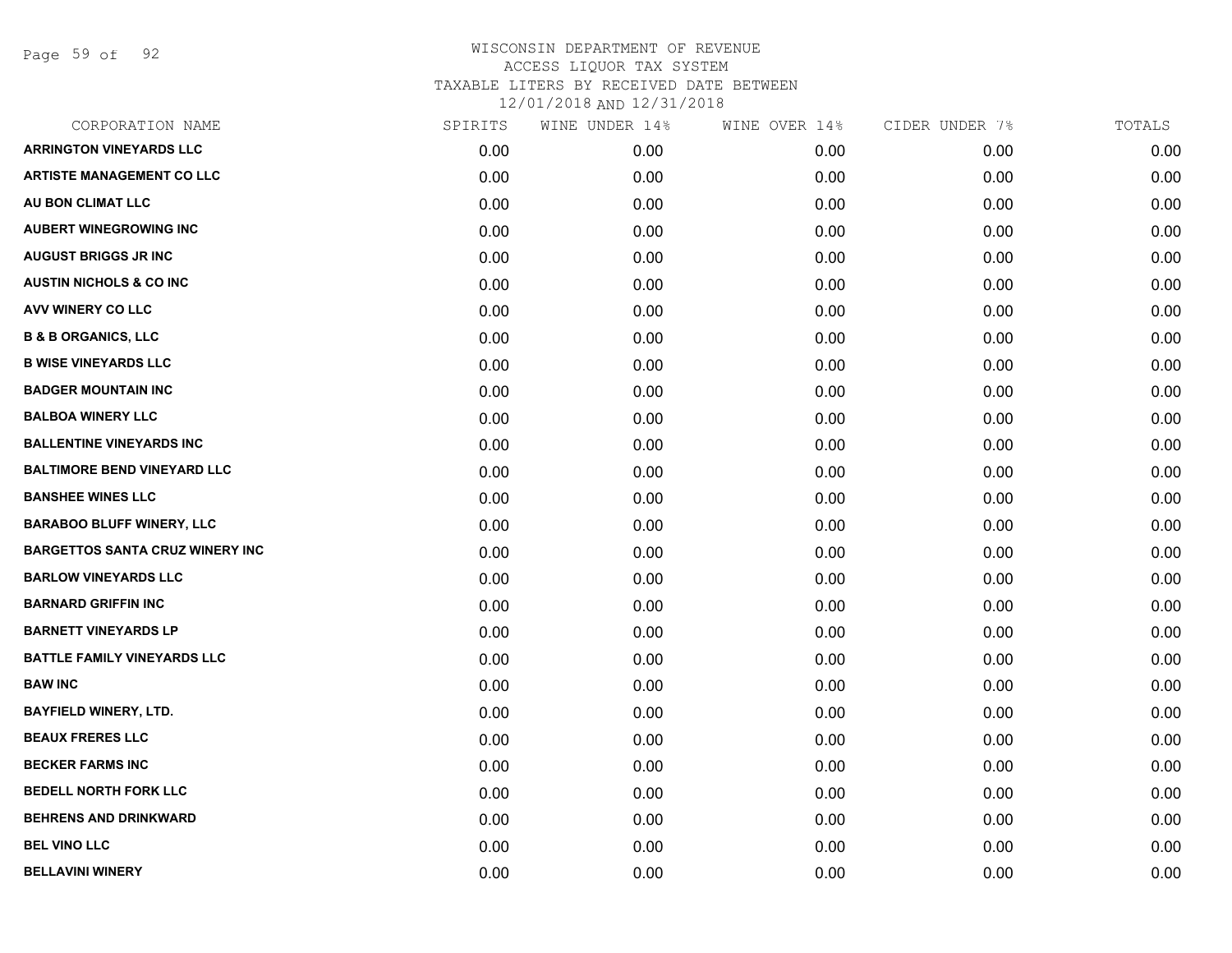Page 60 of 92

| <b>BELLEVINEZ LLC</b><br>0.00<br>0.00<br>0.00<br><b>BENESSERE VINEYARDS LTD</b><br>0.00<br>0.00<br>0.00<br><b>BENNETT LANE WINERY LLC</b><br>0.00<br>0.00<br>0.00<br><b>BENOVIA WINERY LLC</b><br>0.00<br>0.00<br>0.00<br><b>BENT CREEK WINERY LLC</b><br>0.00<br>0.00<br>2.25<br><b>BERGSTROM WINES LLC</b><br>0.00<br>0.00<br>0.00<br><b>BERNARDUS LLC</b><br>0.00<br>0.00<br>0.00<br>BETHEL HEIGHTS VINEYARD INC<br>0.00<br>0.00<br>0.00<br>BETTER BRANDS INTERNATIONAL<br>0.00<br>0.00<br>0.00<br><b>BETZ CELLARS LLC</b><br>0.00<br>0.00<br>0.00<br>BIEN NACIDO VINEYARDS OF RANCHO TEPUSQUET<br>0.00<br>0.00<br>0.00<br><b>LP</b><br><b>BIG BASIN VINEYARDS LLC</b><br>0.00<br>0.00<br>0.00<br><b>BIG TABLE FARM, INC</b><br>0.00<br>0.00<br>0.00<br><b>BILTMORE ESTATE WINE COMPANY</b><br>0.00<br>0.00<br>0.00<br><b>BLACK CAT VINEYARD LLC</b><br>0.00<br>0.00<br>0.00<br><b>BLACK MESA WINERY LLC</b><br>0.00<br>0.00<br>0.00<br><b>BLACKBIRD VINEYARDS LLC</b><br>0.00<br>0.00<br>0.00<br><b>BLANKIET ESTATE LLC</b><br>0.00<br>0.00<br>0.00<br><b>BLIND HORSE WINERY LLC</b><br>0.00<br>0.00<br>0.00<br><b>BLUE MOUNTAIN CIDER COMPANY LLC</b><br>0.00<br>0.00<br>0.00<br><b>BLUE SKY VINTNERS LLC</b><br>0.00<br>0.00<br>0.00<br><b>BNA WINE GROUP LLC</b><br>0.00<br>0.00<br>0.00<br><b>BOARS VIEW LLC</b><br>0.00<br>0.00<br>0.00<br><b>BOEGER WINERY INC</b><br>0.00<br>0.00<br>0.00<br><b>BOGLE VINEYARDS INC</b><br>0.00<br>0.00<br>0.00<br><b>BONNY DOON WINERY INC</b><br>0.00<br>0.00<br>0.00<br><b>BOOKWALTER WINERY LLC</b> | CORPORATION NAME | SPIRITS | WINE UNDER 14% | WINE OVER 14% | CIDER UNDER 7% | TOTALS |
|----------------------------------------------------------------------------------------------------------------------------------------------------------------------------------------------------------------------------------------------------------------------------------------------------------------------------------------------------------------------------------------------------------------------------------------------------------------------------------------------------------------------------------------------------------------------------------------------------------------------------------------------------------------------------------------------------------------------------------------------------------------------------------------------------------------------------------------------------------------------------------------------------------------------------------------------------------------------------------------------------------------------------------------------------------------------------------------------------------------------------------------------------------------------------------------------------------------------------------------------------------------------------------------------------------------------------------------------------------------------------------------------------------------------------------------------------------------------------------------------------------------------------------------------------|------------------|---------|----------------|---------------|----------------|--------|
|                                                                                                                                                                                                                                                                                                                                                                                                                                                                                                                                                                                                                                                                                                                                                                                                                                                                                                                                                                                                                                                                                                                                                                                                                                                                                                                                                                                                                                                                                                                                                    |                  |         |                |               | 0.00           | 0.00   |
|                                                                                                                                                                                                                                                                                                                                                                                                                                                                                                                                                                                                                                                                                                                                                                                                                                                                                                                                                                                                                                                                                                                                                                                                                                                                                                                                                                                                                                                                                                                                                    |                  |         |                |               | 0.00           | 0.00   |
|                                                                                                                                                                                                                                                                                                                                                                                                                                                                                                                                                                                                                                                                                                                                                                                                                                                                                                                                                                                                                                                                                                                                                                                                                                                                                                                                                                                                                                                                                                                                                    |                  |         |                |               | 0.00           | 0.00   |
|                                                                                                                                                                                                                                                                                                                                                                                                                                                                                                                                                                                                                                                                                                                                                                                                                                                                                                                                                                                                                                                                                                                                                                                                                                                                                                                                                                                                                                                                                                                                                    |                  |         |                |               | 0.00           | 0.00   |
|                                                                                                                                                                                                                                                                                                                                                                                                                                                                                                                                                                                                                                                                                                                                                                                                                                                                                                                                                                                                                                                                                                                                                                                                                                                                                                                                                                                                                                                                                                                                                    |                  |         |                |               | 0.00           | 2.25   |
|                                                                                                                                                                                                                                                                                                                                                                                                                                                                                                                                                                                                                                                                                                                                                                                                                                                                                                                                                                                                                                                                                                                                                                                                                                                                                                                                                                                                                                                                                                                                                    |                  |         |                |               | 0.00           | 0.00   |
|                                                                                                                                                                                                                                                                                                                                                                                                                                                                                                                                                                                                                                                                                                                                                                                                                                                                                                                                                                                                                                                                                                                                                                                                                                                                                                                                                                                                                                                                                                                                                    |                  |         |                |               | 0.00           | 0.00   |
|                                                                                                                                                                                                                                                                                                                                                                                                                                                                                                                                                                                                                                                                                                                                                                                                                                                                                                                                                                                                                                                                                                                                                                                                                                                                                                                                                                                                                                                                                                                                                    |                  |         |                |               | 0.00           | 0.00   |
|                                                                                                                                                                                                                                                                                                                                                                                                                                                                                                                                                                                                                                                                                                                                                                                                                                                                                                                                                                                                                                                                                                                                                                                                                                                                                                                                                                                                                                                                                                                                                    |                  |         |                |               | 0.00           | 0.00   |
|                                                                                                                                                                                                                                                                                                                                                                                                                                                                                                                                                                                                                                                                                                                                                                                                                                                                                                                                                                                                                                                                                                                                                                                                                                                                                                                                                                                                                                                                                                                                                    |                  |         |                |               | 0.00           | 0.00   |
|                                                                                                                                                                                                                                                                                                                                                                                                                                                                                                                                                                                                                                                                                                                                                                                                                                                                                                                                                                                                                                                                                                                                                                                                                                                                                                                                                                                                                                                                                                                                                    |                  |         |                |               | 0.00           | 0.00   |
|                                                                                                                                                                                                                                                                                                                                                                                                                                                                                                                                                                                                                                                                                                                                                                                                                                                                                                                                                                                                                                                                                                                                                                                                                                                                                                                                                                                                                                                                                                                                                    |                  |         |                |               | 0.00           | 0.00   |
|                                                                                                                                                                                                                                                                                                                                                                                                                                                                                                                                                                                                                                                                                                                                                                                                                                                                                                                                                                                                                                                                                                                                                                                                                                                                                                                                                                                                                                                                                                                                                    |                  |         |                |               | 0.00           | 0.00   |
|                                                                                                                                                                                                                                                                                                                                                                                                                                                                                                                                                                                                                                                                                                                                                                                                                                                                                                                                                                                                                                                                                                                                                                                                                                                                                                                                                                                                                                                                                                                                                    |                  |         |                |               | 0.00           | 0.00   |
|                                                                                                                                                                                                                                                                                                                                                                                                                                                                                                                                                                                                                                                                                                                                                                                                                                                                                                                                                                                                                                                                                                                                                                                                                                                                                                                                                                                                                                                                                                                                                    |                  |         |                |               | 0.00           | 0.00   |
|                                                                                                                                                                                                                                                                                                                                                                                                                                                                                                                                                                                                                                                                                                                                                                                                                                                                                                                                                                                                                                                                                                                                                                                                                                                                                                                                                                                                                                                                                                                                                    |                  |         |                |               | 0.00           | 0.00   |
|                                                                                                                                                                                                                                                                                                                                                                                                                                                                                                                                                                                                                                                                                                                                                                                                                                                                                                                                                                                                                                                                                                                                                                                                                                                                                                                                                                                                                                                                                                                                                    |                  |         |                |               | 0.00           | 0.00   |
|                                                                                                                                                                                                                                                                                                                                                                                                                                                                                                                                                                                                                                                                                                                                                                                                                                                                                                                                                                                                                                                                                                                                                                                                                                                                                                                                                                                                                                                                                                                                                    |                  |         |                |               | 0.00           | 0.00   |
|                                                                                                                                                                                                                                                                                                                                                                                                                                                                                                                                                                                                                                                                                                                                                                                                                                                                                                                                                                                                                                                                                                                                                                                                                                                                                                                                                                                                                                                                                                                                                    |                  |         |                |               | 0.00           | 0.00   |
|                                                                                                                                                                                                                                                                                                                                                                                                                                                                                                                                                                                                                                                                                                                                                                                                                                                                                                                                                                                                                                                                                                                                                                                                                                                                                                                                                                                                                                                                                                                                                    |                  |         |                |               | 0.00           | 0.00   |
|                                                                                                                                                                                                                                                                                                                                                                                                                                                                                                                                                                                                                                                                                                                                                                                                                                                                                                                                                                                                                                                                                                                                                                                                                                                                                                                                                                                                                                                                                                                                                    |                  |         |                |               | 0.00           | 0.00   |
|                                                                                                                                                                                                                                                                                                                                                                                                                                                                                                                                                                                                                                                                                                                                                                                                                                                                                                                                                                                                                                                                                                                                                                                                                                                                                                                                                                                                                                                                                                                                                    |                  |         |                |               | 0.00           | 0.00   |
|                                                                                                                                                                                                                                                                                                                                                                                                                                                                                                                                                                                                                                                                                                                                                                                                                                                                                                                                                                                                                                                                                                                                                                                                                                                                                                                                                                                                                                                                                                                                                    |                  |         |                |               | 0.00           | 0.00   |
|                                                                                                                                                                                                                                                                                                                                                                                                                                                                                                                                                                                                                                                                                                                                                                                                                                                                                                                                                                                                                                                                                                                                                                                                                                                                                                                                                                                                                                                                                                                                                    |                  |         |                |               | 0.00           | 0.00   |
|                                                                                                                                                                                                                                                                                                                                                                                                                                                                                                                                                                                                                                                                                                                                                                                                                                                                                                                                                                                                                                                                                                                                                                                                                                                                                                                                                                                                                                                                                                                                                    |                  |         |                |               | 0.00           | 0.00   |
|                                                                                                                                                                                                                                                                                                                                                                                                                                                                                                                                                                                                                                                                                                                                                                                                                                                                                                                                                                                                                                                                                                                                                                                                                                                                                                                                                                                                                                                                                                                                                    |                  |         |                |               | 0.00           | 0.00   |
|                                                                                                                                                                                                                                                                                                                                                                                                                                                                                                                                                                                                                                                                                                                                                                                                                                                                                                                                                                                                                                                                                                                                                                                                                                                                                                                                                                                                                                                                                                                                                    |                  | 0.00    | 0.00           | 0.00          | 0.00           | 0.00   |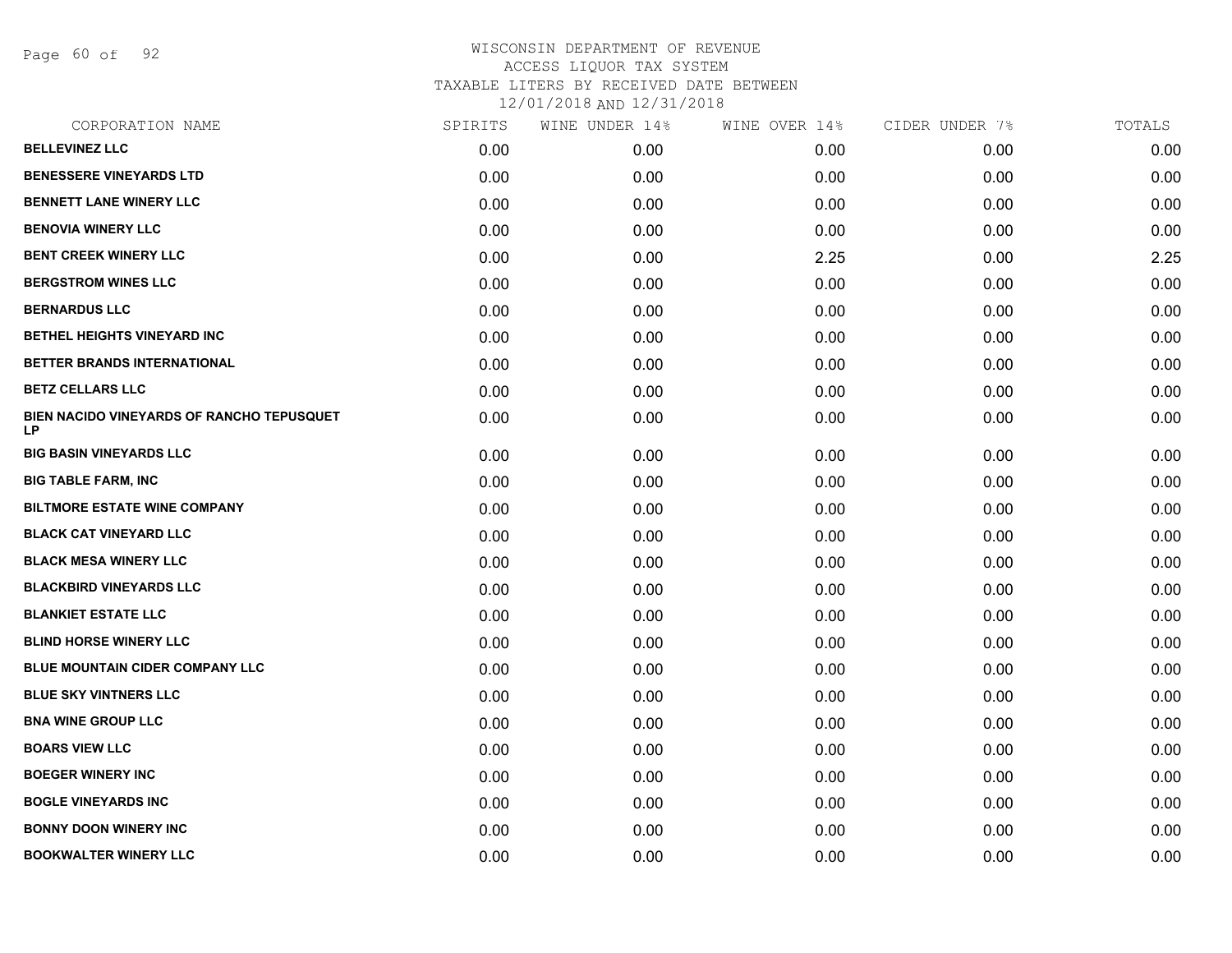| CORPORATION NAME                              | SPIRITS | WINE UNDER 14% | WINE OVER 14% | CIDER UNDER 7% | TOTALS |
|-----------------------------------------------|---------|----------------|---------------|----------------|--------|
| <b>BOTHAM VINEYARDS, INC.</b>                 | 0.00    | 0.00           | 0.00          | 0.00           | 0.00   |
| <b>BOUCHAINE VINEYARDS INC</b>                | 0.00    | 0.00           | 0.00          | 0.00           | 0.00   |
| <b>BOUNDARY BREAKS LLC</b>                    | 0.00    | 0.00           | 0.00          | 0.00           | 0.00   |
| <b>BOWERS HARBOR VINEYARDS AND WINERY INC</b> | 0.00    | 0.00           | 0.00          | 0.00           | 0.00   |
| <b>BRADLEY L ALLEN</b>                        | 0.00    | 0.00           | 0.00          | 0.00           | 0.00   |
| <b>BRANCHES WINERY LLC</b>                    | 0.00    | 0.00           | 0.00          | 0.00           | 0.00   |
| <b>BRASSFIELD ESTATE WINERY LLC</b>           | 0.00    | 0.00           | 0.00          | 0.00           | 0.00   |
| <b>BRESSLER VINEYARDS LLC</b>                 | 0.00    | 0.00           | 0.00          | 0.00           | 0.00   |
| <b>BRET LOPEZ</b>                             | 0.00    | 0.00           | 0.00          | 0.00           | 0.00   |
| <b>BRIAN CARTER CELLARS LLC</b>               | 0.00    | 0.00           | 0.00          | 0.00           | 0.00   |
| <b>BRIAN M HEATH</b>                          | 0.00    | 0.00           | 0.00          | 0.00           | 0.00   |
| <b>BRIGADOON FARM &amp; WINERY LLC</b>        | 0.00    | 0.00           | 0.00          | 0.00           | 0.00   |
| <b>BRIGHT CELLARS INC</b>                     | 0.00    | 0.00           | 0.00          | 0.00           | 0.00   |
| <b>BRONCO WINE COMPANY</b>                    | 0.00    | 0.00           | 0.00          | 0.00           | 0.00   |
| BROWN COUNTY WINE COMPANY, INC.               | 0.00    | 0.00           | 0.00          | 0.00           | 0.00   |
| <b>BROWN ESTATE VINEYARDS LLC</b>             | 0.00    | 0.00           | 0.00          | 0.00           | 0.00   |
| <b>BRUTOCAO CELLARS LP</b>                    | 0.00    | 0.00           | 0.00          | 0.00           | 0.00   |
| <b>BRYANT VINEYARDS INC</b>                   | 0.00    | 0.00           | 0.00          | 0.00           | 0.00   |
| <b>BUCKLER FAMILY VINEYARDS LLC</b>           | 0.00    | 0.00           | 0.00          | 0.00           | 0.00   |
| <b>BULLY HILL VINEYARDS INC</b>               | 0.00    | 0.00           | 0.00          | 0.00           | 0.00   |
| <b>BURGESS CELLARS INC</b>                    | 0.00    | 0.00           | 0.00          | 0.00           | 0.00   |
| <b>BURRELL SCHOOL VINEYARDS INC</b>           | 0.00    | 0.00           | 0.00          | 0.00           | 0.00   |
| <b>BUTTONWOOD FARM WINERY INC</b>             | 0.00    | 0.00           | 0.00          | 0.00           | 0.00   |
| <b>C &amp; C WINE SERVICES INC</b>            | 0.00    | 0.00           | 0.00          | 0.00           | 0.00   |
| <b>C &amp; N CORPORATION</b>                  | 0.00    | 0.00           | 0.00          | 0.00           | 0.00   |
| C G DI ARIE VINEYARD & WINERY LLC             | 0.00    | 0.00           | 0.00          | 0.00           | 0.00   |
| <b>C MONDAVI &amp; SONS</b>                   | 0.00    | 0.00           | 0.00          | 0.00           | 0.00   |
| <b>CADA LLC</b>                               | 0.00    | 0.00           | 0.00          | 0.00           | 0.00   |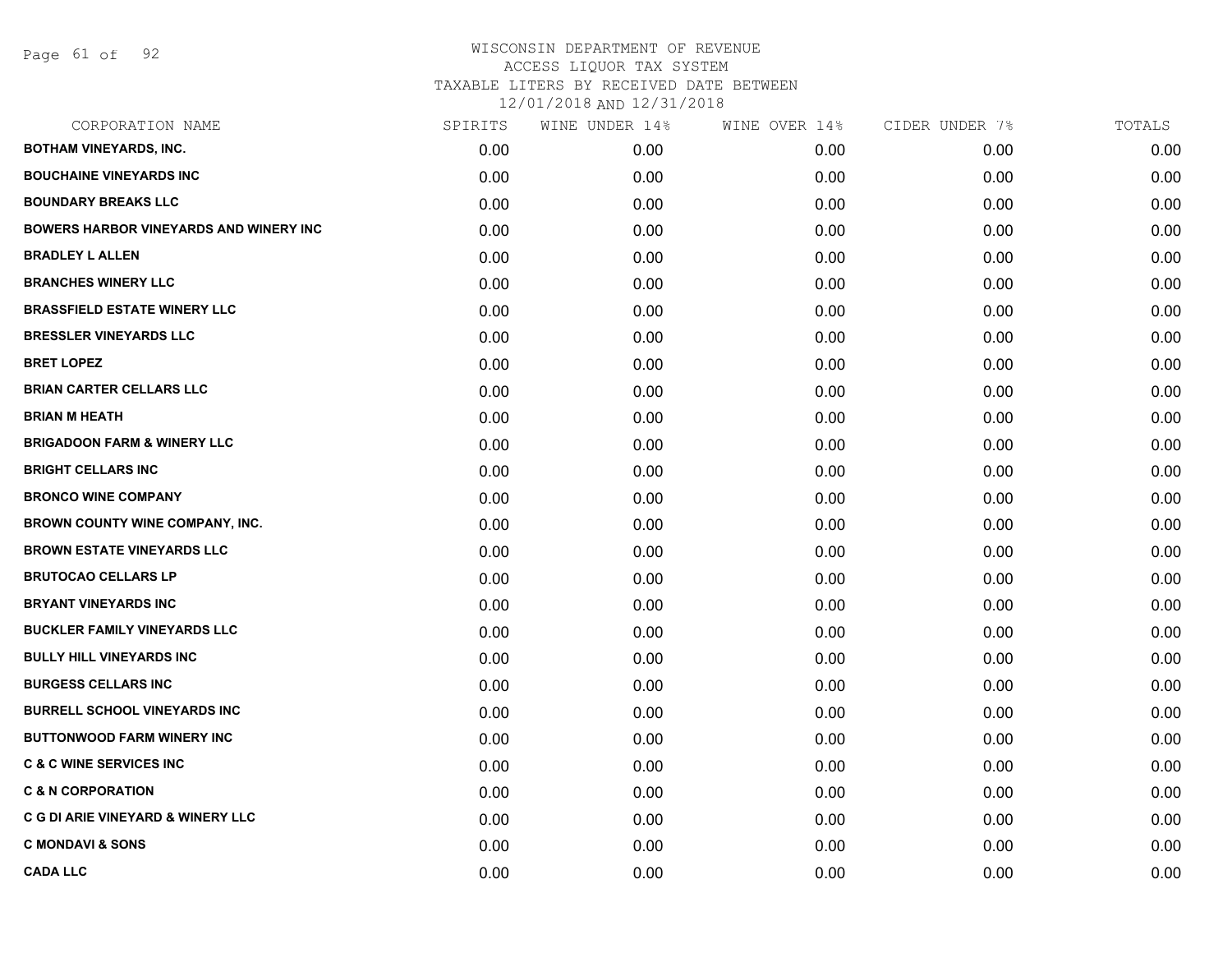Page 62 of 92

| CORPORATION NAME                           | SPIRITS | WINE UNDER 14% | WINE OVER 14% | CIDER UNDER 7% | TOTALS |
|--------------------------------------------|---------|----------------|---------------|----------------|--------|
| <b>CAIN CELLARS INC</b>                    | 0.00    | 0.00           | 0.00          | 0.00           | 0.00   |
| <b>CAKEBREAD CELLARS</b>                   | 0.00    | 0.00           | 0.00          | 0.00           | 0.00   |
| <b>CALCAREOUS VINEYARD LLC</b>             | 0.00    | 0.00           | 0.00          | 0.00           | 0.00   |
| <b>CALDWELL WINERY LLC</b>                 | 0.00    | 0.00           | 0.00          | 0.00           | 0.00   |
| <b>CALLAWAY TEMECULA LP</b>                | 0.00    | 0.00           | 0.00          | 0.00           | 0.00   |
| <b>CANA'S FEAST WINERY LLC</b>             | 0.00    | 0.00           | 0.00          | 0.00           | 0.00   |
| <b>CARACCIOLI CELLARS INC</b>              | 0.00    | 0.00           | 0.00          | 0.00           | 0.00   |
| <b>CARL THOMA</b>                          | 0.00    | 0.00           | 0.00          | 0.00           | 0.00   |
| <b>CARLISLE WINERY &amp; VINEYARDS LLC</b> | 0.00    | 0.00           | 0.00          | 0.00           | 0.00   |
| <b>CARLSON VINEYARDS INC</b>               | 0.00    | 0.00           | 0.00          | 0.00           | 0.00   |
| <b>CARNEROS WINE COMPANY INC</b>           | 0.00    | 0.00           | 0.00          | 0.00           | 0.00   |
| <b>CASTORO CELLARS</b>                     | 0.00    | 0.00           | 0.00          | 0.00           | 0.00   |
| <b>CATHERINE ELIZABETH INC</b>             | 0.00    | 0.00           | 0.00          | 0.00           | 0.00   |
| <b>CAYMUS VINEYARDS INC</b>                | 0.00    | 0.00           | 0.00          | 0.00           | 0.00   |
| <b>CECIL A ZERBA</b>                       | 0.00    | 0.00           | 0.00          | 0.00           | 0.00   |
| <b>CEDAR KNOLL VINEYARDS INC</b>           | 0.00    | 0.00           | 0.00          | 0.00           | 0.00   |
| <b>CEJA VINEYARDS INC</b>                  | 0.00    | 0.00           | 0.00          | 0.00           | 0.00   |
| <b>CELLAR RAT CELLARS LLC</b>              | 0.00    | 0.00           | 0.00          | 0.00           | 0.00   |
| <b>CHACEWATER LLC</b>                      | 0.00    | 0.00           | 0.00          | 0.00           | 0.00   |
| <b>CHAPPELLET WINERY INC</b>               | 0.00    | 0.00           | 0.00          | 0.00           | 0.00   |
| <b>CHARLES &amp; MARTHA BARRA</b>          | 0.00    | 0.00           | 0.00          | 0.00           | 0.00   |
| <b>CHARLES REININGER LLC</b>               | 0.00    | 0.00           | 0.00          | 0.00           | 0.00   |
| <b>CHATEAU BIANCA INC</b>                  | 0.00    | 0.00           | 0.00          | 0.00           | 0.00   |
| <b>CHATEAU DIANA LLC</b>                   | 0.00    | 0.00           | 0.00          | 0.00           | 0.00   |
| <b>CHATEAU GRAND TRAVERSE LTD</b>          | 0.00    | 0.00           | 0.00          | 0.00           | 0.00   |
| <b>CHATEAU MARGENE INC</b>                 | 0.00    | 0.00           | 0.00          | 0.00           | 0.00   |
| <b>CHATEAU MORRISETTE INC</b>              | 0.00    | 0.00           | 0.00          | 0.00           | 0.00   |
| <b>CHATEAU OPERATIONS, LTD.</b>            | 0.00    | 0.00           | 0.00          | 0.00           | 0.00   |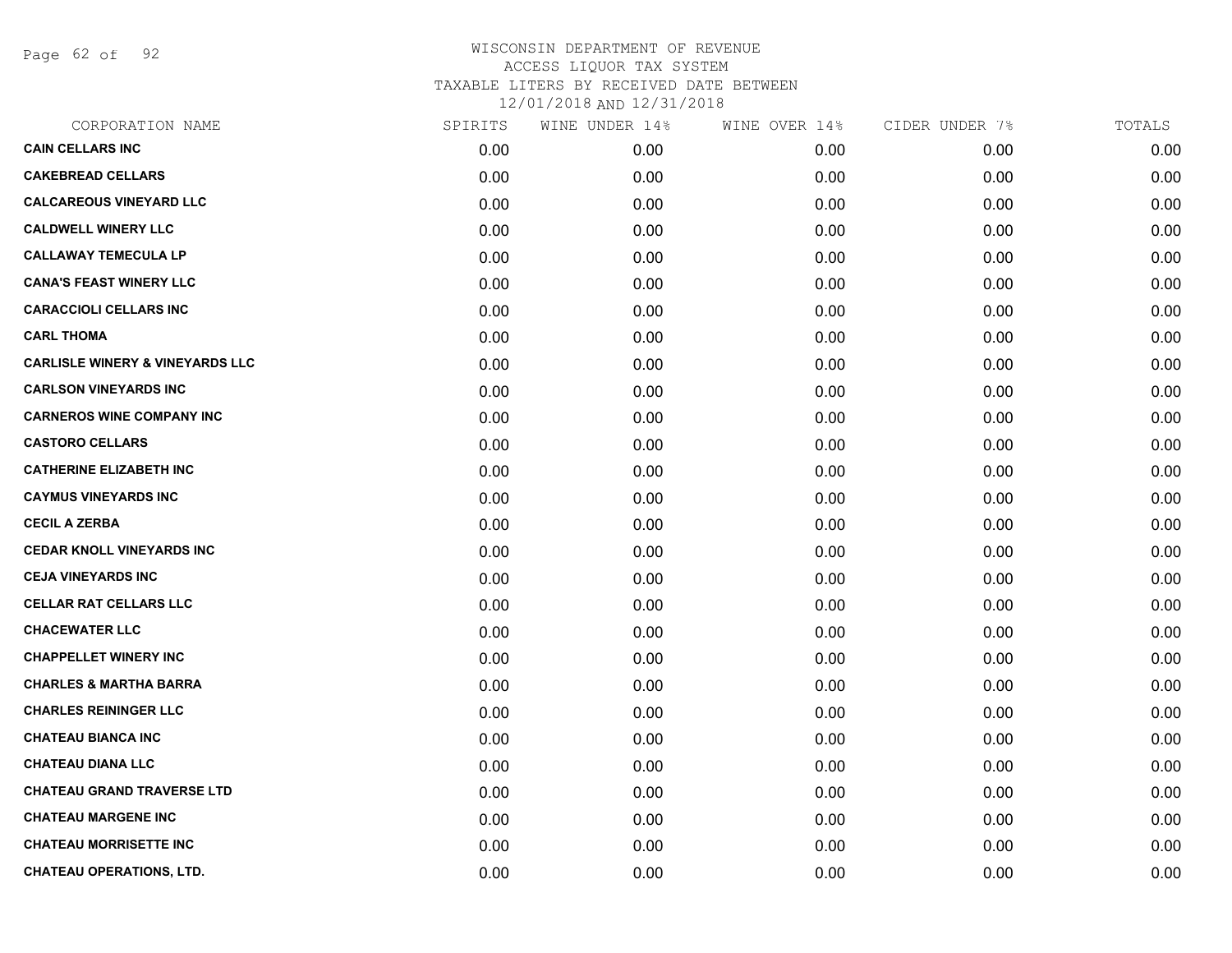| CORPORATION NAME                                  | SPIRITS | WINE UNDER 14% | WINE OVER 14% | CIDER UNDER 7% | TOTALS |
|---------------------------------------------------|---------|----------------|---------------|----------------|--------|
| <b>CHATEAU POTELLE HOLDINGS LLC</b>               | 0.00    | 0.00           | 0.00          | 0.00           | 0.00   |
| <b>CHATEAU ST CROIX WINERY &amp; VINEYARD LLC</b> | 0.00    | 0.00           | 0.00          | 0.00           | 0.00   |
| <b>CHERRY HILL LLC</b>                            | 0.00    | 0.00           | 0.00          | 0.00           | 0.00   |
| <b>CHIARELLO FAMILY VINEYARDS LLC</b>             | 0.00    | 0.00           | 0.00          | 0.00           | 0.00   |
| <b>CHIMNEY ROCK WINERY LLC</b>                    | 0.00    | 0.00           | 0.00          | 0.00           | 0.00   |
| <b>CHRISTOPHE BARON</b>                           | 0.00    | 0.00           | 0.00          | 0.00           | 0.00   |
| <b>CHRISTOPHER FIGGINS</b>                        | 0.00    | 0.00           | 0.00          | 0.00           | 0.00   |
| <b>CIDER HOUSE OF WISCONSIN LLC</b>               | 0.00    | 0.00           | 0.00          | 0.00           | 0.00   |
| <b>CINNABAR WINERY LLC</b>                        | 0.00    | 0.00           | 0.00          | 0.00           | 0.00   |
| <b>CLAY JAR HOLDINGS LLC</b>                      | 0.00    | 0.00           | 0.00          | 0.00           | 0.00   |
| <b>CLEARWATER CANYON CELLARS LLC</b>              | 0.00    | 0.00           | 0.00          | 0.00           | 0.00   |
| CLIF BAR FAMILY WINERY & FARM LLC                 | 0.00    | 0.00           | 0.00          | 0.00           | 0.00   |
| <b>CLINE CELLARS INC</b>                          | 0.00    | 0.00           | 0.00          | 0.00           | 0.00   |
| <b>CLOS DU VAL WINE CO LTD</b>                    | 0.00    | 0.00           | 0.00          | 0.00           | 0.00   |
| <b>CLOS LACHANCE WINES LLC</b>                    | 0.00    | 0.00           | 0.00          | 0.00           | 0.00   |
| <b>COCKERELL WINE CONSULTING LLC</b>              | 0.00    | 0.00           | 0.00          | 0.00           | 0.00   |
| <b>CODORNIU NAPA INC</b>                          | 0.00    | 0.00           | 0.00          | 0.00           | 0.00   |
| <b>COELHO WINERY INC</b>                          | 0.00    | 0.00           | 0.00          | 0.00           | 0.00   |
| <b>COL SOLARE, LLP</b>                            | 0.00    | 0.00           | 0.00          | 0.00           | 0.00   |
| <b>COLGIN PARTNERS LLC</b>                        | 0.00    | 0.00           | 0.00          | 0.00           | 0.00   |
| <b>COLLEEN M BOS</b>                              | 0.00    | 0.00           | 0.00          | 0.00           | 0.00   |
| <b>COLUMBIA RIVER WINERY INC</b>                  | 0.00    | 0.00           | 0.00          | 0.00           | 0.00   |
| <b>CONSTELLATION BRANDS U.S. OPERATIONS</b>       | 0.00    | 0.00           | 0.00          | 0.00           | 0.00   |
| <b>CONUNDRUM WINERY LLC</b>                       | 0.00    | 0.00           | 0.00          | 0.00           | 0.00   |
| <b>CONWAY VINEYARDS INC</b>                       | 0.00    | 0.00           | 0.00          | 0.00           | 0.00   |
| <b>COOL HAND VINEYARDS LLC</b>                    | 0.00    | 0.00           | 0.00          | 0.00           | 0.00   |
| <b>COPPER CANE LLC</b>                            | 0.00    | 0.00           | 0.00          | 0.00           | 0.00   |
| <b>CORISON WINERY INC</b>                         | 0.00    | 0.00           | 0.00          | 0.00           | 0.00   |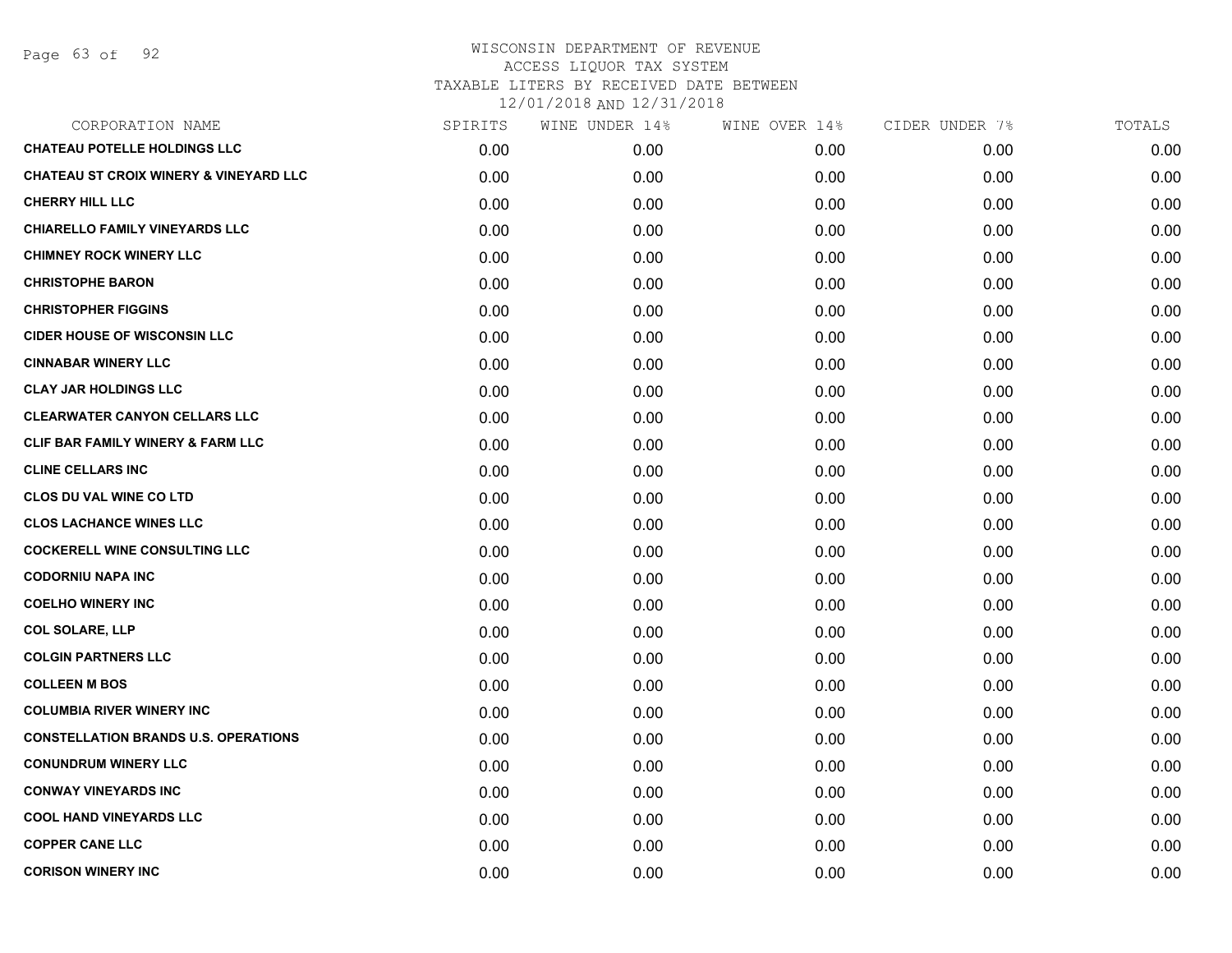Page 64 of 92

| CORPORATION NAME                       | SPIRITS | WINE UNDER 14% | WINE OVER 14% | CIDER UNDER 7% | TOTALS |
|----------------------------------------|---------|----------------|---------------|----------------|--------|
| <b>CORNERSTONE CELLARS LLC</b>         | 0.00    | 0.00           | 0.00          | 0.00           | 0.00   |
| <b>CORY J MICHAL</b>                   | 0.00    | 0.00           | 0.00          | 0.00           | 0.00   |
| <b>COURAGEOUS INC</b>                  | 0.00    | 0.00           | 0.00          | 0.00           | 0.00   |
| <b>CRAIG FLETCHER</b>                  | 0.00    | 0.00           | 0.00          | 0.00           | 0.00   |
| <b>CRAIG S HANDLY</b>                  | 0.00    | 0.00           | 0.00          | 0.00           | 0.00   |
| <b>CREATIVE WINE CONCEPTS INC</b>      | 0.00    | 0.00           | 0.00          | 0.00           | 0.00   |
| <b>CREW WINE COMPANY LLC</b>           | 0.00    | 0.00           | 0.00          | 0.00           | 0.00   |
| <b>CRIMSON WINE GROUP LTD</b>          | 0.00    | 0.00           | 0.00          | 0.00           | 0.00   |
| <b>CRISTOM VINEYARDS INC</b>           | 0.00    | 0.00           | 0.00          | 0.00           | 0.00   |
| <b>CROCKER &amp; STARR WINE CO LLC</b> | 0.00    | 0.00           | 0.00          | 0.00           | 0.00   |
| <b>CROWN POINT WINERY LLC</b>          | 0.00    | 0.00           | 0.00          | 0.00           | 0.00   |
| <b>CULTIVATE WINES LLC</b>             | 0.00    | 0.00           | 0.00          | 0.00           | 0.00   |
| <b>CUNAT PREMIUM VINEYARDS LLC</b>     | 0.00    | 0.00           | 0.00          | 0.00           | 0.00   |
| <b>CUSHMAN WINERY CORPORATION</b>      | 0.00    | 0.00           | 0.00          | 0.00           | 0.00   |
| <b>CUVAISON INC</b>                    | 0.00    | 0.00           | 0.00          | 0.00           | 0.00   |
| <b>CWC WINERY LLC</b>                  | 0.00    | 0.00           | 0.00          | 0.00           | 0.00   |
| <b>D &amp; J F CELLARS INC</b>         | 0.00    | 0.00           | 0.00          | 0.00           | 0.00   |
| <b>D MYERS LLC</b>                     | 0.00    | 0.00           | 0.00          | 0.00           | 0.00   |
| <b>DANA ESTATES INC</b>                | 0.00    | 0.00           | 0.00          | 0.00           | 0.00   |
| <b>DANICA PATRICK</b>                  | 0.00    | 0.00           | 0.00          | 0.00           | 0.00   |
| <b>DANIEL J KOEPKE</b>                 | 0.00    | 0.00           | 0.00          | 0.00           | 0.00   |
| DANZA DEL SOL WINERY INC               | 0.00    | 0.00           | 0.00          | 0.00           | 0.00   |
| <b>DANZINGER VINEYARDS LLC</b>         | 0.00    | 0.00           | 0.00          | 0.00           | 0.00   |
| <b>DAOU VINEYARDS LLC</b>              | 0.00    | 0.00           | 0.00          | 0.00           | 0.00   |
| <b>DARIOUSH KHALEDI WINERY LLC</b>     | 0.00    | 0.00           | 0.00          | 0.00           | 0.00   |
| <b>DAVID BRUCE WINERY INC</b>          | 0.00    | 0.00           | 0.00          | 0.00           | 0.00   |
| <b>DAVID COFFARO</b>                   | 0.00    | 0.00           | 0.00          | 0.00           | 0.00   |
| <b>DAVID F MAHER</b>                   | 0.00    | 0.00           | 0.00          | 0.00           | 0.00   |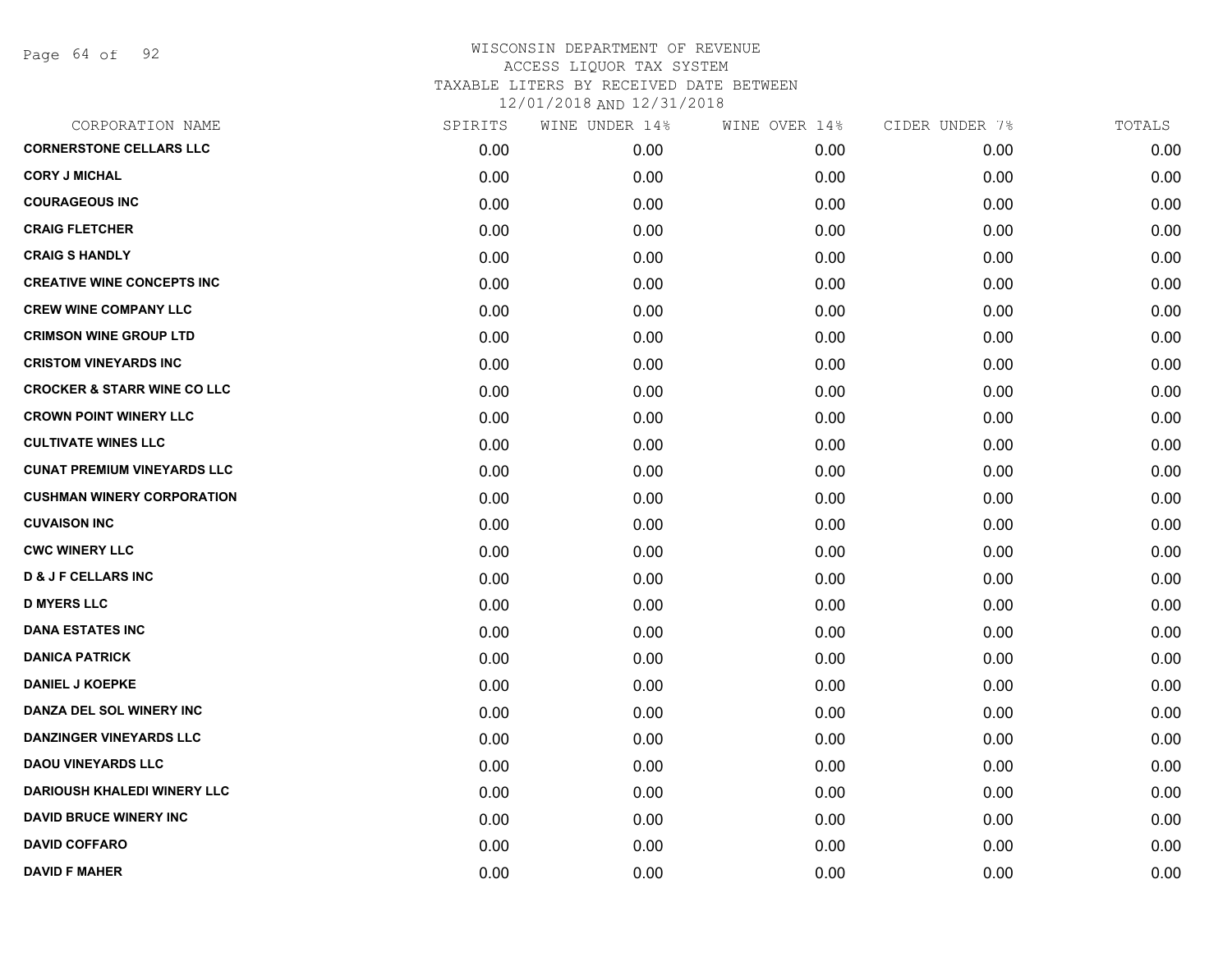Page 65 of 92

| CORPORATION NAME                                              | SPIRITS | WINE UNDER 14% | WINE OVER 14% | CIDER UNDER 7% | TOTALS |
|---------------------------------------------------------------|---------|----------------|---------------|----------------|--------|
| <b>DAVID J MATTHEWS</b>                                       | 0.00    | 0.00           | 0.00          | 0.00           | 0.00   |
| <b>DAVID JAMES LLC</b>                                        | 0.00    | 0.00           | 0.00          | 0.00           | 0.00   |
| DAVIDS PINOT VINEYARDS INC                                    | 0.00    | 0.00           | 0.00          | 0.00           | 0.00   |
| <b>DAVIS ESTATES LLC</b>                                      | 0.00    | 0.00           | 0.00          | 0.00           | 0.00   |
| DE LA MONTANYA WINERY INC                                     | 0.00    | 0.00           | 0.00          | 0.00           | 0.00   |
| DEERFIELD RANCH WINERY LLC                                    | 0.00    | 0.00           | 0.00          | 0.00           | 0.00   |
| DEL DOTTO VINEYARDS INC                                       | 0.00    | 0.00           | 0.00          | 0.00           | 0.00   |
| <b>DELICATO VINEYARDS INC</b>                                 | 0.00    | 0.00           | 0.00          | 0.00           | 0.00   |
| <b>DELILLE CELLARS LLC</b>                                    | 0.00    | 0.00           | 0.00          | 0.00           | 0.00   |
| <b>DENNER WINERY INC</b>                                      | 0.00    | 0.00           | 0.00          | 0.00           | 0.00   |
| <b>DENNIS R ONEIL</b>                                         | 0.00    | 0.00           | 0.00          | 0.00           | 0.00   |
| DH GUSTAFSON FAMILY VINEYARDS LLC                             | 0.00    | 0.00           | 0.00          | 0.00           | 0.00   |
| <b>DIAMOND MOUNTAIN VINEYARD</b>                              | 0.00    | 0.00           | 0.00          | 0.00           | 0.00   |
| <b>DIANA HOBSON</b>                                           | 0.00    | 0.00           | 0.00          | 0.00           | 0.00   |
| <b>DOMAINE CARNEROS LTD</b>                                   | 0.00    | 0.00           | 0.00          | 0.00           | 0.00   |
| <b>DOMAINE CHANDON INC</b>                                    | 0.00    | 0.00           | 0.00          | 0.00           | 0.00   |
| <b>DOMAINE DE MARIA SOTER LLC</b>                             | 0.00    | 0.00           | 0.00          | 0.00           | 0.00   |
| <b>DOMAINE DROUHIN OREGON LLC</b>                             | 0.00    | 0.00           | 0.00          | 0.00           | 0.00   |
| <b>DOMAINE SERENE VINEYARDS &amp; WINERY INC</b>              | 0.00    | 0.00           | 0.00          | 0.00           | 0.00   |
| <b>DOMINICK CHIRICHILLO</b>                                   | 0.00    | 0.00           | 0.00          | 0.00           | 0.00   |
| DON SEBASTIANI & SONS INTERNATIONAL WINE<br><b>NEGOCIANTS</b> | 0.00    | 0.00           | 0.00          | 0.00           | 0.00   |
| <b>DONALD PHILLIPS HILL JR</b>                                | 0.00    | 0.00           | 0.00          | 0.00           | 0.00   |
| <b>DONATI FAMILY VINEYARD INC</b>                             | 0.00    | 0.00           | 0.00          | 0.00           | 0.00   |
| <b>DONELAN FAMILY WINE CELLARS LLC</b>                        | 0.00    | 0.00           | 0.00          | 0.00           | 0.00   |
| DOUBLE CANYON VINEYARDS LLC                                   | 0.00    | 0.00           | 0.00          | 0.00           | 0.00   |
| DRAKE MAKES WINE, INC.                                        | 0.00    | 0.00           | 0.00          | 0.00           | 0.00   |
| <b>DRUMLIN RIDGE WINERY LLC</b>                               | 0.00    | 0.00           | 0.00          | 0.00           | 0.00   |
|                                                               |         |                |               |                |        |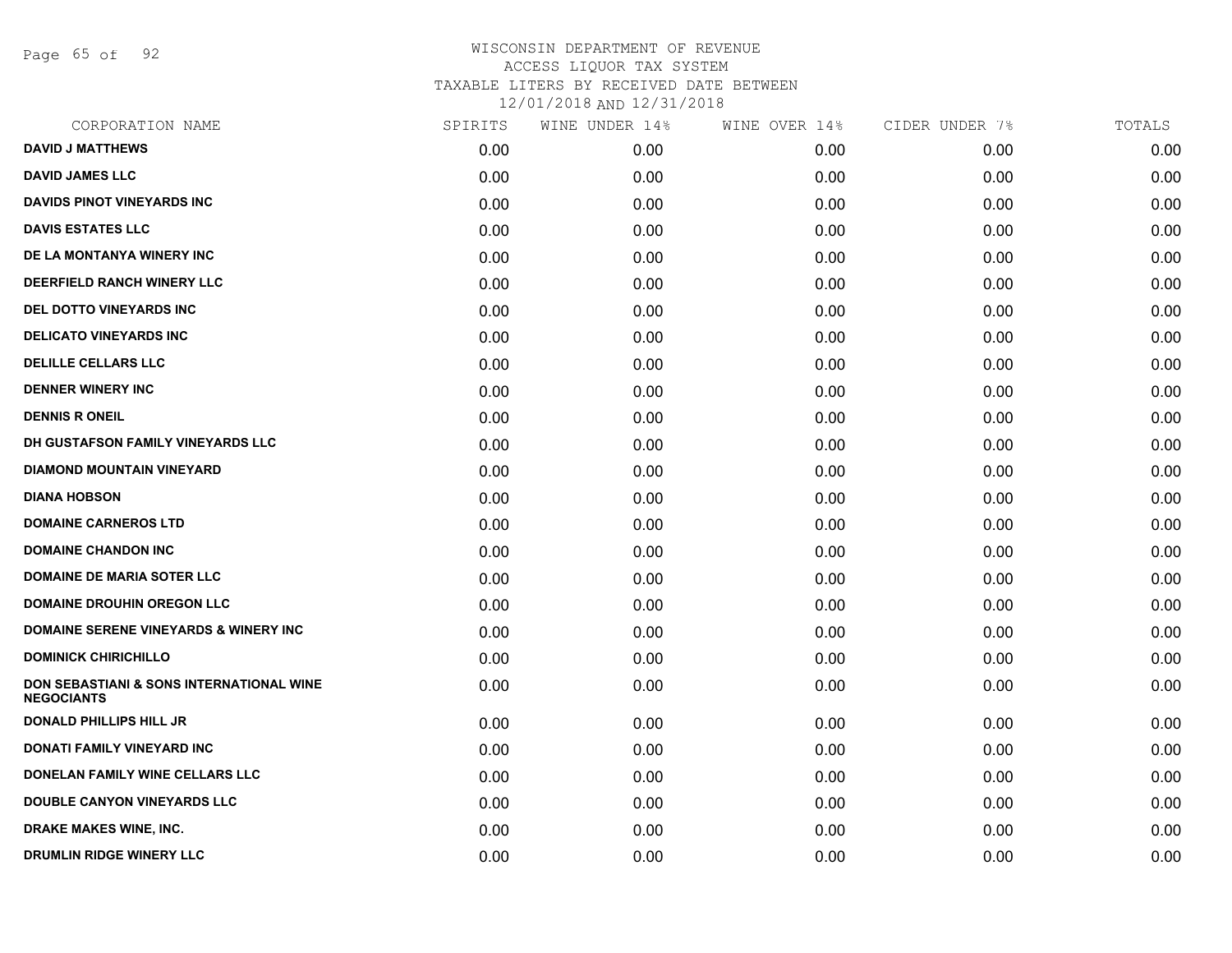Page 66 of 92

| CORPORATION NAME                         | SPIRITS | WINE UNDER 14% | WINE OVER 14% | CIDER UNDER 7% | TOTALS |
|------------------------------------------|---------|----------------|---------------|----------------|--------|
| DRY CREEK VINEYARD INC                   | 0.00    | 0.00           | 0.00          | 0.00           | 0.00   |
| <b>DSC INVESTORS INC</b>                 | 0.00    | 0.00           | 0.00          | 0.00           | 0.00   |
| <b>DUCKHORN WINE COMPANY</b>             | 0.00    | 0.00           | 0.00          | 0.00           | 0.00   |
| <b>DUMOL WINERY LLC</b>                  | 0.00    | 0.00           | 0.00          | 0.00           | 0.00   |
| <b>DUNHAM CELLARS LLC</b>                | 0.00    | 0.00           | 0.00          | 0.00           | 0.00   |
| <b>DUNN VINEYARDS LLC</b>                | 0.00    | 0.00           | 0.00          | 0.00           | 0.00   |
| <b>DUPLIN WINE CELLARS INC</b>           | 0.00    | 0.00           | 0.00          | 0.00           | 0.00   |
| DUTTON GOLDFIELD WINERY LLC              | 0.00    | 0.00           | 0.00          | 0.00           | 0.00   |
| E & J GALLO WINERY                       | 0.00    | 0.00           | 0.00          | 0.00           | 0.00   |
| <b>E STRING CELLARS LLC</b>              | 0.00    | 0.00           | 0.00          | 0.00           | 0.00   |
| <b>EAGLES LANDING WINERY LLC</b>         | 0.00    | 0.00           | 0.00          | 0.00           | 0.00   |
| <b>EARL E BROWN &amp; SONS INC</b>       | 0.00    | 0.00           | 0.00          | 0.00           | 0.00   |
| <b>EBERLE WINERY LP</b>                  | 0.00    | 0.00           | 0.00          | 0.00           | 0.00   |
| EDEN ICE CIDER COMPANY INC.              | 0.00    | 0.00           | 0.00          | 0.00           | 0.00   |
| <b>EDWARD J RINK</b>                     | 0.00    | 0.00           | 0.00          | 0.00           | 0.00   |
| EHREN JORDAN WINE CELLARS LLC            | 0.00    | 0.00           | 0.00          | 0.00           | 0.00   |
| <b>EILEEN BRYS</b>                       | 0.00    | 0.00           | 0.00          | 0.00           | 0.00   |
| <b>ELEGANCE PROPERTIES LLC</b>           | 0.00    | 0.00           | 0.00          | 0.00           | 0.00   |
| <b>ELISABETH W KLEIN</b>                 | 0.00    | 0.00           | 0.00          | 0.00           | 0.00   |
| ELK COVE VINEYARDS INC                   | 0.00    | 0.00           | 0.00          | 0.00           | 0.00   |
| <b>ELV-OREGON LLC</b>                    | 0.00    | 0.00           | 0.00          | 0.00           | 0.00   |
| <b>ELYSE WINERY LLC</b>                  | 0.00    | 0.00           | 0.00          | 0.00           | 0.00   |
| <b>EMILIO GUGLIELMO WINERY INC</b>       | 0.00    | 0.00           | 0.00          | 0.00           | 0.00   |
| <b>ERIC TRUMP WINE MANUFACTURING LLC</b> | 0.00    | 0.00           | 0.00          | 0.00           | 0.00   |
| <b>ERNEST VINEYARDS LLC</b>              | 0.00    | 0.00           | 0.00          | 0.00           | 0.00   |
| <b>ESCALERA-BOULET LLC</b>               | 0.00    | 0.00           | 0.00          | 0.00           | 0.00   |
| <b>F KORBEL &amp; BROS INC</b>           | 0.00    | 0.00           | 0.00          | 0.00           | 0.00   |
| <b>FANTESCA LLC</b>                      | 0.00    | 0.00           | 0.00          | 0.00           | 0.00   |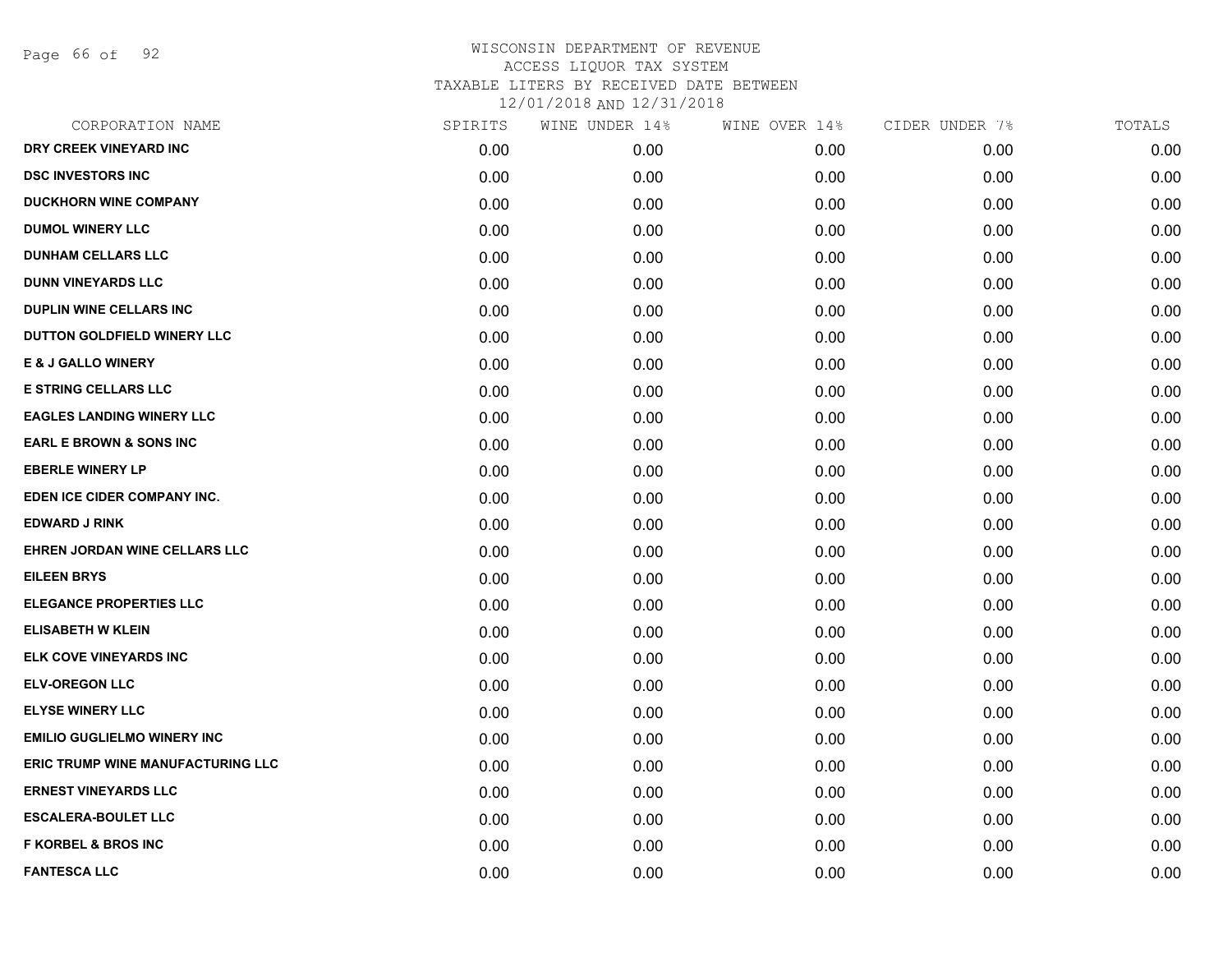Page 67 of 92

| CORPORATION NAME                                 | SPIRITS | WINE UNDER 14% | WINE OVER 14% | CIDER UNDER 7% | TOTALS |
|--------------------------------------------------|---------|----------------|---------------|----------------|--------|
| <b>FAT BOYS INC</b>                              | 0.00    | 0.00           | 0.00          | 0.00           | 0.00   |
| <b>FAWN CREEK WINERY LLC</b>                     | 0.00    | 0.00           | 0.00          | 0.00           | 0.00   |
| <b>FAZELI VINEYARDS, LLC</b>                     | 0.00    | 0.00           | 0.00          | 0.00           | 0.00   |
| <b>FENESTRA WINERY INC</b>                       | 0.00    | 0.00           | 0.00          | 0.00           | 0.00   |
| FENN VALLEY VINEYARDS, INC.                      | 0.00    | 0.00           | 0.00          | 0.00           | 0.00   |
| <b>FERMENTING CELLARS LLC</b>                    | 0.00    | 0.00           | 0.00          | 0.00           | 0.00   |
| <b>FERRARI CARANO VINEYARDS &amp; WINERY LLC</b> | 0.00    | 0.00           | 0.00          | 0.00           | 0.00   |
| <b>FETZER VINEYARDS</b>                          | 0.00    | 0.00           | 0.00          | 0.00           | 0.00   |
| <b>FICKLIN VINEYARDS INC</b>                     | 0.00    | 0.00           | 0.00          | 0.00           | 0.00   |
| <b>FIDDLEHEAD CELLARS LP</b>                     | 0.00    | 0.00           | 0.00          | 0.00           | 0.00   |
| <b>FIDELITAS WINES LLC</b>                       | 0.00    | 0.00           | 0.00          | 0.00           | 0.00   |
| <b>FIESTA VINEYARD &amp; WINERY LLC</b>          | 0.00    | 0.00           | 0.00          | 0.00           | 0.00   |
| <b>FINKELSTEIN VINEYARDS INC</b>                 | 0.00    | 0.00           | 0.00          | 0.00           | 0.00   |
| <b>FIRESTEED CORPORATION</b>                     | 0.00    | 0.00           | 0.00          | 0.00           | 0.00   |
| <b>FISHER KING WINERY, LLC</b>                   | 0.00    | 0.00           | 0.00          | 0.00           | 0.00   |
| <b>FISHER VINEYARDS</b>                          | 0.00    | 0.00           | 0.00          | 0.00           | 0.00   |
| <b>FITVINE LLC</b>                               | 0.00    | 0.00           | 0.00          | 0.00           | 0.00   |
| <b>FIVE VINES LLC</b>                            | 0.00    | 0.00           | 0.00          | 0.00           | 0.00   |
| <b>FLORA SPRINGS WINE COMPANY</b>                | 0.00    | 0.00           | 0.00          | 0.00           | 0.00   |
| FLOWERS VINEYARD AND WINERY, LLC                 | 0.00    | 0.00           | 0.00          | 0.00           | 0.00   |
| <b>FLYING B VINEYARD LP</b>                      | 0.00    | 0.00           | 0.00          | 0.00           | 0.00   |
| FN CELLARS LLC                                   | 0.00    | 0.00           | 0.00          | 0.00           | 0.00   |
| FOLEY ESTATES VINEYARD & WINERY LLC              | 0.00    | 0.00           | 0.00          | 0.00           | 0.00   |
| <b>FOLEY FAMILY WINES INC</b>                    | 0.00    | 0.00           | 0.00          | 0.00           | 0.00   |
| <b>FOLIO WINE COMPANY LLC</b>                    | 0.00    | 0.00           | 0.00          | 0.00           | 0.00   |
| <b>FONTANELLA WINES LLC</b>                      | 0.00    | 0.00           | 0.00          | 0.00           | 0.00   |
| FORT ROSS VINEYARD & WINERY LLC                  | 0.00    | 0.00           | 0.00          | 0.00           | 0.00   |
| FOUR BEARS WINERY LLC                            | 0.00    | 0.00           | 0.00          | 0.00           | 0.00   |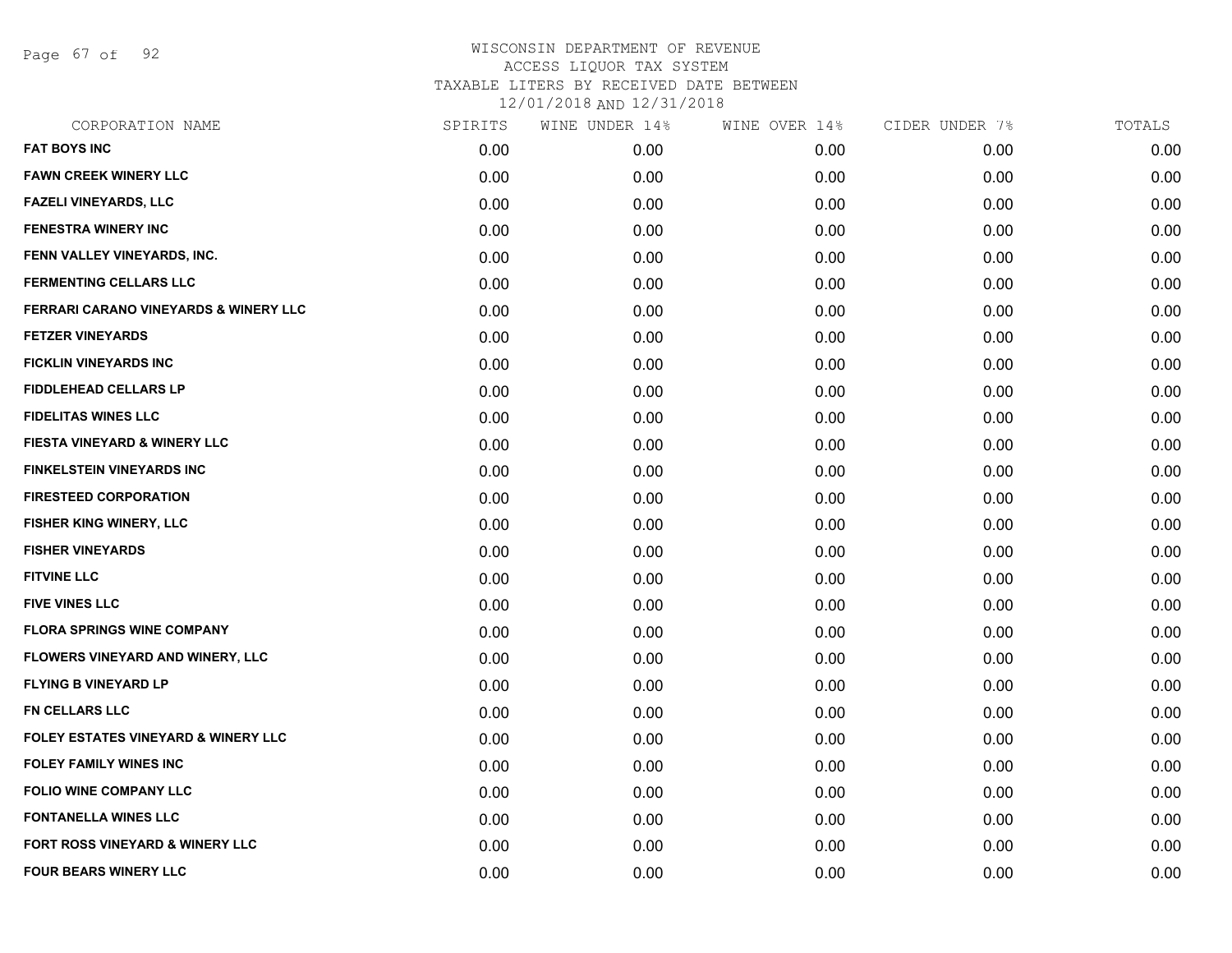Page 68 of 92

| CORPORATION NAME                                    | SPIRITS | WINE UNDER 14% | WINE OVER 14% | CIDER UNDER 7% | TOTALS |
|-----------------------------------------------------|---------|----------------|---------------|----------------|--------|
| <b>FOXEN VINEYARD INC</b>                           | 0.00    | 0.00           | 0.00          | 0.00           | 0.00   |
| <b>FRANCIS COPPOLA WINERY LLC</b>                   | 0.00    | 0.00           | 0.00          | 0.00           | 0.00   |
| <b>FRANCISCAN VINEYARDS INC</b>                     | 0.00    | 0.00           | 0.00          | 0.00           | 0.00   |
| <b>FRANK FAMILY VINEYARDS LLC</b>                   | 0.00    | 0.00           | 0.00          | 0.00           | 0.00   |
| <b>FRED C SCHERRER</b>                              | 0.00    | 0.00           | 0.00          | 0.00           | 0.00   |
| <b>FREIXENET SONOMA CAVES INC</b>                   | 0.00    | 0.00           | 0.00          | 0.00           | 0.00   |
| FREY FAMILY WINERY LLC                              | 0.00    | 0.00           | 0.00          | 0.00           | 0.00   |
| <b>FREY VINEYARDS LTD</b>                           | 0.00    | 0.00           | 0.00          | 0.00           | 0.00   |
| <b>FROGS LEAP WINERY</b>                            | 0.00    | 0.00           | 0.00          | 0.00           | 0.00   |
| <b>FROGTOWN CELLARS LLP</b>                         | 0.00    | 0.00           | 0.00          | 0.00           | 0.00   |
| FRUIT OF THE WOODS WINE CELLAR, INC.                | 0.00    | 0.00           | 0.00          | 0.00           | 0.00   |
| <b>FULCRUM WINES LLC</b>                            | 0.00    | 0.00           | 0.00          | 0.00           | 0.00   |
| <b>FULKERSON WINE CELLARS LLC</b>                   | 0.00    | 0.00           | 0.00          | 0.00           | 0.00   |
| <b>FULLERTON WINES, INC</b>                         | 0.00    | 0.00           | 0.00          | 0.00           | 0.00   |
| <b>FURTHERMORE LLC</b>                              | 0.00    | 0.00           | 0.00          | 0.00           | 0.00   |
| <b>G GRAHAM WINES INC</b>                           | 0.00    | 0.00           | 0.00          | 0.00           | 0.00   |
| <b>GALENA CELLARS INC</b>                           | 0.00    | 0.00           | 0.00          | 0.00           | 0.00   |
| <b>GALLICA WINES LLC</b>                            | 0.00    | 0.00           | 0.00          | 0.00           | 0.00   |
| <b>GAMBLE FAMILY VINEYARDS LLC</b>                  | 0.00    | 0.00           | 0.00          | 0.00           | 0.00   |
| <b>GARGIULO VINEYARD LLC</b>                        | 0.00    | 0.00           | 0.00          | 0.00           | 0.00   |
| <b>GARROD TRUST</b>                                 | 0.00    | 0.00           | 0.00          | 0.00           | 0.00   |
| <b>GARVIN HEIGHTS VINEYARDS, LLC</b>                | 0.00    | 0.00           | 0.00          | 0.00           | 0.00   |
| <b>GEARY MARKET INVESTMENT COMPANY LTD</b>          | 0.00    | 0.00           | 0.00          | 0.00           | 0.00   |
| <b>GEMSTONE VINEYARDS LLC</b>                       | 0.00    | 0.00           | 0.00          | 0.00           | 0.00   |
| <b>GENERATIONS OF SONOMA LLC</b>                    | 0.00    | 0.00           | 0.00          | 0.00           | 0.00   |
| <b>GENESEO PARTNERS LP</b>                          | 0.00    | 0.00           | 0.00          | 0.00           | 0.00   |
| <b>GEORGE O HENDRY</b>                              | 0.00    | 0.00           | 0.00          | 0.00           | 0.00   |
| <b>GERBER, GERBER &amp; GERBER DISCLAIMER TRUST</b> | 0.00    | 0.00           | 0.00          | 0.00           | 0.00   |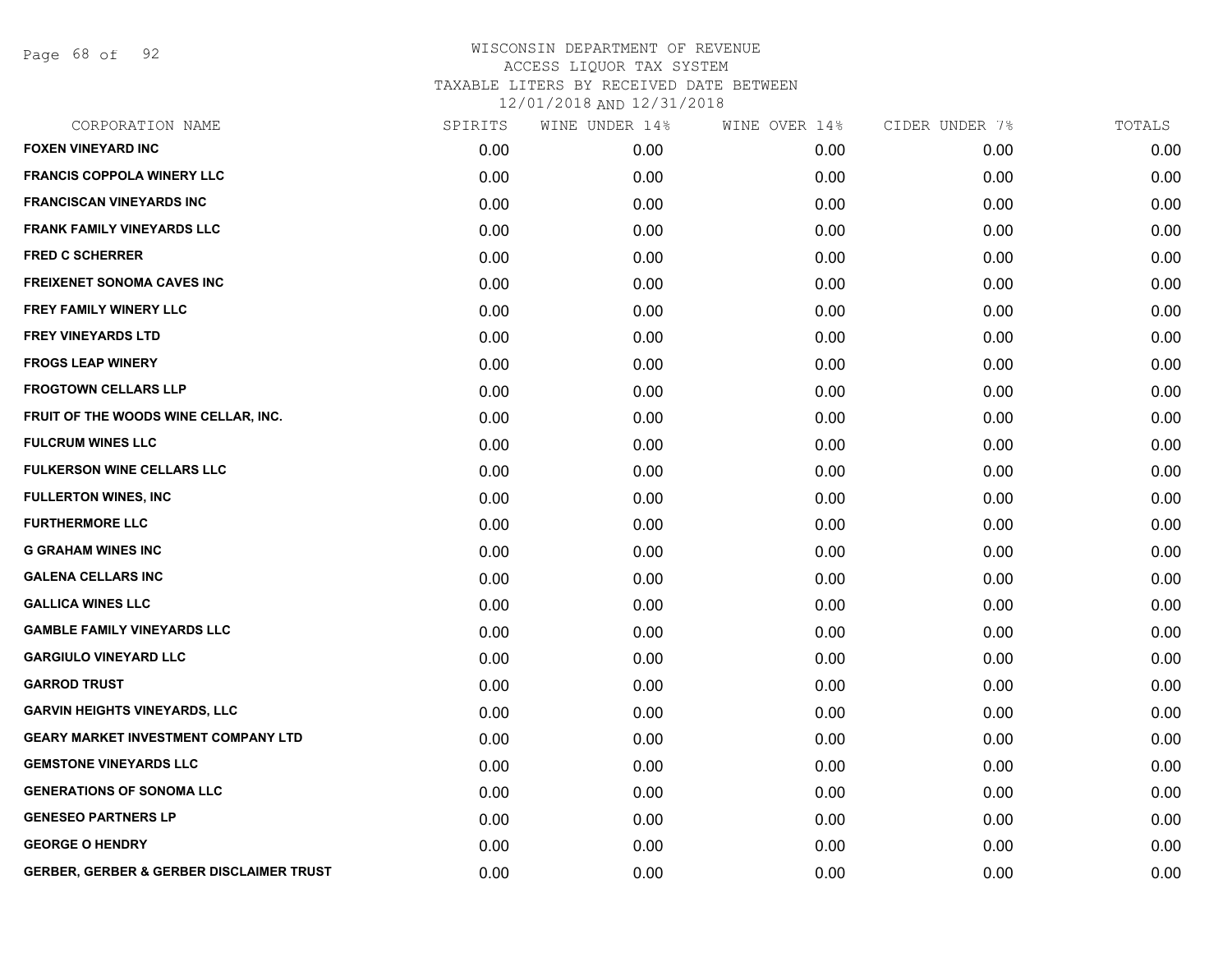Page 69 of 92

| CORPORATION NAME                        | SPIRITS | WINE UNDER 14% | WINE OVER 14% | CIDER UNDER 7% | TOTALS |
|-----------------------------------------|---------|----------------|---------------|----------------|--------|
| <b>GERHARD REISACHER</b>                | 0.00    | 0.00           | 0.00          | 0.00           | 0.00   |
| <b>GF WINES LLC</b>                     | 0.00    | 0.00           | 0.00          | 0.00           | 0.00   |
| <b>GHOST HILL CELLARS LLC</b>           | 0.00    | 0.00           | 0.00          | 0.00           | 0.00   |
| <b>GIFT SERVICES INC</b>                | 0.00    | 0.00           | 0.00          | 0.00           | 0.00   |
| <b>GLOBAL UNIVERSAL SRL</b>             | 0.00    | 0.00           | 0.00          | 0.00           | 0.00   |
| <b>GOLDIN INVESTMENT II INC</b>         | 0.00    | 0.00           | 0.00          | 0.00           | 0.00   |
| <b>GOLDRIDGEPINOT.COM LLC</b>           | 0.00    | 0.00           | 0.00          | 0.00           | 0.00   |
| <b>GOOD FOUNDATIONS INC</b>             | 0.00    | 0.00           | 0.00          | 0.00           | 0.00   |
| <b>GOOSE EGG, LLC</b>                   | 0.00    | 0.00           | 0.00          | 0.00           | 0.00   |
| <b>GOOSE RIDGE LLC</b>                  | 0.00    | 0.00           | 0.00          | 0.00           | 0.00   |
| <b>GRAPE VISIONS LLC</b>                | 0.00    | 0.00           | 0.00          | 0.00           | 0.00   |
| <b>GRAPESEED WINE FUND LLC</b>          | 0.00    | 0.00           | 0.00          | 0.00           | 0.00   |
| <b>GRASSINI FAMILY VINEYARDS LLC</b>    | 0.00    | 0.00           | 0.00          | 0.00           | 0.00   |
| <b>GREEN FAMILY WINERY LLC</b>          | 0.00    | 0.00           | 0.00          | 0.00           | 0.00   |
| <b>GREG SANDERS</b>                     | 0.00    | 0.00           | 0.00          | 0.00           | 0.00   |
| <b>GRGICH HILLS CELLAR</b>              | 0.00    | 0.00           | 0.00          | 0.00           | 0.00   |
| <b>GRIEB OPTIMAL WINECRAFTING LLC</b>   | 0.00    | 0.00           | 0.00          | 0.00           | 0.00   |
| <b>GROTH VINEYARDS &amp; WINERY LLC</b> | 0.00    | 0.00           | 0.00          | 0.00           | 0.00   |
| <b>GULLETT &amp; GULLETT</b>            | 0.00    | 0.00           | 0.00          | 0.00           | 0.00   |
| H DE V LLC                              | 0.00    | 0.00           | 0.00          | 0.00           | 0.00   |
| <b>HAFNER VINEYARD LLC</b>              | 0.00    | 0.00           | 0.00          | 0.00           | 0.00   |
| <b>HAGAFEN CELLARS INC</b>              | 0.00    | 0.00           | 0.00          | 0.00           | 0.00   |
| <b>HAHN ESTATE</b>                      | 0.00    | 0.00           | 0.00          | 0.00           | 0.00   |
| <b>HALF KRAKT LLC</b>                   | 0.00    | 0.00           | 0.00          | 0.00           | 0.00   |
| <b>HALF MOON HILL LLC</b>               | 0.00    | 0.00           | 0.00          | 0.00           | 0.00   |
| <b>HALL WINES LLC</b>                   | 0.00    | 0.00           | 0.00          | 0.00           | 0.00   |
| <b>HALTER WINERY LLC</b>                | 0.00    | 0.00           | 0.00          | 0.00           | 0.00   |
| HAMEL FAMILY WINES LLC                  | 0.00    | 0.00           | 0.00          | 0.00           | 0.00   |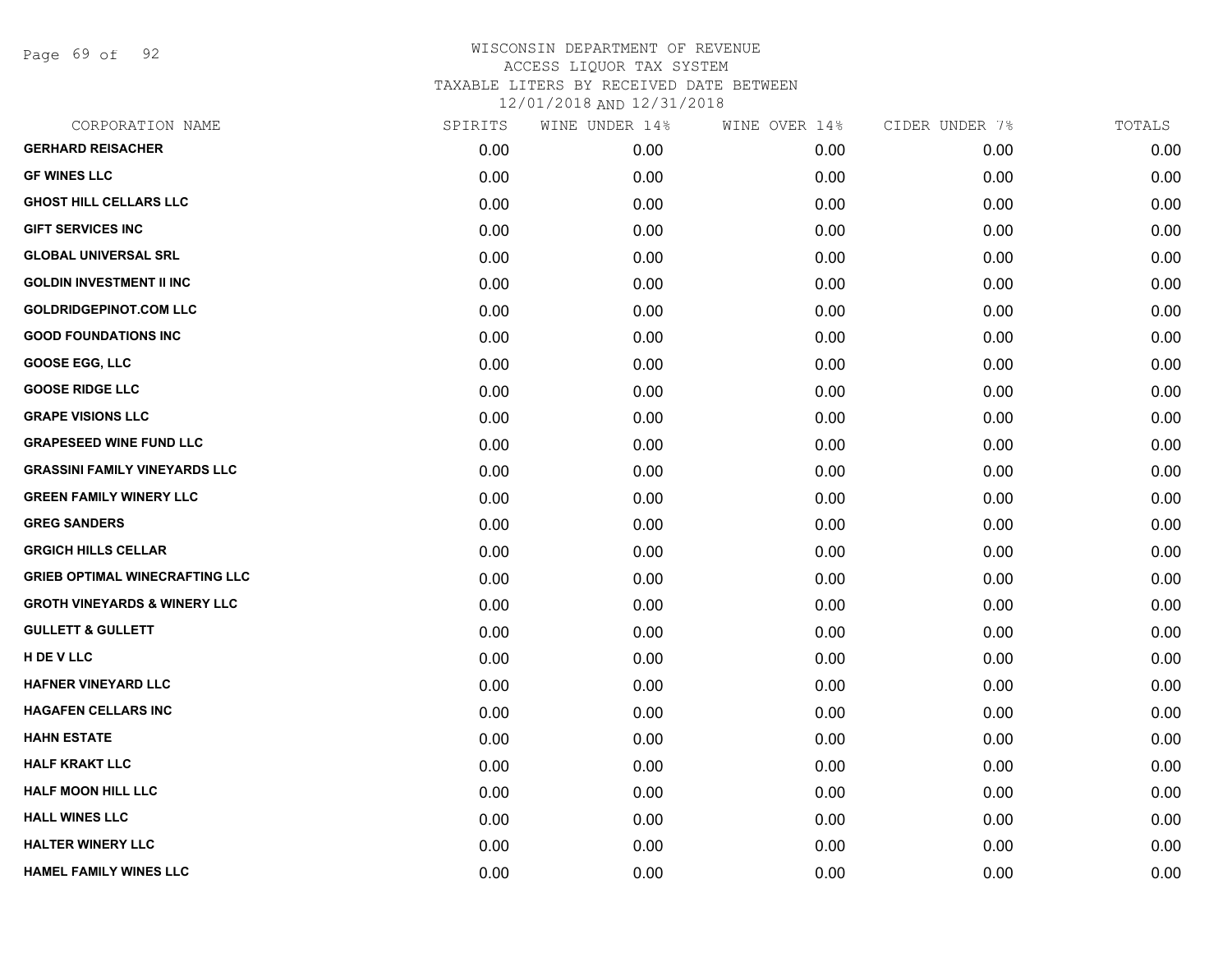Page 70 of 92

| CORPORATION NAME                      | SPIRITS | WINE UNDER 14% | WINE OVER 14% | CIDER UNDER 7% | TOTALS |
|---------------------------------------|---------|----------------|---------------|----------------|--------|
| <b>HAMMLER WINE CORP</b>              | 0.00    | 0.00           | 0.00          | 0.00           | 0.00   |
| HANDLEY CELLARS LIMITED PARTNERSHIP   | 0.00    | 0.00           | 0.00          | 0.00           | 0.00   |
| <b>HANNA WINERY INC</b>               | 0.00    | 0.00           | 0.00          | 0.00           | 0.00   |
| <b>HARALD TOMESCH</b>                 | 0.00    | 0.00           | 0.00          | 0.00           | 0.00   |
| <b>HARBOR RIDGE WINERY INC.</b>       | 0.00    | 0.00           | 0.00          | 0.00           | 0.00   |
| <b>HARLAN ESTATE WINERY INC</b>       | 0.00    | 0.00           | 0.00          | 0.00           | 0.00   |
| <b>HARMELL CELLARS LLC</b>            | 0.00    | 0.00           | 0.00          | 0.00           | 0.00   |
| <b>HARRIS &amp; HARRIS</b>            | 0.00    | 0.00           | 0.00          | 0.00           | 0.00   |
| <b>HARRY &amp; DAVID HOLDINGS INC</b> | 0.00    | 0.00           | 0.00          | 0.00           | 0.00   |
| <b>HARTWELL VINEYARDS LLC</b>         | 0.00    | 0.00           | 0.00          | 0.00           | 0.00   |
| <b>HAWK AND HORSE VINEYARDS LLC</b>   | 0.00    | 0.00           | 0.00          | 0.00           | 0.00   |
| <b>HAWKES LLC</b>                     | 0.00    | 0.00           | 0.00          | 0.00           | 0.00   |
| <b>HDD LLC</b>                        | 0.00    | 0.00           | 0.00          | 0.00           | 0.00   |
| <b>HEITZ WINE CELLARS</b>             | 0.00    | 0.00           | 0.00          | 0.00           | 0.00   |
| <b>HEMISPHERE WINE COMPANY INC</b>    | 0.00    | 0.00           | 0.00          | 0.00           | 0.00   |
| <b>HEMISPHERES LLC</b>                | 0.00    | 0.00           | 0.00          | 0.00           | 0.00   |
| <b>HERB LAMB VINEYARDS, LLC</b>       | 0.00    | 0.00           | 0.00          | 0.00           | 0.00   |
| <b>HERDIE BAISDEN</b>                 | 0.00    | 0.00           | 0.00          | 0.00           | 0.00   |
| <b>HERON HILL VINEYARDS INC</b>       | 0.00    | 0.00           | 0.00          | 0.00           | 0.00   |
| <b>HERRERA &amp; HERRERA</b>          | 0.00    | 0.00           | 0.00          | 0.00           | 0.00   |
| <b>HESTAN VINEYARDS LLC</b>           | 0.00    | 0.00           | 0.00          | 0.00           | 0.00   |
| <b>HIDDEN RIDGE VINEYARD LLC</b>      | 0.00    | 0.00           | 0.00          | 0.00           | 0.00   |
| <b>HILL ESTATES INC</b>               | 0.00    | 0.00           | 0.00          | 0.00           | 0.00   |
| <b>HIRSCH WINERY LLC</b>              | 0.00    | 0.00           | 0.00          | 0.00           | 0.00   |
| <b>HOLLYS HILL VINEYARDS LLC</b>      | 0.00    | 0.00           | 0.00          | 0.00           | 0.00   |
| HONIG VINEYARD AND WINERY LLC         | 0.00    | 0.00           | 0.00          | 0.00           | 0.00   |
| <b>HOPE WINE LLC</b>                  | 0.00    | 0.00           | 0.00          | 0.00           | 0.00   |
| <b>HOUDINI INC</b>                    | 0.00    | 0.00           | 0.00          | 0.00           | 0.00   |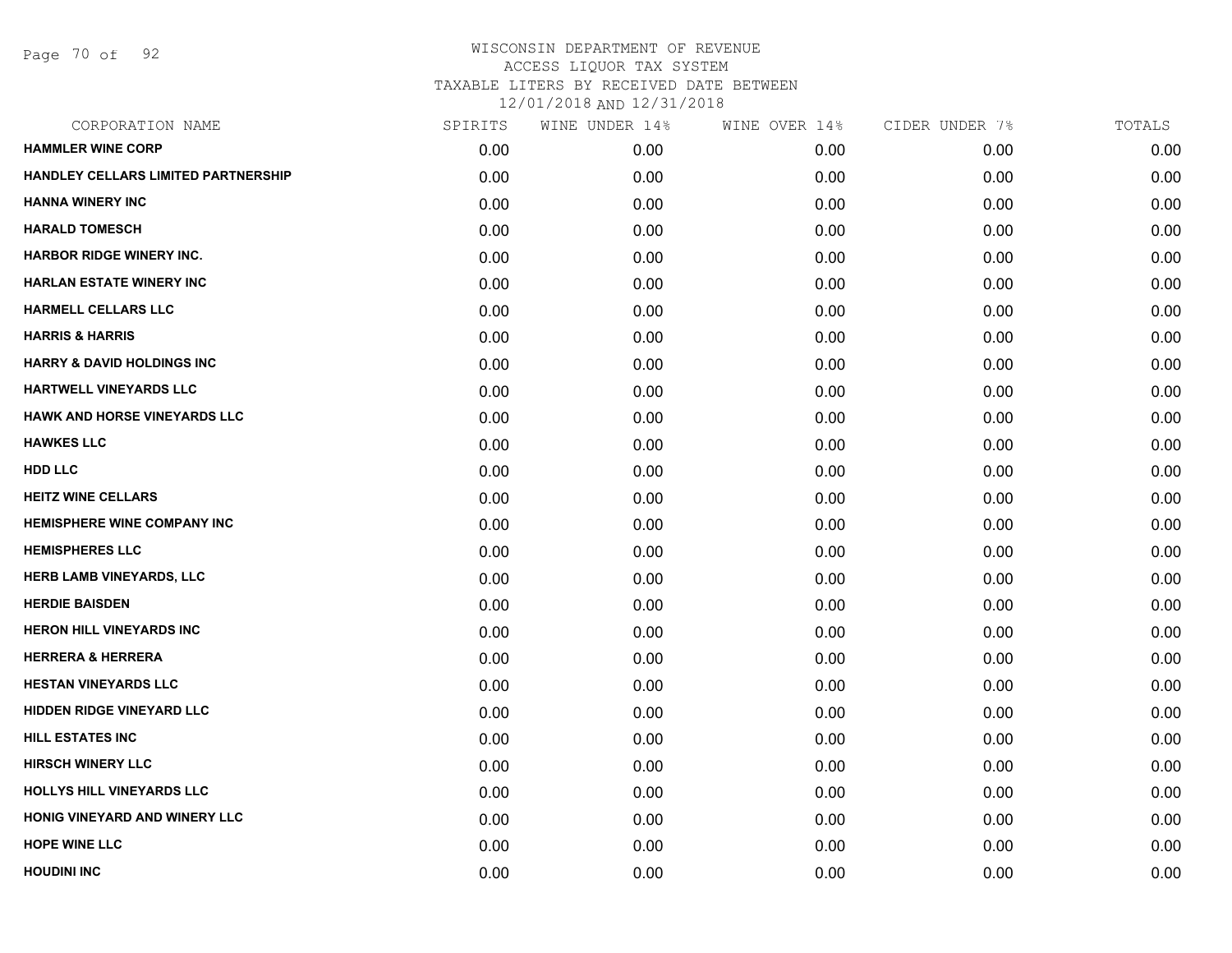| CORPORATION NAME                      | SPIRITS | WINE UNDER 14% | WINE OVER 14% | CIDER UNDER 7% | TOTALS |
|---------------------------------------|---------|----------------|---------------|----------------|--------|
| HOURGLASS WINE COMPANY INC            | 0.00    | 0.00           | 0.00          | 0.00           | 0.00   |
| <b>HUA YUAN</b>                       | 0.00    | 0.00           | 0.00          | 0.00           | 0.00   |
| <b>HUNEEUS VINTNERS LLC</b>           | 0.00    | 0.00           | 0.00          | 0.00           | 0.00   |
| HUNT COUNTRY VINEYARDS LLC            | 0.00    | 0.00           | 0.00          | 0.00           | 0.00   |
| <b>HUSCH VINEYARDS INC</b>            | 0.00    | 0.00           | 0.00          | 0.00           | 0.00   |
| <b>INCEPTION WINES LLC</b>            | 0.00    | 0.00           | 0.00          | 0.00           | 0.00   |
| <b>INMAN FAMILY WINES LLC</b>         | 0.00    | 0.00           | 0.00          | 0.00           | 0.00   |
| <b>INVESTOR'S OF AMERICA LP</b>       | 0.00    | 0.00           | 0.00          | 0.00           | 0.00   |
| <b>IRON HORSE VINEYARDS LP</b>        | 0.00    | 0.00           | 0.00          | 0.00           | 0.00   |
| <b>ISENHOWER CELLARS LLC</b>          | 0.00    | 0.00           | 0.00          | 0.00           | 0.00   |
| <b>ISLAND ORCHARD CIDER LLC</b>       | 0.00    | 0.00           | 0.00          | 0.00           | 0.00   |
| <b>ISR VINEYARDS ASSOCIATION</b>      | 0.00    | 0.00           | 0.00          | 0.00           | 0.00   |
| <b>J CELLARS INVESTMENTS LLC</b>      | 0.00    | 0.00           | 0.00          | 0.00           | 0.00   |
| <b>J LOHR WINERY CORP</b>             | 0.00    | 0.00           | 0.00          | 0.00           | 0.00   |
| J PEDRONCELLI WINERY                  | 0.00    | 0.00           | 0.00          | 0.00           | 0.00   |
| <b>J RICKARDS WINERY LLC</b>          | 0.00    | 0.00           | 0.00          | 0.00           | 0.00   |
| <b>J WILLETT COMPANIES</b>            | 0.00    | 0.00           | 0.00          | 0.00           | 0.00   |
| <b>J.W. THOMAS LLC</b>                | 0.00    | 0.00           | 0.00          | 0.00           | 0.00   |
| <b>J3 WINE PARTNERS LLC</b>           | 0.00    | 0.00           | 0.00          | 0.00           | 0.00   |
| JACK JOHN INVESTMENTS INC             | 0.00    | 0.00           | 0.00          | 0.00           | 0.00   |
| <b>JACKSON FAMILY WINES INC</b>       | 0.00    | 0.00           | 0.00          | 0.00           | 0.00   |
| <b>JACKSON WINE LLC</b>               | 0.00    | 0.00           | 0.00          | 0.00           | 0.00   |
| <b>JACKSON WINERY &amp; VINEYARDS</b> | 0.00    | 0.00           | 0.00          | 0.00           | 0.00   |
| <b>JACUZZI FAMILY VINEYARDS LLC</b>   | 0.00    | 0.00           | 0.00          | 0.00           | 0.00   |
| <b>JAM CELLARS INC</b>                | 0.00    | 0.00           | 0.00          | 0.00           | 0.00   |
| <b>JAMES L LAMBERT</b>                | 0.00    | 0.00           | 0.00          | 0.00           | 0.00   |
| <b>JAMES P PROSSER</b>                | 0.00    | 0.00           | 0.00          | 0.00           | 0.00   |
| <b>JB GEORGE LLC</b>                  | 0.00    | 0.00           | 0.00          | 0.00           | 0.00   |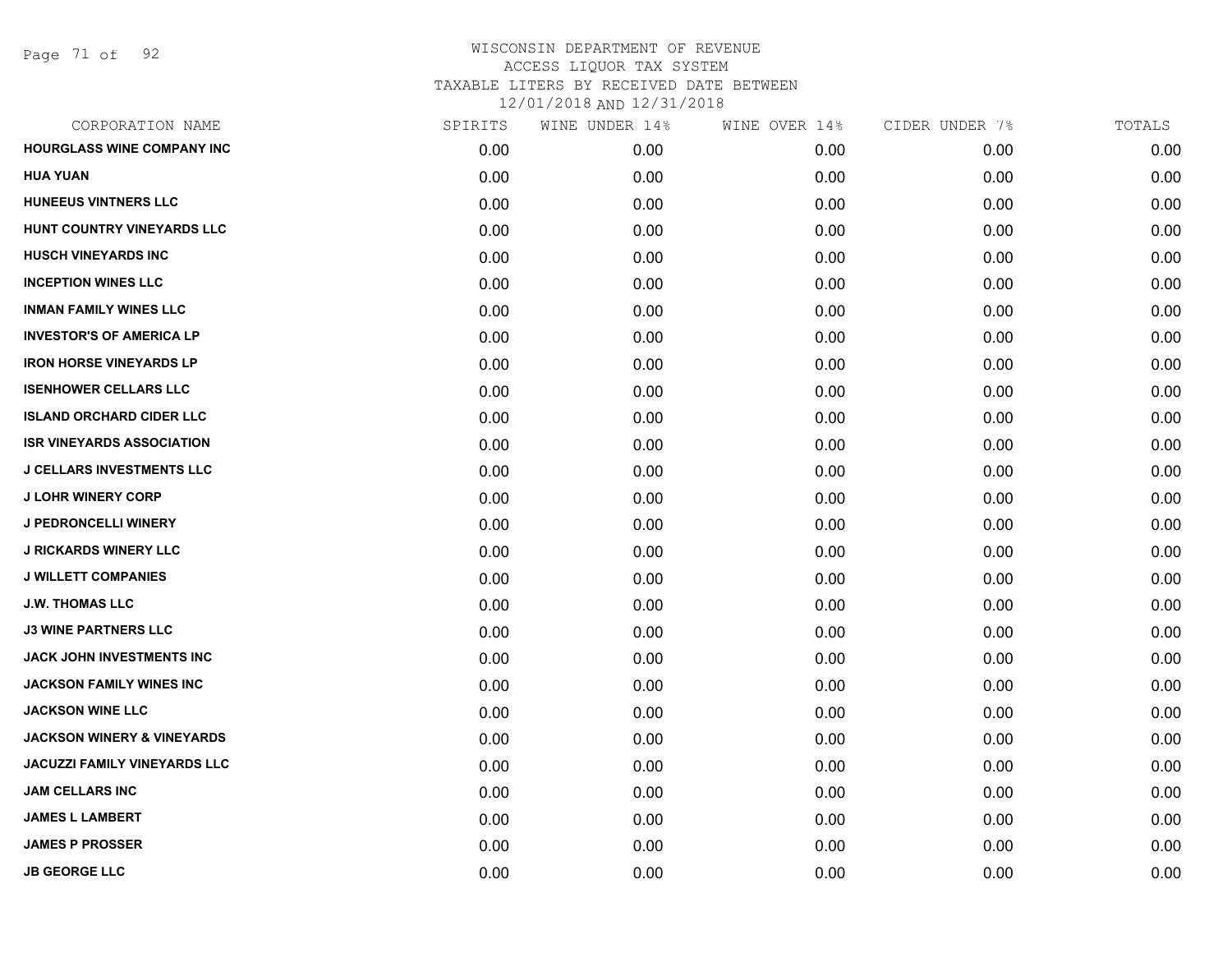Page 72 of 92

| CORPORATION NAME                         | SPIRITS | WINE UNDER 14% | WINE OVER 14% | CIDER UNDER 7% | TOTALS |
|------------------------------------------|---------|----------------|---------------|----------------|--------|
| <b>JC CELLARS INC</b>                    | 0.00    | 0.00           | 0.00          | 0.00           | 0.00   |
| <b>JEFFERY M GORDON</b>                  | 0.00    | 0.00           | 0.00          | 0.00           | 0.00   |
| <b>JEFFREY L STOEGER</b>                 | 0.00    | 0.00           | 0.00          | 0.00           | 0.00   |
| <b>JENNIFER L JACKSON-HARTFORD</b>       | 0.00    | 0.00           | 0.00          | 0.00           | 0.00   |
| <b>JESSUP CELLARS HOLDING CO LLC</b>     | 0.00    | 0.00           | 0.00          | 0.00           | 0.00   |
| <b>JM CELLARS COMPANY</b>                | 0.00    | 0.00           | 0.00          | 0.00           | 0.00   |
| <b>J-NH WINE GROUP LLC</b>               | 0.00    | 0.00           | 0.00          | 0.00           | 0.00   |
| JOHN ANTHONY VINEYARDS LLC               | 0.00    | 0.00           | 0.00          | 0.00           | 0.00   |
| <b>JOHN E NICOLOZAKES</b>                | 0.00    | 0.00           | 0.00          | 0.00           | 0.00   |
| <b>JONATHAN DALE</b>                     | 0.00    | 0.00           | 0.00          | 0.00           | 0.00   |
| JONES FAMILY WINERY LLC                  | 0.00    | 0.00           | 0.00          | 0.00           | 0.00   |
| <b>JORNY'S END LLC</b>                   | 0.00    | 0.00           | 0.00          | 0.00           | 0.00   |
| JOSEPH ALEXANDER VILLICANA II            | 0.00    | 0.00           | 0.00          | 0.00           | 0.00   |
| <b>JOSEPH CALLOW</b>                     | 0.00    | 0.00           | 0.00          | 0.00           | 0.00   |
| JOSEPH PHELPS VINEYARDS LLC              | 0.00    | 0.00           | 0.00          | 0.00           | 0.00   |
| <b>JOSEPH STALLER</b>                    | 0.00    | 0.00           | 0.00          | 0.00           | 0.00   |
| <b>JOSEPH WYNIMKO</b>                    | 0.00    | 0.00           | 0.00          | 0.00           | 0.00   |
| <b>JOYCE VINEYARDS LLC</b>               | 0.00    | 0.00           | 0.00          | 0.00           | 0.00   |
| <b>JULIE A ANDRZEJCZAK</b>               | 0.00    | 0.00           | 0.00          | 0.00           | 0.00   |
| <b>JUSTIN VINEYARDS &amp; WINERY LLC</b> | 0.00    | 0.00           | 0.00          | 0.00           | 0.00   |
| <b>JVW CORPORATION</b>                   | 0.00    | 0.00           | 0.00          | 0.00           | 0.00   |
| <b>K VINTNERS LLC</b>                    | 0.00    | 0.00           | 0.00          | 0.00           | 0.00   |
| <b>KACHINA CELLARS LLC</b>               | 0.00    | 0.00           | 0.00          | 0.00           | 0.00   |
| <b>KAMEN WINES LLC</b>                   | 0.00    | 0.00           | 0.00          | 0.00           | 0.00   |
| <b>KANGARU ENTERPRISES LLC</b>           | 0.00    | 0.00           | 0.00          | 0.00           | 0.00   |
| <b>KB WINES LLC</b>                      | 0.00    | 0.00           | 0.00          | 0.00           | 0.00   |
| <b>KEEVER VINEYARDS LLC</b>              | 0.00    | 0.00           | 0.00          | 0.00           | 0.00   |
| <b>KEN BROWN WINES LLC</b>               | 0.00    | 0.00           | 0.00          | 0.00           | 0.00   |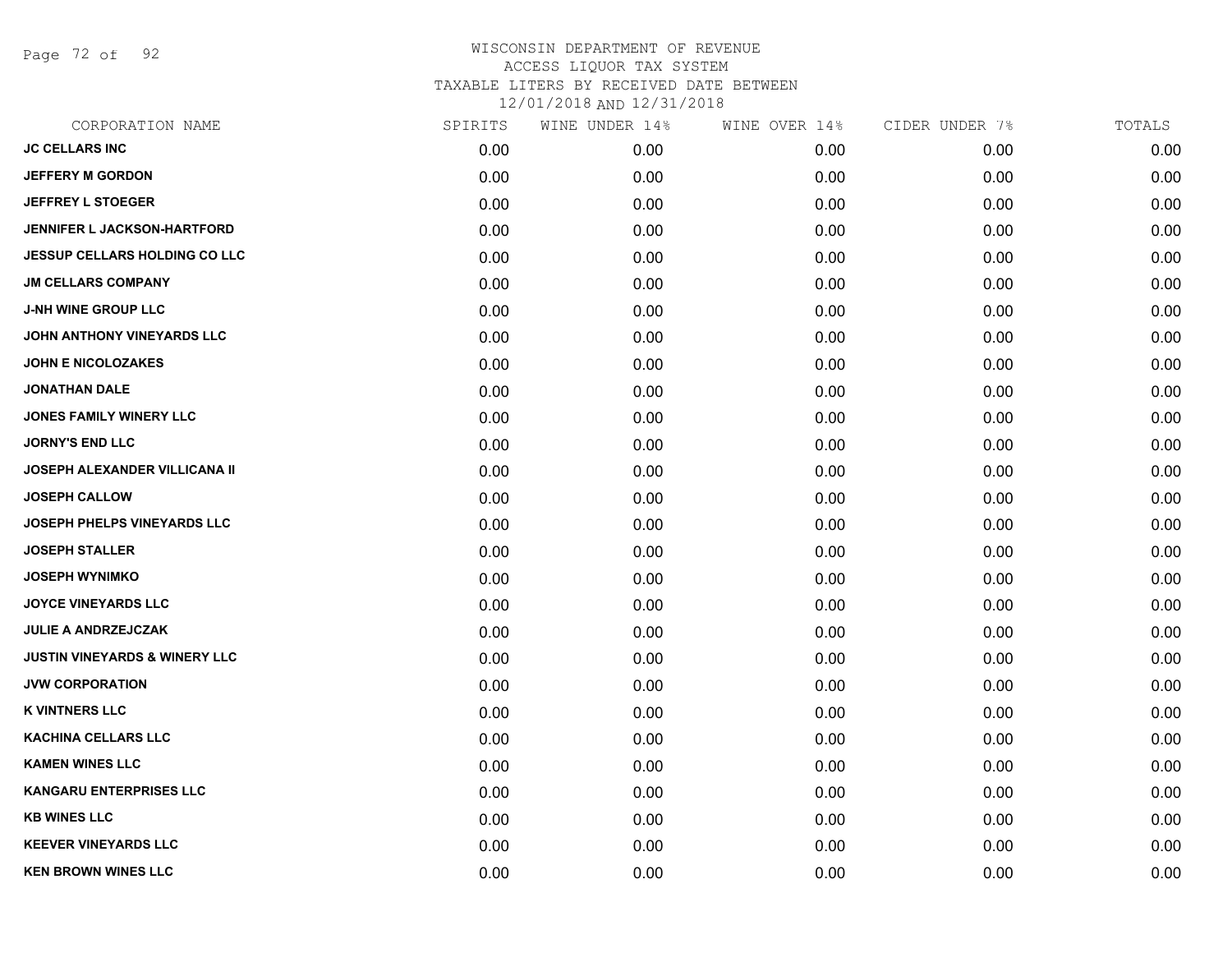Page 73 of 92

| CORPORATION NAME                             | SPIRITS | WINE UNDER 14% | WINE OVER 14% | CIDER UNDER 7% | TOTALS |
|----------------------------------------------|---------|----------------|---------------|----------------|--------|
| <b>KENEFICK RANCHES WINERY LLC</b>           | 0.00    | 0.00           | 0.00          | 0.00           | 0.00   |
| <b>KENT HUMPHREY</b>                         | 0.00    | 0.00           | 0.00          | 0.00           | 0.00   |
| <b>KENWARD FAMILY VINEYARDS, LLC</b>         | 0.00    | 0.00           | 0.00          | 0.00           | 0.00   |
| <b>KENZO ESTATE INC</b>                      | 0.00    | 0.00           | 0.00          | 0.00           | 0.00   |
| <b>KERWIN ESTATE LLC</b>                     | 0.00    | 0.00           | 0.00          | 0.00           | 0.00   |
| <b>KESTREL PROPERTIES LLC</b>                | 0.00    | 0.00           | 0.00          | 0.00           | 0.00   |
| <b>KEVIN BEHNKE</b>                          | 0.00    | 0.00           | 0.00          | 0.00           | 0.00   |
| <b>KEVIN C MILLER</b>                        | 0.00    | 0.00           | 0.00          | 0.00           | 0.00   |
| <b>KING ESTATE WINERY LP</b>                 | 0.00    | 0.00           | 0.00          | 0.00           | 0.00   |
| KISMET WINE, INC.                            | 0.00    | 0.00           | 0.00          | 0.00           | 0.00   |
| <b>KISTLER VINEYARDS, LLC</b>                | 0.00    | 0.00           | 0.00          | 0.00           | 0.00   |
| <b>KLEIN FOODS INC</b>                       | 0.00    | 0.00           | 0.00          | 0.00           | 0.00   |
| <b>KNIGHTS BRIDGE WINERY LLC</b>             | 0.00    | 0.00           | 0.00          | 0.00           | 0.00   |
| KOEHLER WINERY LLC                           | 0.00    | 0.00           | 0.00          | 0.00           | 0.00   |
| <b>KONSTANTIN D FRANK &amp; SONS</b>         | 0.00    | 0.00           | 0.00          | 0.00           | 0.00   |
| <b>KOPRI INC</b>                             | 0.00    | 0.00           | 0.00          | 0.00           | 0.00   |
| <b>KRUPP BROTHERS LLC</b>                    | 0.00    | 0.00           | 0.00          | 0.00           | 0.00   |
| <b>KSSM LLC</b>                              | 0.00    | 0.00           | 0.00          | 0.00           | 0.00   |
| <b>KT WINECO LLC</b>                         | 0.00    | 0.00           | 0.00          | 0.00           | 0.00   |
| <b>KULETO VILLA LLC</b>                      | 0.00    | 0.00           | 0.00          | 0.00           | 0.00   |
| <b>KUNDE ENTERPRISES INC</b>                 | 0.00    | 0.00           | 0.00          | 0.00           | 0.00   |
| <b>LCWINE</b>                                | 0.00    | 0.00           | 0.00          | 0.00           | 0.00   |
| L FOPPIANO WINE CO INC                       | 0.00    | 0.00           | 0.00          | 0.00           | 0.00   |
| <b>L18 WINES LLC</b>                         | 0.00    | 0.00           | 0.00          | 0.00           | 0.00   |
| <b>LADERA WINERY LLC</b>                     | 0.00    | 0.00           | 0.00          | 0.00           | 0.00   |
| <b>LAETITIA VINEYARD &amp; WINERY INC</b>    | 0.00    | 0.00           | 0.00          | 0.00           | 0.00   |
| <b>LAGUNA OAKS VINEYARD &amp; WINERY INC</b> | 0.00    | 0.00           | 0.00          | 0.00           | 0.00   |
| <b>LAIL VINEYARDS LLC</b>                    | 0.00    | 0.00           | 0.00          | 0.00           | 0.00   |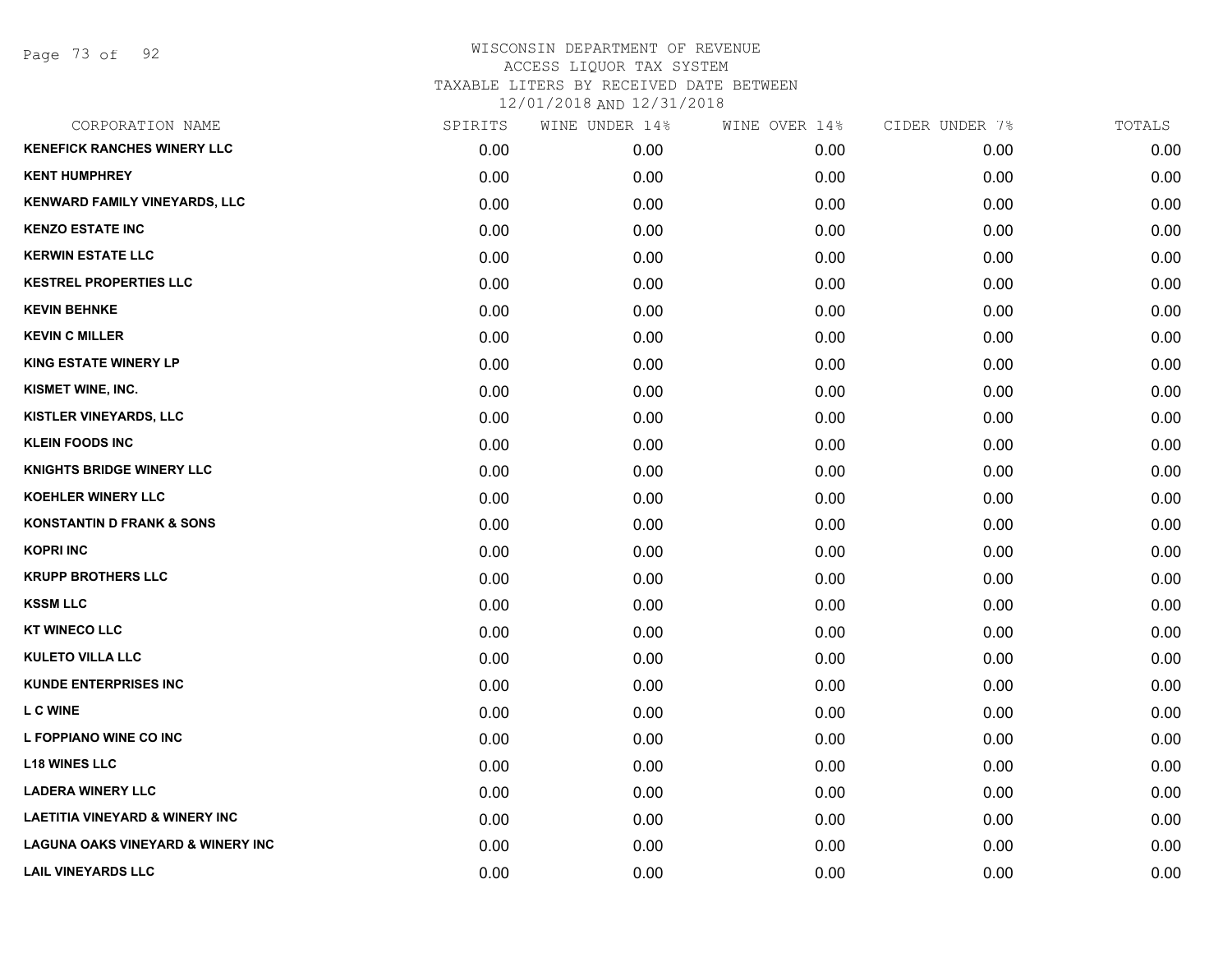Page 74 of 92

| CORPORATION NAME                                  | SPIRITS | WINE UNDER 14% | WINE OVER 14% | CIDER UNDER 7% | TOTALS |
|---------------------------------------------------|---------|----------------|---------------|----------------|--------|
| <b>LAIRD FAMILY ESTATE LLC</b>                    | 0.00    | 0.00           | 0.00          | 0.00           | 0.00   |
| <b>LAKE NOKOMIS CRANBERRIES INC</b>               | 0.00    | 0.00           | 0.00          | 0.00           | 0.00   |
| <b>LAMBERT BRIDGE WINERY INC</b>                  | 0.00    | 0.00           | 0.00          | 0.00           | 0.00   |
| <b>LANCASTER ESTATE VINEYARD &amp; WINERY LLC</b> | 0.00    | 0.00           | 0.00          | 0.00           | 0.00   |
| <b>LANGE WINERY LLC</b>                           | 0.00    | 0.00           | 0.00          | 0.00           | 0.00   |
| <b>LANGETWINS WINE CO INC</b>                     | 0.00    | 0.00           | 0.00          | 0.00           | 0.00   |
| <b>LANGTRY VINEYARD &amp; WINERY, LLC</b>         | 0.00    | 0.00           | 0.00          | 0.00           | 0.00   |
| <b>LARKMEAD VINEYARDS INC</b>                     | 0.00    | 0.00           | 0.00          | 0.00           | 0.00   |
| <b>LARSON &amp; LARSON</b>                        | 0.00    | 0.00           | 0.00          | 0.00           | 0.00   |
| <b>LARSON FAMILY WINERY INC</b>                   | 0.00    | 0.00           | 0.00          | 0.00           | 0.00   |
| <b>LASSETER FAMILY WINERY LLC</b>                 | 0.00    | 0.00           | 0.00          | 0.00           | 0.00   |
| <b>LATITUDE BEVERAGE COMPANY</b>                  | 0.00    | 0.00           | 0.00          | 0.00           | 0.00   |
| <b>LAURO GUERRA</b>                               | 0.00    | 0.00           | 0.00          | 0.00           | 0.00   |
| LAUTENBACH'S ORCHARD COUNTRY INC                  | 0.00    | 0.00           | 0.00          | 0.00           | 0.00   |
| <b>LAVA SPRINGS INC</b>                           | 0.00    | 0.00           | 0.00          | 0.00           | 0.00   |
| <b>LAW ESTATE WINES</b>                           | 0.00    | 0.00           | 0.00          | 0.00           | 0.00   |
| <b>LAWER FAMILY WINERY INC</b>                    | 0.00    | 0.00           | 0.00          | 0.00           | 0.00   |
| LE CEP II INC                                     | 0.00    | 0.00           | 0.00          | 0.00           | 0.00   |
| <b>LEAL VINEYARDS INC</b>                         | 0.00    | 0.00           | 0.00          | 0.00           | 0.00   |
| <b>LEDGESTONE ESTATE LLC</b>                      | 0.00    | 0.00           | 0.00          | 0.00           | 0.00   |
| LEELANAU WINE CELLARS, LTD.                       | 0.00    | 0.00           | 0.00          | 0.00           | 0.00   |
| LEFT COAST CELLARS LLC                            | 0.00    | 0.00           | 0.00          | 0.00           | 0.00   |
| <b>LEMELSON WINERY LLC</b>                        | 0.00    | 0.00           | 0.00          | 0.00           | 0.00   |
| <b>LEONARDINI FAMILY WINERY LLC</b>               | 0.00    | 0.00           | 0.00          | 0.00           | 0.00   |
| <b>LEONESSE CELLARS LLC</b>                       | 0.00    | 0.00           | 0.00          | 0.00           | 0.00   |
| <b>LEONETTI CELLAR LLC</b>                        | 0.00    | 0.00           | 0.00          | 0.00           | 0.00   |
| LIFE IS SHORT! LLC                                | 0.00    | 0.00           | 0.00          | 0.00           | 0.00   |
| <b>LIMERICK LANE CELLARS INC</b>                  | 0.00    | 0.00           | 0.00          | 0.00           | 0.00   |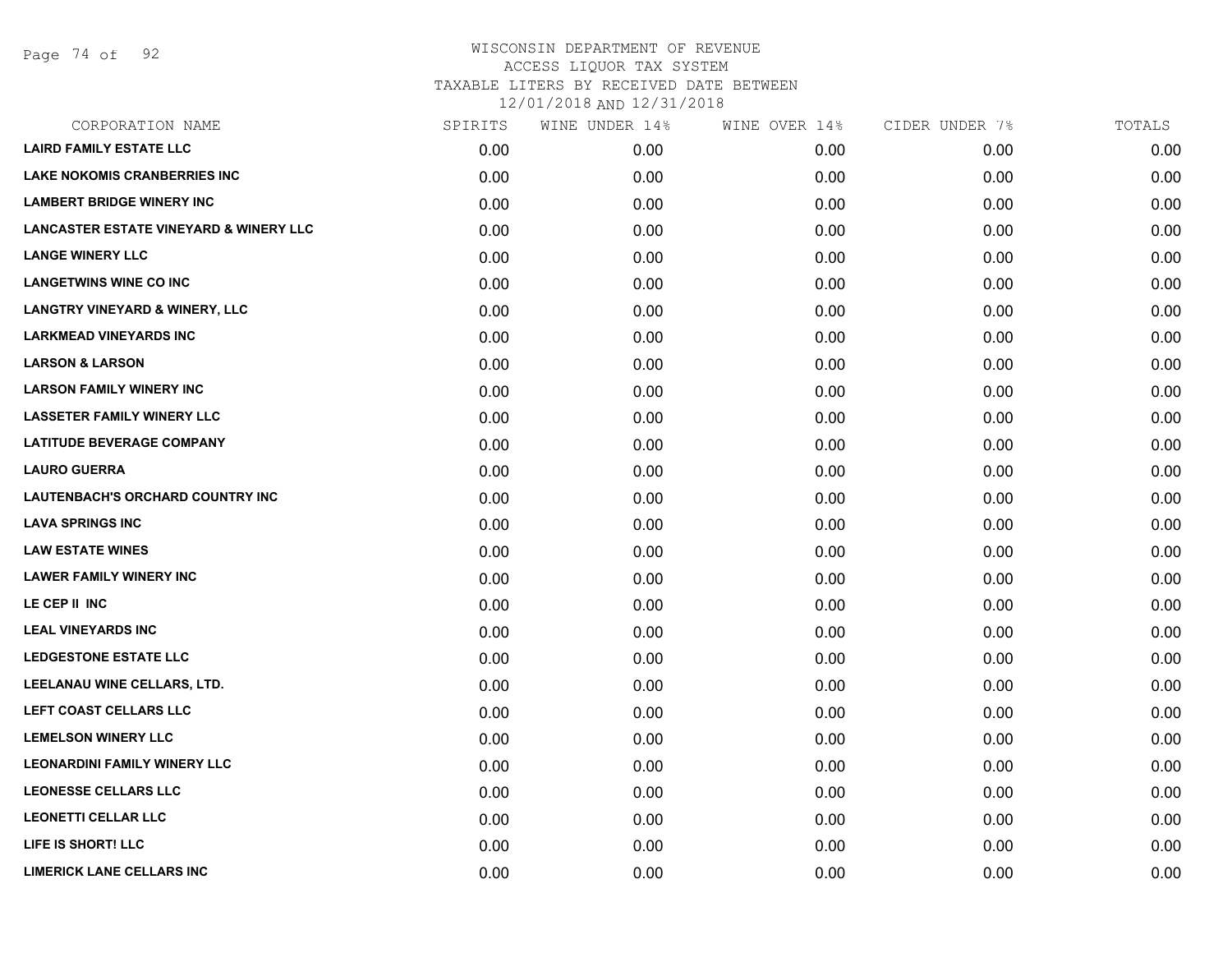Page 75 of 92

| CORPORATION NAME                               | SPIRITS | WINE UNDER 14% | WINE OVER 14% | CIDER UNDER 7% | TOTALS |
|------------------------------------------------|---------|----------------|---------------|----------------|--------|
| <b>LION NATHAN USA INC</b>                     | 0.00    | 0.00           | 0.00          | 0.00           | 0.00   |
| <b>LIONS PEAK</b>                              | 0.00    | 0.00           | 0.00          | 0.00           | 0.00   |
| <b>LLOYD W DAVIS</b>                           | 0.00    | 0.00           | 0.00          | 0.00           | 0.00   |
| <b>LOBO WINES LLC</b>                          | 0.00    | 0.00           | 0.00          | 0.00           | 0.00   |
| <b>LONG MEADOW RANCH WINERY INC</b>            | 0.00    | 0.00           | 0.00          | 0.00           | 0.00   |
| <b>LONG SHADOWS VINTNERS LLC</b>               | 0.00    | 0.00           | 0.00          | 0.00           | 0.00   |
| <b>LONGBOARD VINEYARDS LLC</b>                 | 0.00    | 0.00           | 0.00          | 0.00           | 0.00   |
| <b>LONGORIA &amp; LONGORIA</b>                 | 0.00    | 0.00           | 0.00          | 0.00           | 0.00   |
| <b>LORIMAR WINERY INC</b>                      | 0.00    | 0.00           | 0.00          | 0.00           | 0.00   |
| <b>LOST ISLAND WINE LLC</b>                    | 0.00    | 0.00           | 0.00          | 0.00           | 0.00   |
| <b>LOUIDAR LLC</b>                             | 0.00    | 0.00           | 0.00          | 0.00           | 0.00   |
| <b>LOWDEN SCHOOLHOUSE CORPORATION</b>          | 0.00    | 0.00           | 0.00          | 0.00           | 0.00   |
| <b>LUCAS &amp; LEWELLEN VINEYARDS INC</b>      | 0.00    | 0.00           | 0.00          | 0.00           | 0.00   |
| <b>LUNA VINEYARDS INC</b>                      | 0.00    | 0.00           | 0.00          | 0.00           | 0.00   |
| <b>LYNFRED WINERY INC</b>                      | 0.00    | 0.00           | 0.00          | 0.00           | 0.00   |
| <b>LYNMAR WINERY LLC</b>                       | 0.00    | 0.00           | 0.00          | 0.00           | 0.00   |
| <b>M &amp; J MONDAVI FAMILY LLC</b>            | 0.00    | 0.00           | 0.00          | 0.00           | 0.00   |
| <b>M.A.C. WINES, LLC</b>                       | 0.00    | 0.00           | 0.00          | 0.00           | 0.00   |
| <b>MADRIGAL FAMILY WINERY LLC</b>              | 0.00    | 0.00           | 0.00          | 0.00           | 0.00   |
| <b>MADRONA VINEYARDS LP</b>                    | 0.00    | 0.00           | 0.00          | 0.00           | 0.00   |
| <b>MAKK WINE LLC</b>                           | 0.00    | 0.00           | 0.00          | 0.00           | 0.00   |
| <b>MANO'S INC</b>                              | 0.00    | 0.00           | 0.00          | 0.00           | 0.00   |
| <b>MARGERUM WINE COMPANY INC</b>               | 0.00    | 0.00           | 0.00          | 0.00           | 0.00   |
| <b>MARIETTA CELLARS INC</b>                    | 0.00    | 0.00           | 0.00          | 0.00           | 0.00   |
| <b>MARION J WEGLARZ AND MARLYS A BOCK PTRS</b> | 0.00    | 0.00           | 0.00          | 0.00           | 0.00   |
| <b>MARK HEROLD</b>                             | 0.00    | 0.00           | 0.00          | 0.00           | 0.00   |
| <b>MARKHAM VINEYARDS</b>                       | 0.00    | 0.00           | 0.00          | 0.00           | 0.00   |
| <b>MARTIN E SELL</b>                           | 0.00    | 0.00           | 0.00          | 0.00           | 0.00   |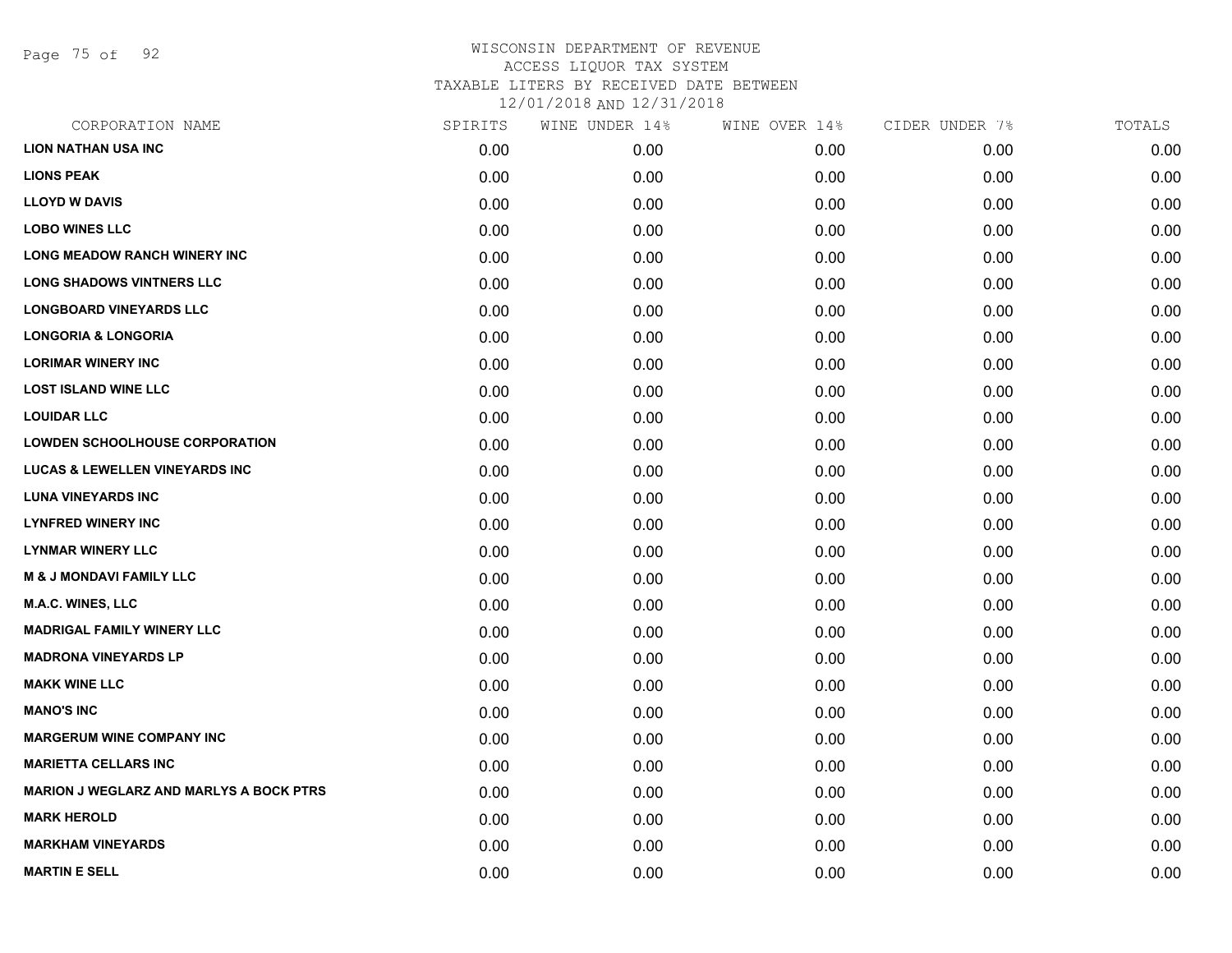Page 76 of 92

| CORPORATION NAME                              | SPIRITS | WINE UNDER 14% | WINE OVER 14% | CIDER UNDER 7% | TOTALS |
|-----------------------------------------------|---------|----------------|---------------|----------------|--------|
| <b>MARTIN RAY WINERY INC</b>                  | 0.00    | 0.00           | 0.00          | 0.00           | 0.00   |
| <b>MARTINELLI WINERY INC</b>                  | 0.00    | 0.00           | 0.00          | 0.00           | 0.00   |
| <b>MARYANN MCNALLY</b>                        | 0.00    | 0.00           | 0.00          | 0.00           | 0.00   |
| <b>MATHY WINERY LLC</b>                       | 0.00    | 0.00           | 0.00          | 0.00           | 0.00   |
| <b>MATT PREIS</b>                             | 0.00    | 0.00           | 0.00          | 0.00           | 0.00   |
| <b>MATTHEW RICK</b>                           | 0.00    | 0.00           | 0.00          | 0.00           | 0.00   |
| <b>MATTHIAS A PIPPIG &amp; JAMIE M KINSER</b> | 0.00    | 0.00           | 0.00          | 0.00           | 0.00   |
| <b>MAUI WINE LTD</b>                          | 0.00    | 0.00           | 0.00          | 0.00           | 0.00   |
| <b>MAURITSON FAMILY WINERY</b>                | 0.00    | 0.00           | 0.00          | 0.00           | 0.00   |
| <b>MAYACAMAS VINEYARDS INC</b>                | 0.00    | 0.00           | 0.00          | 0.00           | 0.00   |
| <b>MAYNARD J KEENAN</b>                       | 0.00    | 0.00           | 0.00          | 0.00           | 0.00   |
| <b>MCILQUHAM LLC</b>                          | 0.00    | 0.00           | 0.00          | 0.00           | 0.00   |
| <b>MCKAHN FAMILY CELLARS, LLC</b>             | 0.00    | 0.00           | 0.00          | 0.00           | 0.00   |
| <b>MCMENAMINS INC</b>                         | 0.00    | 0.00           | 0.00          | 0.00           | 0.00   |
| <b>MCNAB RIDGE WINERY LLC</b>                 | 0.00    | 0.00           | 0.00          | 0.00           | 0.00   |
| <b>MELROSE CELLARS LLC</b>                    | 0.00    | 0.00           | 0.00          | 0.00           | 0.00   |
| <b>MELVILLE VINEYARDS SOUTH LLC</b>           | 0.00    | 0.00           | 0.00          | 0.00           | 0.00   |
| <b>MENDOCINO WINE GROUP LLC</b>               | 0.00    | 0.00           | 0.00          | 0.00           | 0.00   |
| <b>MER ET SOLEIL LLC</b>                      | 0.00    | 0.00           | 0.00          | 0.00           | 0.00   |
| <b>MERCER WINE ESTATES LLC</b>                | 0.00    | 0.00           | 0.00          | 0.00           | 0.00   |
| <b>MEREDITH VINEYARD ESTATE INC</b>           | 0.00    | 0.00           | 0.00          | 0.00           | 0.00   |
| <b>MERRYVALE VINEYARDS LLC</b>                | 0.00    | 0.00           | 0.00          | 0.00           | 0.00   |
| <b>MERSHONIAN CIDERY LLC</b>                  | 0.00    | 0.00           | 0.00          | 0.00           | 0.00   |
| <b>MESSINA HOF WINE CELLARS INC</b>           | 0.00    | 0.00           | 0.00          | 0.00           | 0.00   |
| <b>METAMORPHOSIS WINES LLC</b>                | 0.00    | 0.00           | 0.00          | 0.00           | 0.00   |
| <b>METEOR VINEYARD LLC</b>                    | 0.00    | 0.00           | 0.00          | 0.00           | 0.00   |
| <b>METROPOLITAN WINES LLC</b>                 | 0.00    | 0.00           | 0.00          | 0.00           | 0.00   |
| <b>METTLER WINES LLC</b>                      | 0.00    | 0.00           | 0.00          | 0.00           | 0.00   |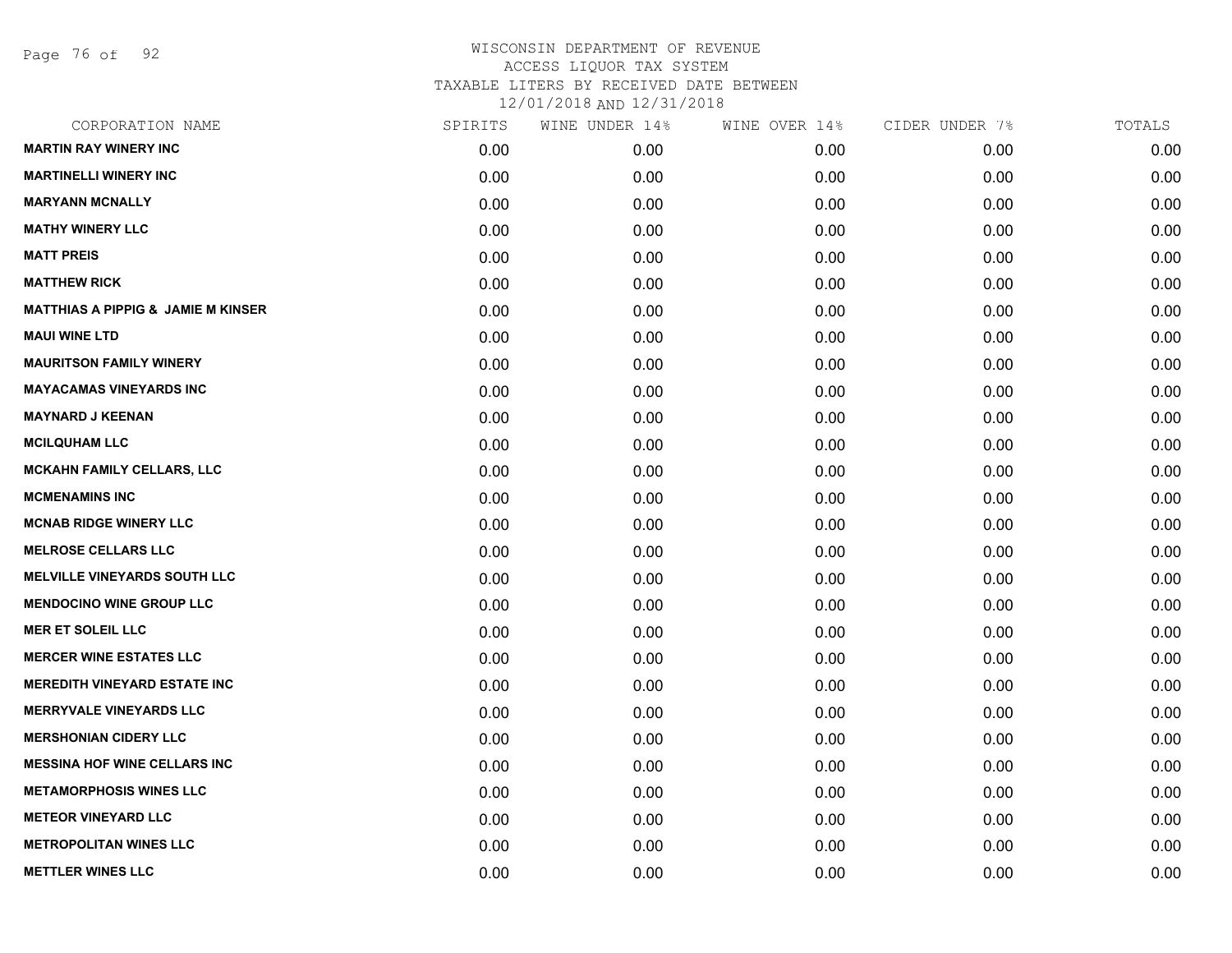Page 77 of 92

| CORPORATION NAME                                  | SPIRITS | WINE UNDER 14% | WINE OVER 14% | CIDER UNDER 7% | TOTALS |
|---------------------------------------------------|---------|----------------|---------------|----------------|--------|
| <b>MEV CORPORATION</b>                            | 0.00    | 0.00           | 0.00          | 0.00           | 0.00   |
| <b>MEYER CELLARS LLC</b>                          | 0.00    | 0.00           | 0.00          | 0.00           | 0.00   |
| <b>MICHEAL DASHE</b>                              | 0.00    | 0.00           | 0.00          | 0.00           | 0.00   |
| <b>MIDDLETON FAMILY WINES LLC</b>                 | 0.00    | 0.00           | 0.00          | 0.00           | 0.00   |
| <b>MIDNIGHT CELLARS INC</b>                       | 0.00    | 0.00           | 0.00          | 0.00           | 0.00   |
| <b>MILDARA BLASS INC</b>                          | 0.00    | 0.00           | 0.00          | 0.00           | 0.00   |
| <b>MILLBROOK WINERY INC</b>                       | 0.00    | 0.00           | 0.00          | 0.00           | 0.00   |
| <b>MINER FAMILY WINERY LLC</b>                    | 0.00    | 0.00           | 0.00          | 0.00           | 0.00   |
| <b>MINNESOTAS FINEST FERMENTED PRODUCTS</b>       | 0.00    | 0.00           | 0.00          | 0.00           | 0.00   |
| <b>MIRA WINERY LLC</b>                            | 0.00    | 0.00           | 0.00          | 0.00           | 0.00   |
| <b>MIRAMONT ESTATE VINEYARDS &amp; WINERY INC</b> | 0.00    | 0.00           | 0.00          | 0.00           | 0.00   |
| <b>MIRASOL WINE LLC</b>                           | 0.00    | 0.00           | 0.00          | 0.00           | 0.00   |
| <b>MODERN DEVELOPMENT COMPANY</b>                 | 0.00    | 0.00           | 0.00          | 0.00           | 0.00   |
| <b>MOLLYDOOKER INTERNATIONAL LLC</b>              | 0.00    | 0.00           | 0.00          | 0.00           | 0.00   |
| <b>MONTICELLO CELLARS INC</b>                     | 0.00    | 0.00           | 0.00          | 0.00           | 0.00   |
| <b>MONTINORE VINEYARDS LIMITED</b>                | 0.00    | 0.00           | 0.00          | 0.00           | 0.00   |
| <b>MORCHELLA WINE CELLARS LLC</b>                 | 0.00    | 0.00           | 0.00          | 0.00           | 0.00   |
| <b>MOSHIN VINEYARDS INC</b>                       | 0.00    | 0.00           | 0.00          | 0.00           | 0.00   |
| <b>MULLIGAN &amp; MULLIGAN</b>                    | 0.00    | 0.00           | 0.00          | 0.00           | 0.00   |
| <b>MUNCH &amp; FOX</b>                            | 0.00    | 0.00           | 0.00          | 0.00           | 0.00   |
| <b>MUNSON BRIDGE WINERY INC</b>                   | 0.00    | 0.00           | 0.00          | 0.00           | 0.00   |
| <b>MUSETTA WINERY, LLC</b>                        | 0.00    | 0.00           | 0.00          | 0.00           | 0.00   |
| <b>NCWGING</b>                                    | 0.00    | 0.00           | 0.00          | 0.00           | 0.00   |
| <b>NABOR WINES LLC</b>                            | 0.00    | 0.00           | 0.00          | 0.00           | 0.00   |
| <b>NAKED WINES LLC</b>                            | 0.00    | 0.00           | 0.00          | 0.00           | 0.00   |
| <b>NAKEDWINES.COM INC</b>                         | 0.00    | 0.00           | 0.00          | 0.00           | 0.00   |
| <b>NAPA WINE CELLAR, INC.</b>                     | 0.00    | 0.00           | 0.00          | 0.00           | 0.00   |
| NAPA WINERY GROUP, LLC                            | 0.00    | 0.00           | 0.00          | 0.00           | 0.00   |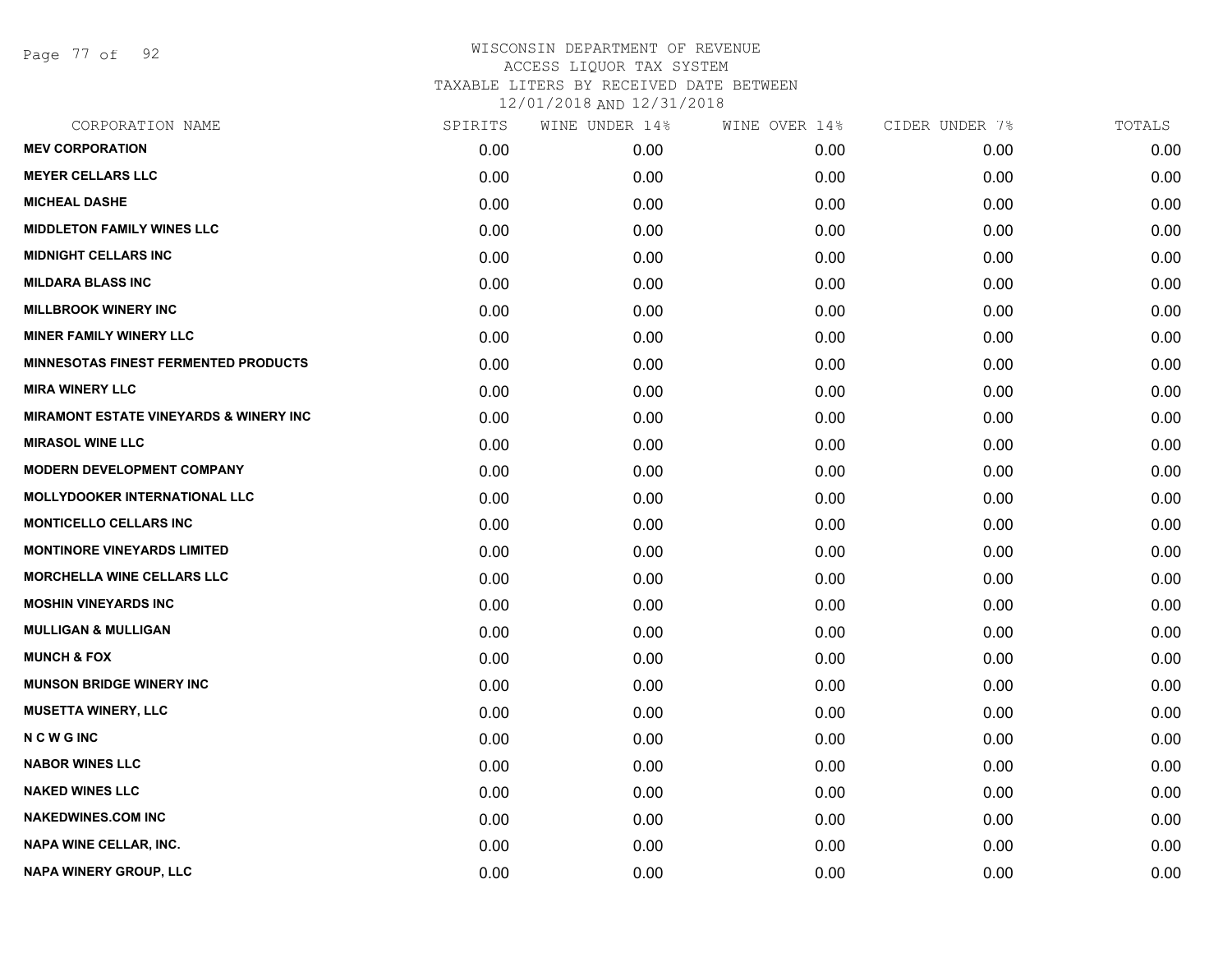Page 78 of 92

| CORPORATION NAME                    | SPIRITS | WINE UNDER 14% | WINE OVER 14% | CIDER UNDER 7% | TOTALS |
|-------------------------------------|---------|----------------|---------------|----------------|--------|
| <b>NAVARRE CELLARS LTD</b>          | 0.00    | 0.00           | 0.00          | 0.00           | 0.00   |
| <b>NAVARRO VINEYARDS, LLC</b>       | 0.00    | 0.00           | 0.00          | 0.00           | 0.00   |
| <b>NEFF CELLARS LLC</b>             | 0.00    | 0.00           | 0.00          | 0.00           | 0.00   |
| <b>NEVADA WINE CELLARS INC</b>      | 0.00    | 0.00           | 0.00          | 0.00           | 0.00   |
| <b>NEW VAVIN INC</b>                | 0.00    | 0.00           | 0.00          | 0.00           | 0.00   |
| <b>NEWTON VINEYARD LLC</b>          | 0.00    | 0.00           | 0.00          | 0.00           | 0.00   |
| NICALI, LLC                         | 0.00    | 0.00           | 0.00          | 0.00           | 0.00   |
| <b>NICHOLSON RANCH LLC</b>          | 0.00    | 0.00           | 0.00          | 0.00           | 0.00   |
| NIEBAUM-COPPOLA ESTATE WINERY LP    | 0.00    | 0.00           | 0.00          | 0.00           | 0.00   |
| <b>NINER WINE ESTATES LLC</b>       | 0.00    | 0.00           | 0.00          | 0.00           | 0.00   |
| <b>NO. 12 CIDER HOUSE LLC</b>       | 0.00    | 0.00           | 0.00          | 0.00           | 0.00   |
| <b>NORMAN LEE WILLIAMS</b>          | 0.00    | 0.00           | 0.00          | 0.00           | 0.00   |
| NORTHLEAF WINERY, LLC               | 0.00    | 0.00           | 0.00          | 0.00           | 0.00   |
| <b>NOVA WINES, INC.</b>             | 0.00    | 0.00           | 0.00          | 0.00           | 0.00   |
| <b>NV AWG LTD</b>                   | 0.00    | 0.00           | 0.00          | 0.00           | 0.00   |
| <b>NW WINE COMPANY LLC</b>          | 0.00    | 0.00           | 0.00          | 0.00           | 0.00   |
| OAK RIDGE WINERY LLC                | 0.00    | 0.00           | 0.00          | 0.00           | 0.00   |
| <b>OAKVILLE HILLS CELLARS INC</b>   | 0.00    | 0.00           | 0.00          | 0.00           | 0.00   |
| <b>OAKVILLE RANCH WINERY INC</b>    | 0.00    | 0.00           | 0.00          | 0.00           | 0.00   |
| OAT HILL CORPORATION                | 0.00    | 0.00           | 0.00          | 0.00           | 0.00   |
| OBLOQUY, INC.                       | 0.00    | 0.00           | 0.00          | 0.00           | 0.00   |
| <b>OBRIEN FAMILY VINEYARD LLC</b>   | 0.00    | 0.00           | 0.00          | 0.00           | 0.00   |
| <b>ODILON FORD WINERY INC</b>       | 0.00    | 0.00           | 0.00          | 0.00           | 0.00   |
| <b>OGB PARTNERS LLC</b>             | 0.00    | 0.00           | 0.00          | 0.00           | 0.00   |
| <b>OGILVIE MERWIN VENTURES, LLC</b> | 0.00    | 0.00           | 0.00          | 0.00           | 0.00   |
| OLD VINE WINE PARTNERS LLC          | 0.00    | 0.00           | 0.00          | 0.00           | 0.00   |
| <b>OLIVER WINE COMPANY INC</b>      | 0.00    | 0.00           | 0.00          | 0.00           | 0.00   |
| ON Q WINES, LLC                     | 0.00    | 0.00           | 0.00          | 0.00           | 0.00   |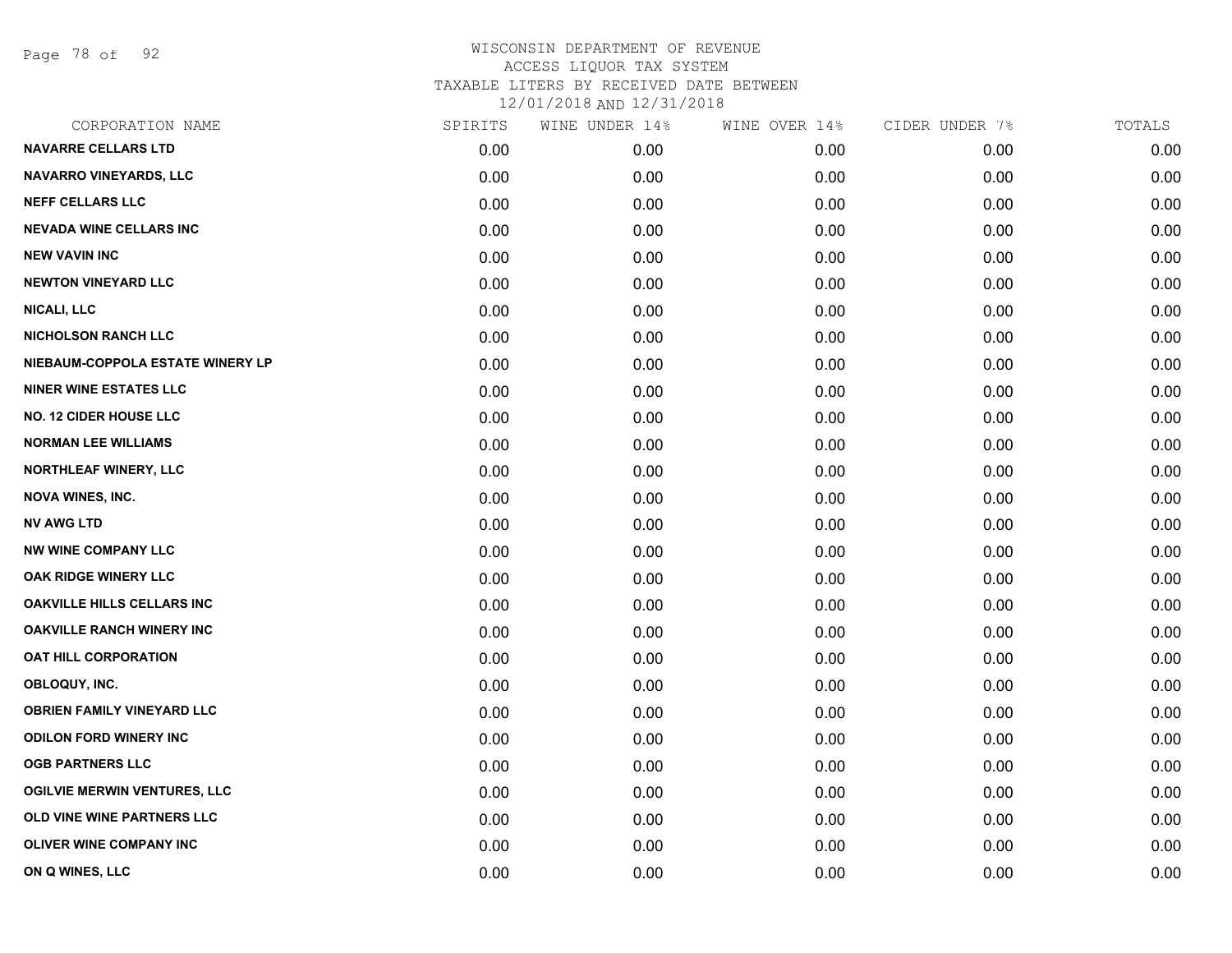Page 79 of 92

# WISCONSIN DEPARTMENT OF REVENUE ACCESS LIQUOR TAX SYSTEM TAXABLE LITERS BY RECEIVED DATE BETWEEN

12/01/2018 AND 12/31/2018

| CORPORATION NAME                    | SPIRITS | WINE UNDER 14% | WINE OVER 14% | CIDER UNDER 7% | TOTALS |
|-------------------------------------|---------|----------------|---------------|----------------|--------|
| O'NEILL BEVERAGES CO LLC            | 0.00    | 0.00           | 0.00          | 0.00           | 0.00   |
| OPAL WEST WINES, LLC                | 0.00    | 0.00           | 0.00          | 0.00           | 0.00   |
| OPOLO WINES LP                      | 0.00    | 0.00           | 0.00          | 0.00           | 0.00   |
| <b>OPUS ONE WINERY LLC</b>          | 0.00    | 0.00           | 0.00          | 0.00           | 0.00   |
| ORCA PROPERTIES LLC                 | 0.00    | 0.00           | 0.00          | 0.00           | 0.00   |
| <b>ORFILA VINEYARDS INC</b>         | 0.00    | 0.00           | 0.00          | 0.00           | 0.00   |
| O'SHAUGHNESSY DEL OSO LLC           | 0.00    | 0.00           | 0.00          | 0.00           | 0.00   |
| <b>OWEN ROE LLC</b>                 | 0.00    | 0.00           | 0.00          | 0.00           | 0.00   |
| <b>PAHLMEYER LLC</b>                | 0.00    | 0.00           | 0.00          | 0.00           | 0.00   |
| PALI WINE COMPANY LP                | 0.00    | 0.00           | 18.75         | 0.00           | 18.75  |
| PALOMA VINEYARD LLC                 | 0.00    | 0.00           | 0.00          | 0.00           | 0.00   |
| PARAGON VINEYARD CO INC             | 0.00    | 0.00           | 0.00          | 0.00           | 0.00   |
| PARALLEL 44 VINEYARD & WINERY, INC. | 0.00    | 0.00           | 0.00          | 0.00           | 0.00   |
| <b>PARKER STATION INC</b>           | 0.00    | 0.00           | 0.00          | 0.00           | 0.00   |
| PARSONAGE CELLARS INC               | 0.00    | 0.00           | 0.00          | 0.00           | 0.00   |
| <b>PASSAGGIO WINES LLC</b>          | 0.00    | 0.00           | 0.00          | 0.00           | 0.00   |
| <b>PATEL WINERY LLC</b>             | 0.00    | 0.00           | 0.00          | 0.00           | 0.00   |
| <b>PATRICIA A HOOVER</b>            | 0.00    | 0.00           | 0.00          | 0.00           | 0.00   |
| <b>PATRICK ARNDT</b>                | 0.00    | 0.00           | 0.00          | 0.00           | 0.00   |
| <b>PAUL D ASPER</b>                 | 0.00    | 0.00           | 0.00          | 0.00           | 0.00   |
| <b>PAUL G BLOMMEL</b>               | 0.00    | 0.00           | 0.00          | 0.00           | 0.00   |
| PAUL HOBBS WINERY LP                | 0.00    | 0.00           | 0.00          | 0.00           | 0.00   |
| <b>PAUL J FRANZEN</b>               | 0.00    | 0.00           | 0.00          | 0.00           | 0.00   |
| <b>PAVI WINES LLC</b>               | 0.00    | 0.00           | 0.00          | 0.00           | 0.00   |
| PCJ, INC.                           | 0.00    | 0.00           | 0.00          | 0.00           | 0.00   |
| PEACHY CANYON WINERY                | 0.00    | 0.00           | 0.00          | 0.00           | 0.00   |
| PEAR VALLEY VINEYARD, INC.          | 0.00    | 0.00           | 0.00          | 0.00           | 0.00   |
| PEAY VINEYARDS LLC                  | 0.00    | 0.00           | 0.00          | 0.00           | 0.00   |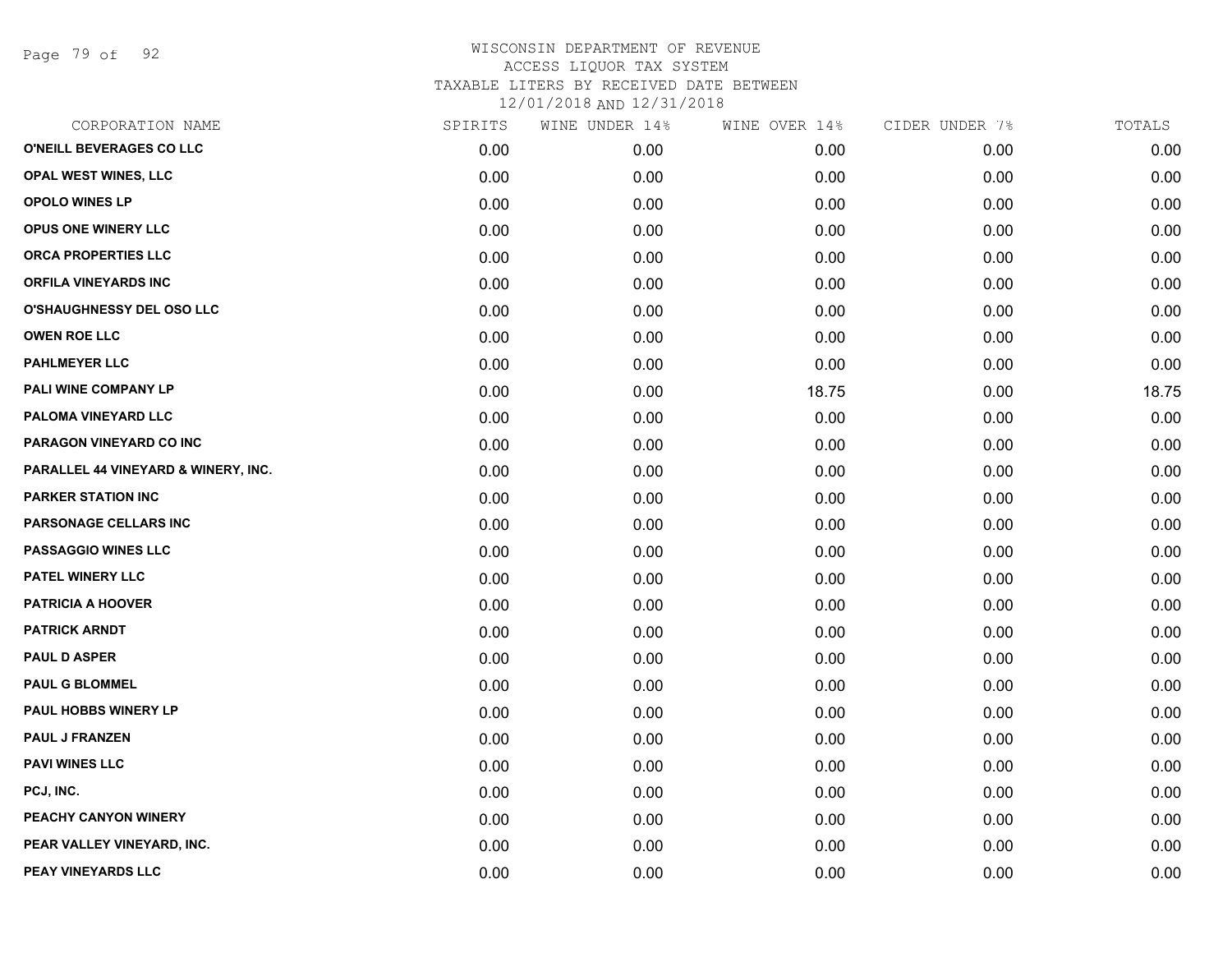Page 80 of 92

| CORPORATION NAME                            | SPIRITS | WINE UNDER 14% | WINE OVER 14% | CIDER UNDER 7% | TOTALS |
|---------------------------------------------|---------|----------------|---------------|----------------|--------|
| PEJU FAMILY OPERATING PARTNERSHIP LP        | 0.00    | 0.00           | 0.00          | 0.00           | 0.00   |
| PELLEGRINI RANCHES INC                      | 0.00    | 0.00           | 0.00          | 0.00           | 0.00   |
| PENROSE HILL, LIMITED                       | 0.00    | 0.00           | 0.00          | 0.00           | 0.00   |
| PEPPER BRIDGE WINERY LLC                    | 0.00    | 0.00           | 0.00          | 0.00           | 0.00   |
| PERNOD RICARD KENWOOD HOLDING LLC           | 0.00    | 0.00           | 0.00          | 0.00           | 0.00   |
| PERNOD RICARD USA LLC                       | 0.00    | 0.00           | 0.00          | 0.00           | 0.00   |
| <b>PERVINO INC</b>                          | 0.00    | 0.00           | 0.00          | 0.00           | 0.00   |
| PETER FRANUS WINE COMPANY INC               | 0.00    | 0.00           | 0.00          | 0.00           | 0.00   |
| PETER MICHAEL WINERY                        | 0.00    | 0.00           | 0.00          | 0.00           | 0.00   |
| PETRONI VINEYARDS LLC                       | 0.00    | 0.00           | 0.00          | 0.00           | 0.00   |
| PHILIP TOGNI VINEYARD LP                    | 0.00    | 0.00           | 0.00          | 0.00           | 0.00   |
| PHILLIPS FARMS LLC                          | 0.00    | 0.00           | 0.00          | 0.00           | 0.00   |
| <b>PIEPERTK LLC</b>                         | 0.00    | 0.00           | 0.00          | 0.00           | 0.00   |
| <b>PINA CELLARS LP</b>                      | 0.00    | 0.00           | 0.00          | 0.00           | 0.00   |
| <b>PINE RIDGE WINERY LLC</b>                | 0.00    | 0.00           | 0.00          | 0.00           | 0.00   |
| <b>PJK WINERY LLC</b>                       | 0.00    | 0.00           | 0.00          | 0.00           | 0.00   |
| PONZI VINEYARDS, LLC                        | 0.00    | 0.00           | 0.00          | 0.00           | 0.00   |
| POPE VALLEY WINERY LLC                      | 0.00    | 0.00           | 0.00          | 0.00           | 0.00   |
| PORTER FAMILY VINEYARDS LLC                 | 0.00    | 0.00           | 0.00          | 0.00           | 0.00   |
| <b>POTT WINE</b>                            | 0.00    | 0.00           | 0.00          | 0.00           | 0.00   |
| <b>PRAGER WINERY &amp; PORT WORKS, INC.</b> | 0.00    | 0.00           | 0.00          | 0.00           | 0.00   |
| <b>PRAIRIE BERRY LLC</b>                    | 0.00    | 0.00           | 0.00          | 0.00           | 0.00   |
| <b>PRAIRIE HAWK WINERY INC</b>              | 0.00    | 0.00           | 0.00          | 0.00           | 0.00   |
| PRECEPT BRANDS LLC                          | 0.00    | 0.00           | 0.00          | 0.00           | 0.00   |
| <b>PREMIUM VINTNERS LLC</b>                 | 0.00    | 0.00           | 0.00          | 0.00           | 0.00   |
| PRESQU'ILE WINERY                           | 0.00    | 0.00           | 0.00          | 0.00           | 0.00   |
| <b>PRIDE MOUNTAIN VINEYARDS LLC</b>         | 0.00    | 0.00           | 0.00          | 0.00           | 0.00   |
| <b>PRINCE MICHEL LLC</b>                    | 0.00    | 0.00           | 0.00          | 0.00           | 0.00   |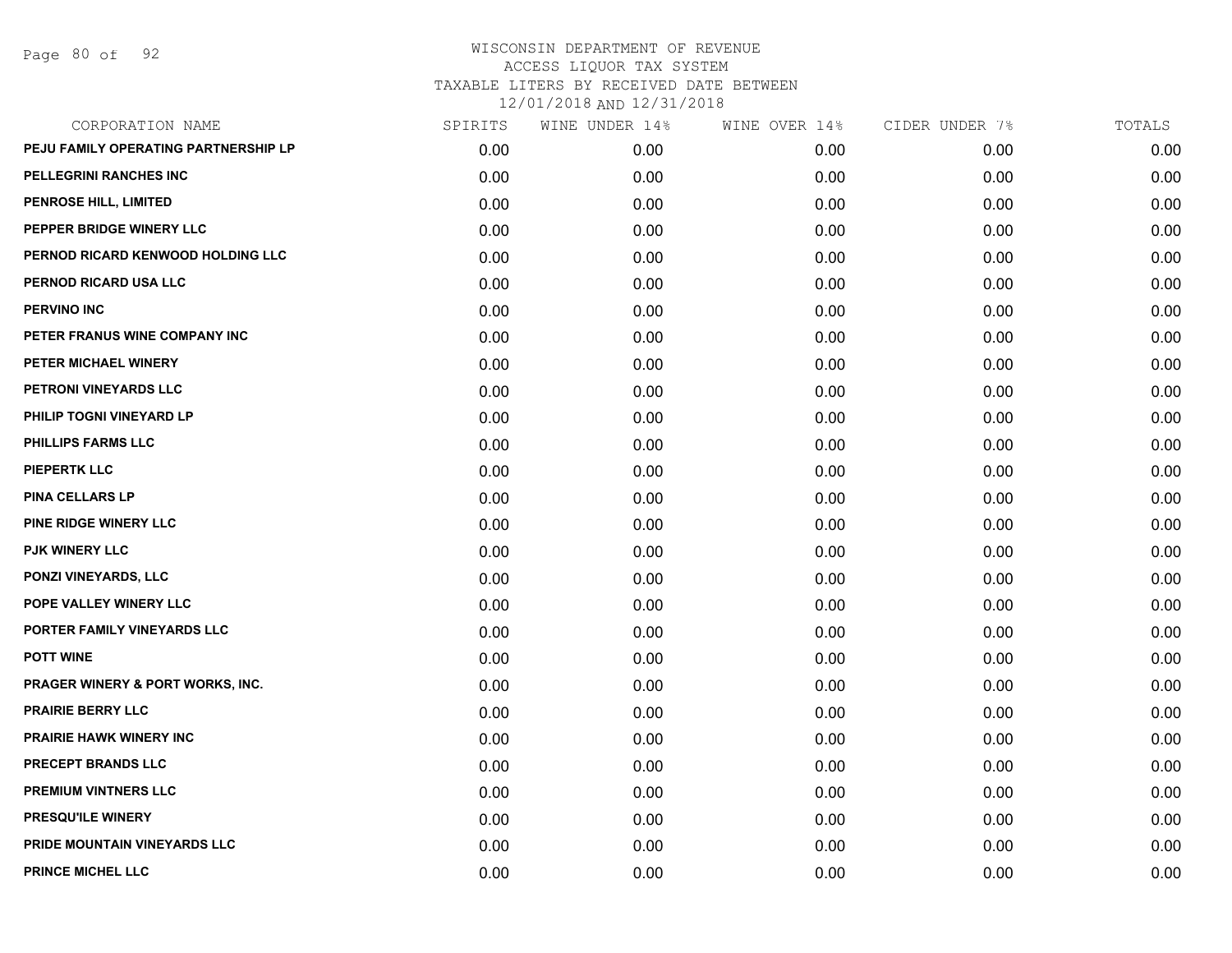Page 81 of 92

| CORPORATION NAME                         | SPIRITS | WINE UNDER 14% | WINE OVER 14% | CIDER UNDER 7% | TOTALS |
|------------------------------------------|---------|----------------|---------------|----------------|--------|
| <b>PROMONTORY LLC</b>                    | 0.00    | 0.00           | 0.00          | 0.00           | 0.00   |
| <b>PWG LLC</b>                           | 0.00    | 0.00           | 0.00          | 0.00           | 0.00   |
| <b>QUADY SOUTH WINERY LLC</b>            | 0.00    | 0.00           | 0.00          | 0.00           | 0.00   |
| QUILCEDA CREEK VINTNERS INC              | 0.00    | 0.00           | 0.00          | 0.00           | 0.00   |
| <b>QUIXOTE WINERY, LLC</b>               | 0.00    | 0.00           | 0.00          | 0.00           | 0.00   |
| <b>RADIO-COTEAU WINE CELLARS LLC</b>     | 0.00    | 0.00           | 0.00          | 0.00           | 0.00   |
| <b>RAMAZZOTTI WINES LLC</b>              | 0.00    | 0.00           | 0.00          | 0.00           | 0.00   |
| <b>RAMEY WINE CELLARS INC</b>            | 0.00    | 0.00           | 0.00          | 0.00           | 0.00   |
| <b>RAPTOR RIDGE WINERY LLC</b>           | 0.00    | 0.00           | 0.00          | 0.00           | 0.00   |
| <b>RASA VINEYARDS, LLC</b>               | 0.00    | 0.00           | 0.00          | 0.00           | 0.00   |
| <b>RAYMOND SIGNORELLO</b>                | 0.00    | 0.00           | 0.00          | 0.00           | 0.00   |
| <b>RAYMOND VINEYARD &amp; CELLAR INC</b> | 0.00    | 0.00           | 0.00          | 0.00           | 0.00   |
| <b>RB WINE ASSOCIATES LLC</b>            | 0.00    | 0.00           | 0.00          | 0.00           | 0.00   |
| <b>RBZ VINEYARDS LLC</b>                 | 0.00    | 0.00           | 0.00          | 0.00           | 0.00   |
| <b>RED CAR WINE COMPANY LLC</b>          | 0.00    | 0.00           | 0.00          | 0.00           | 0.00   |
| <b>RED MARE WINES LLC</b>                | 0.00    | 0.00           | 0.00          | 0.00           | 0.00   |
| <b>RED OAK VINEYARD INC</b>              | 0.00    | 0.00           | 0.00          | 0.00           | 0.00   |
| <b>REGUSCI WINERY INC</b>                | 0.00    | 0.00           | 0.00          | 0.00           | 0.00   |
| <b>REN ACQUISITION INC</b>               | 0.00    | 0.00           | 0.00          | 0.00           | 0.00   |
| <b>REVANA FAMILY PARTNERS LP</b>         | 0.00    | 0.00           | 0.00          | 0.00           | 0.00   |
| <b>REVANA FAMILY PARTNERS LP</b>         | 0.00    | 0.00           | 0.00          | 0.00           | 0.00   |
| <b>REVELRY VINTNERS LLC</b>              | 0.00    | 0.00           | 0.00          | 0.00           | 0.00   |
| <b>REYNOLDS CREATIVE PRODUCTS INC</b>    | 0.00    | 0.00           | 0.00          | 0.00           | 0.00   |
| <b>RHYS VINEYARDS LLC</b>                | 0.00    | 0.00           | 0.00          | 0.00           | 0.00   |
| <b>RICHARD E LIBBY</b>                   | 0.00    | 0.00           | 0.00          | 0.00           | 0.00   |
| <b>RICHARD FORTUNE</b>                   | 0.00    | 0.00           | 0.00          | 0.00           | 0.00   |
| <b>RIDGE VINEYARDS INC</b>               | 0.00    | 0.00           | 0.00          | 0.00           | 0.00   |
| <b>RIGHT BEE LLC</b>                     | 0.00    | 0.00           | 0.00          | 0.00           | 0.00   |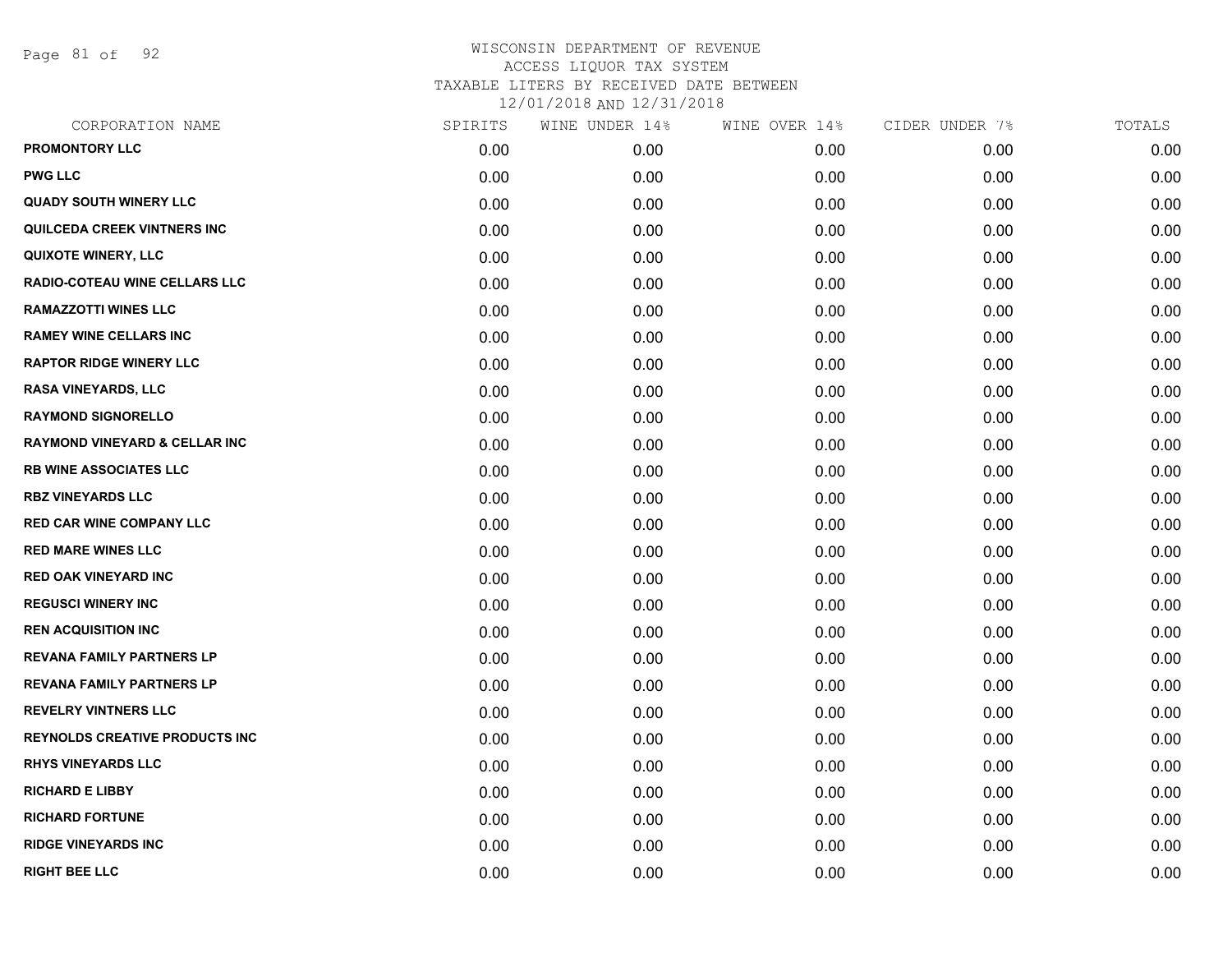Page 82 of 92

| CORPORATION NAME                            | SPIRITS | WINE UNDER 14% | WINE OVER 14% | CIDER UNDER 7% | TOTALS |
|---------------------------------------------|---------|----------------|---------------|----------------|--------|
| <b>RIGHT SIDE LLC</b>                       | 0.00    | 0.00           | 0.00          | 0.00           | 0.00   |
| <b>RIVER BEND VINEYARD &amp; WINERY LLC</b> | 0.00    | 0.00           | 0.00          | 0.00           | 0.00   |
| RIVER VALLEY VINEYARD INC                   | 0.00    | 0.00           | 0.00          | 0.00           | 0.00   |
| <b>RIVERBENCH LLC</b>                       | 0.00    | 0.00           | 0.00          | 0.00           | 0.00   |
| <b>ROBERT CRAIG WINERY LP</b>               | 0.00    | 0.00           | 0.00          | 0.00           | 0.00   |
| <b>ROBERT FOLEY LLC</b>                     | 0.00    | 0.00           | 0.00          | 0.00           | 0.00   |
| ROBERT J BRAKESMAN                          | 0.00    | 0.00           | 0.00          | 0.00           | 0.00   |
| <b>ROBERT MUELLER CELLARS</b>               | 0.00    | 0.00           | 0.00          | 0.00           | 0.00   |
| ROBERT YOUNG ESTATE WINERY LLC              | 0.00    | 0.00           | 0.00          | 0.00           | 0.00   |
| <b>ROBLAR LLC</b>                           | 0.00    | 0.00           | 0.00          | 0.00           | 0.00   |
| ROCCA FAMILY VINEYARDS INC                  | 0.00    | 0.00           | 0.00          | 0.00           | 0.00   |
| <b>ROCHE WINERY LLC</b>                     | 0.00    | 0.00           | 0.00          | 0.00           | 0.00   |
| ROCK N WOOL WINERY LLC                      | 0.00    | 0.00           | 0.00          | 0.00           | 0.00   |
| ROCK WALL WINE COMPANY INC                  | 0.00    | 0.00           | 0.00          | 0.00           | 0.00   |
| <b>ROEDERER ESTATE INC</b>                  | 0.00    | 0.00           | 0.00          | 0.00           | 0.00   |
| ROMBAUER VINEYARDS INC                      | 0.00    | 0.00           | 0.00          | 0.00           | 0.00   |
| <b>RONALD L FENOLIO</b>                     | 0.00    | 0.00           | 0.00          | 0.00           | 0.00   |
| <b>RONALD T RUBIN</b>                       | 0.00    | 0.00           | 0.00          | 0.00           | 0.00   |
| <b>ROUND HILL CELLARS</b>                   | 0.00    | 0.00           | 0.00          | 0.00           | 0.00   |
| <b>ROUND POND ESTATE LLC</b>                | 0.00    | 0.00           | 0.00          | 0.00           | 0.00   |
| <b>ROWLEY ESTATES LLC</b>                   | 0.00    | 0.00           | 0.00          | 0.00           | 0.00   |
| RRJ REAL PROPERTIES LLC                     | 0.00    | 0.00           | 0.00          | 0.00           | 0.00   |
| <b>RSB VINEYARDS LLC</b>                    | 0.00    | 0.00           | 0.00          | 0.00           | 0.00   |
| <b>RUDD WINES INC</b>                       | 0.00    | 0.00           | 0.00          | 0.00           | 0.00   |
| <b>RUDIUS WINES, LLC</b>                    | 0.00    | 0.00           | 0.00          | 0.00           | 0.00   |
| RUSHFORD MEADERY AND WINERY LLC             | 0.00    | 0.00           | 0.00          | 0.00           | 0.00   |
| RUTHERFORD HILL WINERY LLC                  | 0.00    | 0.00           | 0.00          | 0.00           | 0.00   |
| <b>RYAN PRELLWITZ</b>                       | 0.00    | 0.00           | 0.00          | 0.00           | 0.00   |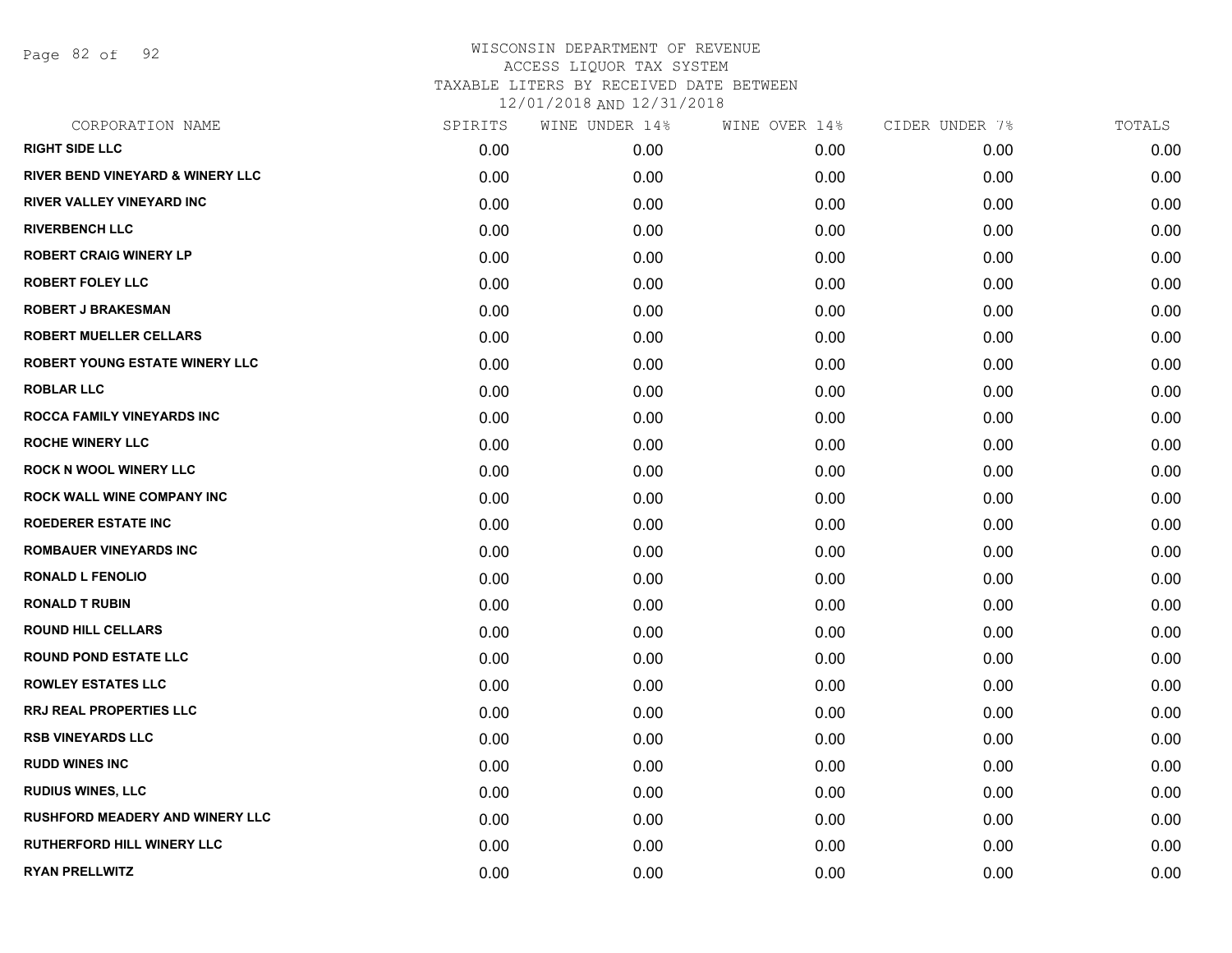Page 83 of 92

| CORPORATION NAME                              | SPIRITS | WINE UNDER 14% | WINE OVER 14% | CIDER UNDER 7% | TOTALS |
|-----------------------------------------------|---------|----------------|---------------|----------------|--------|
| <b>SLJ GROUP INC</b>                          | 0.00    | 0.00           | 0.00          | 0.00           | 0.00   |
| <b>SAINTSBURY LLC</b>                         | 0.00    | 0.00           | 0.00          | 0.00           | 0.00   |
| <b>SAMUEL P BAXTER</b>                        | 0.00    | 0.00           | 0.00          | 0.00           | 0.00   |
| <b>SANDHI VINTNERS LLC</b>                    | 0.00    | 0.00           | 0.00          | 0.00           | 0.00   |
| <b>SANFORD WINERY COMPANY LP</b>              | 0.00    | 0.00           | 0.00          | 0.00           | 0.00   |
| <b>SANTA CROCE LLC</b>                        | 0.00    | 0.00           | 0.00          | 0.00           | 0.00   |
| <b>SARACINA VINEYARDS LLC</b>                 | 0.00    | 0.00           | 0.00          | 0.00           | 0.00   |
| <b>SAUCELITO CANYON LP</b>                    | 0.00    | 0.00           | 0.00          | 0.00           | 0.00   |
| SAVANNAH CHANELLE VINEYARDS INC               | 0.00    | 0.00           | 0.00          | 0.00           | 0.00   |
| <b>SAVIAH ROSE WINERY LLC</b>                 | 0.00    | 0.00           | 0.00          | 0.00           | 0.00   |
| <b>SAXUM VINEYARDS INC</b>                    | 0.00    | 0.00           | 0.00          | 0.00           | 0.00   |
| <b>SBRAGIA FAMILY VINEYARDS LLC</b>           | 0.00    | 0.00           | 0.00          | 0.00           | 0.00   |
| <b>SCHEID VINEYARDS CALIFORNIA INC</b>        | 0.00    | 0.00           | 0.00          | 0.00           | 0.00   |
| <b>SCHLOSSADLER INC</b>                       | 0.00    | 0.00           | 0.00          | 0.00           | 0.00   |
| <b>SCHRADER CELLARS LLC</b>                   | 0.00    | 0.00           | 0.00          | 0.00           | 0.00   |
| <b>SCHRAMSBERG VINEYARDS CO INC</b>           | 0.00    | 0.00           | 0.00          | 0.00           | 0.00   |
| <b>SCHUG WINERY LLC</b>                       | 0.00    | 0.00           | 0.00          | 0.00           | 0.00   |
| <b>SCHWEIGER VINEYARDS INC</b>                | 0.00    | 0.00           | 0.00          | 0.00           | 0.00   |
| <b>SCREAMING EAGLE LLC</b>                    | 0.00    | 0.00           | 0.00          | 0.00           | 0.00   |
| <b>SEAVER VINEYARDS LLC</b>                   | 0.00    | 0.00           | 0.00          | 0.00           | 0.00   |
| <b>SEAVEY VINEYARD LP</b>                     | 0.00    | 0.00           | 0.00          | 0.00           | 0.00   |
| <b>SEBASTOPOL VINEYARDS &amp; WINERY CORP</b> | 0.00    | 0.00           | 0.00          | 0.00           | 0.00   |
| <b>SELBY ENTERPRISES INC</b>                  | 0.00    | 0.00           | 0.00          | 0.00           | 0.00   |
| SEQUOIA GROVE VINEYARDS LP                    | 0.00    | 0.00           | 0.00          | 0.00           | 0.00   |
| SEVEN STONES WINERY LLC                       | 0.00    | 0.00           | 0.00          | 0.00           | 0.00   |
| <b>SHADY LADIES LLC</b>                       | 0.00    | 0.00           | 0.00          | 0.00           | 0.00   |
| <b>SHAFER VINEYARDS INC</b>                   | 0.00    | 0.00           | 0.00          | 0.00           | 0.00   |
| <b>SHANNON RIDGE INC</b>                      | 0.00    | 0.00           | 0.00          | 0.00           | 0.00   |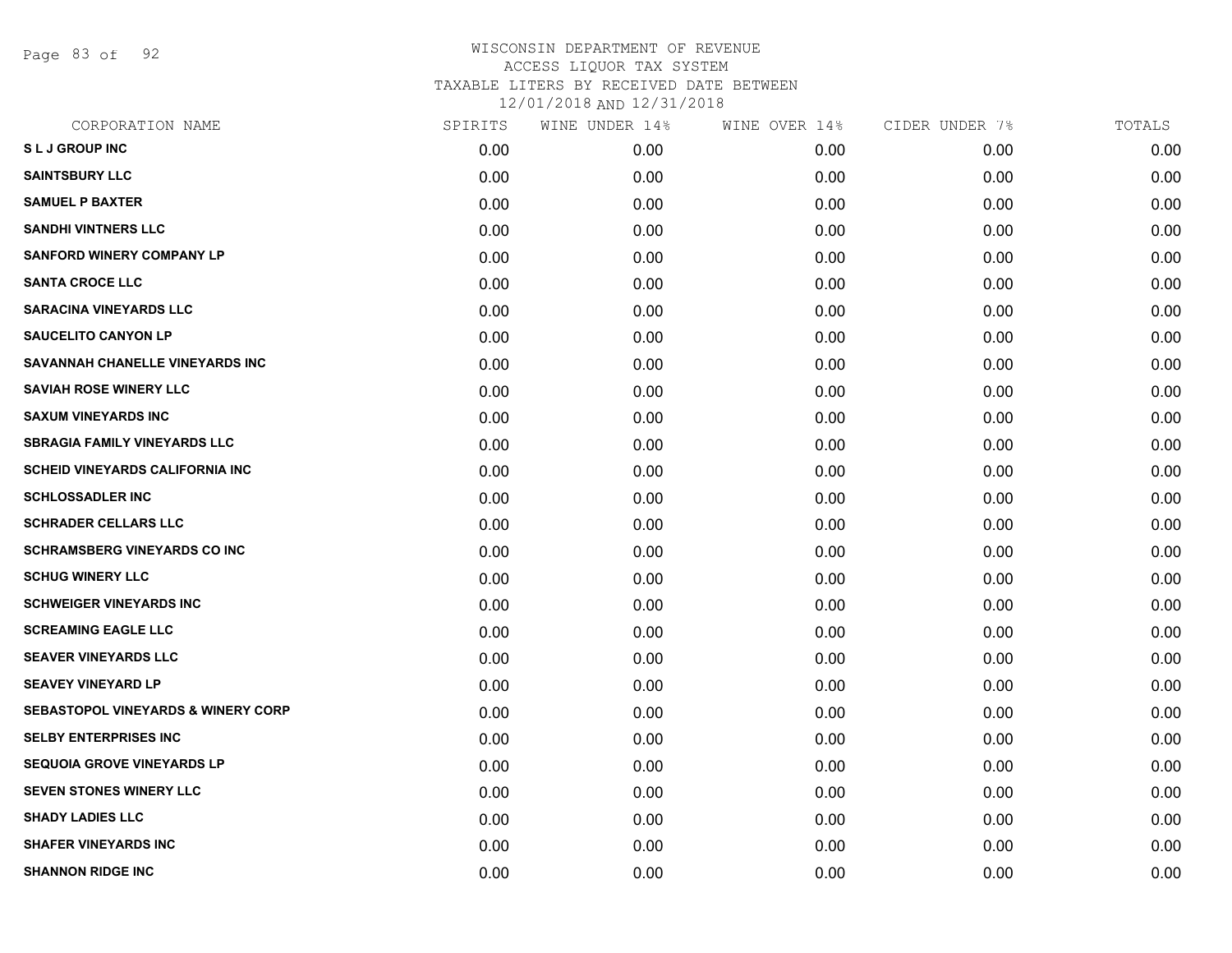Page 84 of 92

| SPIRITS | WINE UNDER 14% | WINE OVER 14% | CIDER UNDER 7% | TOTALS |
|---------|----------------|---------------|----------------|--------|
| 0.00    | 0.00           | 0.00          | 0.00           | 0.00   |
| 0.00    | 0.00           | 0.00          | 0.00           | 0.00   |
| 0.00    | 0.00           | 0.00          | 0.00           | 0.00   |
| 0.00    | 0.00           | 0.00          | 0.00           | 0.00   |
| 0.00    | 0.00           | 0.00          | 0.00           | 0.00   |
| 0.00    | 0.00           | 0.00          | 0.00           | 0.00   |
| 0.00    | 0.00           | 0.00          | 0.00           | 0.00   |
| 0.00    | 0.00           | 0.00          | 0.00           | 0.00   |
| 0.00    | 0.00           | 0.00          | 0.00           | 0.00   |
| 0.00    | 0.00           | 0.00          | 0.00           | 0.00   |
| 0.00    | 0.00           | 0.00          | 0.00           | 0.00   |
| 0.00    | 0.00           | 0.00          | 0.00           | 0.00   |
| 0.00    | 0.00           | 0.00          | 0.00           | 0.00   |
| 0.00    | 0.00           | 0.00          | 0.00           | 0.00   |
| 0.00    | 0.00           | 0.00          | 0.00           | 0.00   |
| 0.00    | 0.00           | 0.00          | 0.00           | 0.00   |
| 0.00    | 0.00           | 0.00          | 0.00           | 0.00   |
| 0.00    | 0.00           | 0.00          | 0.00           | 0.00   |
| 0.00    | 0.00           | 0.00          | 0.00           | 0.00   |
| 0.00    | 0.00           | 0.00          | 0.00           | 0.00   |
| 0.00    | 0.00           | 0.00          | 0.00           | 0.00   |
| 0.00    | 0.00           | 0.00          | 0.00           | 0.00   |
| 0.00    | 0.00           | 0.00          | 0.00           | 0.00   |
| 0.00    | 0.00           | 0.00          | 0.00           | 0.00   |
| 0.00    | 0.00           | 0.00          | 0.00           | 0.00   |
| 0.00    | 0.00           | 0.00          | 0.00           | 0.00   |
| 0.00    | 0.00           | 0.00          | 0.00           | 0.00   |
| 0.00    | 0.00           | 0.00          | 0.00           | 0.00   |
|         |                |               |                |        |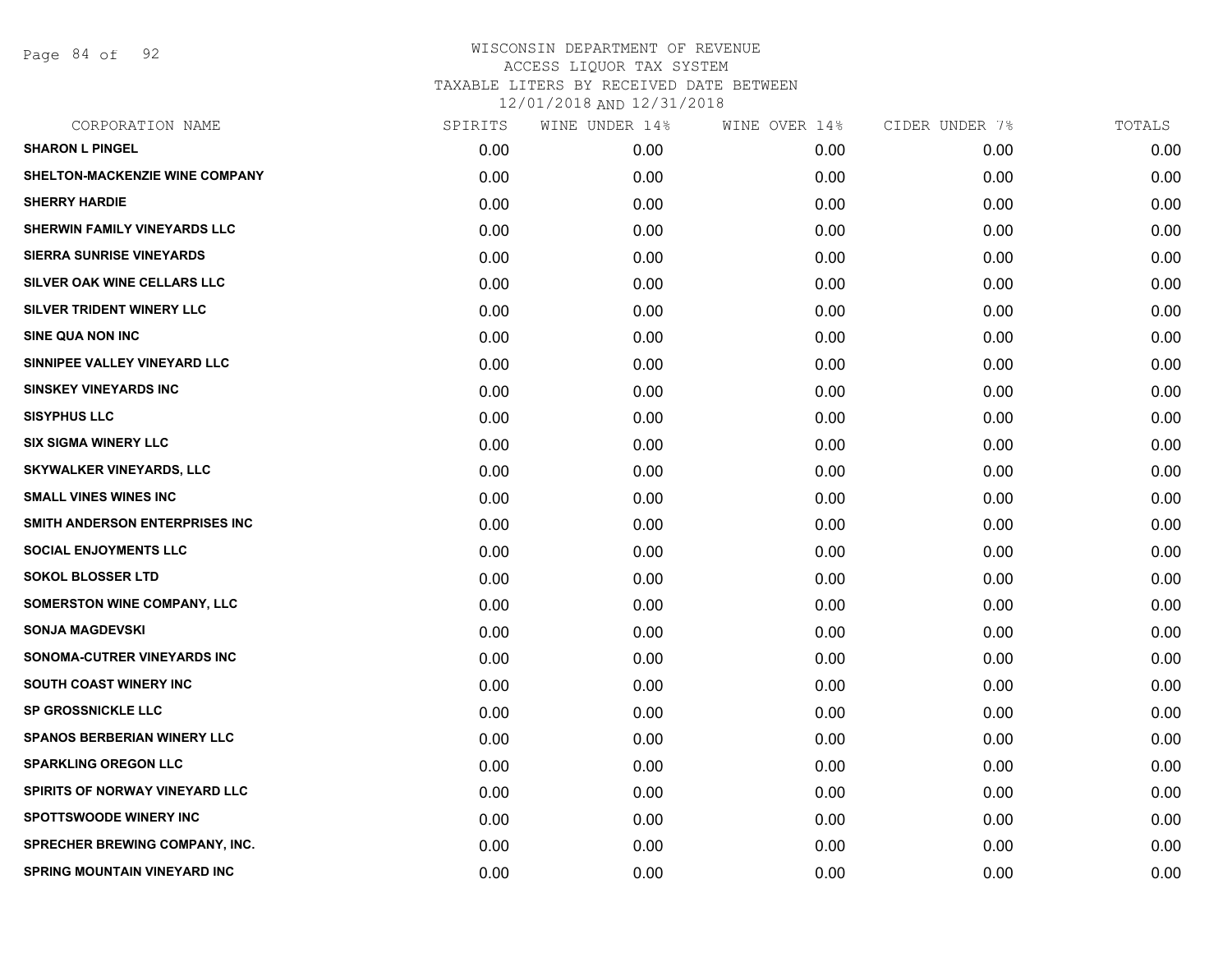Page 85 of 92

| CORPORATION NAME                           | SPIRITS | WINE UNDER 14% | WINE OVER 14% | CIDER UNDER 7% | TOTALS |
|--------------------------------------------|---------|----------------|---------------|----------------|--------|
| <b>SPURGEON VINEYARDS &amp; WINERY LLC</b> | 0.00    | 0.00           | 0.00          | 0.00           | 0.00   |
| <b>SQUIX LLC</b>                           | 0.00    | 0.00           | 0.00          | 0.00           | 0.00   |
| <b>ST HELENA ESTATE LLC</b>                | 0.00    | 0.00           | 0.00          | 0.00           | 0.00   |
| <b>ST JAMES WINERY INC</b>                 | 0.00    | 0.00           | 0.00          | 0.00           | 0.00   |
| ST JULIAN WINE COMPANY INC                 | 0.00    | 0.00           | 0.00          | 0.00           | 0.00   |
| <b>ST SUPERY INC</b>                       | 0.00    | 0.00           | 0.00          | 0.00           | 0.00   |
| ST. FRANCIS WINERY & VINEYARD L.P.         | 0.00    | 0.00           | 0.00          | 0.00           | 0.00   |
| <b>STAGLIN FAMILY VINEYARD LLC</b>         | 0.00    | 0.00           | 0.00          | 0.00           | 0.00   |
| <b>STAG'S LEAP WINE CELLARS LLC</b>        | 0.00    | 0.00           | 0.00          | 0.00           | 0.00   |
| <b>STANDING JOURNEY LLC</b>                | 0.00    | 0.00           | 0.00          | 0.00           | 0.00   |
| <b>STE MICHELLE WINE ESTATES LTD</b>       | 0.00    | 0.00           | 0.00          | 0.00           | 0.00   |
| <b>STEPHAN VINEYARD INC</b>                | 0.00    | 0.00           | 0.00          | 0.00           | 0.00   |
| <b>STEPHEN M KENNEDY</b>                   | 0.00    | 0.00           | 0.00          | 0.00           | 0.00   |
| <b>STEPHEN M REUSTLE</b>                   | 0.00    | 0.00           | 0.00          | 0.00           | 0.00   |
| STEPHEN W. PARRY AND SUSAN F. PARRY        | 0.00    | 0.00           | 0.00          | 0.00           | 0.00   |
| <b>STEVEN DEBAKER</b>                      | 0.00    | 0.00           | 0.00          | 0.00           | 0.00   |
| <b>STEVEN KENT LLC</b>                     | 0.00    | 0.00           | 0.00          | 0.00           | 0.00   |
| STEVEN M & JUDITH A JACOBSON LLC           | 0.00    | 0.00           | 0.00          | 0.00           | 0.00   |
| <b>STEVEN N LEDSON</b>                     | 0.00    | 0.00           | 0.00          | 0.00           | 0.00   |
| <b>STEWART CELLARS, LLC</b>                | 0.00    | 0.00           | 0.00          | 0.00           | 0.00   |
| <b>STOLLER VINEYARDS INC</b>               | 0.00    | 0.00           | 0.00          | 0.00           | 0.00   |
| <b>STOLPMAN VINEYARDS LLC</b>              | 0.00    | 0.00           | 0.00          | 0.00           | 0.00   |
| <b>STONE EDGE WINERY LLC</b>               | 0.00    | 0.00           | 0.00          | 0.00           | 0.00   |
| <b>STONE HILL WINE CO INC</b>              | 0.00    | 0.00           | 0.00          | 0.00           | 0.00   |
| <b>STONECUSHION INC</b>                    | 0.00    | 0.00           | 0.00          | 0.00           | 0.00   |
| STONEHAUS WINERY, INC.                     | 0.00    | 0.00           | 0.00          | 0.00           | 0.00   |
| <b>STONES THROW WINERY INC</b>             | 0.00    | 0.00           | 0.00          | 0.00           | 0.00   |
| <b>STONY HILL VINEYARD INC</b>             | 0.00    | 0.00           | 0.00          | 0.00           | 0.00   |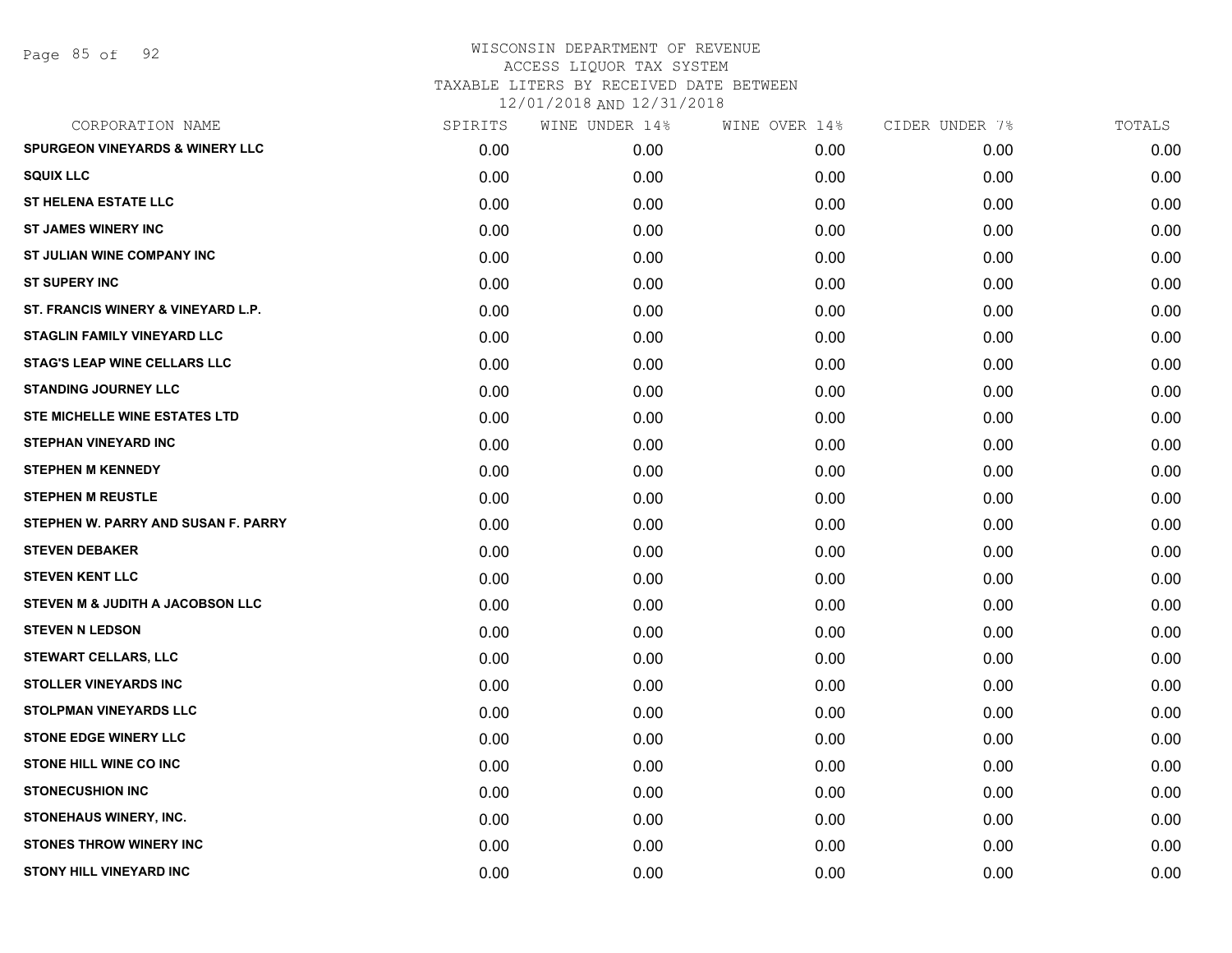Page 86 of 92

| SPIRITS | WINE UNDER 14% | WINE OVER 14% | CIDER UNDER 7% | TOTALS |
|---------|----------------|---------------|----------------|--------|
| 0.00    | 0.00           | 0.00          | 0.00           | 0.00   |
| 0.00    | 0.00           | 0.00          | 0.00           | 0.00   |
| 0.00    | 0.00           | 0.00          | 0.00           | 0.00   |
| 0.00    | 0.00           | 0.00          | 0.00           | 0.00   |
| 0.00    | 0.00           | 0.00          | 0.00           | 0.00   |
| 0.00    | 0.00           | 0.00          | 0.00           | 0.00   |
| 0.00    | 0.00           | 0.00          | 0.00           | 0.00   |
| 0.00    | 0.00           | 0.00          | 0.00           | 0.00   |
| 0.00    | 0.00           | 0.00          | 0.00           | 0.00   |
| 0.00    | 0.00           | 0.00          | 0.00           | 0.00   |
| 0.00    | 0.00           | 0.00          | 0.00           | 0.00   |
| 0.00    | 0.00           | 0.00          | 0.00           | 0.00   |
| 0.00    | 0.00           | 0.00          | 0.00           | 0.00   |
| 0.00    | 0.00           | 0.00          | 0.00           | 0.00   |
| 0.00    | 0.00           | 0.00          | 0.00           | 0.00   |
| 0.00    | 0.00           | 0.00          | 0.00           | 0.00   |
| 0.00    | 0.00           | 0.00          | 0.00           | 0.00   |
| 0.00    | 0.00           | 0.00          | 0.00           | 0.00   |
| 0.00    | 0.00           | 0.00          | 0.00           | 0.00   |
| 0.00    | 0.00           | 0.00          | 0.00           | 0.00   |
| 0.00    | 0.00           | 0.00          | 0.00           | 0.00   |
| 0.00    | 0.00           | 0.00          | 0.00           | 0.00   |
| 0.00    | 0.00           | 0.00          | 0.00           | 0.00   |
| 0.00    | 0.00           | 0.00          | 0.00           | 0.00   |
| 0.00    | 0.00           | 0.00          | 0.00           | 0.00   |
| 0.00    | 0.00           | 0.00          | 0.00           | 0.00   |
| 0.00    | 0.00           | 0.00          | 0.00           | 0.00   |
| 0.00    | 0.00           | 0.00          | 0.00           | 0.00   |
|         |                |               |                |        |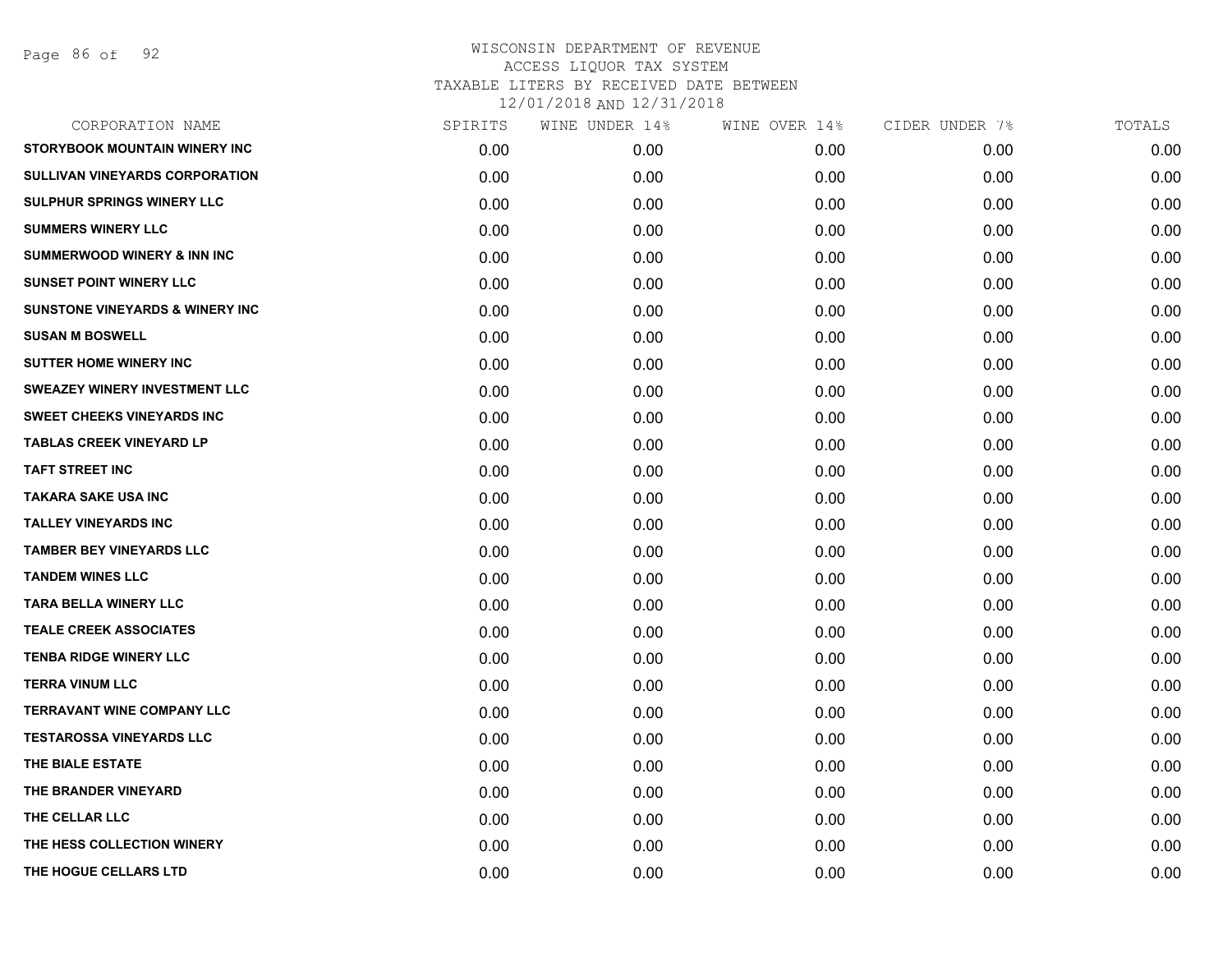| CORPORATION NAME                          | SPIRITS | WINE UNDER 14% | WINE OVER 14% | CIDER UNDER 7% | TOTALS |
|-------------------------------------------|---------|----------------|---------------|----------------|--------|
| THE INFINITE MONKEY THEOREM INC           | 0.00    | 0.00           | 0.00          | 0.00           | 0.00   |
| THE LITTORAI WINES                        | 0.00    | 0.00           | 0.00          | 0.00           | 0.00   |
| THE LOCK AGRICULTURAL VENTURES LLC        | 0.00    | 0.00           | 0.00          | 0.00           | 0.00   |
| THE MASCOT WINE, LLC                      | 0.00    | 0.00           | 0.00          | 0.00           | 0.00   |
| THE MEEKER VINEYARD                       | 0.00    | 0.00           | 0.00          | 0.00           | 0.00   |
| THE MORLET SELECTION INC                  | 0.00    | 0.00           | 0.00          | 0.00           | 0.00   |
| THE MORNE WINE COMPANY                    | 0.00    | 0.00           | 0.00          | 0.00           | 0.00   |
| THE RED STITCH WINE GROUP, LLC            | 0.00    | 0.00           | 0.00          | 0.00           | 0.00   |
| THE RUM TREE, INC.                        | 0.00    | 0.00           | 0.00          | 0.00           | 0.00   |
| THE SHORES OF FAIRHAVEN INC               | 0.00    | 0.00           | 0.00          | 0.00           | 0.00   |
| THE SILVERADO VINEYARDS                   | 0.00    | 0.00           | 0.00          | 0.00           | 0.00   |
| THE VINEYARD LLC                          | 0.00    | 0.00           | 0.00          | 0.00           | 0.00   |
| THE WILLIAMSBURG WINERY LTD               | 0.00    | 0.00           | 0.00          | 0.00           | 0.00   |
| THE WINE GROUP INC                        | 0.00    | 0.00           | 0.00          | 0.00           | 0.00   |
| THE WINE VINEYARD LLC                     | 0.00    | 0.00           | 0.00          | 0.00           | 0.00   |
| THE WOODLAND TRAIL BEVERAGE COMPANY, INC. | 0.00    | 0.00           | 0.00          | 0.00           | 0.00   |
| THIRTY-ONE PRODUCTION LLC                 | 0.00    | 0.00           | 0.00          | 0.00           | 0.00   |
| THIS REALM LLC                            | 0.00    | 0.00           | 0.00          | 0.00           | 0.00   |
| <b>THOMAS C HOFFMAN</b>                   | 0.00    | 0.00           | 0.00          | 0.00           | 0.00   |
| THOMAS FOGARTY WINERY LLC                 | 0.00    | 0.00           | 0.00          | 0.00           | 0.00   |
| THOMAS L BECKMEN & JUDITH F BECKMEN       | 0.00    | 0.00           | 0.00          | 0.00           | 0.00   |
| <b>THURMAN J RODGERS</b>                  | 0.00    | 0.00           | 0.00          | 0.00           | 0.00   |
| <b>THVS CORP</b>                          | 0.00    | 0.00           | 0.00          | 0.00           | 0.00   |
| TI BEVERAGE GROUP LTD                     | 0.00    | 0.00           | 0.00          | 0.00           | 0.00   |
| TIM BLUE WINES LLC                        | 0.00    | 0.00           | 0.00          | 0.00           | 0.00   |
| <b>TIMOTHY P MCDONALD</b>                 | 0.00    | 0.00           | 0.00          | 0.00           | 0.00   |
| TMR WINE COMPANY LLC                      | 0.00    | 0.00           | 0.00          | 0.00           | 0.00   |
| TOAD HOLLOW VINEYARDS INC                 | 0.00    | 0.00           | 0.00          | 0.00           | 0.00   |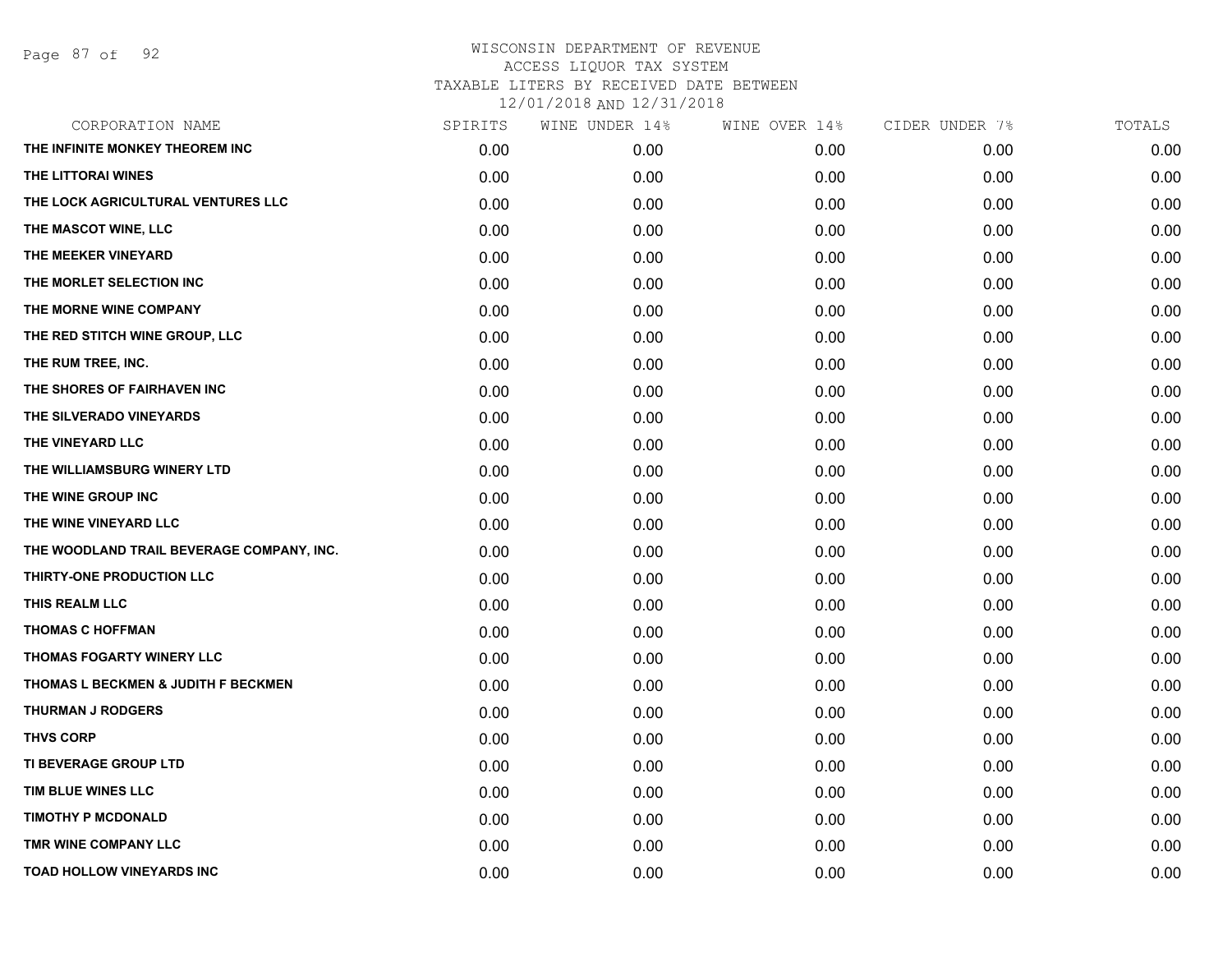Page 88 of 92

| CORPORATION NAME                              | SPIRITS | WINE UNDER 14% | WINE OVER 14% | CIDER UNDER 7% | TOTALS |
|-----------------------------------------------|---------|----------------|---------------|----------------|--------|
| <b>TOBIN JAMES CELLARS</b>                    | 0.00    | 0.00           | 0.00          | 0.00           | 0.00   |
| <b>TODD KUEHL</b>                             | 0.00    | 0.00           | 0.00          | 0.00           | 0.00   |
| <b>TOLLIVER RANCH BRANDS LLC</b>              | 0.00    | 0.00           | 0.00          | 0.00           | 0.00   |
| <b>TOM MEADOWCROFT</b>                        | 0.00    | 0.00           | 0.00          | 0.00           | 0.00   |
| <b>TOMMYS TOO HIGH WINES LLC</b>              | 0.00    | 0.00           | 0.00          | 0.00           | 0.00   |
| TOUR DE FORCE WINE COMPANY LLC                | 0.00    | 0.00           | 0.00          | 0.00           | 0.00   |
| <b>TREANA WINERY LLC</b>                      | 0.00    | 0.00           | 0.00          | 0.00           | 0.00   |
| <b>TREASURY WINE ESTATES AMERICAS COMPANY</b> | 0.00    | 0.00           | 0.00          | 0.00           | 0.00   |
| TREFETHEN VINEYARDS WINERY INC                | 0.00    | 0.00           | 0.00          | 0.00           | 0.00   |
| <b>TRENTADUE WINERY LLC</b>                   | 0.00    | 0.00           | 0.00          | 0.00           | 0.00   |
| <b>TRESPASS VINEYARDS INC.</b>                | 0.00    | 0.00           | 0.00          | 0.00           | 0.00   |
| <b>TRINITAS CELLARS LLC</b>                   | 0.00    | 0.00           | 0.00          | 0.00           | 0.00   |
| TRINITY VALLEY VINEYARDS LLC                  | 0.00    | 0.00           | 0.00          | 0.00           | 0.00   |
| <b>TRIONE VINEYARDS LLC</b>                   | 0.00    | 0.00           | 0.00          | 0.00           | 0.00   |
| <b>TROY LANDWEHR</b>                          | 0.00    | 0.00           | 0.00          | 0.00           | 0.00   |
| <b>TSG LLC</b>                                | 0.00    | 0.00           | 0.00          | 0.00           | 0.00   |
| <b>TURKOVICH FAMILY WINES LLC</b>             | 0.00    | 0.00           | 0.00          | 0.00           | 0.00   |
| TURLEY WINE CELLARS INC                       | 0.00    | 0.00           | 0.00          | 0.00           | 0.00   |
| <b>TURNBULL WINE CELLARS</b>                  | 0.00    | 0.00           | 0.00          | 0.00           | 0.00   |
| TWIN PEAKS WINERY INC                         | 0.00    | 0.00           | 0.00          | 0.00           | 0.00   |
| <b>TWIN RIDGE ESTATES LLC</b>                 | 0.00    | 0.00           | 0.00          | 0.00           | 0.00   |
| <b>TWISTED OAK WINERY LLC</b>                 | 0.00    | 0.00           | 0.00          | 0.00           | 0.00   |
| <b>TWO LADS LLC</b>                           | 0.00    | 0.00           | 0.00          | 0.00           | 0.00   |
| TY R CATON                                    | 0.00    | 0.00           | 0.00          | 0.00           | 0.00   |
| UNTI WINE CO LLC                              | 0.00    | 0.00           | 0.00          | 0.00           | 0.00   |
| <b>UPSTREAM CIDER LLC</b>                     | 0.00    | 0.00           | 0.00          | 0.00           | 0.00   |
| <b>URBAN CELLARS LLC</b>                      | 0.00    | 0.00           | 0.00          | 0.00           | 0.00   |
| <b>V&amp;CLLC</b>                             | 0.00    | 0.00           | 0.00          | 0.00           | 0.00   |
|                                               |         |                |               |                |        |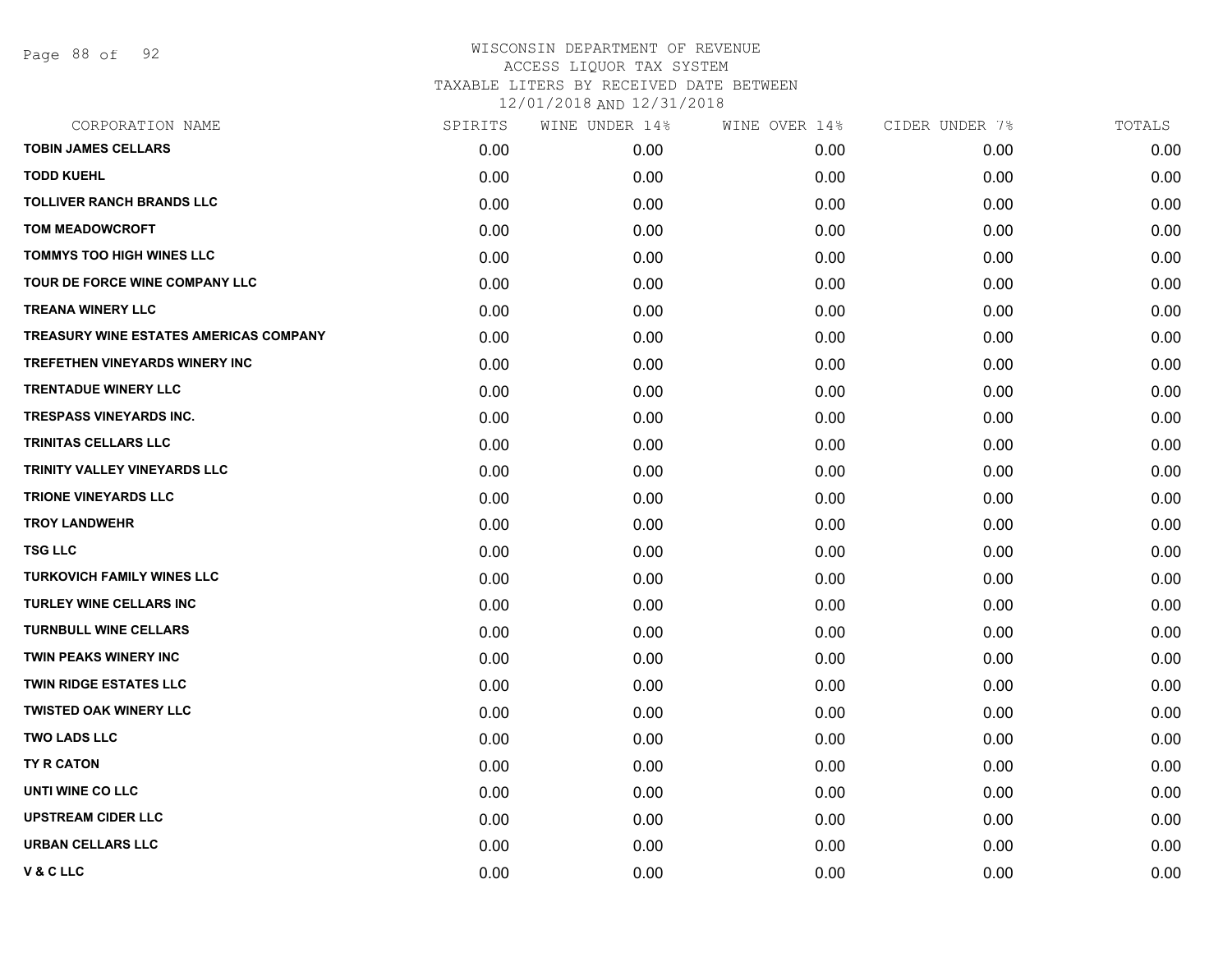Page 89 of 92

| CORPORATION NAME                  | SPIRITS | WINE UNDER 14% | WINE OVER 14% | CIDER UNDER 7% | TOTALS |
|-----------------------------------|---------|----------------|---------------|----------------|--------|
| <b>V SATTUI WINERY INC</b>        | 0.00    | 0.00           | 0.00          | 0.00           | 0.00   |
| <b>V2 WINE GROUP LLC</b>          | 0.00    | 0.00           | 0.00          | 0.00           | 0.00   |
| VAN RUITEN FAMILY WINERY LLC      | 0.00    | 0.00           | 0.00          | 0.00           | 0.00   |
| VAN WYCHEN WINES INC.             | 0.00    | 0.00           | 0.00          | 0.00           | 0.00   |
| <b>VERMEIL WINE GROUP LLC</b>     | 0.00    | 0.00           | 0.00          | 0.00           | 0.00   |
| <b>VERNON VINEYARDS LTD</b>       | 0.00    | 0.00           | 0.00          | 0.00           | 0.00   |
| <b>VICINI ENTERPRISES LLC</b>     | 0.00    | 0.00           | 0.00          | 0.00           | 0.00   |
| <b>VIGNETTE WINERY LLC</b>        | 0.00    | 0.00           | 0.00          | 0.00           | 0.00   |
| <b>VILLA AMOROSA INC</b>          | 0.00    | 0.00           | 0.00          | 0.00           | 0.00   |
| <b>VILLA ENCINAL PARTNERS LP</b>  | 0.00    | 0.00           | 0.00          | 0.00           | 0.00   |
| <b>VILLA SAN JULIETTE INC</b>     | 0.00    | 0.00           | 0.00          | 0.00           | 0.00   |
| <b>VILLA TOSCANO INC</b>          | 0.00    | 0.00           | 0.00          | 0.00           | 0.00   |
| <b>VIN DE ZO LLC</b>              | 0.00    | 0.00           | 0.00          | 0.00           | 0.00   |
| <b>VINA ROBLES INC</b>            | 0.00    | 0.00           | 0.00          | 0.00           | 0.00   |
| <b>VINCENT ARROYO WINERY INC.</b> | 0.00    | 0.00           | 0.00          | 0.00           | 0.00   |
| <b>VINE &amp; SUN LLC</b>         | 0.00    | 0.00           | 0.00          | 0.00           | 0.00   |
| <b>VINE CLIFF WINERY INC</b>      | 0.00    | 0.00           | 0.00          | 0.00           | 0.00   |
| <b>VINEBURG LLC</b>               | 0.00    | 0.00           | 0.00          | 0.00           | 0.00   |
| <b>VINEOAKS LLC</b>               | 0.00    | 21.00          | 68.25         | 0.00           | 89.25  |
| VINES TO CELLAR, INC.             | 0.00    | 0.00           | 0.00          | 0.00           | 0.00   |
| <b>VINESSE LLC</b>                | 0.00    | 0.00           | 0.00          | 0.00           | 0.00   |
| <b>VINEYARD 29 LLC</b>            | 0.00    | 0.00           | 0.00          | 0.00           | 0.00   |
| <b>VIN-GO, LLC</b>                | 0.00    | 0.00           | 0.00          | 0.00           | 0.00   |
| <b>VINTAGE WINE ESTATES, INC.</b> | 0.00    | 0.00           | 0.00          | 0.00           | 0.00   |
| <b>VINTAGE WINE ESTATES, INC.</b> | 0.00    | 0.00           | 0.00          | 0.00           | 0.00   |
| <b>VINTAGE WINE ESTATES, INC.</b> | 0.00    | 0.00           | 0.00          | 0.00           | 0.00   |
| <b>VINTAGE WINE ESTATES, INC.</b> | 0.00    | 0.00           | 0.00          | 0.00           | 0.00   |
| <b>VINTAGE WINE ESTATES, INC.</b> | 0.00    | 0.00           | 0.00          | 0.00           | 0.00   |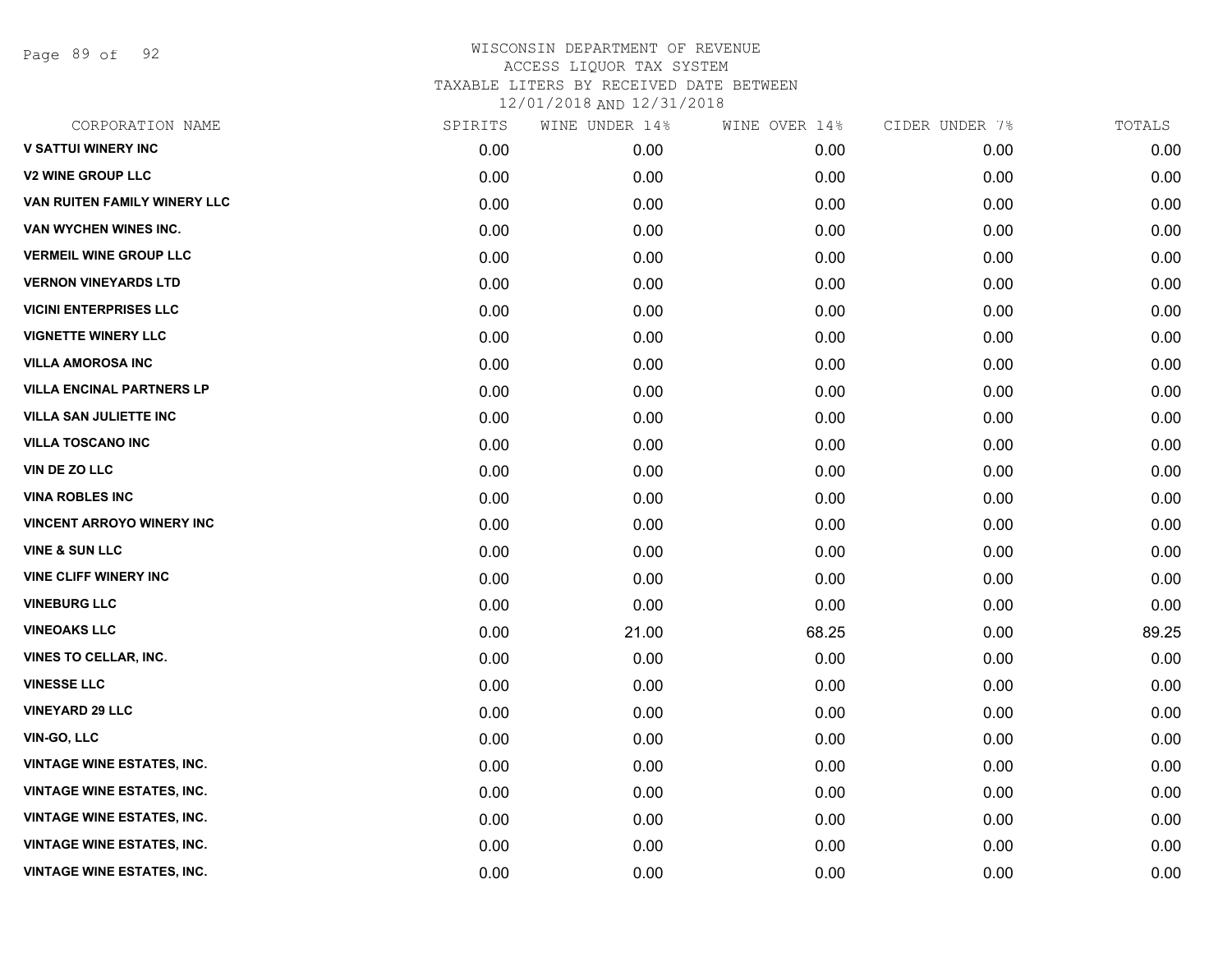Page 90 of 92

| CORPORATION NAME                                   | SPIRITS | WINE UNDER 14% | WINE OVER 14% | CIDER UNDER 7% | TOTALS |
|----------------------------------------------------|---------|----------------|---------------|----------------|--------|
| <b>VINTAGE WINE ESTATES, INC.</b>                  | 0.00    | 0.00           | 0.00          | 0.00           | 0.00   |
| <b>VINTAGE WINE ESTATES, INC.</b>                  | 0.00    | 0.00           | 0.00          | 0.00           | 0.00   |
| <b>VINTAGE WINE ESTATES, INC.</b>                  | 0.00    | 0.00           | 0.00          | 0.00           | 0.00   |
| <b>VINUM CELLARS INC</b>                           | 0.00    | 0.00           | 0.00          | 0.00           | 0.00   |
| <b>VON KLAUS WINERY LLC</b>                        | 0.00    | 0.00           | 0.00          | 0.00           | 0.00   |
| VON STIEHL WINERY LTD.                             | 0.00    | 0.00           | 0.00          | 0.00           | 0.00   |
| W G BEST WEINKELLEREI INC                          | 0.00    | 0.00           | 0.00          | 0.00           | 0.00   |
| <b>W J DEUTSCH &amp; SONS LTD</b>                  | 0.00    | 0.00           | 0.00          | 0.00           | 0.00   |
| <b>WAGNER WINERY LLC</b>                           | 0.00    | 0.00           | 0.00          | 0.00           | 0.00   |
| <b>WAITS-MAST FAMILY CELLARS LLC</b>               | 0.00    | 0.00           | 0.00          | 0.00           | 0.00   |
| <b>WASHINGTON VINTNERS LLC</b>                     | 0.00    | 0.00           | 0.00          | 0.00           | 0.00   |
| <b>WEIBEL INCORPORATED</b>                         | 0.00    | 0.00           | 0.00          | 0.00           | 0.00   |
| <b>WENTE BROS</b>                                  | 0.00    | 0.00           | 0.00          | 0.00           | 0.00   |
| <b>WEST COAST WINE PARTNERS LLC</b>                | 0.00    | 0.00           | 0.00          | 0.00           | 0.00   |
| <b>WEST PRAIRIE WINERY LLC</b>                     | 0.00    | 0.00           | 0.00          | 0.00           | 0.00   |
| <b>WESTFALL WINERY LLC</b>                         | 0.00    | 0.00           | 0.00          | 0.00           | 0.00   |
| <b>WESTPORT WINERY LLC</b>                         | 0.00    | 0.00           | 0.00          | 0.00           | 0.00   |
| <b>WHEELER WINERY INC</b>                          | 0.00    | 0.00           | 0.00          | 0.00           | 0.00   |
| <b>WHETSTONE WINE CELLARS LLC</b>                  | 0.00    | 0.00           | 0.00          | 0.00           | 0.00   |
| <b>WHISPERING BLUFFS VINEYARD &amp; WINERY LTD</b> | 0.00    | 0.00           | 0.00          | 0.00           | 0.00   |
| <b>WHISPERING WINDS WINERY LLC</b>                 | 0.00    | 0.00           | 0.00          | 0.00           | 0.00   |
| <b>WHITE BEAR SPIRITS LLC</b>                      | 0.00    | 0.00           | 0.00          | 0.00           | 0.00   |
| <b>WHITE OAK VINEYARDS &amp; WINERY LLC</b>        | 0.00    | 0.00           | 0.00          | 0.00           | 0.00   |
| WHITE WINTER WINERY INC                            | 0.00    | 0.00           | 0.00          | 0.00           | 0.00   |
| <b>WIENS CELLARS LLC</b>                           | 0.00    | 0.00           | 0.00          | 0.00           | 0.00   |
| <b>WILDEROTTER WINERY LLC</b>                      | 0.00    | 0.00           | 0.00          | 0.00           | 0.00   |
| <b>WILLAMETTE VALLEY VINEYARDS INC</b>             | 0.00    | 0.00           | 0.00          | 0.00           | 0.00   |
| <b>WILLIAM F BLUHM</b>                             | 0.00    | 0.00           | 0.00          | 0.00           | 0.00   |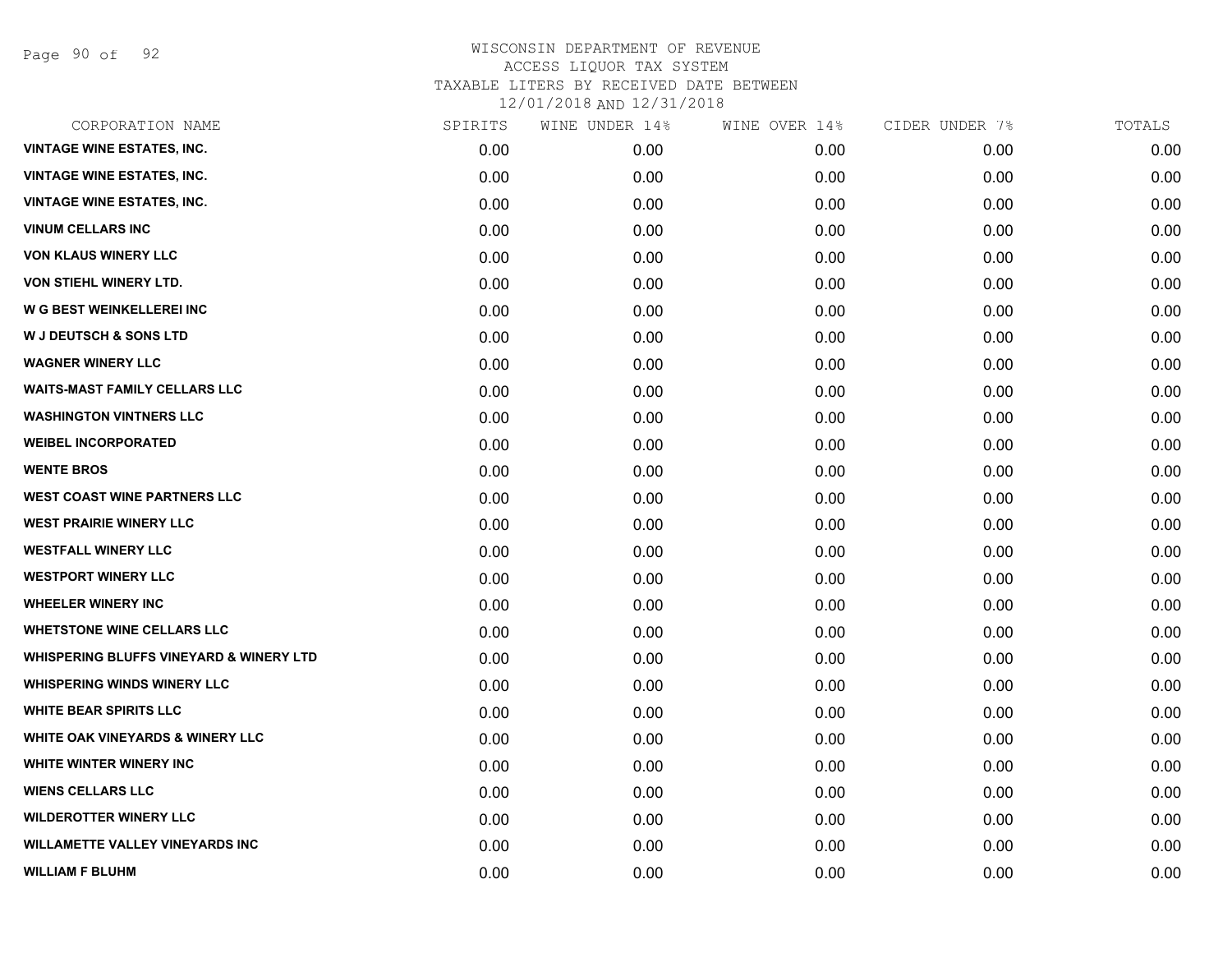Page 91 of 92

| CORPORATION NAME                               | SPIRITS | WINE UNDER 14% | WINE OVER 14% | CIDER UNDER 7% | TOTALS |
|------------------------------------------------|---------|----------------|---------------|----------------|--------|
| <b>WILLIAM MOSBY</b>                           | 0.00    | 0.00           | 0.00          | 0.00           | 0.00   |
| <b>WILLIAM PRICE III</b>                       | 0.00    | 0.00           | 0.00          | 0.00           | 0.00   |
| <b>WILLIAMS &amp; SELYEM LLC</b>               | 0.00    | 0.00           | 0.00          | 0.00           | 0.00   |
| <b>WILRONA LLC</b>                             | 0.00    | 0.00           | 0.00          | 0.00           | 0.00   |
| <b>WILSON CREEK WINERY &amp; VINEYARDS INC</b> | 0.00    | 0.00           | 0.00          | 0.00           | 0.00   |
| <b>WIND GAP WINES LLC</b>                      | 0.00    | 0.00           | 0.00          | 0.00           | 0.00   |
| <b>WINDERLEA WINE COMPANY LLC</b>              | 0.00    | 0.00           | 0.00          | 0.00           | 0.00   |
| <b>WINDWARD VINEYARD LLC</b>                   | 0.00    | 0.00           | 0.00          | 0.00           | 0.00   |
| <b>WINE BY JOE LLC</b>                         | 0.00    | 0.00           | 0.00          | 0.00           | 0.00   |
| WINE OF THE MONTH CLUB, INC.                   | 0.00    | 0.00           | 0.00          | 0.00           | 0.00   |
| <b>WINE ROAD VINTNERS LLC</b>                  | 0.00    | 0.00           | 0.00          | 0.00           | 0.00   |
| <b>WINE SOCIETY LLC</b>                        | 0.00    | 0.00           | 0.00          | 0.00           | 0.00   |
| <b>WINE.COM OF TEXAS LLC</b>                   | 0.00    | 0.00           | 0.00          | 0.00           | 0.00   |
| <b>WINERY AT BLACK STAR FARMS LLC</b>          | 0.00    | 0.00           | 0.00          | 0.00           | 0.00   |
| <b>WINERY EXCHANGE, INC.</b>                   | 0.00    | 0.00           | 0.00          | 0.00           | 0.00   |
| <b>WINERY FULFILLMENT SERVICES LLC</b>         | 0.00    | 0.00           | 0.00          | 0.00           | 0.00   |
| <b>WINESITTER BREWHOUSE LLC</b>                | 0.00    | 0.00           | 0.00          | 0.00           | 0.00   |
| WINNESHIEK WILDBERRY WINERY LLC                | 0.00    | 0.00           | 0.00          | 0.00           | 0.00   |
| <b>WINSIDE USA INC</b>                         | 0.00    | 0.00           | 0.00          | 0.00           | 0.00   |
| <b>WOLFF VINEYARD LLC</b>                      | 0.00    | 0.00           | 0.00          | 0.00           | 0.00   |
| <b>WOLLERSHEIM WINERY, INC.</b>                | 0.00    | 0.00           | 0.00          | 0.00           | 0.00   |
| <b>WOLLERSHEIM WINERY, INC.</b>                | 0.00    | 0.00           | 0.00          | 0.00           | 0.00   |
| <b>WOODSON WINES LLC</b>                       | 0.00    | 0.00           | 0.00          | 0.00           | 0.00   |
| <b>WOODWARD CANYON WINERY INC</b>              | 0.00    | 0.00           | 0.00          | 0.00           | 0.00   |
| YORKVILLE CELLARS INC                          | 0.00    | 0.00           | 0.00          | 0.00           | 0.00   |
| <b>ZD WINES LLC</b>                            | 0.00    | 0.00           | 0.00          | 0.00           | 0.00   |
| <b>ZERO LINK MARKETS INC</b>                   | 0.00    | 0.00           | 0.00          | 0.00           | 0.00   |
| TOTAL LITERS FOR 12/31/2018                    | 0.00    | 21.00          | 89.25         | 0.00           | 110.25 |